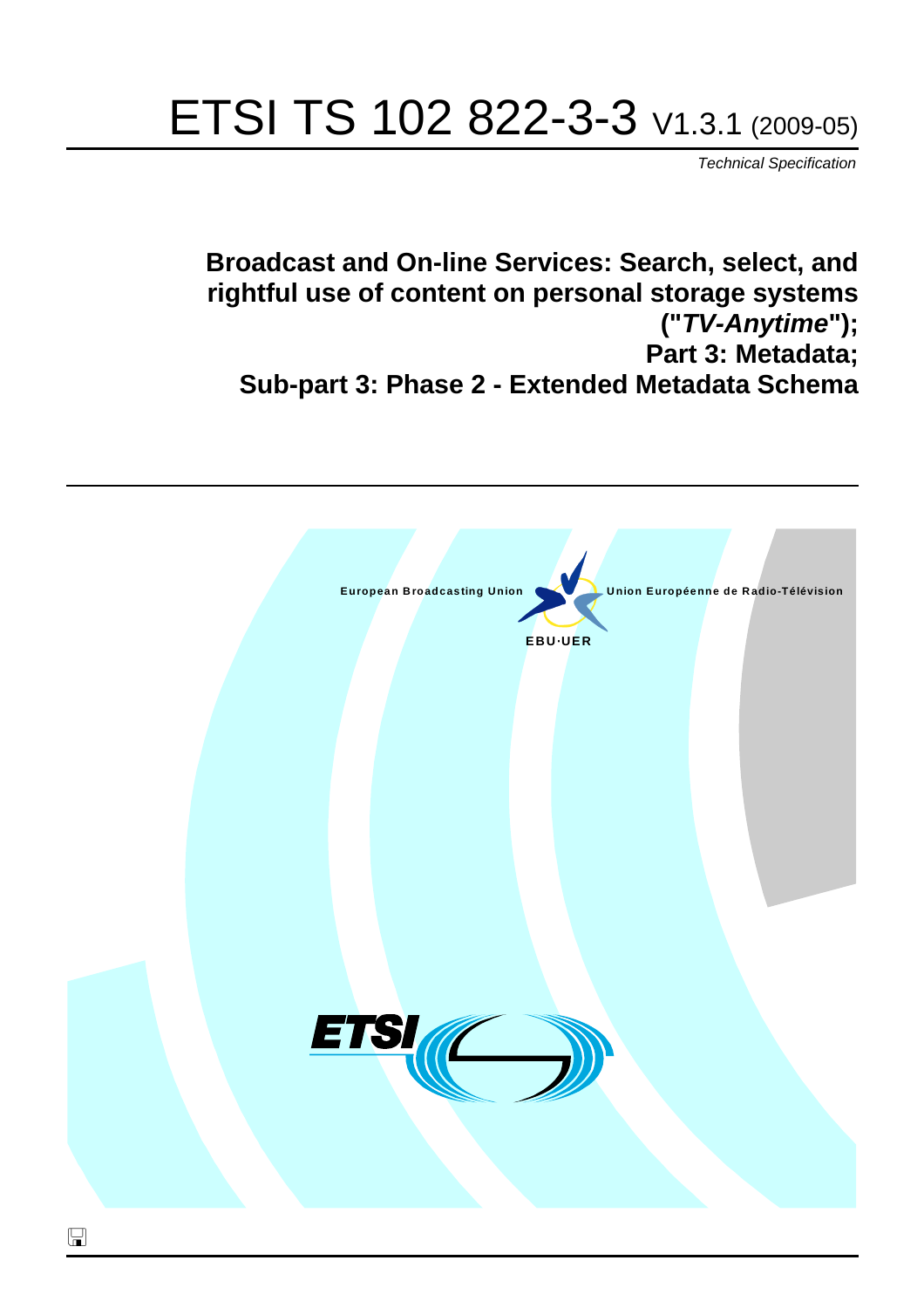Reference

RTS/JTC-TVA-PH1-37-03-03

Keywords broadcasting, content, data, TV, video

#### *ETSI*

#### 650 Route des Lucioles F-06921 Sophia Antipolis Cedex - FRANCE

Tel.: +33 4 92 94 42 00 Fax: +33 4 93 65 47 16

Siret N° 348 623 562 00017 - NAF 742 C Association à but non lucratif enregistrée à la Sous-Préfecture de Grasse (06) N° 7803/88

#### *Important notice*

Individual copies of the present document can be downloaded from: [http://www.etsi.org](http://www.etsi.org/)

The present document may be made available in more than one electronic version or in print. In any case of existing or perceived difference in contents between such versions, the reference version is the Portable Document Format (PDF). In case of dispute, the reference shall be the printing on ETSI printers of the PDF version kept on a specific network drive within ETSI Secretariat.

Users of the present document should be aware that the document may be subject to revision or change of status. Information on the current status of this and other ETSI documents is available at <http://portal.etsi.org/tb/status/status.asp>

If you find errors in the present document, please send your comment to one of the following services: [http://portal.etsi.org/chaircor/ETSI\\_support.asp](http://portal.etsi.org/chaircor/ETSI_support.asp)

#### *Copyright Notification*

No part may be reproduced except as authorized by written permission. The copyright and the foregoing restriction extend to reproduction in all media.

> © European Telecommunications Standards Institute 2009. © European Broadcasting Union 2009. All rights reserved.

**DECT**TM, **PLUGTESTS**TM, **UMTS**TM, **TIPHON**TM, the TIPHON logo and the ETSI logo are Trade Marks of ETSI registered for the benefit of its Members. **3GPP**TM is a Trade Mark of ETSI registered for the benefit of its Members and of the 3GPP Organizational Partners.

**LTE**™ is a Trade Mark of ETSI currently being registered

for the benefit of its Members and of the 3GPP Organizational Partners.

**GSM**® and the GSM logo are Trade Marks registered and owned by the GSM Association.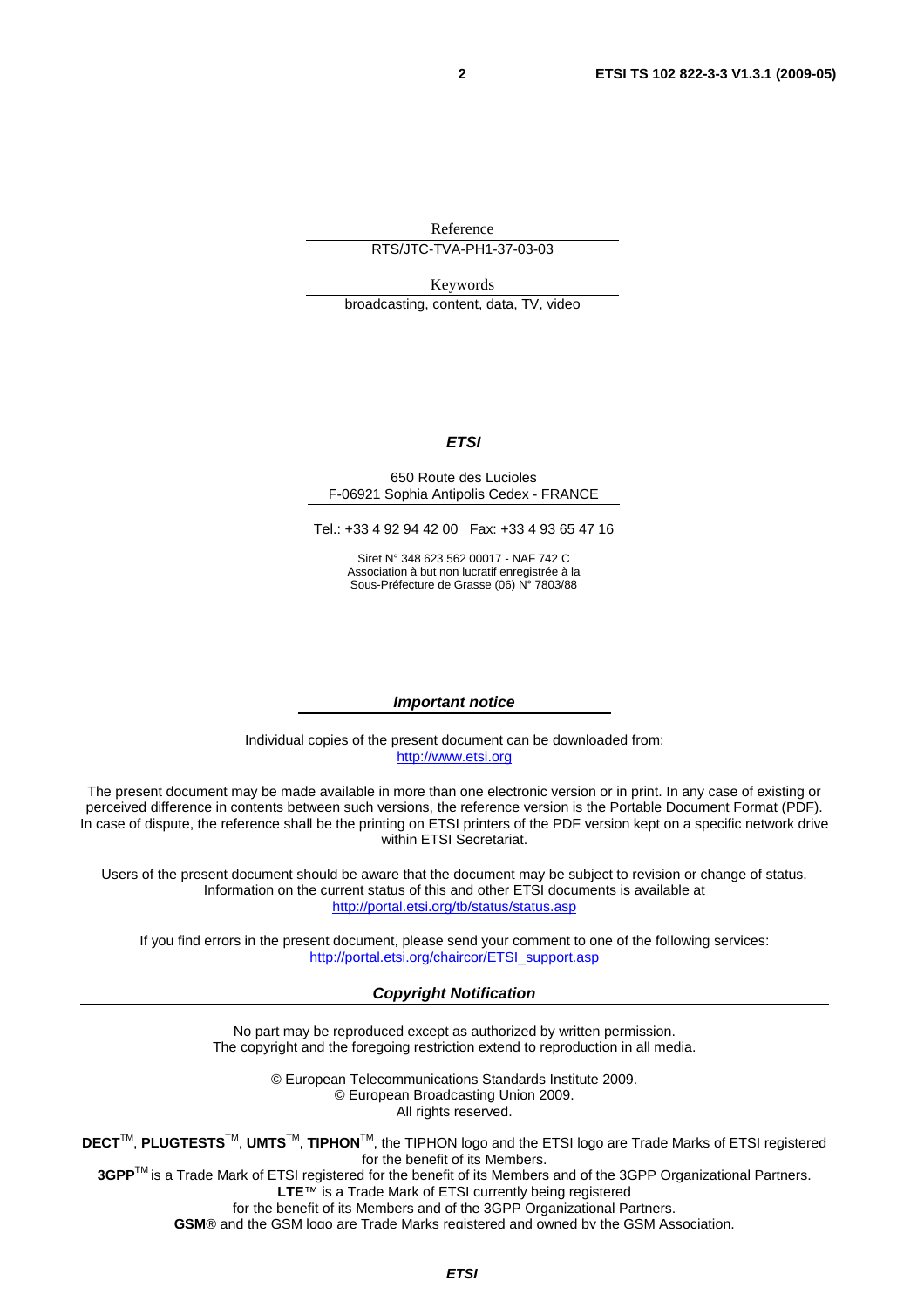# Contents

| 1                                                  |  |
|----------------------------------------------------|--|
| $\overline{2}$<br>2.1<br>2.2                       |  |
| 3<br>3.1<br>3.2                                    |  |
| 4<br>4.1<br>4.2<br>4.3                             |  |
| 5<br>5.1<br>5.2<br>5.3                             |  |
| 6<br>6.1<br>6.1.1<br>6.1.1.1<br>6.1.1.2<br>6.1.1.3 |  |
| 6.1.2<br>6.1.2.1<br>6.1.2.2<br>6.1.2.3             |  |
| 6.1.2.4<br>6.1.2.5<br>6.1.3<br>6.2                 |  |
| 6.2.1<br>6.2.2<br>6.2.3                            |  |
| 6.2.4<br>6.2.5<br>6.2.6<br>6.2.7                   |  |
| 6.2.8<br>6.3<br>6.4                                |  |
| 7<br>7.1<br>7.2<br>7.3                             |  |
| 8<br>8.1<br>8.2<br>8.3<br>8.4                      |  |

 $\mathbf{3}$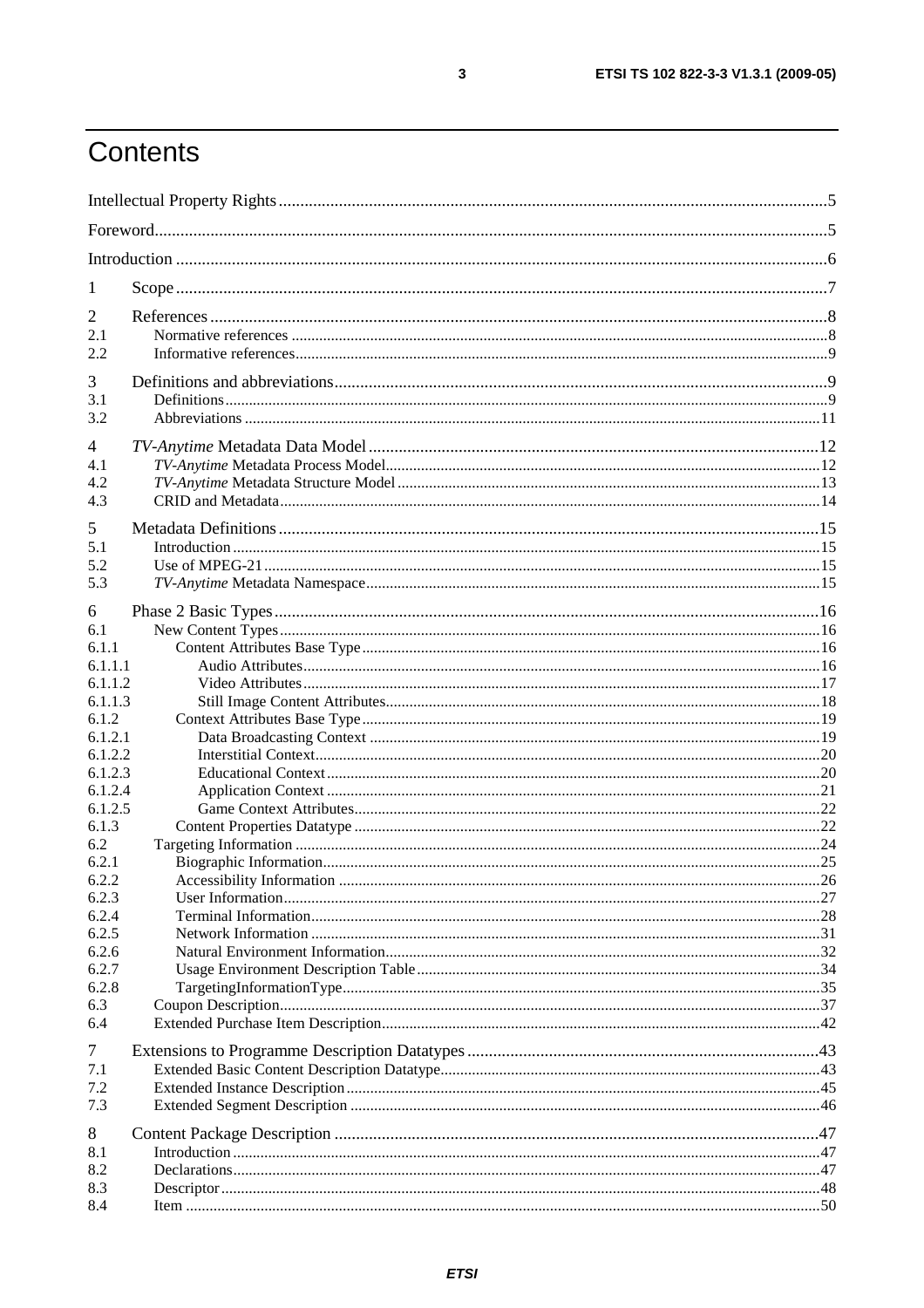| 8.5<br>8.6                                 |                             |  |
|--------------------------------------------|-----------------------------|--|
| 9                                          |                             |  |
| 10<br>10.1<br>10.2<br>10.3<br>10.4<br>10.5 |                             |  |
| 11                                         |                             |  |
|                                            | <b>Annex A (normative):</b> |  |
| A.1                                        |                             |  |
| A.2                                        |                             |  |
| A.3                                        |                             |  |
| A.4                                        |                             |  |
| A.5                                        |                             |  |
| A.6                                        |                             |  |
| A.7                                        |                             |  |
| A.8                                        |                             |  |
| A.9                                        |                             |  |
|                                            |                             |  |
|                                            |                             |  |
|                                            |                             |  |
|                                            |                             |  |
|                                            |                             |  |
|                                            |                             |  |
|                                            |                             |  |
|                                            |                             |  |
|                                            |                             |  |

 $\overline{\mathbf{4}}$ 

| <b>Annex B</b> (normative): | <b>TV-Anytime Extended Description Schemes and Classification</b> |  |
|-----------------------------|-------------------------------------------------------------------|--|
|                             |                                                                   |  |
|                             |                                                                   |  |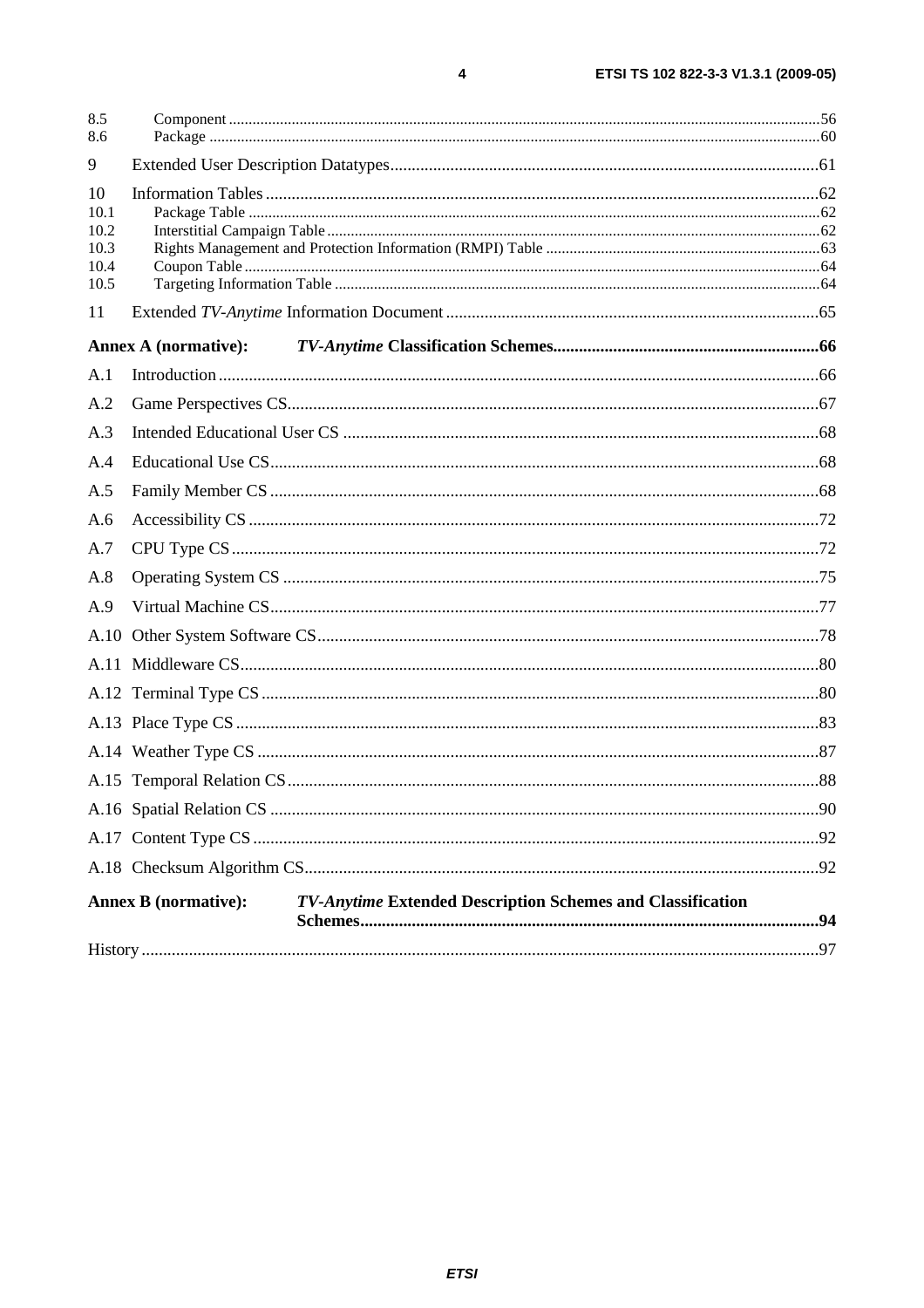# Intellectual Property Rights

IPRs essential or potentially essential to the present document may have been declared to ETSI. The information pertaining to these essential IPRs, if any, is publicly available for **ETSI members and non-members**, and can be found in ETSI SR 000 314: *"Intellectual Property Rights (IPRs); Essential, or potentially Essential, IPRs notified to ETSI in respect of ETSI standards"*, which is available from the ETSI Secretariat. Latest updates are available on the ETSI Web server [\(http://webapp.etsi.org/IPR/home.asp\)](http://webapp.etsi.org/IPR/home.asp).

Pursuant to the ETSI IPR Policy, no investigation, including IPR searches, has been carried out by ETSI. No guarantee can be given as to the existence of other IPRs not referenced in ETSI SR 000 314 (or the updates on the ETSI Web server) which are, or may be, or may become, essential to the present document.

### Foreword

This Technical Specification (TS) has been produced by Joint Technical Committee (JTC) Broadcast of the European Broadcasting Union (EBU), Comité Européen de Normalisation ELECtrotechnique (CENELEC) and the European Telecommunications Standards Institute (ETSI).

NOTE: The EBU/ETSI JTC Broadcast was established in 1990 to co-ordinate the drafting of standards in the specific field of broadcasting and related fields. Since 1995 the JTC Broadcast became a tripartite body by including in the Memorandum of Understanding also CENELEC, which is responsible for the standardization of radio and television receivers. The EBU is a professional association of broadcasting organizations whose work includes the co-ordination of its members' activities in the technical, legal, programme-making and programme-exchange domains. The EBU has active members in about 60 countries in the European broadcasting area; its headquarters is in Geneva.

European Broadcasting Union CH-1218 GRAND SACONNEX (Geneva) Switzerland Tel: +41 22 717 21 11 Fax: +41 22 717 24 81

The present document is part 3, sub-part 3 of a multi-part deliverable covering Broadcast and On-line Services: Search, select and rightful use of content on personal storage systems ("*TV-Anytime*"), as identified below:

Part 1: "Phase 1 - Benchmark Features";

Part 2: "Phase 1 - System description";

#### **Part 3: "Metadata";**

Sub-part 1: "Phase 1 - Metadata schemas";

Sub-part 2: "System aspects in a uni-directional environment";

**Sub-part 3: "Phase 2 - Extended Metadata Schema";** 

Sub-part 4: "Phase 2 - Interstitial metadata";

- Part 4: "Phase 1 Content referencing";
- Part 5: "Phase 1 Rights Management and Protection (RMP)";
- Part 6: "Delivery of metadata over a bi-directional network";
- Part 7: "Phase 1 Bi-directional metadata delivery protection";
- Part 8: "Phase 2 Interchange Data Format";
- Part 9: "Phase 2 Remote Programming".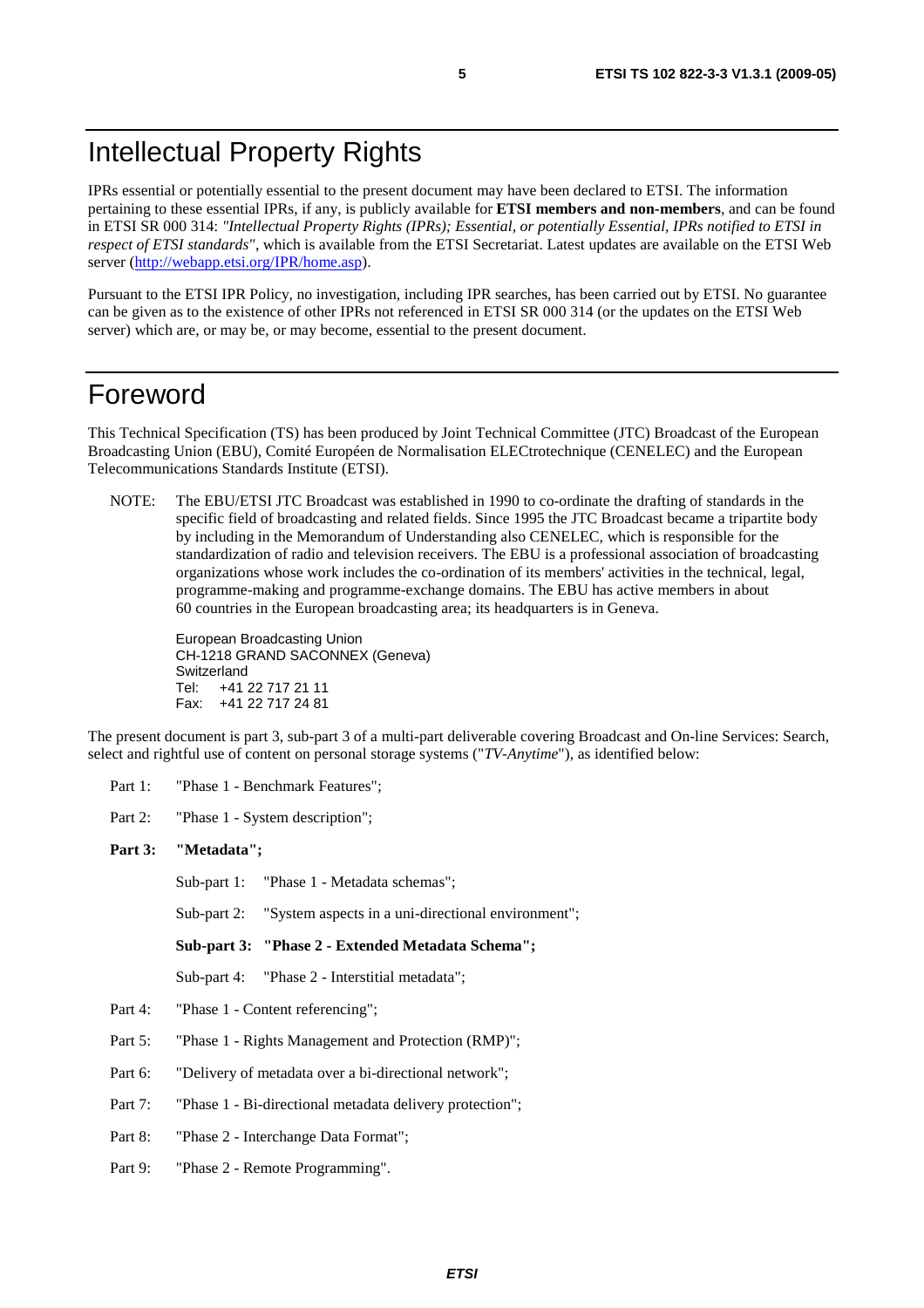The present document is based on a submission by the *TV-Anytime* forum [\(http://www.tv-anytime.org](http://www.tv-anytime.org/)).

"*TV-Anytime*" (TVA) is a full and synchronized set of specifications established by the *TV-Anytime* Forum. TVA features enable the search, selection, acquisition and rightful use of content on local and/or remote personal storage systems from both broadcast and online services.

TS 102 822-1 [1] and TS 102 822-2 [2] set the context and system architecture in which the standards for Metadata, Content referencing, Bi-directional metadata and Metadata protection are to be implemented in the *TV-Anytime* environment. TS 102 822-1 [1] provides benchmark business models against which the *TV-Anytime* system architecture is evaluated to ensure that the specification enable key business applications. TS 102 822-2 [2] presents the *TV-Anytime* System Architecture. These two documents are placed ahead of the others for their obvious introductory value. These first two documents are largely informative, while the remainder of the series is normative.

The features are supported and enabled by the specifications for Metadata (TS 102 822-3-1 [3], TS 102 822-3-2 [4], TS 102 822-3-3 and TS 102 822-3-4 [5]), Content Referencing (TS 102 822-4 [6]), Rights Management (TS 102 822-5-1 [7] and TS 102 822-5-2 [8]), Bi-directional Metadata Delivery (TS 102 822-6-1 [9], TS 102 822-6-2 [10] and TS 102 822-6-3 [11]) and Protection (TS 102 822-7 [12]), Interchange Data Format (TS 102 822-8 [13]) and Remote Programming (TS 102 822-9 [14]).

The present document addresses more specifically the Phase 2 extended metadata features of the *TV-Anytime* specification as identified in TS 102 822-1 [1].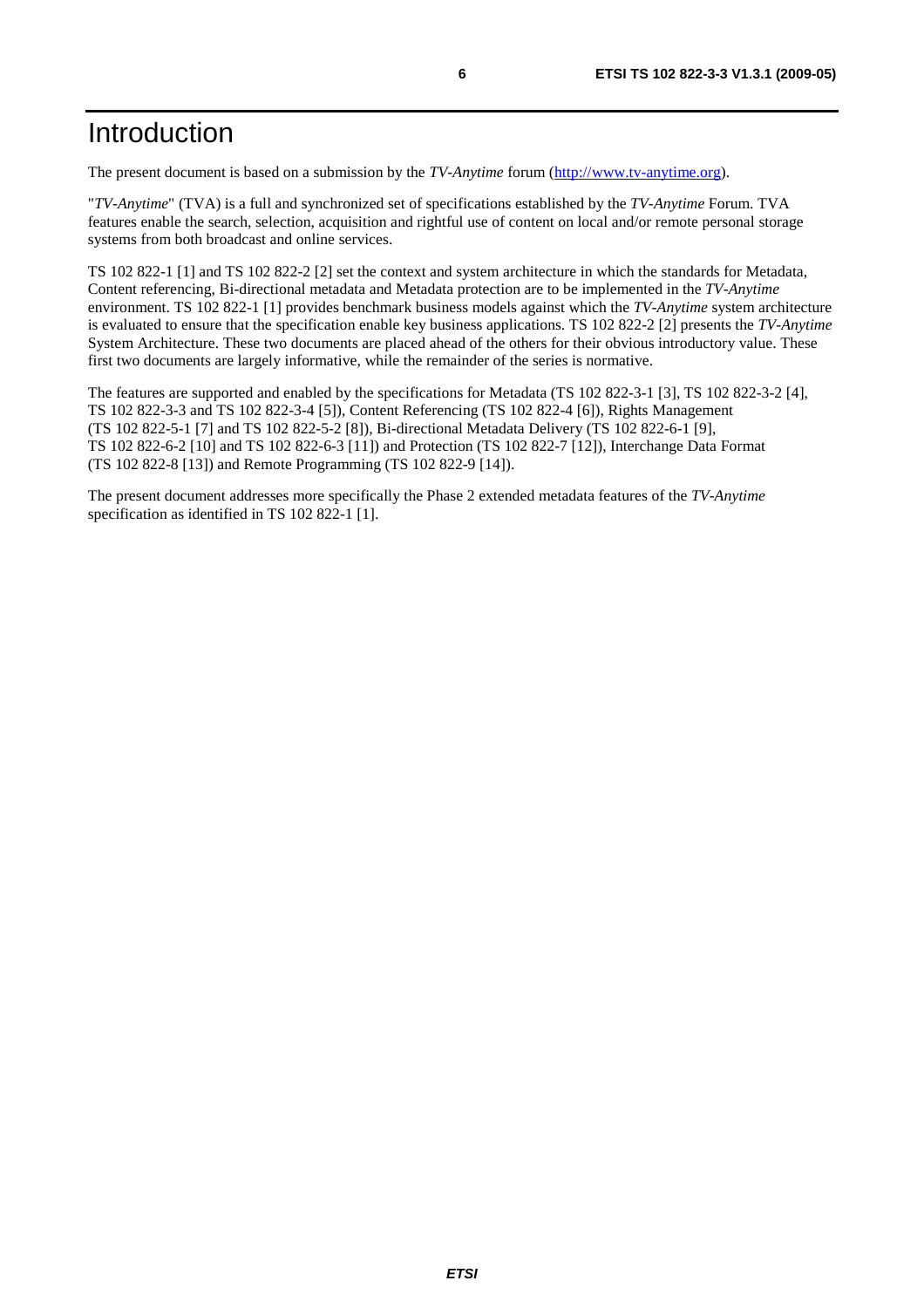# 1 Scope

The present document is part of *TV-Anytime* Phase 2 that proposes an evolutionary range of features which describe PDR (Personal Digital Recorder) usage models that the *TV-Anytime* standards facilitate. The *TV-Anytime* specifications enable search, select, acquire and rightful use of content on local and/or remote personal storage systems from both broadcast and online services.

The features are supported and enabled by the specifications for Metadata (TS 102 822-3-1 [3], TS 102 822-3-2 [4], the present document and TS 102 822-3-4 [5]), Content Referencing (TS 102 822-4 [6]), Rights Management (TS 102 822-5-1 [7] and TS 102 822-5-2 [8]), Bi-directional Metadata Delivery (TS 102 822-6-1 [9], TS 102 822-6-2 [10] and TS 102 822-6-3 [11]) and Protection (TS 102 822-7 [12]), Interchange Data Format (TS 102 822-8 [13]) and Remote Programming (TS 102 822-9 [14]).

The present document addresses more specifically the Phase 2 extended metadata features of the *TV-Anytime* specification as identified in TS 102 822-1 [1].

Metadata is generally defined as "data about data". Within the *TV-Anytime* environment, the most visible parts of metadata are the attractors/descriptors or hyperlinks used in Electronic Programme Guides, or in Web pages. This is the information that the consumer or agent will use to decide whether or not to acquire a particular piece of content.

The *TV-Anytime* metadata system allows the consumer to find, navigate and manage content from a variety of internal and external sources including, for example, enhanced broadcast, interactive TV, Internet and local storage. It defines a standard way to describe device profiles, consumer preferences to facilitate automatic filtering and acquisition of content by agents on behalf of the consumer. Consumers, as used in the present document, include educators and students, who may use selected programme segments in the classroom or laboratory.

There is a need to associate metadata with content to facilitate human and automated searching for content of interest. Such metadata includes descriptive elements and attractors to aid the search process as well as elements essential to the acquisition, capture and presentation processes; content rights, formats, duration, etc. Many of these descriptive elements can be found in EPGs and HTML documents.

The process of creation and evolution of metadata for an individual content item may involve many organizations during the course of creation, distribution and delivery to the consumer. Thus, there is a clear need to define a common metadata framework and a standard set of metadata elements in order to ensure a high level of interoperability within the chain from content creation to content delivery.

*TV-Anytime* Phase 2 extends the definition of *TV-Anytime* Phase 1 metadata to cover descriptive data about content, such as content title and synopsis, but also data about how the content should be consumed. Such metadata is called "attractors" because they can attract a consumer to content. Attractors allow consumers to find, navigate and manage content from various sources. New Phase 2 attractors include:

- Content Packaging.
- Targeting metadata.
- Device Capabilities.
- Interstitial Content.
- New Content Type.

The formal definitions of metadata schemas should be read in conjunction with the system specification defining how they could be used in an end-to-end system *TV-Anytime* only defines the metadata format for metadata that may be exchanged between various entities such as between the content provider and consumer, among consumers, or between a third-party metadata provider and the consumer.

XML [15] is the "representation format" used to define the schemas of the *TV-Anytime* Metadata Specification. Although XML Schema is used to define how metadata is represented in XML, it can also be used to describe equivalent, non-XML representations of the same metadata.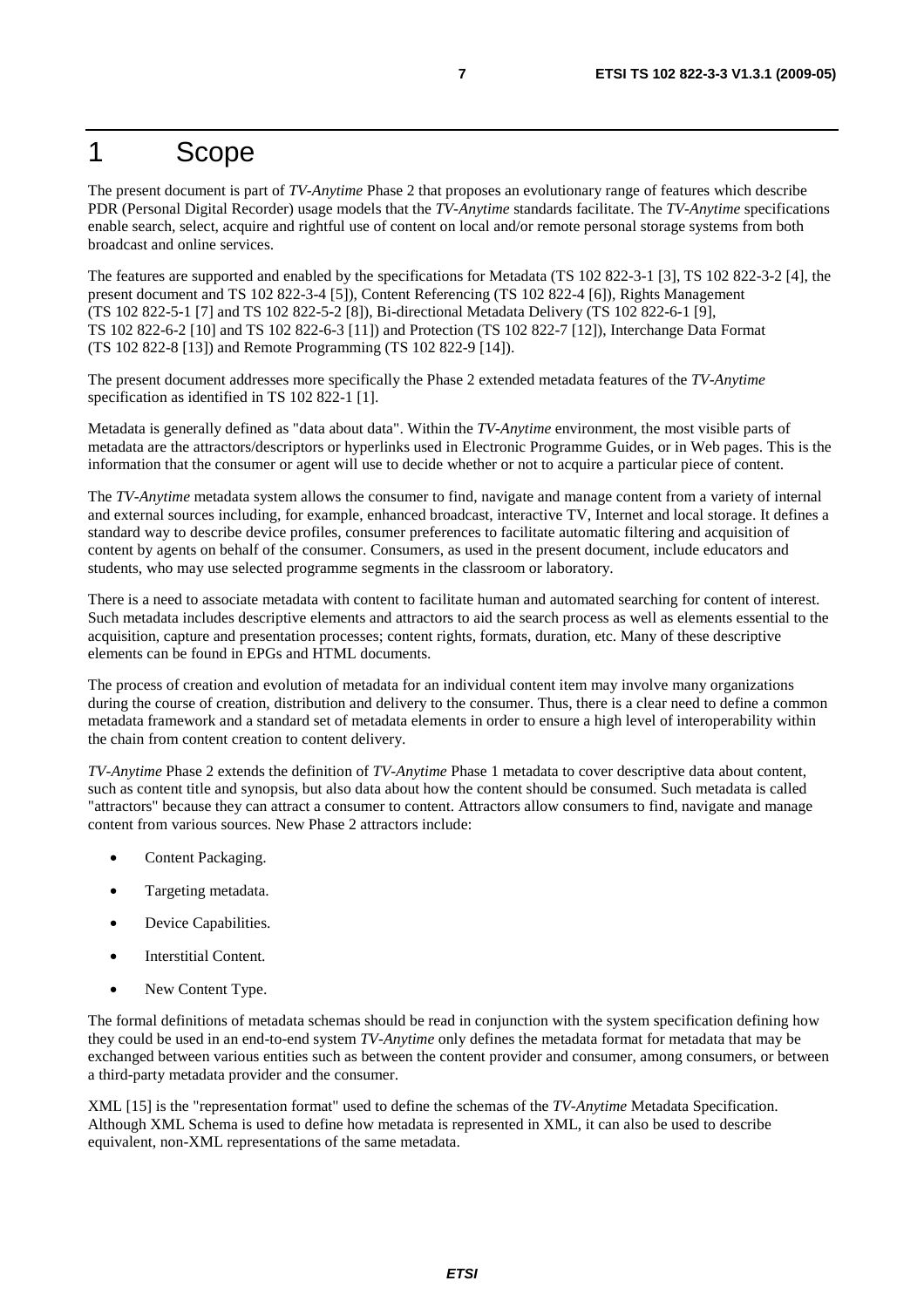# 2 References

References are either specific (identified by date of publication and/or edition number or version number) or non-specific.

- For a specific reference, subsequent revisions do not apply.
- Non-specific reference may be made only to a complete document or a part thereof and only in the following cases:
	- if it is accepted that it will be possible to use all future changes of the referenced document for the purposes of the referring document;
	- for informative references.

Referenced documents which are not found to be publicly available in the expected location might be found at [http://docbox.etsi.org/Reference.](http://docbox.etsi.org/Reference)

NOTE: While any hyperlinks included in this clause were valid at the time of publication ETSI cannot guarantee their long term validity.

# 2.1 Normative references

The following referenced documents are indispensable for the application of the present document. For dated references, only the edition cited applies. For non-specific references, the latest edition of the referenced document (including any amendments) applies.

| $[1]$  | ETSI TS 102 822-1: "Broadcast and On-line Services: Search, select, and rightful use of content<br>on personal storage systems ("TV-Anytime"); Part 1: Benchmark Features".                                                                               |
|--------|-----------------------------------------------------------------------------------------------------------------------------------------------------------------------------------------------------------------------------------------------------------|
| $[2]$  | ETSI TS 102 822-2: "Broadcast and On-line Services: Search, select, and rightful use of content<br>on personal storage systems ("TV-Anytime"); Part 2: Phase 1 - System description".                                                                     |
| $[3]$  | ETSI TS 102 822-3-1: "Broadcast and On-line Services: Search, select, and rightful use of content<br>on personal storage systems ("TV-Anytime"); Part 3: Metadata; Sub-part 1: Phase 1 -Metadata<br>schemas".                                             |
| $[4]$  | ETSI TS 102 822-3-2: "Broadcast and On-line Services: Search, select, and rightful use of content<br>on personal storage systems ("TV-Anytime"); Part 3: Metadata; Sub-part 2: System aspects in a<br>uni-directional environment".                       |
| $[5]$  | ETSI TS 102 822-3-4: "Broadcast and On-line Services: Search, select, and rightful use of content<br>on personal storage systems ("TV-Anytime"); Part 3: Metadata; Sub-part 4: Phase 2 - Interstitial<br>metadata".                                       |
| [6]    | ETSI TS 102 822-4: "Broadcast and On-line Services: Search, select, and rightful use of content<br>on personal storage systems ("TV-Anytime"); Part 4: Phase 1 - Content referencing".                                                                    |
| $[7]$  | ETSI TS 102 822-5-1: "Broadcast and On-line Services: Search, select, and rightful use of content<br>on personal storage systems ("TV-Anytime"); Part 5: Rights Management and Protection (RMP)<br>Sub-part 1: Information for Broadcast Applications".   |
| [8]    | ETSI TS 102 822-5-2: "Broadcast and On-line Services: Search, select, and rightful use of content<br>on personal storage systems ("TV-Anytime"); Part 5: Rights Management and Protection (RMP)<br>Sub-part 2: RMPI binding".                             |
| $[9]$  | ETSI TS 102 822-6-1: "Broadcast and On-line Services: Search, select, and rightful use of content<br>on personal storage systems ("TV-Anytime"); Part 6: Delivery of metadata over a bi-directional<br>network; Sub-part 1: Service and transport".       |
| $[10]$ | ETSI TS 102 822-6-2: "Broadcast and On-line Services: Search, select, and rightful use of content<br>on personal storage systems ("TV-Anytime"); Part 6: Delivery of metadata over a bi-directional<br>network; Sub-part 2: Phase 1 - Service discovery". |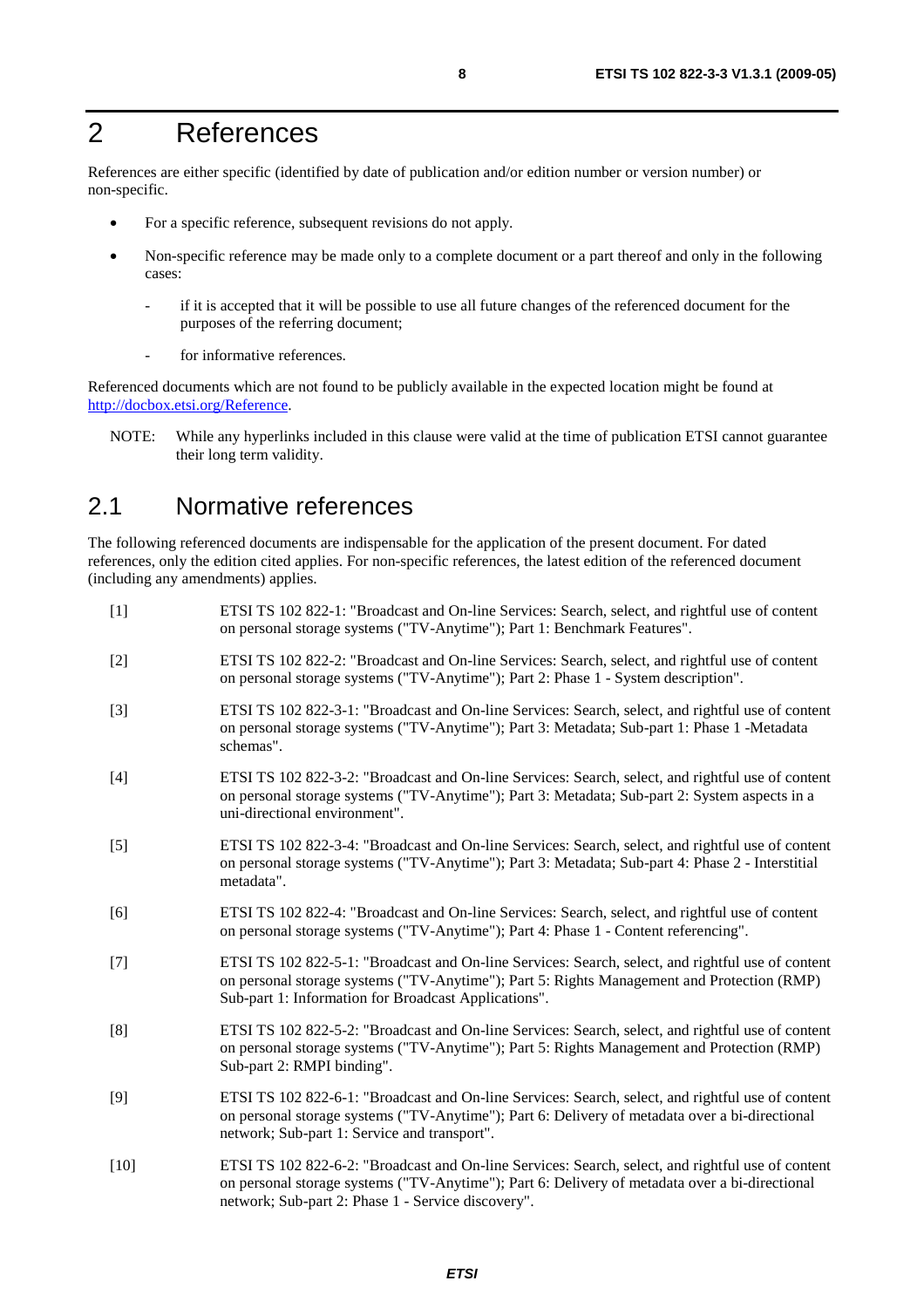- [11] ETSI TS 102 822-6-3: "Broadcast and On-line Services: Search, select, and rightful use of content on personal storage systems ("TV-Anytime"); Part 6: Delivery of metadata over a bi-directional network; Sub-part 3: Phase 2 - Exchange of Personal Profile".
- [12] ETSI TS 102 822-7: "Broadcast and On-line Services: Search, select, and rightful use of content on personal storage systems ("TV-Anytime Phase 1"); Part 7: Bi-directional metadata delivery protection".
- [13] ETSI TS 102 822-8: "Broadcast and On-line Services: Search, select, and rightful use of content on personal storage systems ("TV-Anytime"); Part 8: Phase 2 - Interchange data format".
- [14] ETSI TS 102 822-9: "Broadcast and On-line Services: Search, select, and rightful use of content on personal storage systems ("TV-Anytime"); Part 9: Phase 2 - Remote Programming".
- [15] XML Schema, W3C Recommendations (version 20010502).
- NOTE: Available at: [http://www.w3.org/TR/2001/REC-xmlschema-0-20010502.](http://www.w3.org/TR/2001/REC-xmlschema-0-20010502) [http://www.w3.org/TR/2001/REC-xmlschema-1-20010502.](http://www.w3.org/TR/2001/REC-xmlschema-1-20010502) [http://www.w3.org/TR/2001/REC-xmlschema-2-20010502.](http://www.w3.org/XML/Schema)
- [16] ISO/IEC 15938-5 (2003): "Information Technology Multimedia content description interface Part 5: Multimedia Description Schemes".
- [17] ISO/IEC 15938-2 (2002): "Information Technology Multimedia content description interface Part 2: Description Definition Language (DDL)".
- [18] ISO/IEC 21000-2: "Information Technology Multimedia Framework Part 2 Digital Item Declaration (DID)".
- [19] ISO/IEC 21000-7: "Information Technology Multimedia Framework Part 7: Digital Item Adaptation (DIA)".

# 2.2 Informative references

The following referenced documents are not essential to the use of the present document but they assist the user with regard to a particular subject area**.** For non-specific references, the latest version of the referenced document (including any amendments) applies.

Not applicable.

# 3 Definitions and abbreviations

### 3.1 Definitions

For the purposes of the present document, the following terms and definitions apply:

**application:** specific set of functions running on the PDR

NOTE: Some applications use metadata, either automatically or under consumer control.

**attractor:** metadata element that is accessible by the consumer in order to aid in the content selection process, thus attracting the consumer

EXAMPLE: Title and name of an actor in a television programme.

**content creator:** producers of the content

**content item:** entity that can be acquired as a single unit

EXAMPLE: AV file, Audio stream.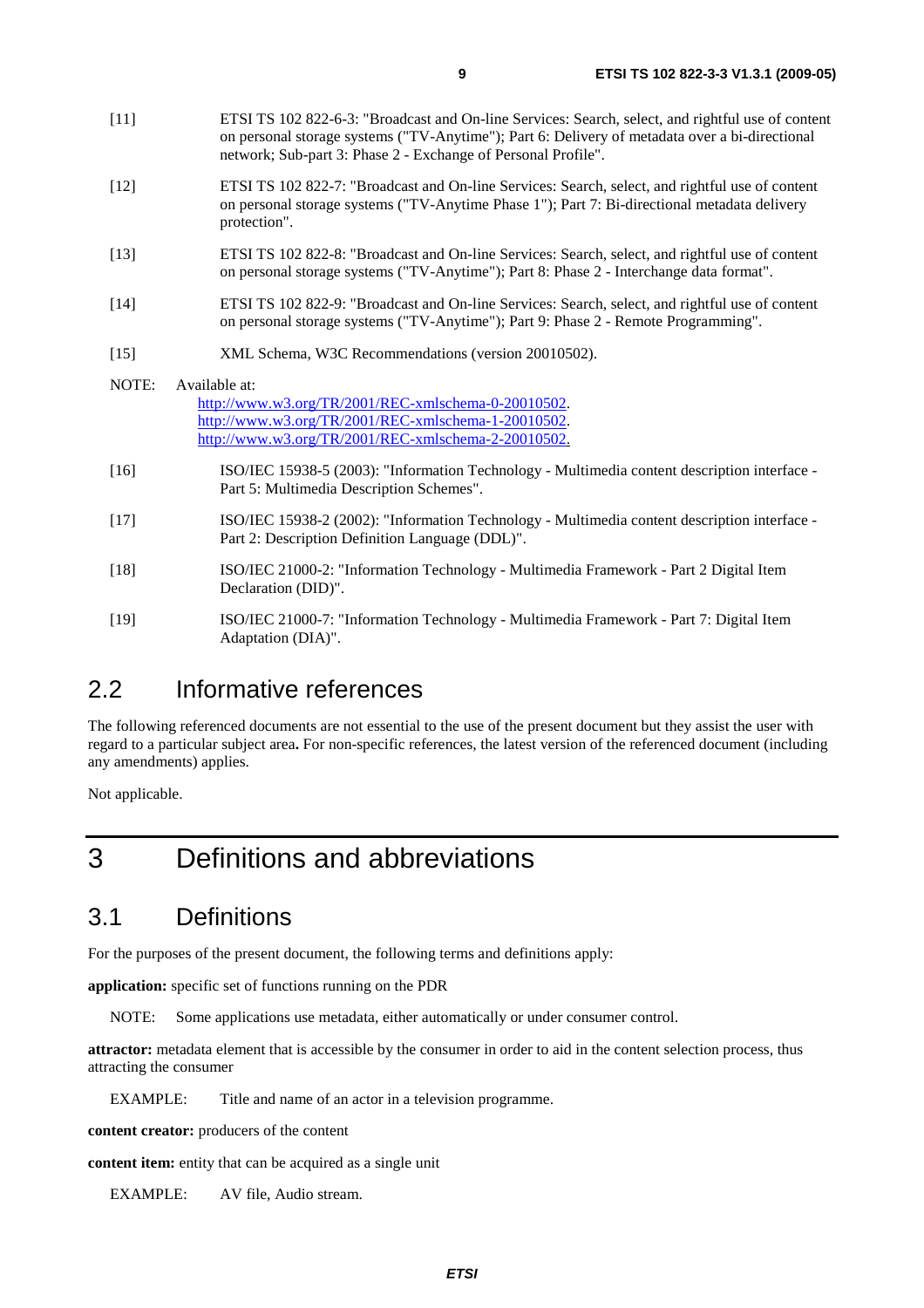**content package:** collection of content items, which may be consumed as a whole or individually

**content provider:** entity that acts as the agent for and is the prime exploiter of the content

**content reference:** pointer to a specific content item

**content:** anything the consumer would like to access and that can be stored on a PDR

**description scheme:** formal definition of a metadata schema written in the MPEG-7 Description Definition Language (DDL)

NOTE: See ISO/IEC 15938-2 [17].

**descriptor:** metadata element, such as an attractor or other information about content such as the key frame index of a piece of video

**enhanced TV:** television that includes additional information and/or applications related to content, but does not use a return path

**interactive TV:** television that includes additional information and/or applications related to content and which takes advantage of a return path

**interstitial:** material shown between programme elements in a linear stream

NOTE: Interstitials can comprise advertising, station idents, promotional material, graphics etc. See "spot".

**life cycle:** process of creation, usage, storage, and deletion of metadata

**location resolution:** process of establishing the address (location and time) of a specific content instance from its CRID

**metadata:** data about content

EXAMPLE: The title, genre and summary of a television programme.

NOTE: In the context of *TV-Anytime*, metadata also includes consumer profile and history data.

**metadata schema:** identifier associated with a set of XML schemas that globally identifies those schemas so that they can be referenced externally

NOTE: A globally unique namespace ensures that the names of types defined by schemas in that namespace do not conflict with types of the same name defined elsewhere.

**metadata system:** set of rules describing the syntax and semantics of metadata

**MPEG-7:** generic name of the ISO-IEC 15938 set of standards for content-related metadata applicable to a broad range of applications

**MPEG-21:** generic name of the ISO-IEC 21000 set of standards defining a framework for multimedia digital items

**namespace:** collection of components that allows the end-to-end operation of the *TV-Anytime* metadata solution

**programme group:** one or more programmes that are grouped together

NOTE: *TV-Anytime* defines several types of programme groups such as "series" and "programme compilation".

**programme:** editorially coherent piece of content

NOTE: Typically, a programme is acquired by the PDR as a whole.

**provider:** entity that delivers content or services to the PDR

**return path:** part of a bi-directional distribution system over which data flows from the consumer to the service provider

**targeting:** process which allows providers to deliver relevant content to specific individuals or groups of individuals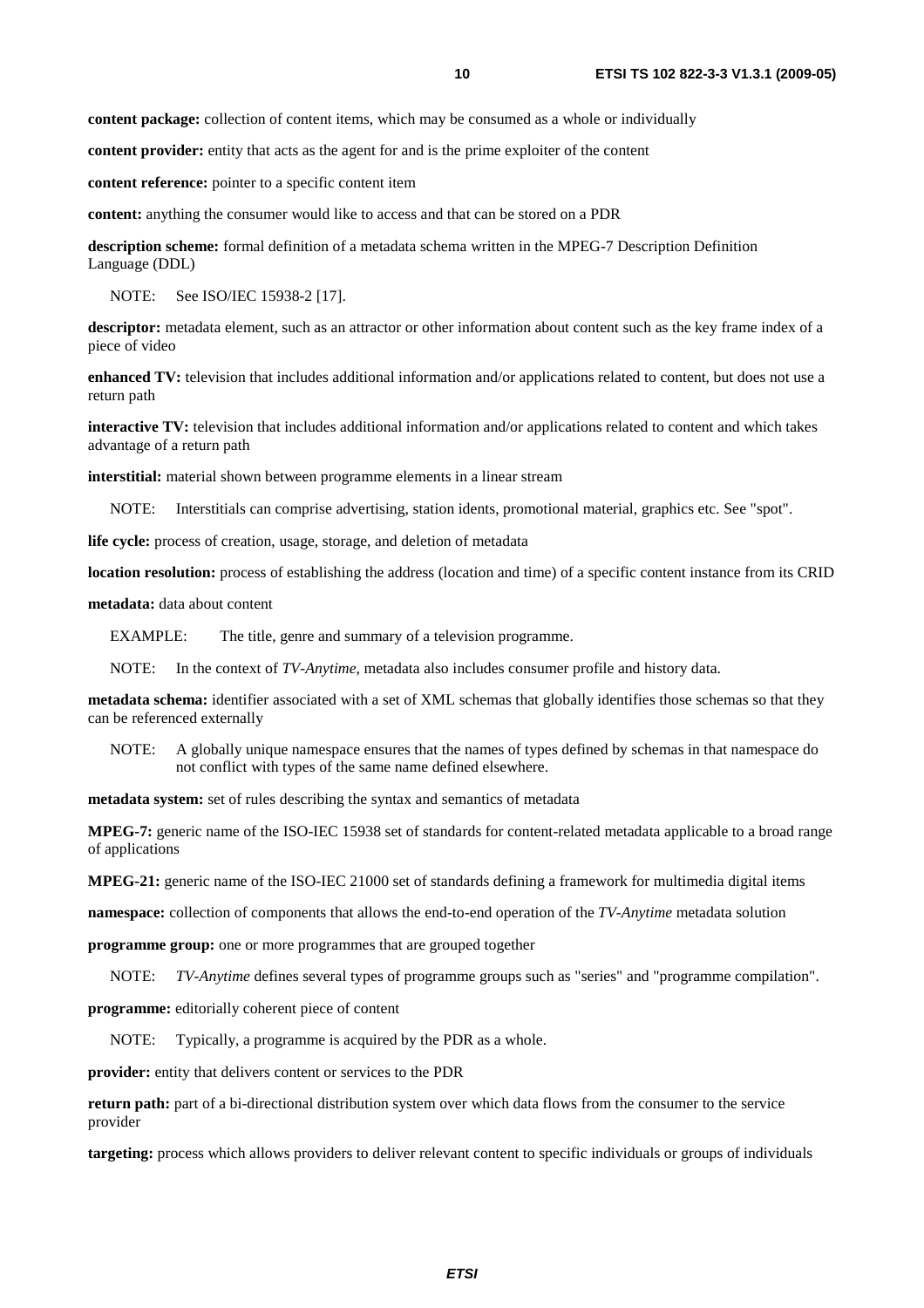# 3.2 Abbreviations

For the purposes of the present document, the following abbreviations apply:

| AV          | Audio-Visual                                                                                         |
|-------------|------------------------------------------------------------------------------------------------------|
| <b>CRID</b> | Content Reference IDentifier                                                                         |
| NOTE:       | As defined in TS 102 822-4 [6], it is an identifier for content that is independent of its location. |
| <b>CS</b>   | <b>Classification Scheme</b>                                                                         |
| <b>DDL</b>  | <b>Description Definition Language</b>                                                               |
| NOTE:       | The language used to define description schemes in MPEG-7 (see ISO/IEC 15938-2 [17]).                |
| DIA.        | Digital Item Adaptation                                                                              |
| <b>DID</b>  | Digital Item Declaration                                                                             |
| <b>EPG</b>  | Electronic Programme Guide                                                                           |
| NOTE:       | A means of presenting available content to the consumer, allowing selection of desired content.      |
| <b>HTML</b> | HyperText Markup Language                                                                            |
| <b>IPR</b>  | <b>Intellectual Property Rights</b>                                                                  |
| <b>PDR</b>  | Personal Digital Recorder                                                                            |
| <b>RMPI</b> | <b>Rights Management and Protection Information</b>                                                  |
| TVA         | TV-Anytime                                                                                           |
| <b>XML</b>  | eXtensible Markup Language                                                                           |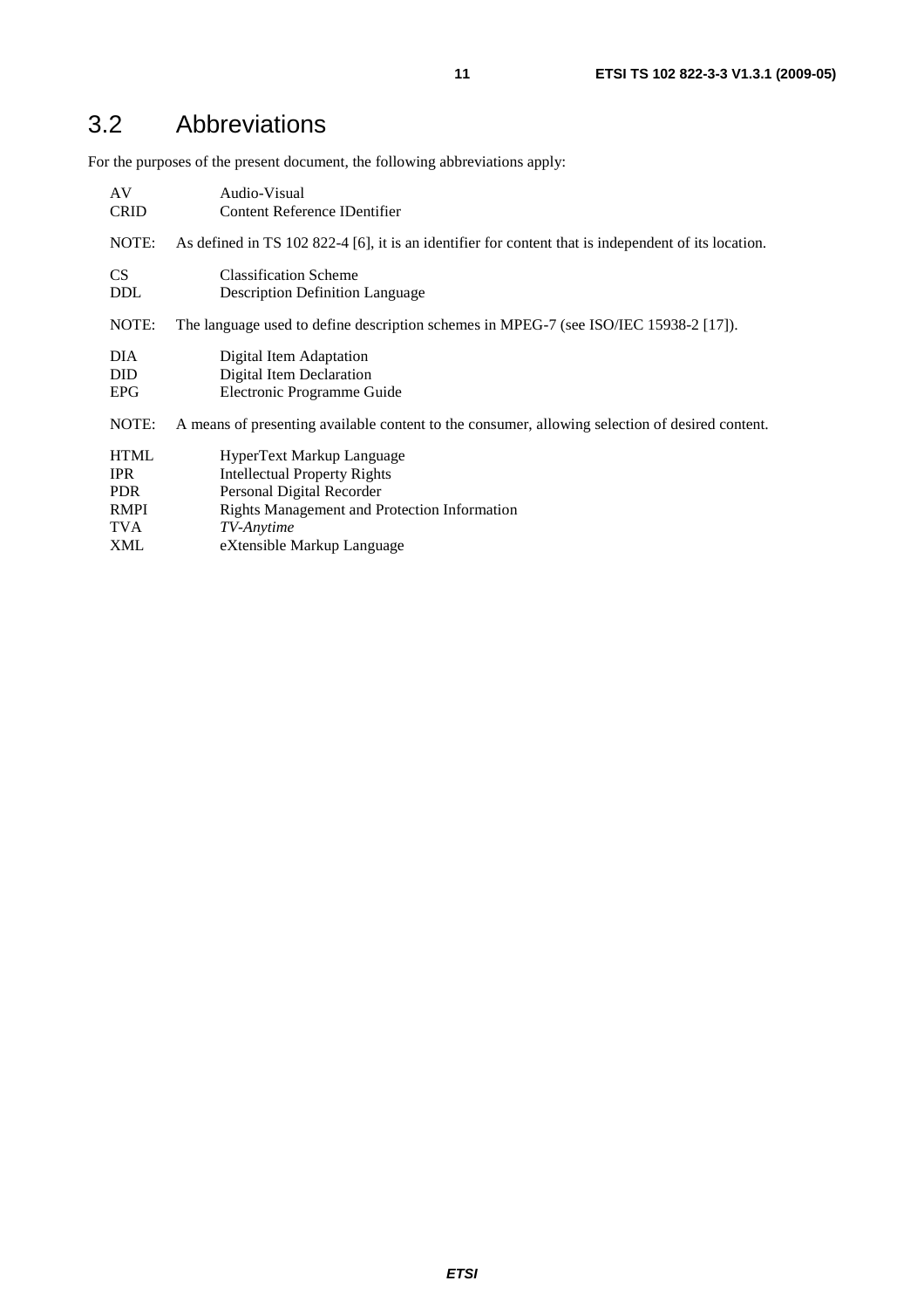# 4 *TV-Anytime* Metadata Data Model

# 4.1 *TV-Anytime* Metadata Process Model



**Figure 1: Metadata and Content flow** 

Figure 1 shows the flow of metadata and content through various stages of creation and delivery to the end consumer.

This model clearly identifies the separation of the processing of metadata and content while at the same time illustrating the parallels between the processing of metadata and content.

#### **Content creation**

The content creation process represents the production of a piece of content. During the production process, the content is created and information about the content may also be captured. At this stage, however, the metadata is unlikely to be in a form that can be directly exposed to a user - some form of editing will be required before the description of the content can be published.

#### **Content publishing**

Once content has been created, the content is then available for publication by a content publisher. This could be, for example, as part of a broadcast service or as a publication on the Internet. The content publishing process defines instantiations of content items - in other words, one output from the content publishing process is information about "where" the content can be found. In the broadcast case, this means a schedule for the services that are published.

#### **Metadata editing**

The metadata editing process takes *raw* information from the content creation and publishing processes and edits this into a form that is suitable for representing the content to the end consumer. The output of this process is edited metadata for the content and/or metadata describing the location of the content.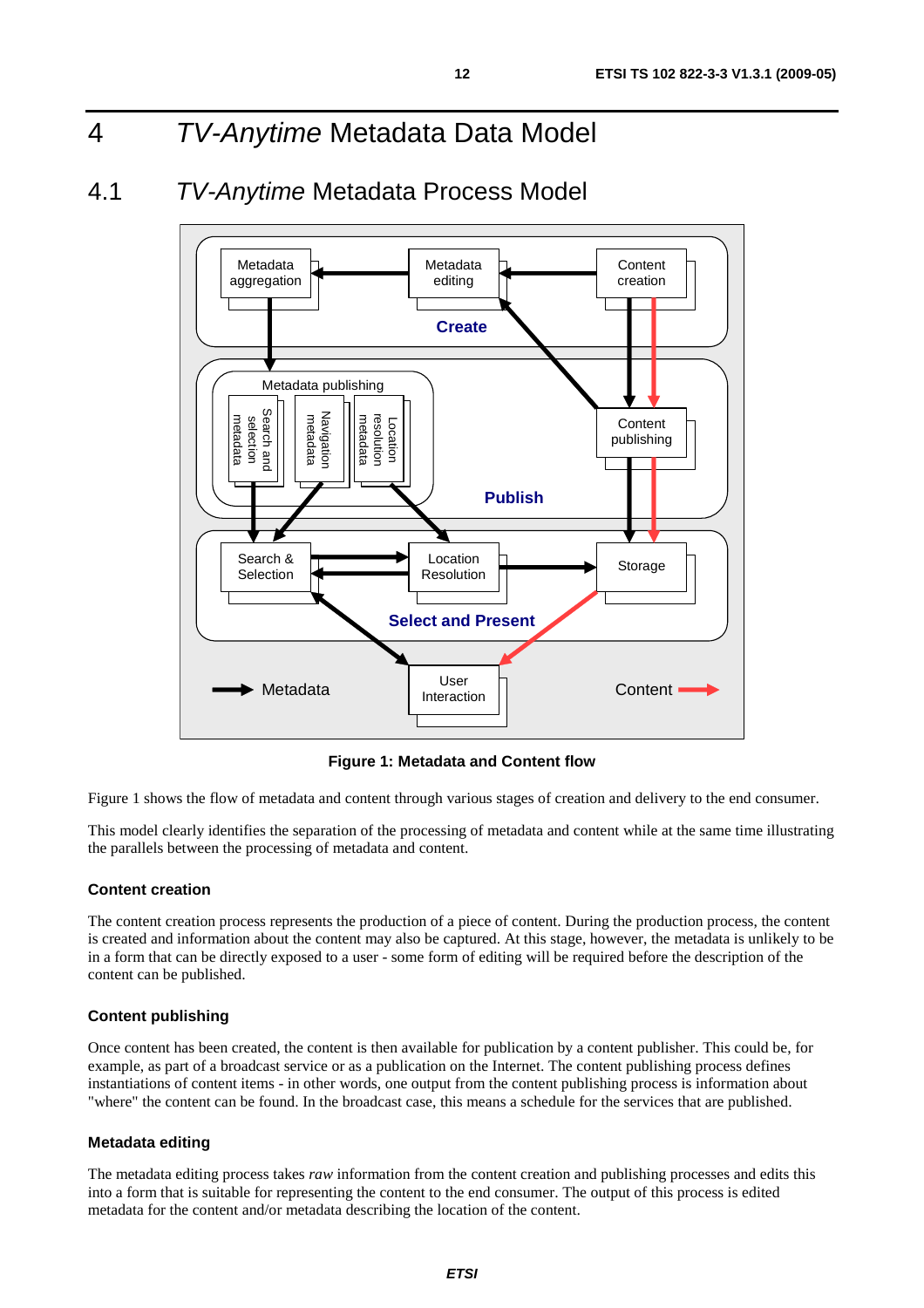#### **Metadata aggregation**

In order to support a given *TV-Anytime* system, it is likely that metadata from a number of independent content creators and publishers will need to be aggregated. It is important to recognize that the process of metadata aggregation may result in the original metadata being changed.

#### **Metadata publishing**

Without prejudice to whether or not a *TV-Anytime* system is horizontally or vertically integrated, an aggregated metadata set will need to be published to both the content selection and location resolution processes. The content selection process will be largely concerned with the metadata describing content but may also involve use of the content location information. The location resolution service will simply require information about the location of programmes.

#### **Content selection**

The content selection process may occur through the direct involvement of the consumer or may be performed on the consumer's behalf by a software agent. In order for a software agent to function correctly, metadata describing the consumer, his receiver and his preferences will need to be provided to the content selection process. This may be either inferred from the consumer's past history of content selection or by the explicit specification of preferences by the user (or a combination of the two). The content selection process may be, in part, affected by knowledge of the contents location.

#### **Location resolution**

The process of location resolution is simply one of discovering where (or when) a content item can be found. Details of this discovery process can be found in the TS 102 822-4 [6].

### 4.2 *TV-Anytime* Metadata Structure Model

Two modelling approaches are used in the following clauses.

A simple data modelling methodology is shown in figure 2 that allows to describe metadata structures at a high level in a manner independent of any particular representation. This syntax allows relationships between *TV-Anytime* entities to be clearly stated (e.g. one-to-many), as well as enabling the powerful concept of inheritance, which allows specific types of entity to be derived from generic types.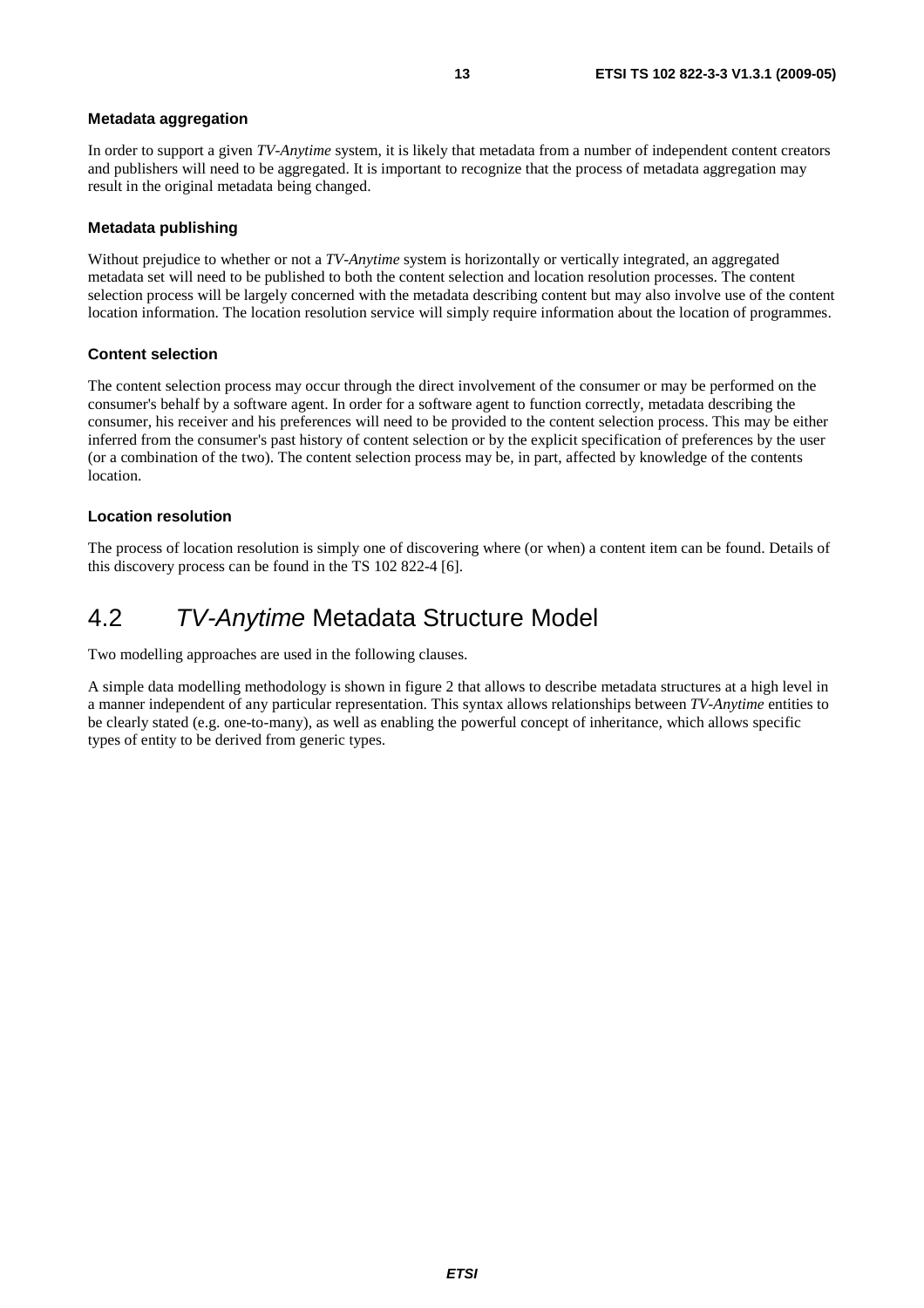

**Figure 2: Basic Entity-Relation graph syntax** 

The other modelling approach followed by *TV-Anytime* is the representation of the metadata schemas using a UML-like (Unified Modelling Language) language defined in more details in annex D of TS 102 822-3-1 [3].

### 4.3 CRID and Metadata

The cornerstone of *TV-Anytime* metadata is the CRID [6]. As a content reference identifier, a CRID refers to a piece of content, though in some cases it may refer to one or more other CRIDs.

The CRID also acts as the link that connects different content-related metadata descriptions.

Content-related metadata is classified as either *content description metadata, instance description metadata or package description metadata.*

*Content description metadata* is general information about a piece of content that does not change regardless of how the content is published or broadcast. It includes information such as the content's title, textual description, and genre. Typically, the content creator assigns content description metadata before publication.

*Instance description metadata* describes a particular instance of a piece of content, including information such as the content location, usage rules (pay-per-view, etc.), and delivery parameters (e.g. video format). Instance description metadata is assigned by the content provider as a part of the publication of content.

*Package description metadata* enables the device or consumer to make choices about which components that make up the content are acquired. In addition it describes the way in which the individual components making up the content should be consumed.

During the search and selection process, a consumer may use general *content description*, *instance description*, and *package description* metadata.

A fourth category of metadata called *device capabilities metadata* provides a standardized way of defining the capabilities of the receiving device like Codec support, return path, etc.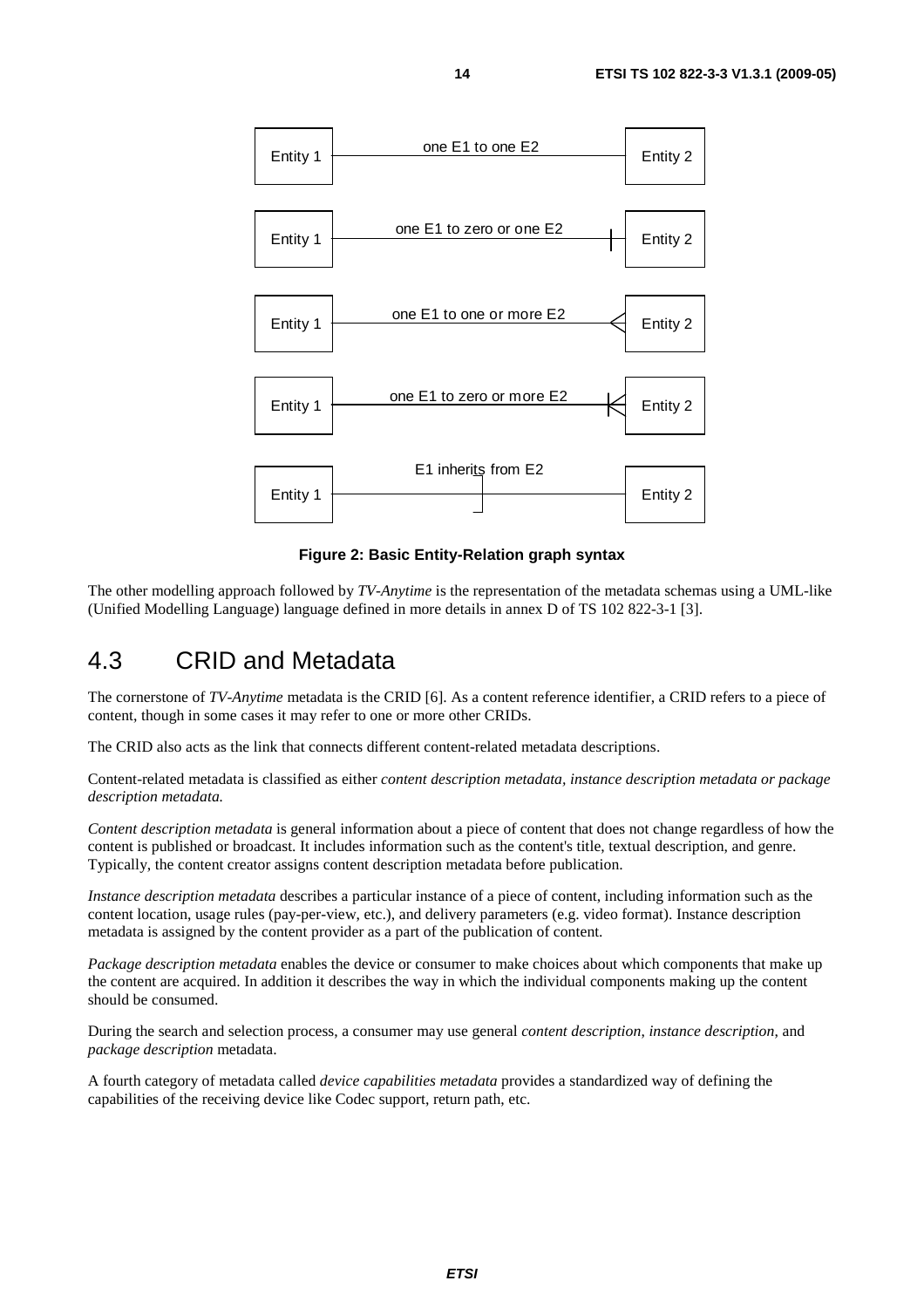# 5 Metadata Definitions

# 5.1 Introduction

For the purpose of interoperability, *TV-Anytime* has adopted XML [15] as the common representation format for metadata. XML offers many advantages: it allows for extensibility, supports the separation of data from the application, and is widely used. XML schema is mainly used to represent the data model. *TV-Anytime* descriptions may however be instantiated in a format other than textual. *TV-Anytime* has described some of these mechanisms such as binary encoding in TS 102 822-3-2 [4].

# 5.2 Use of MPEG-21

In the areas of content packages and targeting the specification makes use of existing data types defined by MPEG-21. In particular types are borrowed from the Digital Item Declaration (DID) specification [18], and Digital Item Adaptation (DIA) specification [19].

# 5.3 *TV-Anytime* Metadata Namespace

*TV-Anytime* metadata description schemes are associated with the *TV-Anytime* metadata XML namespace. The *TV-Anytime* Phase 2 metadata namespace is defined as:

xmlns:tva2="urn:tva:metadata:extended:2008"

*TV-Anytime* Phase 1 metadata namespace is defined as:

xmlns:tva="urn:tva:metadata:2008"

<import namespace="urn:tva:metadata:2008" schemaLocation="tva\_metadata\_3-1\_v151.xsd"/>

*TV-Anytime* metadata includes description schemes defined by XML as included in the XML stub attached to the present document.

xmlns="http://www.w3.org/2001/XMLSchema"

<import namespace="http://www.w3.org/XML/2001/namespace" schemaLocation="xml.xsd"/>

*TV-Anytime* also includes DSs defined by MPEG-7 as included in the MPEG7 stub attached to the present document, which use the MPEG-7 namespace as described in ISO/IEC 15938-5 [16].

xmlns:mpeg7="urn:tva:mpeg7:2008"

<import namespace="urn:tva:mpeg7:2008" schemaLocation="tva\_mpeg7\_2008.xsd"/>

*TV-Anytime* also includes description schemes defined by *TV-Anytime* for Interstitials.

xmlns:int="urn:tva:metadata:interstitial:2008"

<import namespace="urn:tva:metadata:interstitial:2008" schemaLocation="tva\_interstitial\_3- 4\_v131.xsd"/>

*TV-Anytime* also includes description schemes defined by MPEG-21.

xmlns:mpeg21="urn:tva:mpeg21:2008"

<import namespace="urn:tva:mpeg21:2008" schemaLocation="tva\_mpeg21.xsd"/>

*TV-Anytime* RMPI namespace is defined as:

xmlns:rmpi=" urn:tva:rmpi:2008"

<import namespace="urn:tva:rmpi:2008" schemaLocation="tva\_rmpi\_5-1\_v141.xsd"/>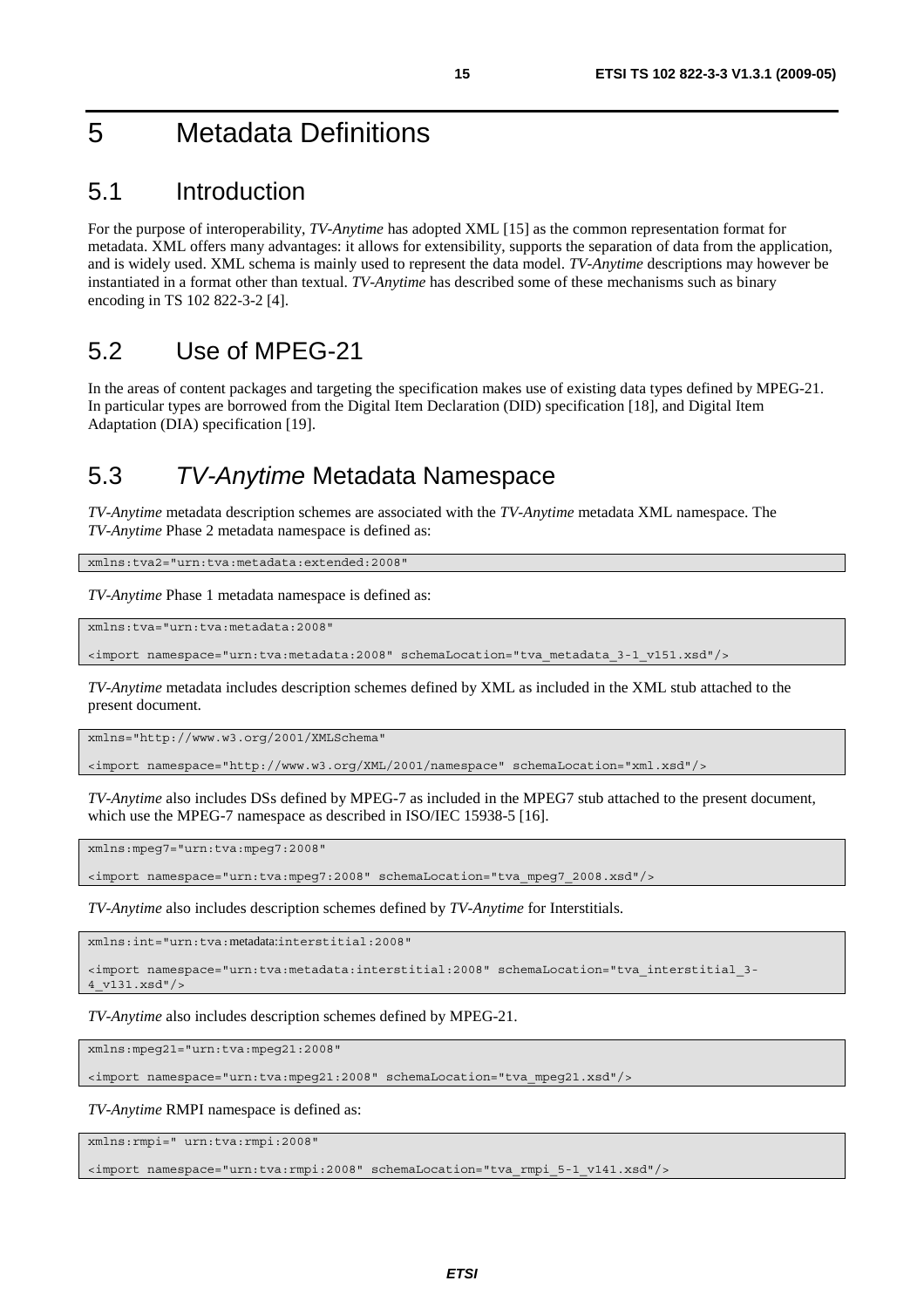# 6 Phase 2 Basic Types

# 6.1 New Content Types

Clause 6.1 contains types that may be used to describe components that are not traditional broadcast content. These content types may be standalone content items or included as part of a Package, where a Package is a collection of content grouped with a certain application scenario in the background.

The new content types are described using two sets of attributes. The first set of attributes describes properties that are inherent to a particular content item regardless of the context in which it is consumed. The second set of attributes describes properties that are context-dependent.

### 6.1.1 Content Attributes Base Type

This is the abstract base type for all specific context-independent attribute types.

| <complextype abstract="true" name="ContentAttributesType"></complextype> |  |
|--------------------------------------------------------------------------|--|
|                                                                          |  |

| Name                  | <b>Definition</b>                                                            |
|-----------------------|------------------------------------------------------------------------------|
| ContentAttributesType | An abstract type to indicate content attribute according to<br>content type. |

#### 6.1.1.1 Audio Attributes

 $\overline{\phantom{a}}$ 

The audio attributes may be used to describe the characteristics of an audio component or audio content item.

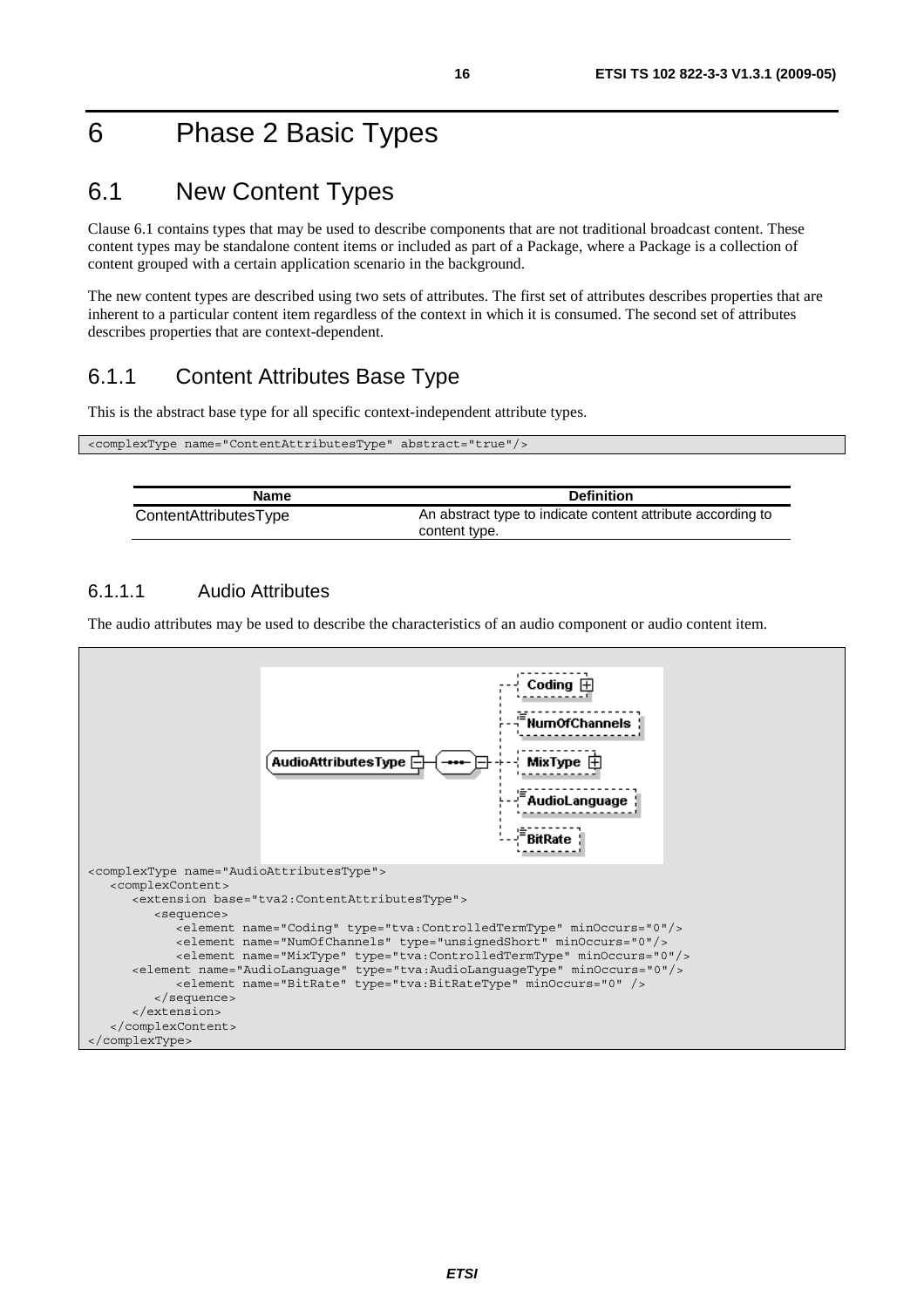| <b>Name</b>         | <b>Definition</b>                                                                                                                                                                                                                             |
|---------------------|-----------------------------------------------------------------------------------------------------------------------------------------------------------------------------------------------------------------------------------------------|
| AudioAttributesType | A complex type that defines a set of elements that describes<br>characteristics of audio content.                                                                                                                                             |
| Coding              | The coding format of the audio. This term should be taken<br>from the MPEG-7 "AudioCodingFormatCS" classification<br>scheme listed in clause B.2.3 of [16], i.e. AC3, DTS, MP3,<br>MPEG-1, MPEG-2 Layer III, MPEG-2 AAC, MPEG-4, AMR.         |
| NumOfChannels       | The number of channels of audio: e.g. 1 for mono, 2 for<br>stereo or more for multi-channel audio.                                                                                                                                            |
| MixType             | The type of the audio mix. This term should be taken from<br>the MPEG-7 "AudioPresentationCS" Classification Scheme<br>listed in clause B.2.6 of [16], i.e. no sound, mono, stereo,<br>surround, home theatre 5.1 surround and movie theatre. |
| AudioLanguage       | The spoken language of the audio.                                                                                                                                                                                                             |
| <b>BitRate</b>      | A complex type that defines the bitrate of the audio<br>components/content.                                                                                                                                                                   |

#### 6.1.1.2 Video Attributes

The video attributes may be used to describe the characteristics of a video component or video content item.

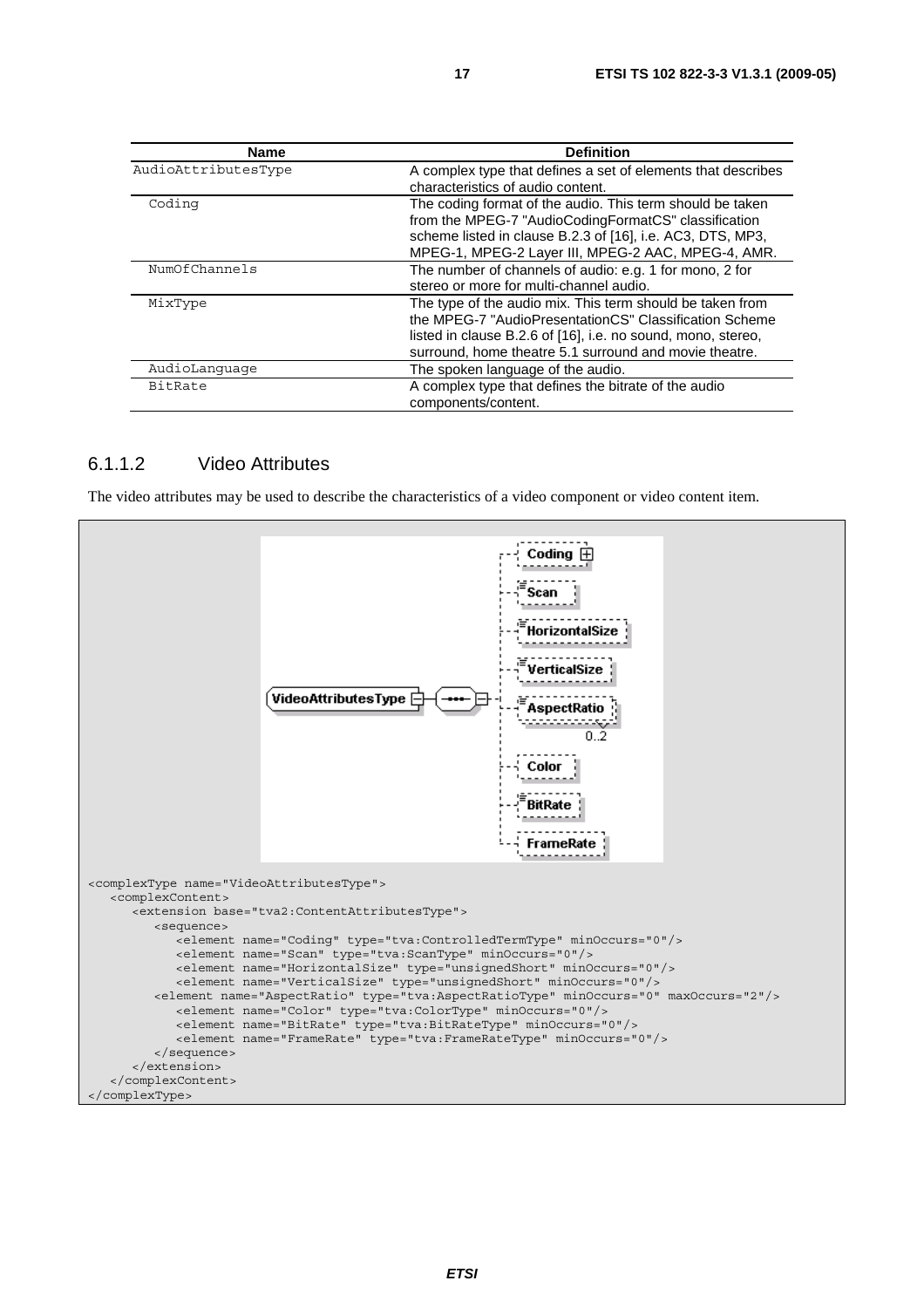| Name                | <b>Definition</b>                                                                                                                                                                                                                 |
|---------------------|-----------------------------------------------------------------------------------------------------------------------------------------------------------------------------------------------------------------------------------|
| VideoAttributesType | A complex type that defines a set of elements that describes<br>characteristics of a video component or content.                                                                                                                  |
| Coding              | The coding format of the video. This term should be taken<br>from the MPEG-7 "VisualCodingFormatCS" classification<br>scheme listed in clause B.2.34 of [16].                                                                     |
| Scan                | The scan type of the video.                                                                                                                                                                                                       |
| HorizontalSize      | The horizontal size in pixels of the video.                                                                                                                                                                                       |
| VerticalSize        | The vertical size in pixels of the video.                                                                                                                                                                                         |
| AspectRatio         | The aspect ratio of the video. There may be two aspect<br>ratios associated with a programme: the original aspect ratio<br>that the programme is available in, and the aspect ratio of a<br>particular instance of the programme. |
| Color               | The colour format of the video (e.g. black and white).                                                                                                                                                                            |
| BitRate             | A complex type that defines the bitrate of the video<br>component/content.                                                                                                                                                        |
| FrameRate           | An element expressing the frame rate of the video.                                                                                                                                                                                |

#### 6.1.1.3 Still Image Content Attributes

The still image content attributes may be used to describe the characteristics of a "still image" content item.



| <b>Name</b>                     | <b>Definition</b>                                                                                                                                                   |
|---------------------------------|---------------------------------------------------------------------------------------------------------------------------------------------------------------------|
| OrientationType                 | A simple type that is used to indicate the orientation of the<br>original source image in degrees clockwise. It does not<br>indicate the orientation for rendering. |
| StillImageContentAttributesType | A complex type that defines a set of elements that describes<br>characteristics of a still image content.                                                           |
| Width                           | The width of the image in pixels.                                                                                                                                   |
| Height                          | The height of the image in pixels.                                                                                                                                  |
| Orientation                     | Indicates orientation (rotation) of the original image.                                                                                                             |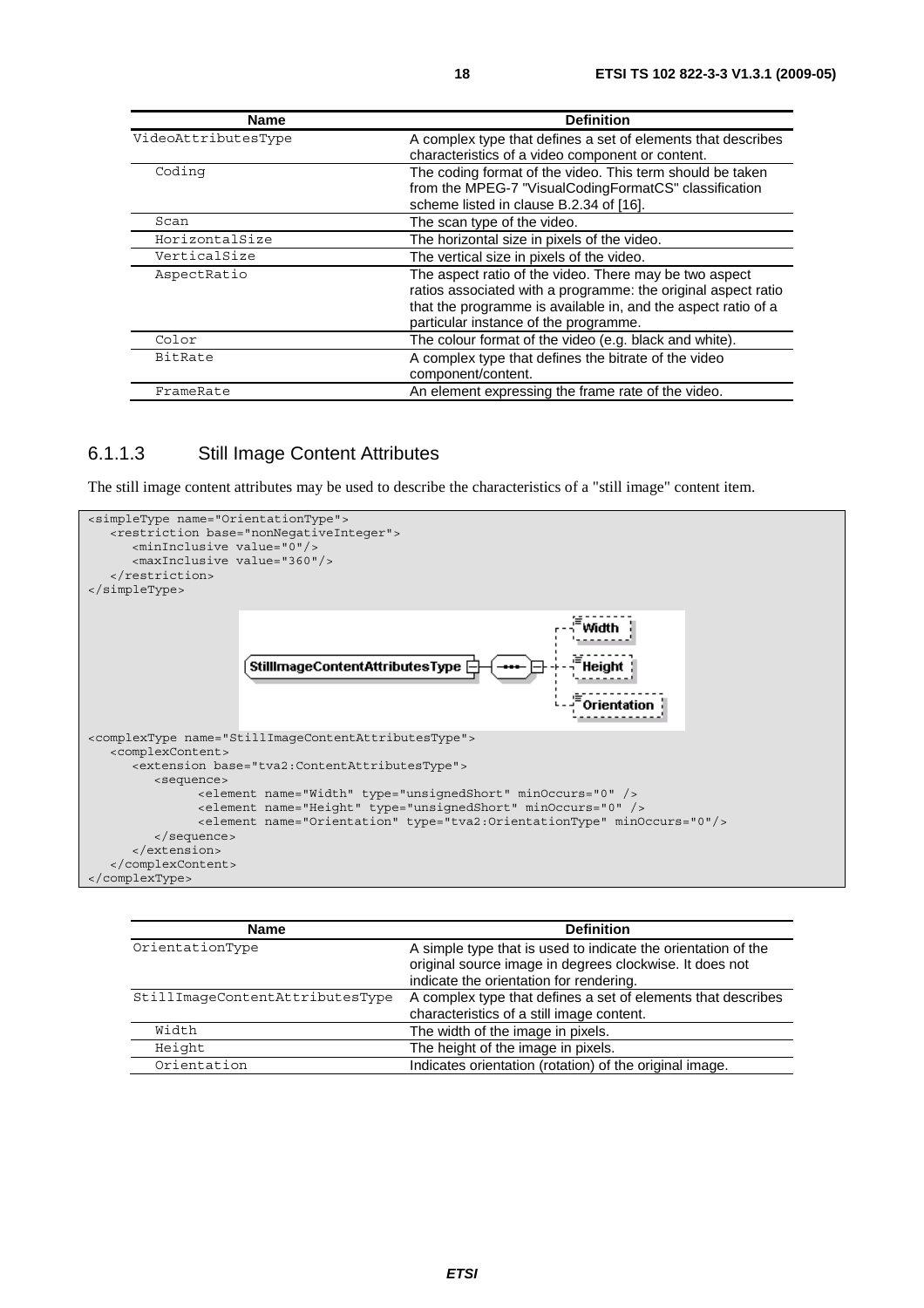### 6.1.2 Context Attributes Base Type

This context attributes type serves as the base attribute for context specific attributes. *Context* specific attributes differ from the previously described *content* specific attributes in a way that they are dependent on the environment and the circumstances content is consumed. The context may be different for example, if a collection of travel-related information is consumed in a travel magazine (with an emphasis on entertainment), compared to the presentation of the same content in a geographic, educational programme. Such data can be provided as context attribute types.

<complexType name="ContextAttributesType" abstract="true"/>

| Name                  | <b>Definition</b>                                                             |
|-----------------------|-------------------------------------------------------------------------------|
| ContextAttributesType | An abstract type to indicate context attribute according to application type. |

#### 6.1.2.1 Data Broadcasting Context

Data broadcasting context describes context attributes specific to a data broadcasting service and its applications. A data broadcasting service provides procedural and declarative contents over broadcasting TV channel. Users can play and interact with the data broadcasting content at the set-top box connected to the broadcasting TV network.



| <b>Name</b>                           | <b>Definition</b>                                                                                                                                 |
|---------------------------------------|---------------------------------------------------------------------------------------------------------------------------------------------------|
| RenderingStyleType                    | A complex type that describes rendering style of the<br>data broadcasting service.                                                                |
| fullScreen                            | This attribute indicates whether this service is<br>rendered on the full screen mode.                                                             |
| transparency                          | This attribute indicates whether the background of<br>this service is transparent.                                                                |
| DataBroadcastingContentAttributesType | A complex type that defines a set of elements that<br>describes characteristics of a data broadcasting<br>content.                                |
| InteractiveContentService             | This element indicates whether the service (or<br>application/content) is interactive service (true:<br>Two-way service, False: One-way service). |
| RenderingStyle                        | This element indicates the rendering style of the<br>data broadcasting service.                                                                   |
| UpdateCycle                           | This element indicates the update cycle of contents<br>by using television network (0 means there is no<br>update).                               |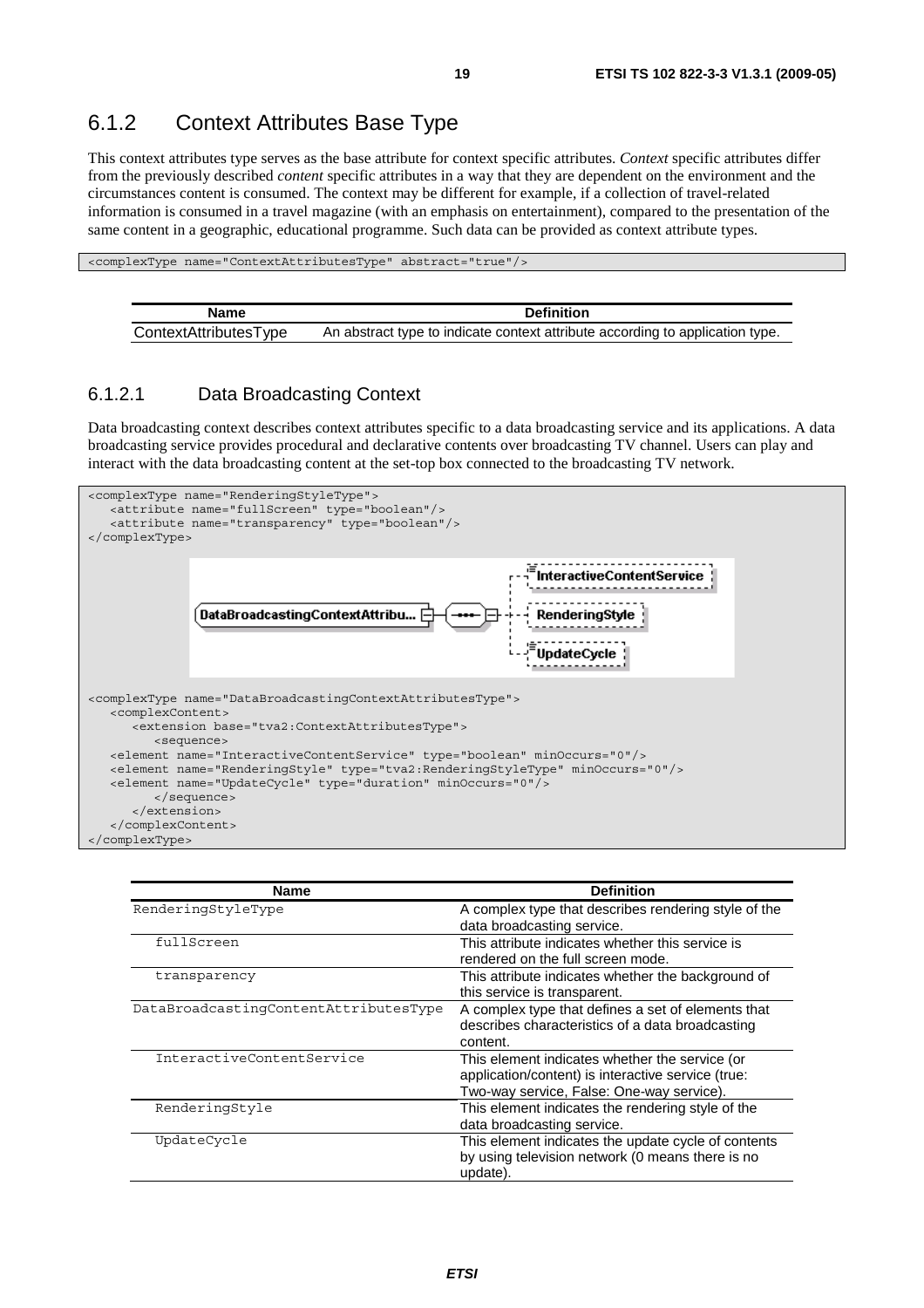The interstitial context may be used to describe the context of an interstitial content item.



| <b>Name</b>                       | <b>Definition</b>                                                                                        |
|-----------------------------------|----------------------------------------------------------------------------------------------------------|
| InterstitialContextAttributesType | A complex type that defines a set of elements that<br>describes the context of the Interstitial content. |
|                                   |                                                                                                          |
| MemberOfCampaign                  | Identifies one or more Campaigns that this content item is                                               |
|                                   | a member of. The reference is to a CampaignDescription                                                   |
|                                   | element, where details of the Campaign can be found.                                                     |
| BrandName                         | Indicates the brand being promoted within this interstitial                                              |
|                                   | content item.                                                                                            |

#### 6.1.2.3 Educational Context

Content that is used in an educational context has special description requirements that are met by the EducationalContextAttributesType.

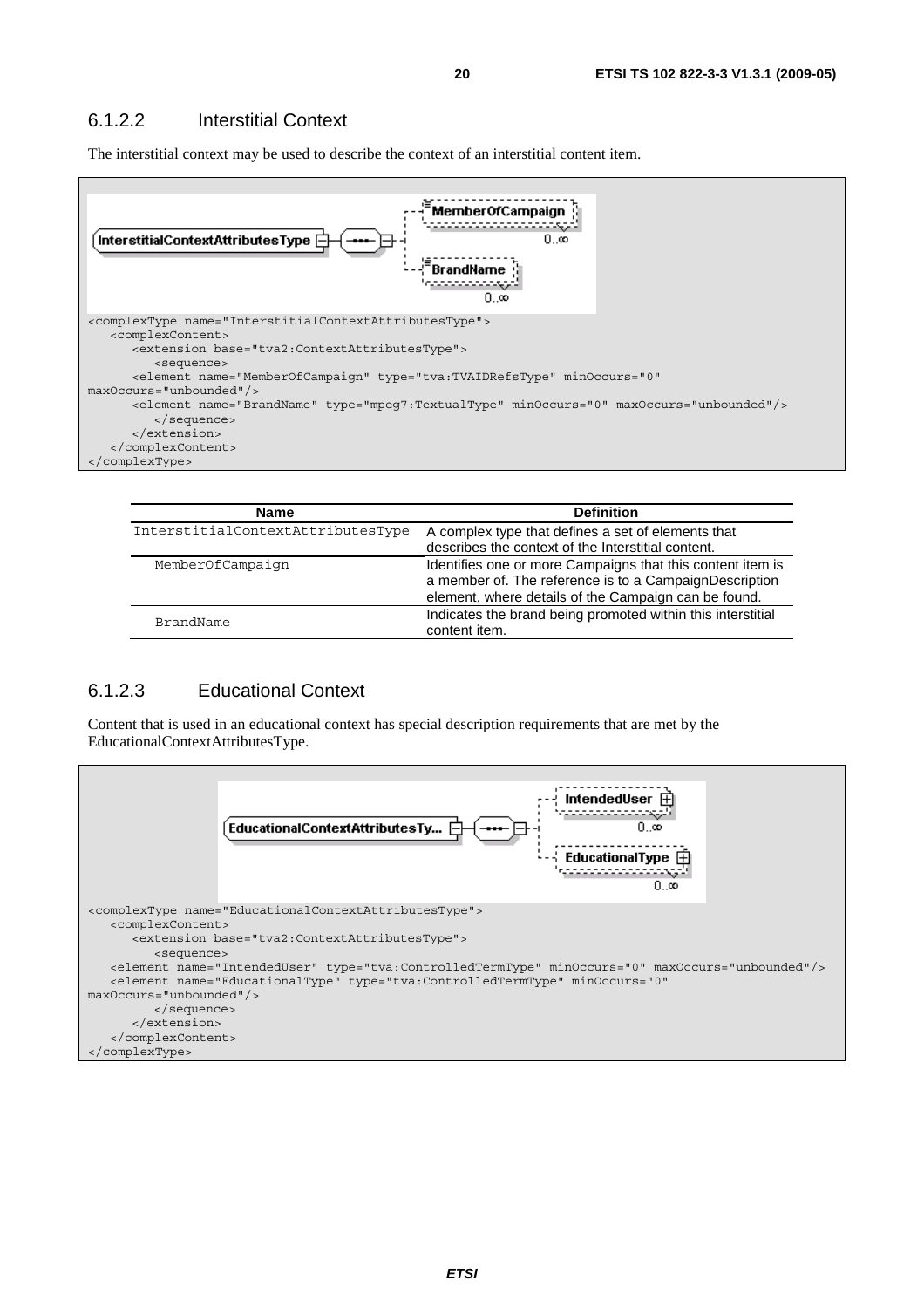| <b>Name</b>                      | <b>Definition</b>                                                                                                                                                                                                                   |
|----------------------------------|-------------------------------------------------------------------------------------------------------------------------------------------------------------------------------------------------------------------------------------|
| EducationalContextAttributesType | A complex type that defines a set of elements that<br>describes characteristics of content consumed in an<br>educational context.                                                                                                   |
| IntendedUser                     | The primary intended educational user group for a content<br>item (e.g. school teachers). The default for controlled<br>terminology for this datatype is the EducationalUserCS.                                                     |
| EducationalType                  | A specific kind of educational content (e.g. exercise,<br>simulation, exam, narrative text, experiment, self<br>assessment or lecture). The default for controlled<br>terminology for this datatype is the<br>EducationalUseTypeCS. |

#### 6.1.2.4 Application Context

This following defines syntax and semantics to describe the feature of the application program which is a set of functions to be run on the PDR.



| <b>Name</b>                      | <b>Definition</b>                                                                 |
|----------------------------------|-----------------------------------------------------------------------------------|
| ApplicationContextAttributesType | A complex type that defines a set of elements that                                |
|                                  | describes characteristics of application content.                                 |
| Freeware                         | The value of this field is true/false. If true, the application is                |
|                                  | free.                                                                             |
| Uninstall                        | This field indicates whether the application provides<br>uninstall functionality. |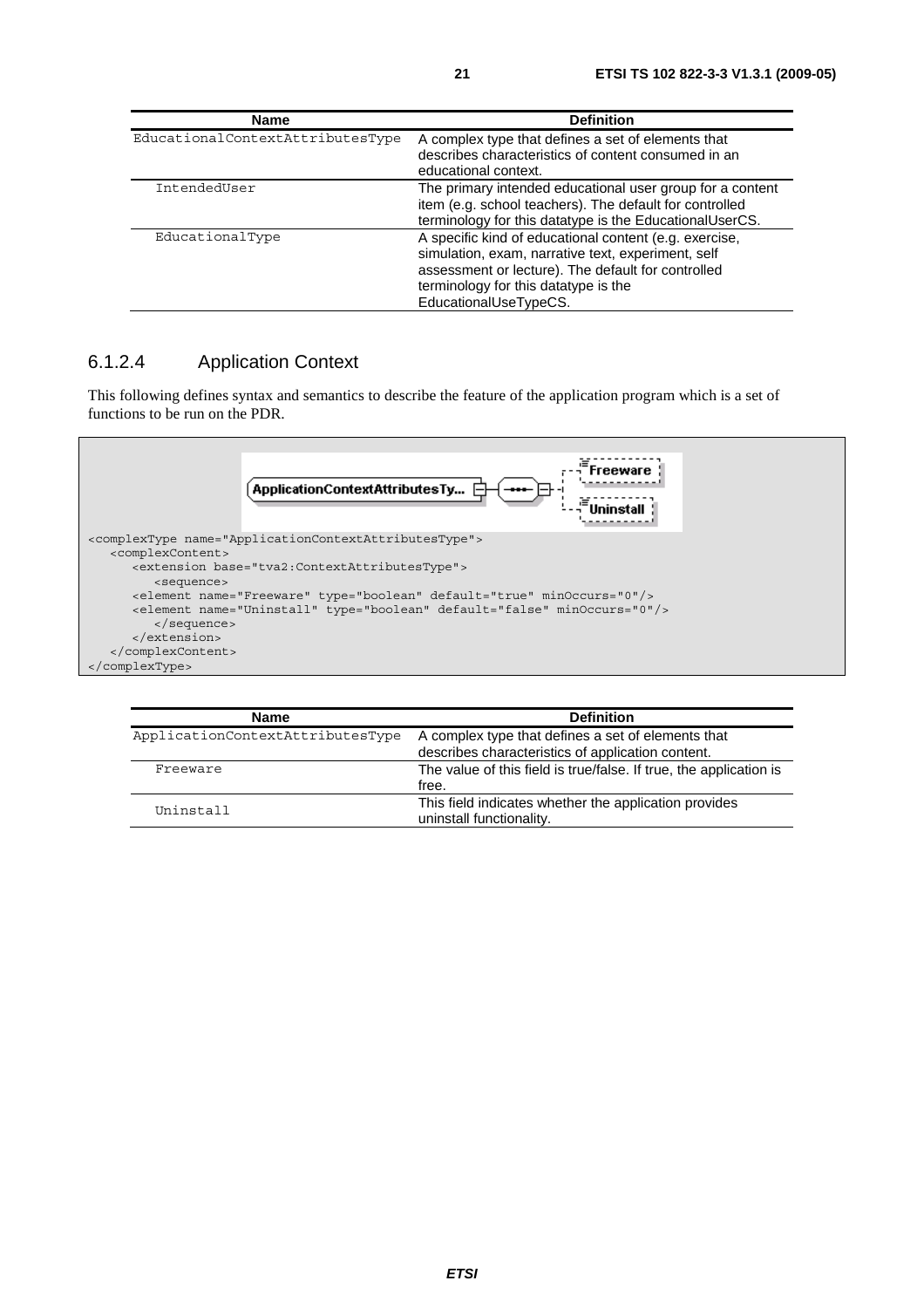#### 6.1.2.5 Game Context Attributes

The following defines syntax and semantics to describe the features of game content.



| <b>Name</b>               | <b>Definition</b>                                                                                                                                                                                                                                                                 |
|---------------------------|-----------------------------------------------------------------------------------------------------------------------------------------------------------------------------------------------------------------------------------------------------------------------------------|
| GameContentAttributesType | A complex type that defines a set of elements that describes<br>characteristics of game content.                                                                                                                                                                                  |
| Perspectives              | Playing perspectives define the role or point of view that the player<br>has on the game. (e.g. first-person, third-person, top-down,<br>isometric, side-scroller, platform, and text-based). The default CS for<br>this element, GamePerspectivesCS, can be found in clause A.2. |
| MaxNumPlayers             | Maximal number of players who can access a game.                                                                                                                                                                                                                                  |

### 6.1.3 Content Properties Datatype

The ContentPropertiesType serves as the base element for content properties. Content properties can consist of file specific properties (described below), content attributes and context attributes.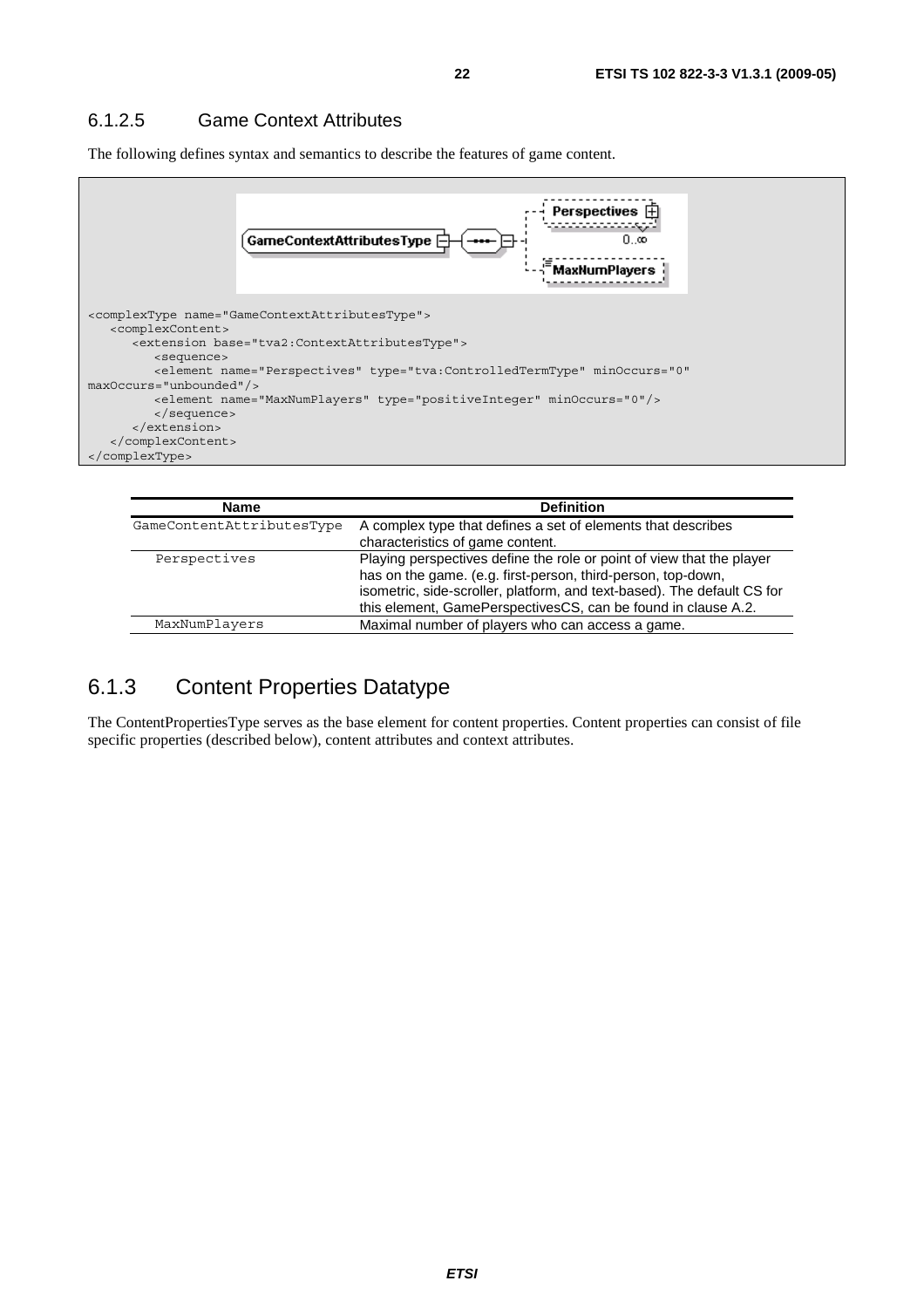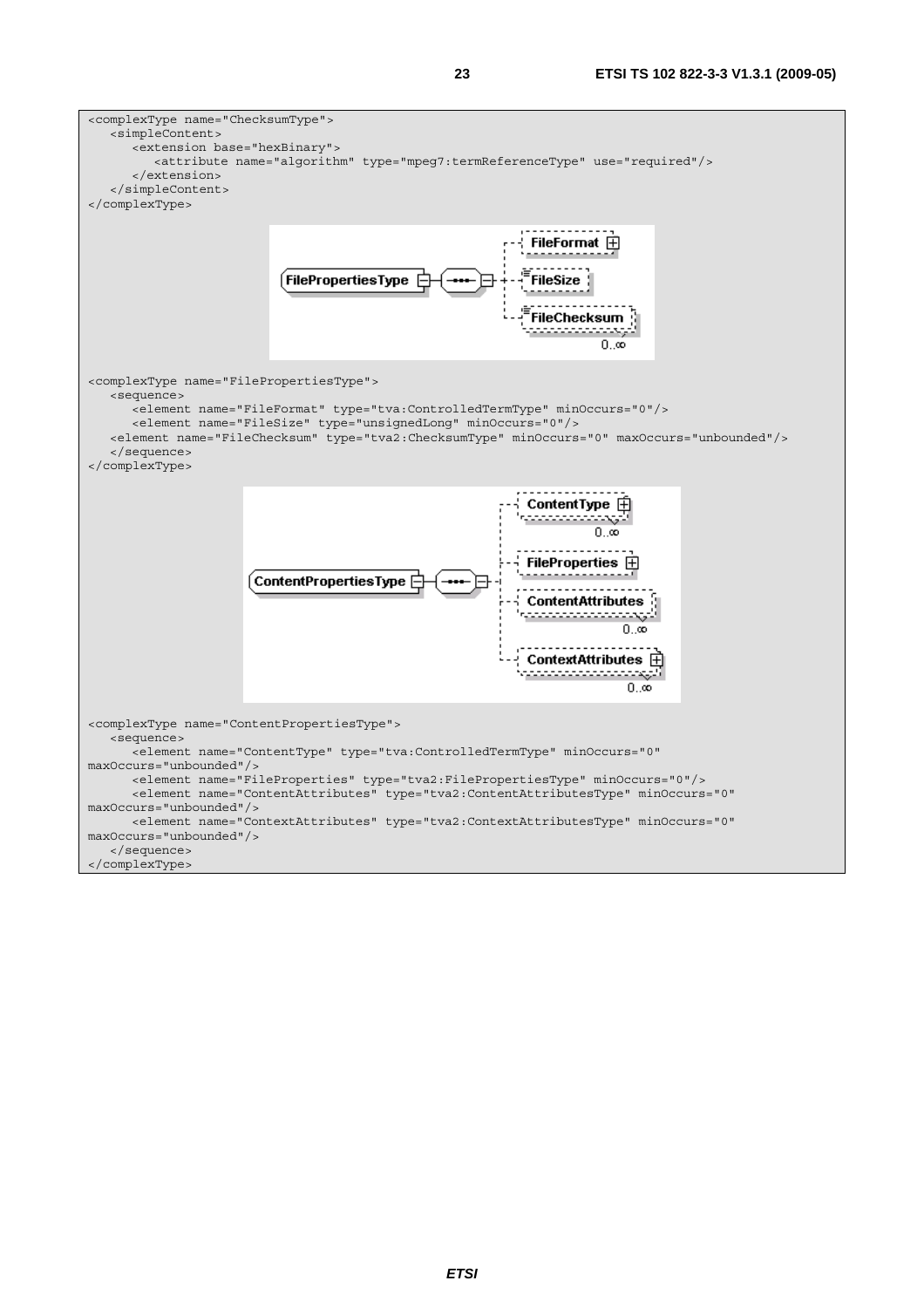| <b>Name</b>           | <b>Definition</b>                                                           |
|-----------------------|-----------------------------------------------------------------------------|
| ChecksumType          | The value of the checksum is specified using Base16 (hexBinary              |
|                       | schema type).                                                               |
|                       | This mandatory attribute carries a reference to a controlled term from      |
| algorithm             | ChecksumAlgorithmCS containing a list of possible checksum                  |
|                       | computation methods.                                                        |
| FilePropertiesType    | File attributes of the content.                                             |
| FileFormat            | Indicates the file format.                                                  |
| FileSize              | Indicates the size, in bytes, of the file where the content instance is     |
|                       | stored.                                                                     |
| Checksum              | Allows a metadata recipient party to verify that the correct media file has |
|                       | been acquired by comparing the locally computed checksum with the           |
|                       | value stated in the metadata. Several checksum can be provided using        |
|                       | different checksum computation methods.                                     |
| ContentPropertiesType | A complex type to indicate content properties.                              |
| ContentType           | Indicates content type such as still image, and game (see Content Type      |
|                       | CS in clause A.17).                                                         |
| FileProperties        | File attributes of the content.                                             |
| ContentAttributes     | Indicates attribute of content according to content type.                   |
| ContextAttributes     | Indicates attributes of content according to environment and                |
|                       | circumstances.                                                              |

# 6.2 Targeting Information

The present clause defines descriptions applicable to a typical consumer's environment including terminal characteristics, network characteristics and natural environment. Various targeting scenarios can be enabled by matching the provided usage environment and the targeting conditions of the content.

*TV-Anytime's* usage environment description is based on the "Usage Environment Tools" as specified in ISO/IEC 21000-7 [19], clause 6.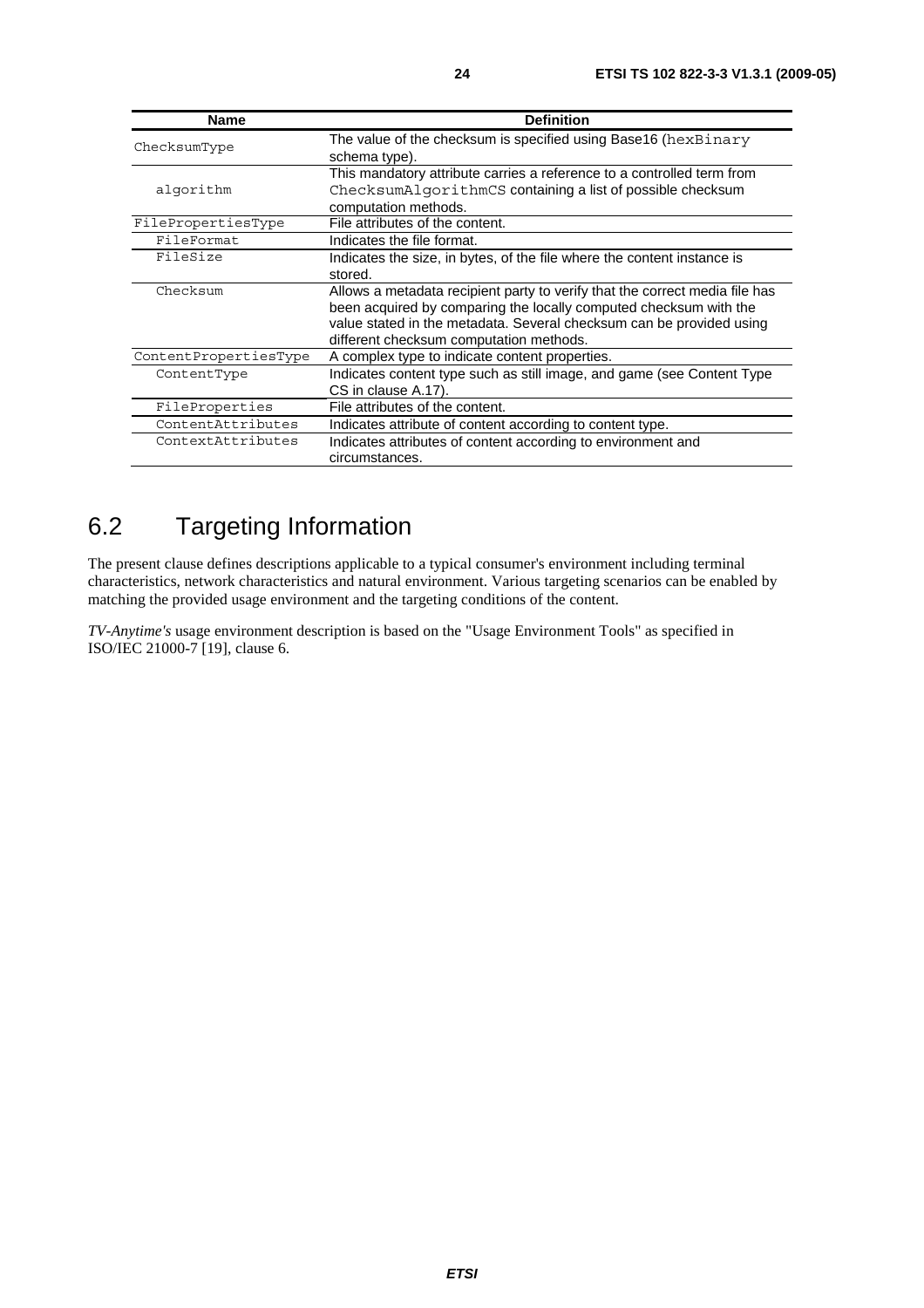#### 6.2.1 Biographic Information

The following describes descriptive properties of consumer's biographic information.

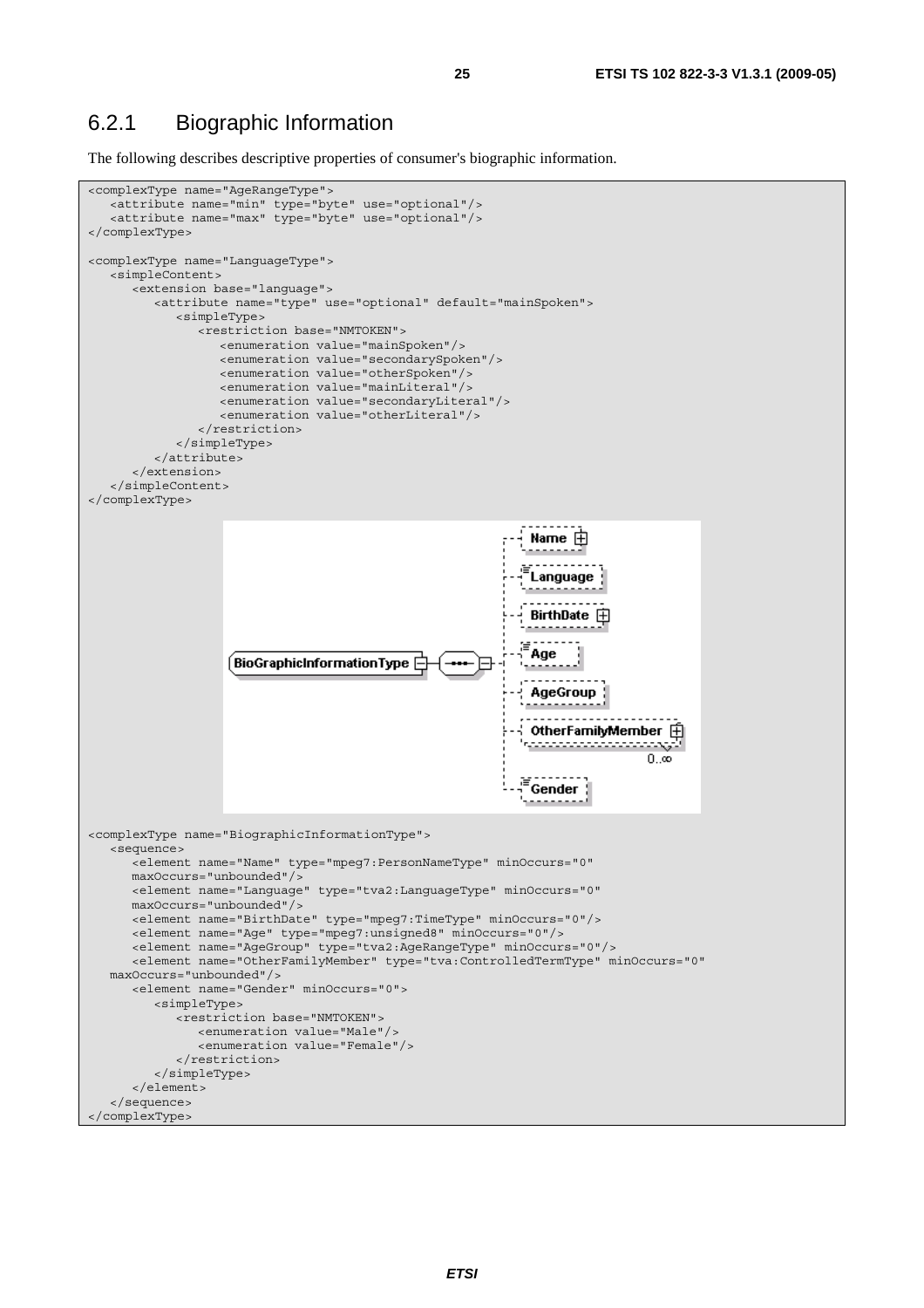| Name                      | <b>Definition</b>                                                                                                                                                                                                                                                                                                                                                                                                                                                                                                                       |  |
|---------------------------|-----------------------------------------------------------------------------------------------------------------------------------------------------------------------------------------------------------------------------------------------------------------------------------------------------------------------------------------------------------------------------------------------------------------------------------------------------------------------------------------------------------------------------------------|--|
| AgeRangeType              | Describes the range that an age belongs.                                                                                                                                                                                                                                                                                                                                                                                                                                                                                                |  |
| min                       | Defines the lower bound of the age range.                                                                                                                                                                                                                                                                                                                                                                                                                                                                                               |  |
| max                       | Defines the upper bound of the age range.                                                                                                                                                                                                                                                                                                                                                                                                                                                                                               |  |
| BiographicInformationType | Defines consumer information in general, such as<br>biographic information and special condition that the<br>consumer might have.                                                                                                                                                                                                                                                                                                                                                                                                       |  |
| Name                      | Describes the name of the consumer.                                                                                                                                                                                                                                                                                                                                                                                                                                                                                                     |  |
| Language                  | Describes the language that the consumer uses.<br>mainSpoken: Main spoken language of the<br>consumer.<br>secondarySpoken: Secondary spoken language of<br>the consumer.<br>otherSpoken: Other additional spoken language of<br>the consumer.<br>mainLiteral: Main language for reading/writing of the<br>$\bullet$<br>consumer.<br>secondaryLiteral: Secondary language for<br>$\bullet$<br>reading/writing of the consumer.<br>otherLiteral: Other additional language that the<br>$\bullet$<br>consumer can use for reading/writing. |  |
| Type                      | Defines the type used to describe the language. Default<br>value is "mainSpoken".                                                                                                                                                                                                                                                                                                                                                                                                                                                       |  |
| BirthDate                 | Describes the date of birth of the consumer.                                                                                                                                                                                                                                                                                                                                                                                                                                                                                            |  |
| Aqe                       | Describes the age of the consumer.                                                                                                                                                                                                                                                                                                                                                                                                                                                                                                      |  |
| AgeGroup                  | Describes the age of the consumer in terms of range.                                                                                                                                                                                                                                                                                                                                                                                                                                                                                    |  |
| OtherFamilyMember         | Describes the family members of the consumer.<br>See FamilyMembersCS in clause A.6.                                                                                                                                                                                                                                                                                                                                                                                                                                                     |  |
| Gender                    | Describes the gender of the consumer.                                                                                                                                                                                                                                                                                                                                                                                                                                                                                                   |  |

### 6.2.2 Accessibility Information

If the consumer has special access condition needed to consume content, the following AccessibilityInformation table is to be used to describe such conditions.

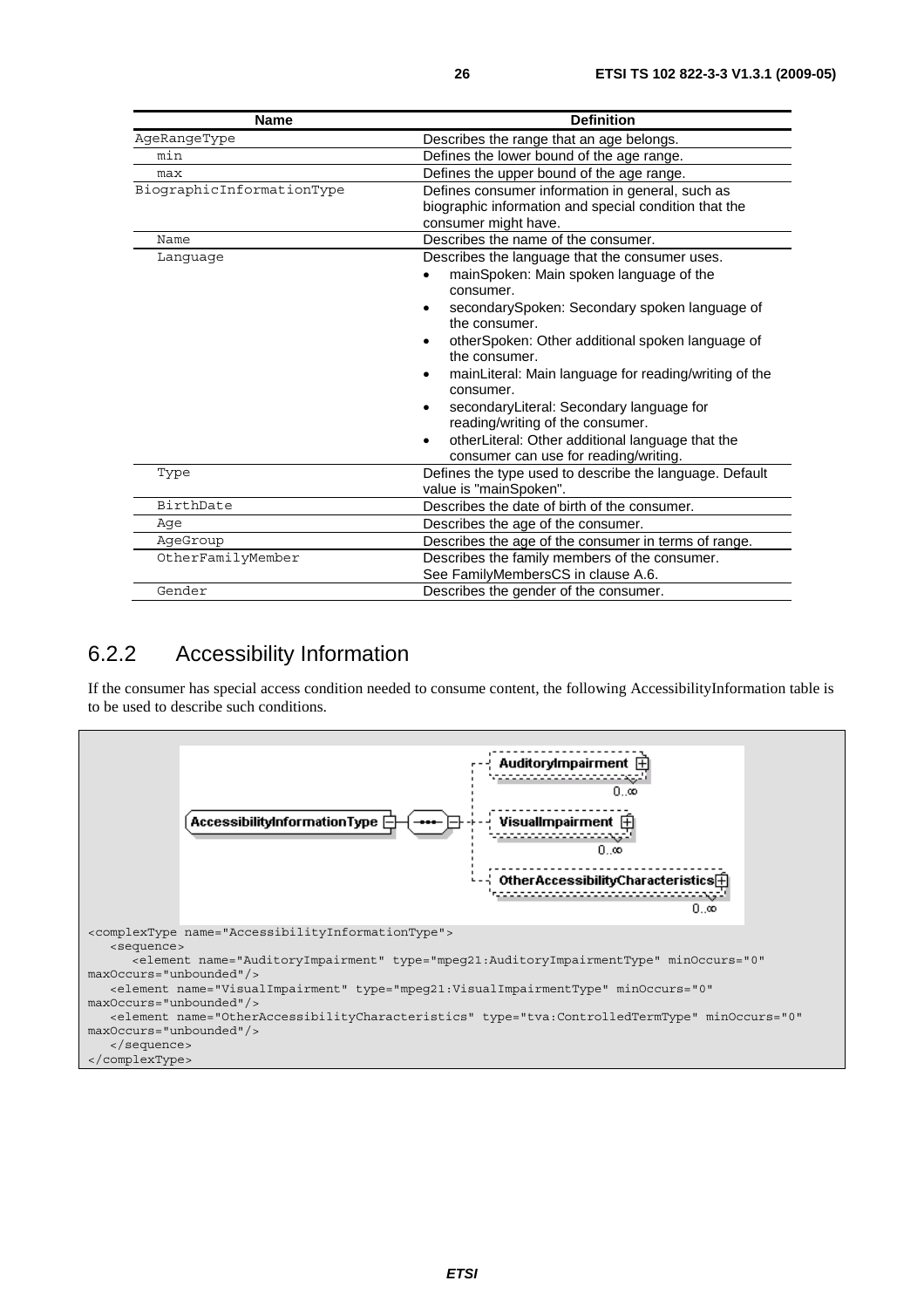| <b>Name</b>                       | <b>Definition</b>                                         |
|-----------------------------------|-----------------------------------------------------------|
| AccessibilityInformationType      | Defines special conditions of the consumer that might     |
|                                   | affect the consumption of the content.                    |
| AuditoryImpairment                | Describes the impairment of a consumer's auditory         |
|                                   | system for the left and the right ear.                    |
|                                   | See ISO/IEC 21000-7 [19] clause 6.4.15.3 for details.     |
| VisualImpairment                  | Describes the impairment of a consumer's visual system.   |
|                                   | See ISO/IEC 21000-7 [19] clause 6.4.16.3 for details.     |
| OtherAccessibilityCharacteristics | Describes other accessibility constraints of relevance to |
|                                   | the targeting of content.                                 |

### 6.2.3 User Information

The user information table holds multiples of user information, and each user information describes information of a single consumer.



| <b>Name</b>              | <b>Definition</b>                                                                                                                                                                             |
|--------------------------|-----------------------------------------------------------------------------------------------------------------------------------------------------------------------------------------------|
| UserInformationType      | Defines biographic information and accessibility<br>information of a single consumer. The link between a<br>consumer information and other user information can be<br>provided at this level. |
| BiographicInformation    | Describes biographic information of a consumer.                                                                                                                                               |
| AccessibilityInformation | Describes the impairment of a consumer's visual and<br>auditory system.                                                                                                                       |
| userInformationId        | An attribute that uniquely identifies the user information.                                                                                                                                   |
| UserInformationTableType | A placeholder for a list of user information.                                                                                                                                                 |
| UserInformation          | A user information record.                                                                                                                                                                    |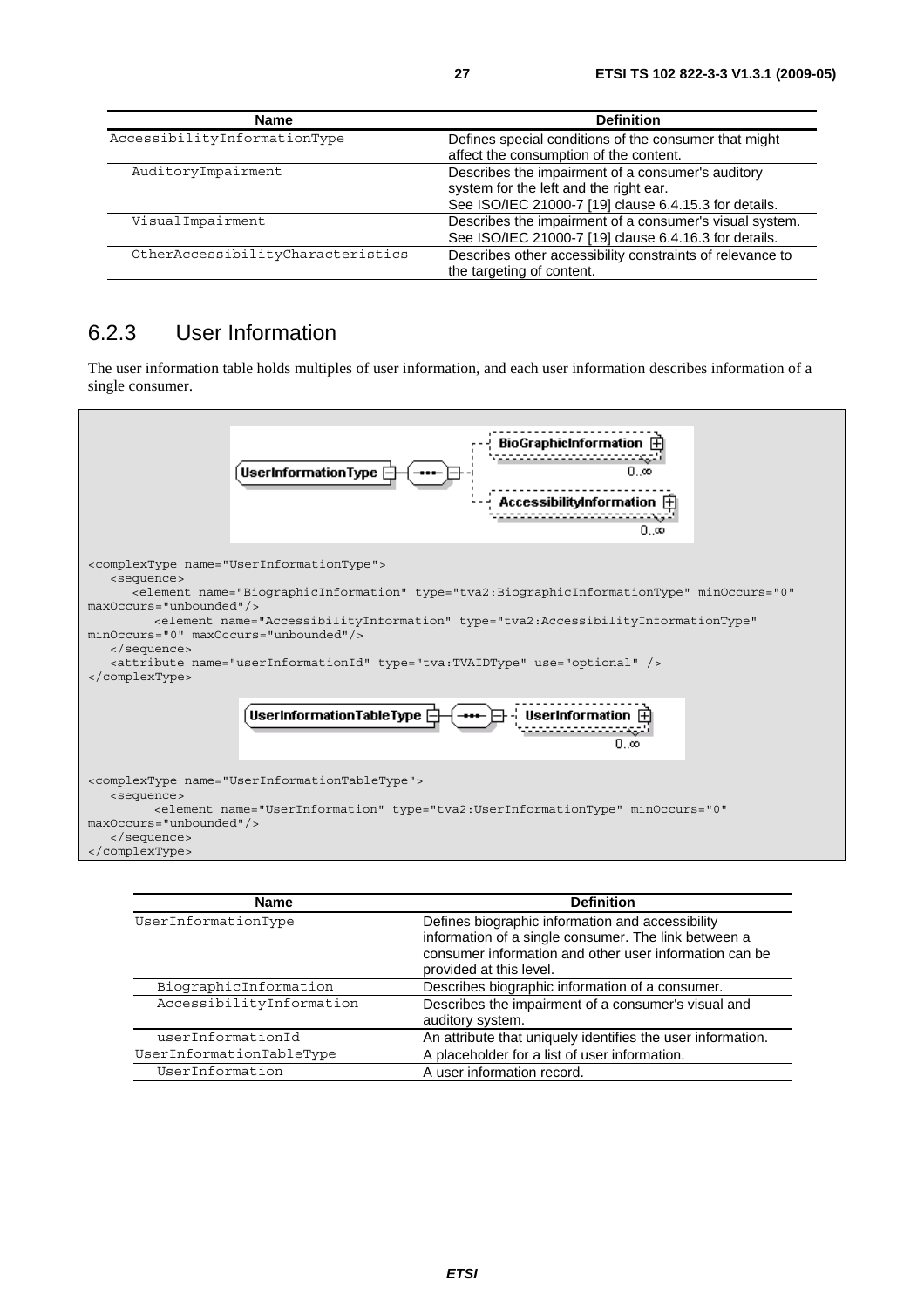### 6.2.4 Terminal Information

The following describes descriptive properties of terminal information.

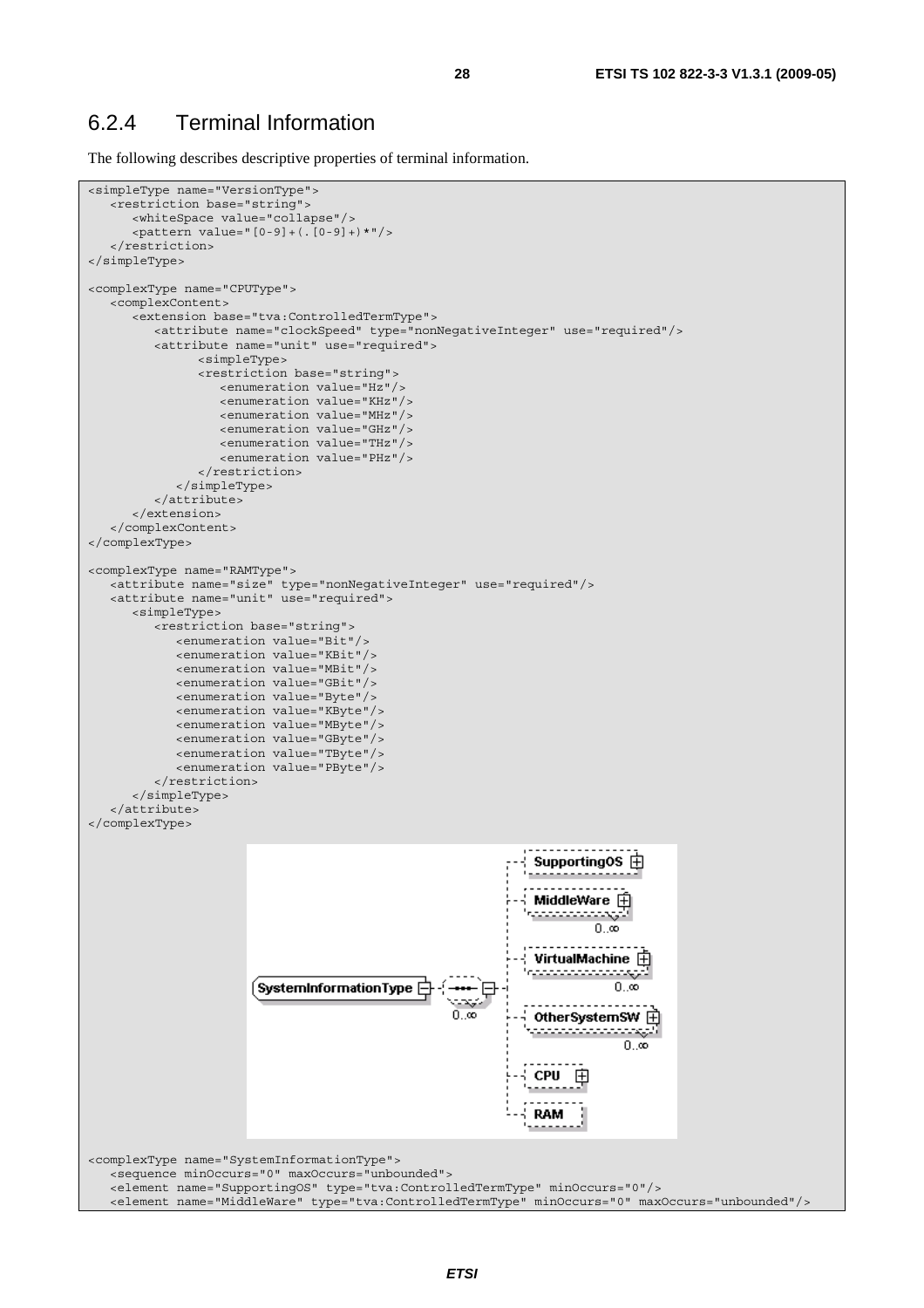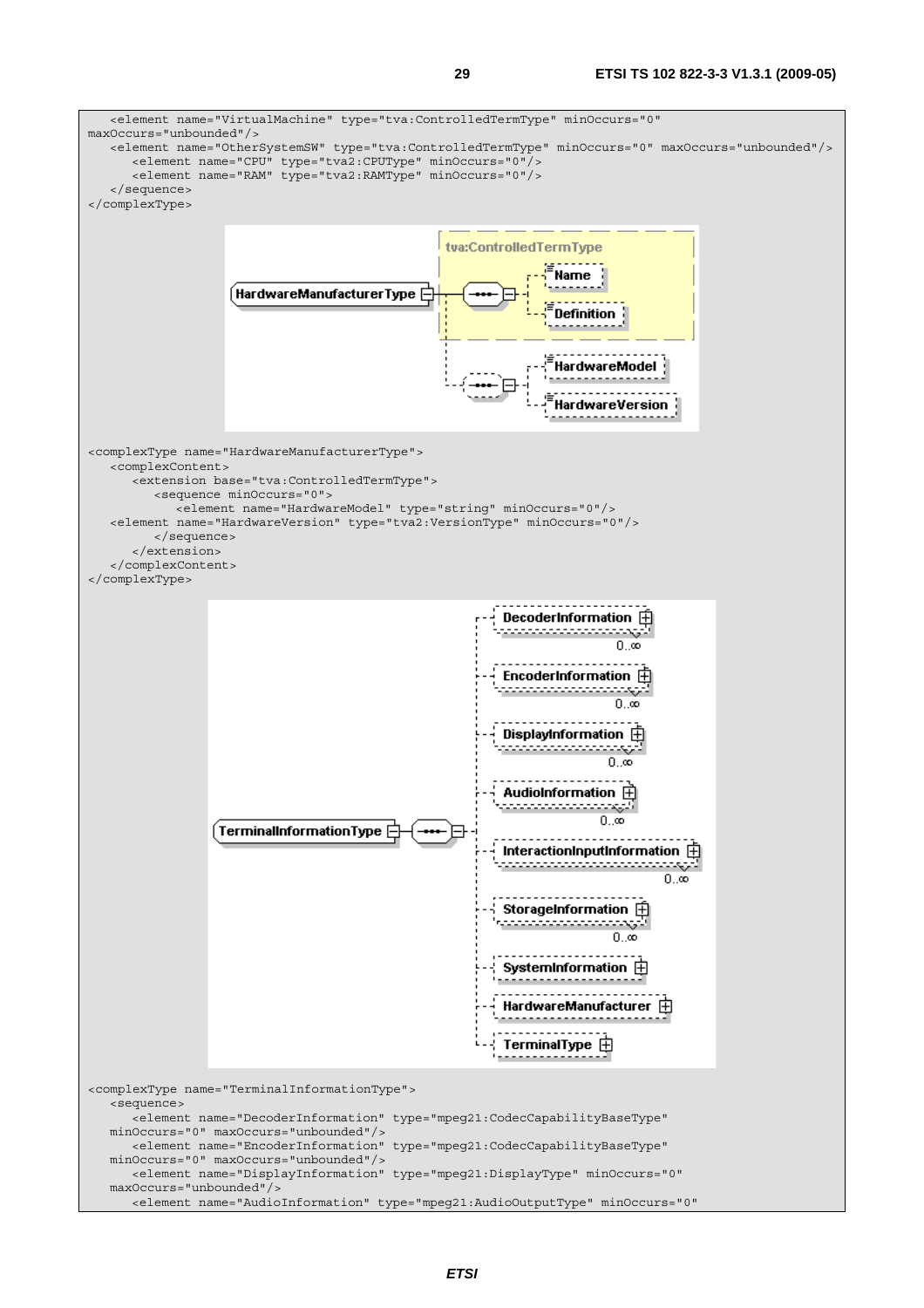

 <element name="TerminalInformation" type="tva2:TerminalInformationType" minOccurs="0" maxOccurs="unbounded"/> </sequence>

</complexType>

| <b>Definition</b><br><b>Name</b> |                                                                                                  |
|----------------------------------|--------------------------------------------------------------------------------------------------|
| VersionType                      | A simple type that defines a version of the object.                                              |
| CPUType                          | A complex type that describes the properties of the                                              |
|                                  | processor.                                                                                       |
| clockSpeed                       | Describes the clock speed of the CPU.                                                            |
| unit                             | Defines the unit used to describe the CPU clock speed.                                           |
| RAMType                          | A complex type that describes the properties of the                                              |
|                                  | Random Access Memory being used within the terminal.                                             |
| size                             | Describes the size of the RAM.                                                                   |
| unit                             | Defines the unit used to describe the RAM size.                                                  |
| SystemInformationType            | A complex type that describe the properties of the overall<br>system.                            |
| SupportingOS                     | Describes the OS used in the terminal.                                                           |
| MiddleWare                       | Describes the middleware running in the terminal.                                                |
| VirtualMachine                   | Describes the virtual machines running in the terminal.                                          |
| OtherSystemSW                    | Describes System software running in the terminal other<br>than middleware and virtual machines. |
| <b>CPU</b>                       | Describes the CPU of the terminal. See annex A for the                                           |
|                                  | classification scheme of the CPU names.                                                          |
| <b>RAM</b>                       | Describes the RAM of the terminal.                                                               |
| HardwareManufacturerType         | A complex type that describes the properties of the                                              |
|                                  | hardware.                                                                                        |
| HardwareModel                    | Describes the terminal device model depending on a                                               |
|                                  | specific manufacturer.                                                                           |
| HardwareVersion                  | Describes the version of embedded operating system in a<br>terminal device.                      |
| TerminalInformationType          | Describes the capability of a single terminal device.                                            |
| DecoderInformation               | Describes the decoding capability of the terminal.<br>See ISO/IEC 21000-7 [19], clause 6.5.4.    |
| EncoderInformation               | Describes the encoding capability of the terminal.                                               |
|                                  | See ISO/IEC 21000-7 [19], clause 6.5.4.                                                          |
| DisplayInformation               | Tool for describing the capability of displays.<br>See ISO/IEC 21000-7 [19], clause 6.5.8.       |
| AudioInformation                 | Describes the audio presentation capability of the                                               |
|                                  | terminal. See ISO/IEC 21000-7 [19], clause 6.5.12. Note                                          |
|                                  | that the audio capabilities regarding codec are described                                        |
|                                  | in DecoderInformation and/or EncoderInformation.                                                 |
| InteractionInputInformati        | Describes the User interaction input support of the                                              |
| on                               | terminal. See ISO/IEC 21000-7 [19], clause 6.5.14.                                               |
| StorageInformation               | Describes the characteristics of the storage unit.<br>See ISO/IEC 21000-7 [19], clause 6.5.18.   |
| SystemInformation                | Describes the system information of the terminal.                                                |
|                                  |                                                                                                  |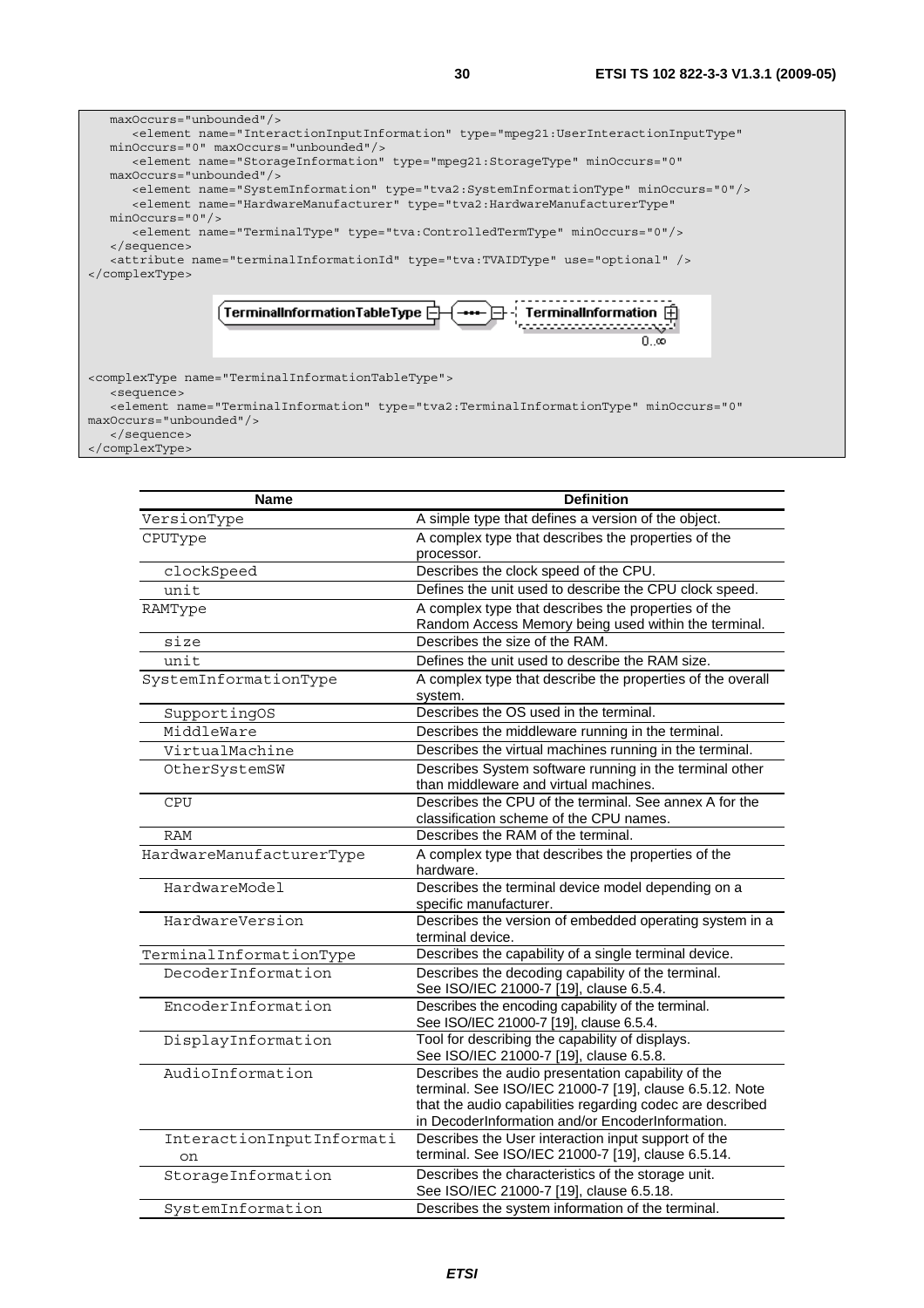| <b>Name</b>                  | <b>Definition</b>                                                                                                                                              |
|------------------------------|----------------------------------------------------------------------------------------------------------------------------------------------------------------|
| HardwareManufacturer         | Indicates manufacturer of the hardware.                                                                                                                        |
| TerminalType                 | Describes the terminal type based on the types of device<br>such as PC, PDA and so on. See clause A.12 for the<br>classification scheme of the terminal types. |
| terminalInformationId        | An attribute that uniquely identifies the terminal<br>information.                                                                                             |
| TerminalInformationTableType | A complex type that describes a table of the capability of<br>terminal device.                                                                                 |
| TerminalInformation          | A list of the capability of terminal information records for a<br>single terminal.                                                                             |

### 6.2.5 Network Information

The following describes descriptive properties of network information.



| <b>Name</b>                 | <b>Definition</b>                                      |
|-----------------------------|--------------------------------------------------------|
| NetworkInformationType      | A definition of NetworkInformation.                    |
| NetworkCharacteristic       | An element to provide the definition of a subset of    |
|                             | types defined as part of the NetworkType.              |
|                             | See ISO/IEC 21000-7 [19], clause 6.6.4.                |
| networkInformationId        | An attribute that uniquely identifies the network      |
|                             | information.                                           |
| NetworkInformationTableType | Place holder to contain descriptions of the            |
|                             | characteristics of a network connected to the TVA Box. |
| NetworkInformation          | A place contains descriptions of a single network.     |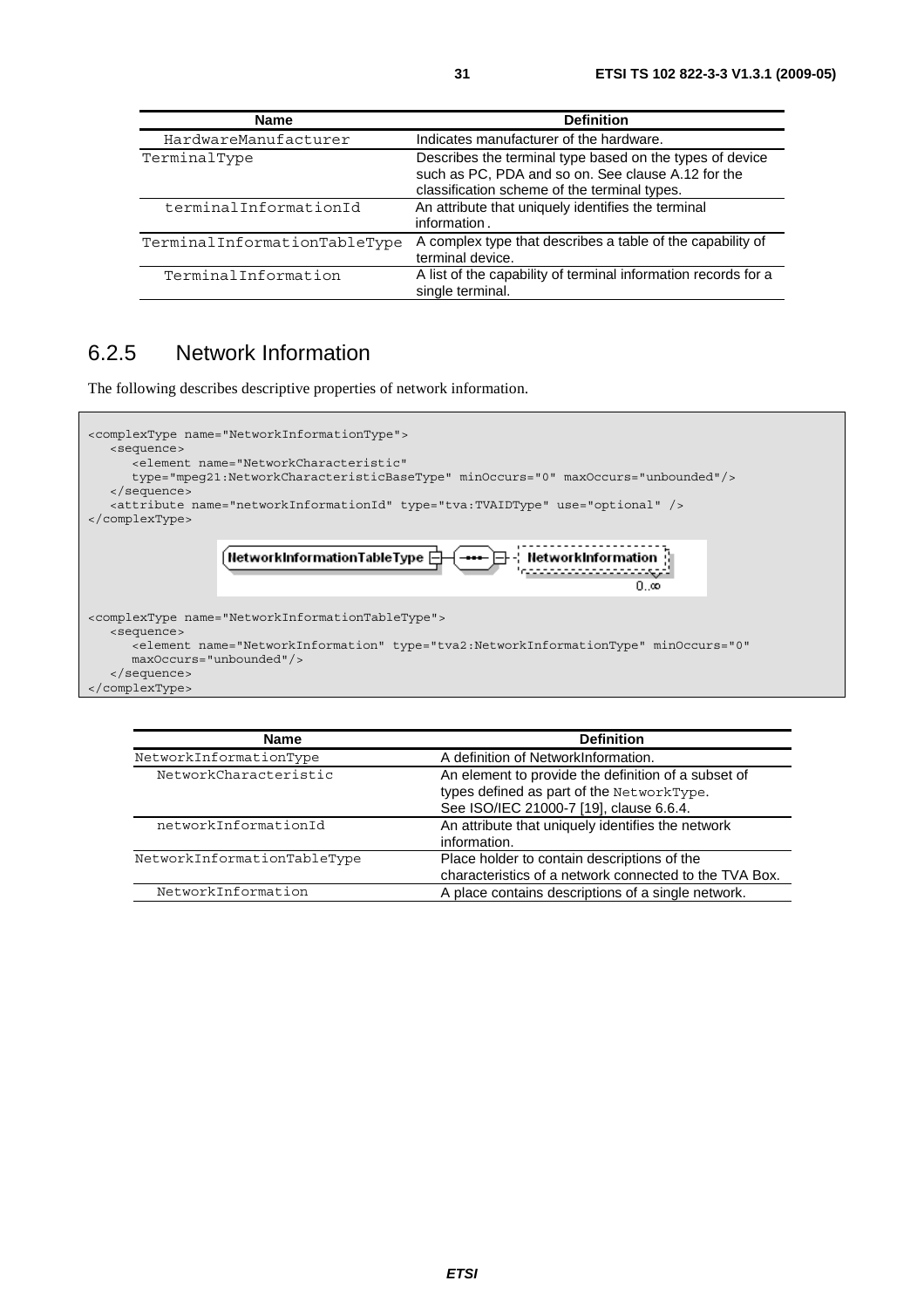### 6.2.6 Natural Environment Information

The following describes descriptive properties of natural information.

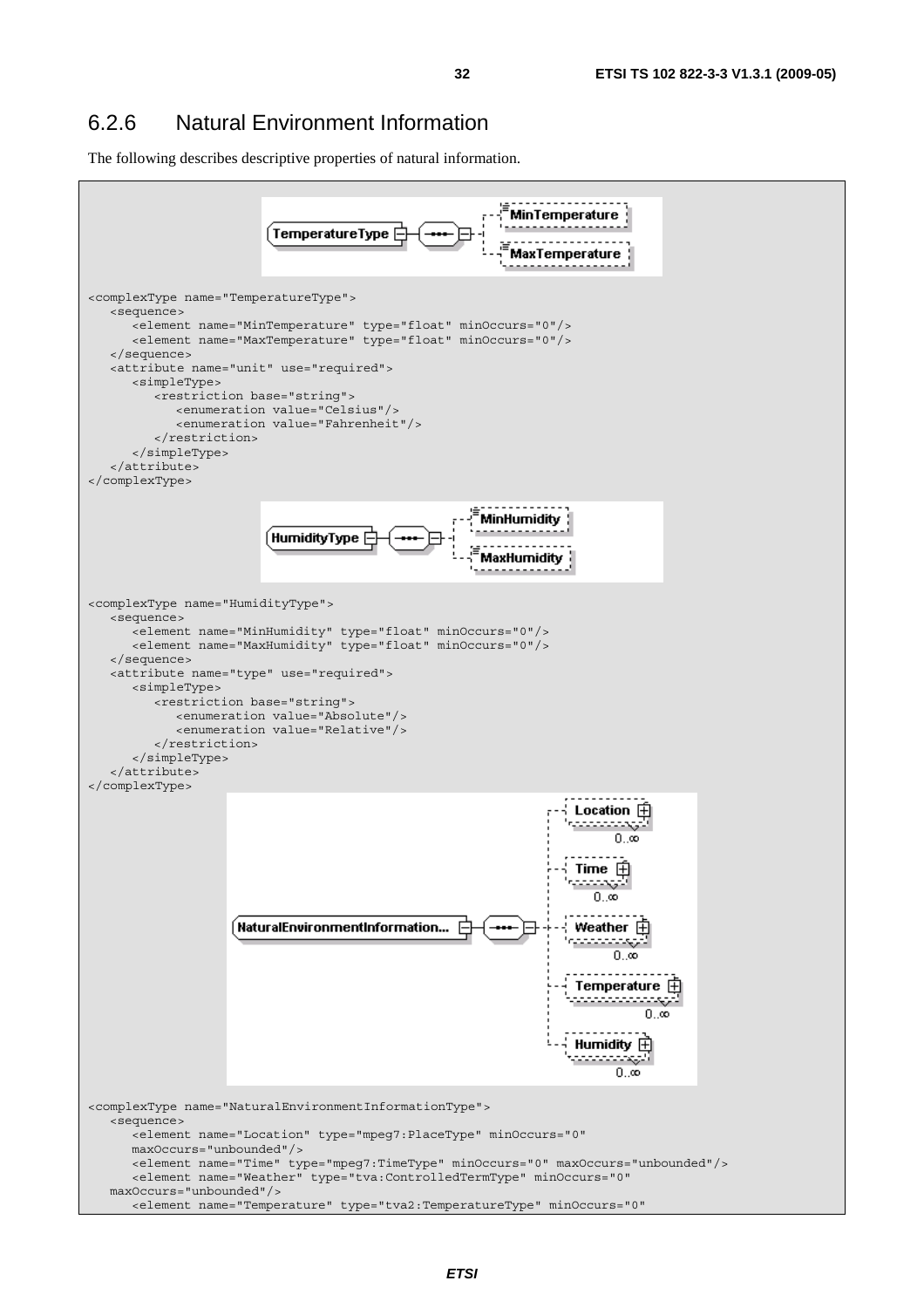

| <b>Name</b>                            | <b>Definition</b>                                  |
|----------------------------------------|----------------------------------------------------|
| TemperatureType                        | A complex type that describes the temperature      |
| MinTemperature                         | Describes the lower bound of the temperature.      |
| MaxTemperature                         | Describes the upper bound of the temperature.      |
| unit                                   | Defines the unit of the temperature.               |
|                                        | One of Celsius or Fahrenheit.                      |
| HumidityType                           | A complex type that describes the humidity.        |
| MinHumidity                            | Describes the lower bound of the humidity.         |
| MaxHumidity                            | Describes the upper bound of the humidity.         |
| type                                   | Defines the type used to describe the humidity.    |
|                                        | Either Absolute or Relative.                       |
| NaturalEnvironmentInformationType      | Describes the present natural environment of the   |
|                                        | content consumption.                               |
| Location                               | Describes the physical location of the content     |
|                                        | consumption.                                       |
| Time                                   | Describes the present time.                        |
| Weather                                | Describes the weather of the given time and        |
|                                        | location.                                          |
| Temperature                            | Describes the temperature of the user              |
|                                        | environment.                                       |
| Humidity                               | Describes the humidity of the user environment.    |
| naturalEnvironmentInformationId        | An attribute that uniquely identifies the natural  |
|                                        | environment information.                           |
| NaturalEnvironmentInformationTableType | A complex type that describes a table of natural   |
|                                        | environment of the content consumption.            |
| NaturalEnvironmentInformation          | A list of natural environment description records. |
|                                        |                                                    |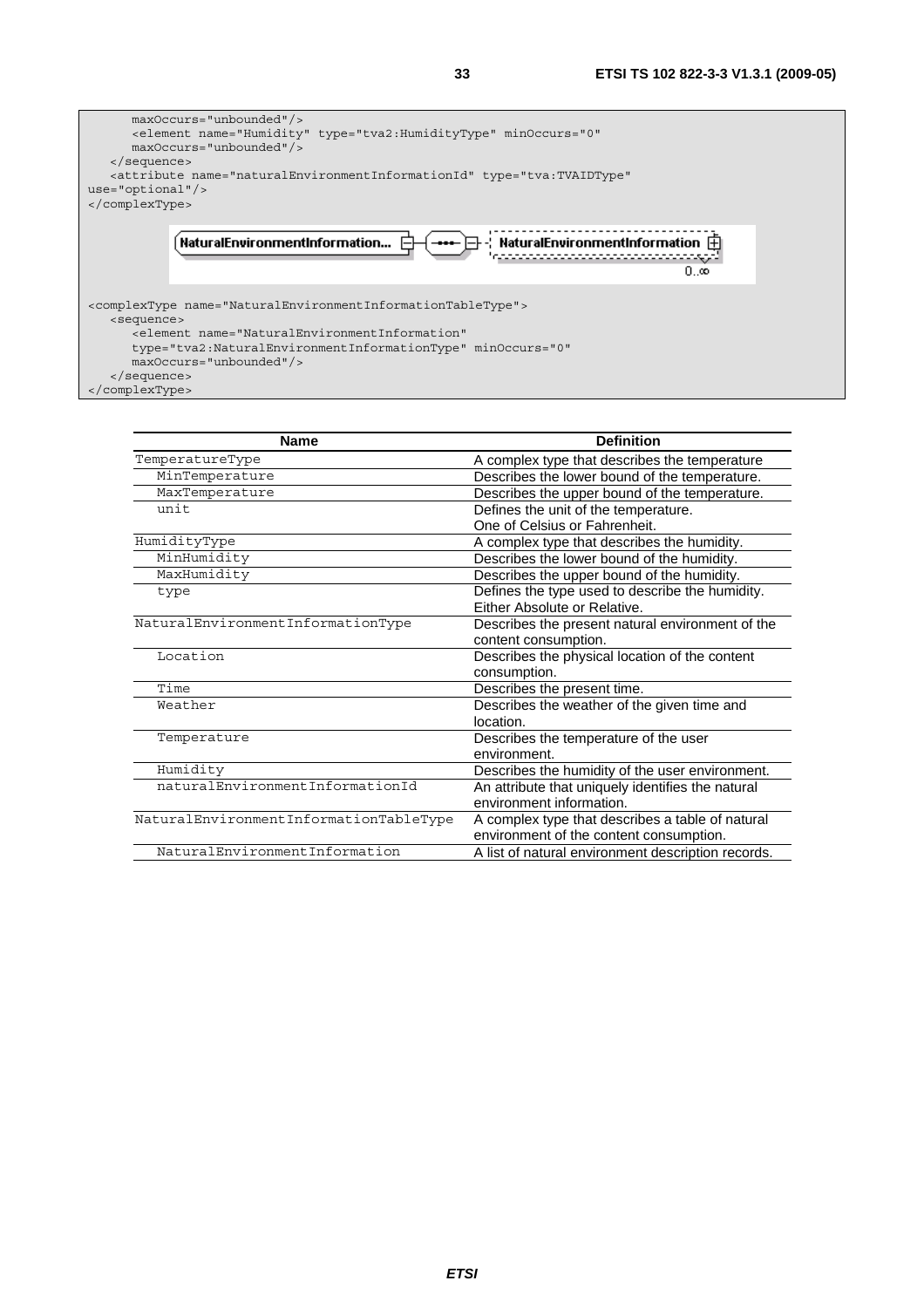### 6.2.7 Usage Environment Description Table

The following describes descriptive properties of usage environment.



| <b>Name</b>                        | <b>Definition</b>                                                 |
|------------------------------------|-------------------------------------------------------------------|
| UsaqeEnvironmentDescriptionType    | Defines description of the environment of content<br>consumption. |
| TerminalInformationTable           | The terminal information table.                                   |
| NetworkInformationTable            | The network information table.                                    |
| NaturalEnvironmentInformationTable | The natural environment information table.                        |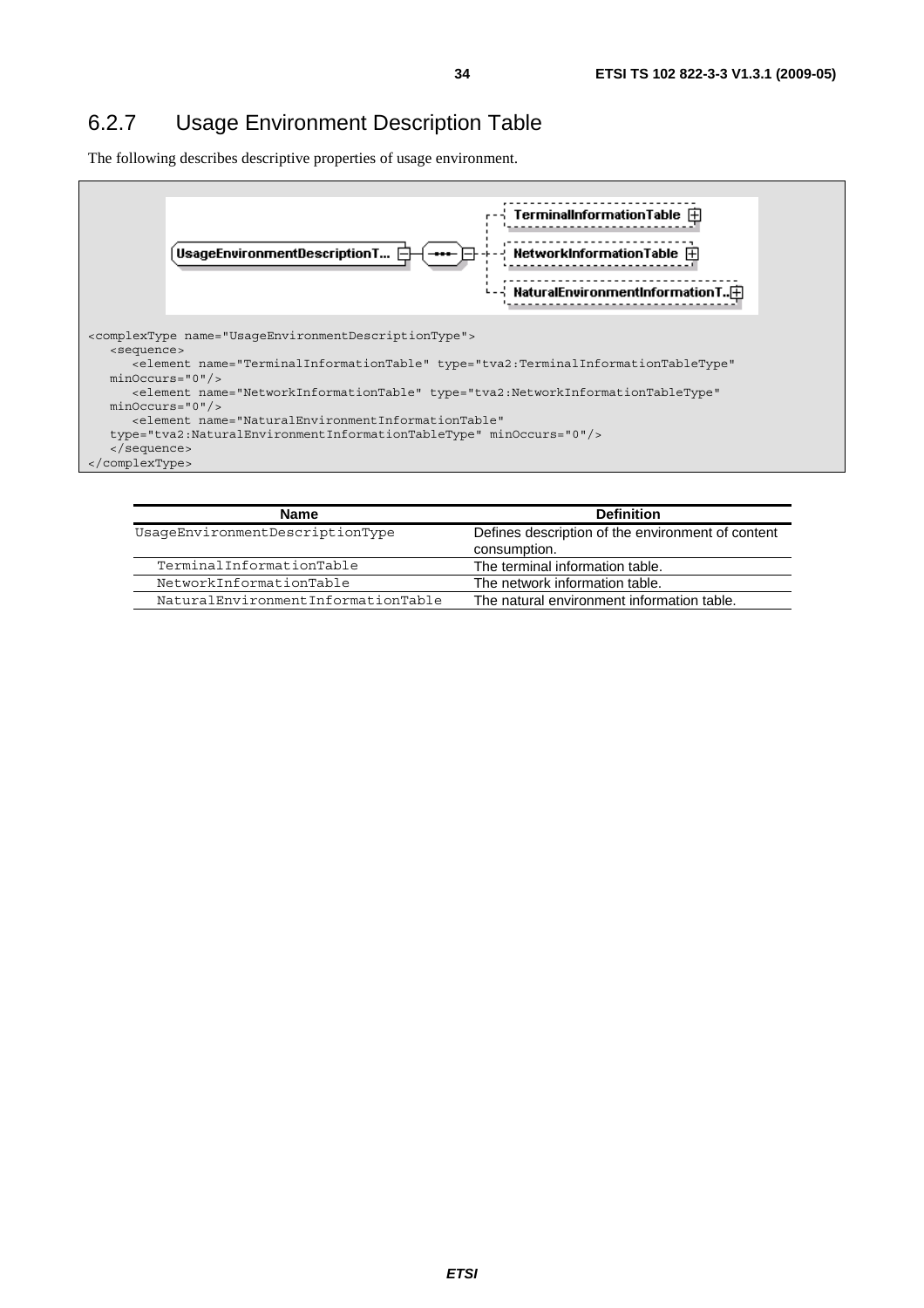### 6.2.8 TargetingInformationType

The following describes information on targeted user(s), user preferences, usage history, device(s), and network capabilities.

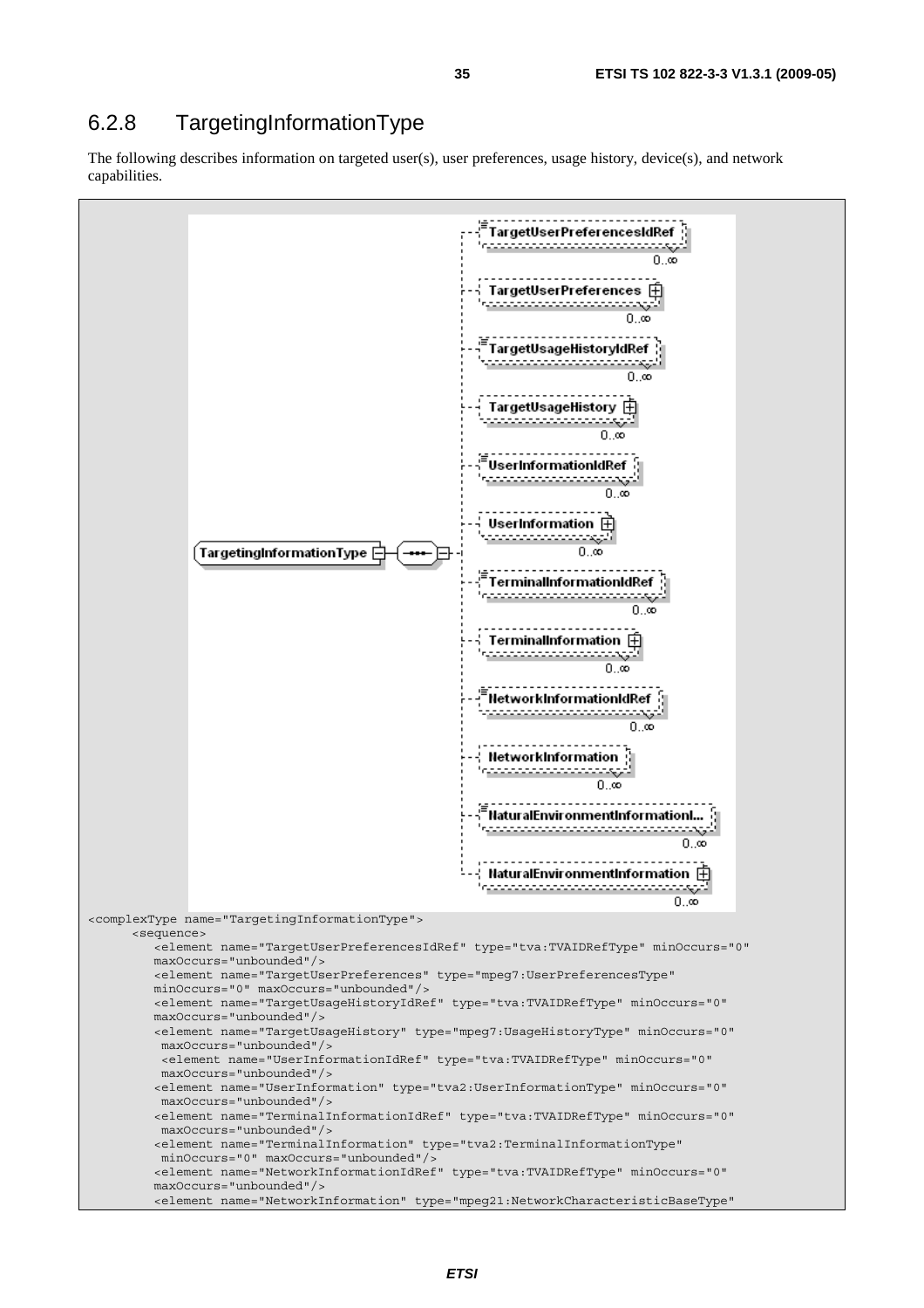```
 minOccurs="0" maxOccurs="unbounded"/> 
         <element name="NaturalEnvironmentInformationIdRef" type="tva:TVAIDRefType" 
          minOccurs="0" maxOccurs="unbounded"/> 
          <element name="NaturalEnvironmentInformation" 
 type="tva2:NaturalEnvironmentInformationType" 
 minOccurs="0" maxOccurs="unbounded"/> 
   </sequence> 
   <attribute name="targetingId" type="tva:TVAIDType" use="optional" /> 
</complexType>
```

| <b>Name</b>                        | <b>Definition</b>                                                                                                                |
|------------------------------------|----------------------------------------------------------------------------------------------------------------------------------|
| TargetingInformationType           | Information that describes the targeted User, and device,<br>network capabilities.                                               |
| TargetUserPreferencesIDRef         | A reference to a globally declared set of user preference<br>information contained within the<br>TargetingInformationTable.      |
| TargeUserPreferences               | Information about user preferences.                                                                                              |
| TargetUsageHistoryIDRef            | A reference to a globally declared set of user usage<br>history information contained within the<br>TargetingInformationTable.   |
| TargetUsageHistory                 | Information about usage history.                                                                                                 |
| UserInformationIdRef               | A reference to a globally declared set of User Information,<br>contained within the TargetingInformationTable.                   |
| UserInformation                    | Information about the targeted User.                                                                                             |
| TerminalInformationIdRef           | A reference to a globally declared set of Terminal<br>Information, contained within the<br>TargetingInformationTable.            |
| TerminalInformation                | Information about the required terminal capabilities.                                                                            |
| NetworkInformationIdRef            | A reference to a globally declared set of Network<br>Information, contained within the<br>TargetingInformationTable.             |
| NetworkInformation                 | Information about the required Network capabilities.                                                                             |
| NaturalEnvironmentInformationIdRef | A reference to a globally declared set of Natural<br>Environment Information, contained within the<br>TargetingInformationTable. |
| NaturalEnvironmentInformation      | Information about the targeted Natural Environment.                                                                              |
| targetingId                        | A unique identifier for the Targeting Information.                                                                               |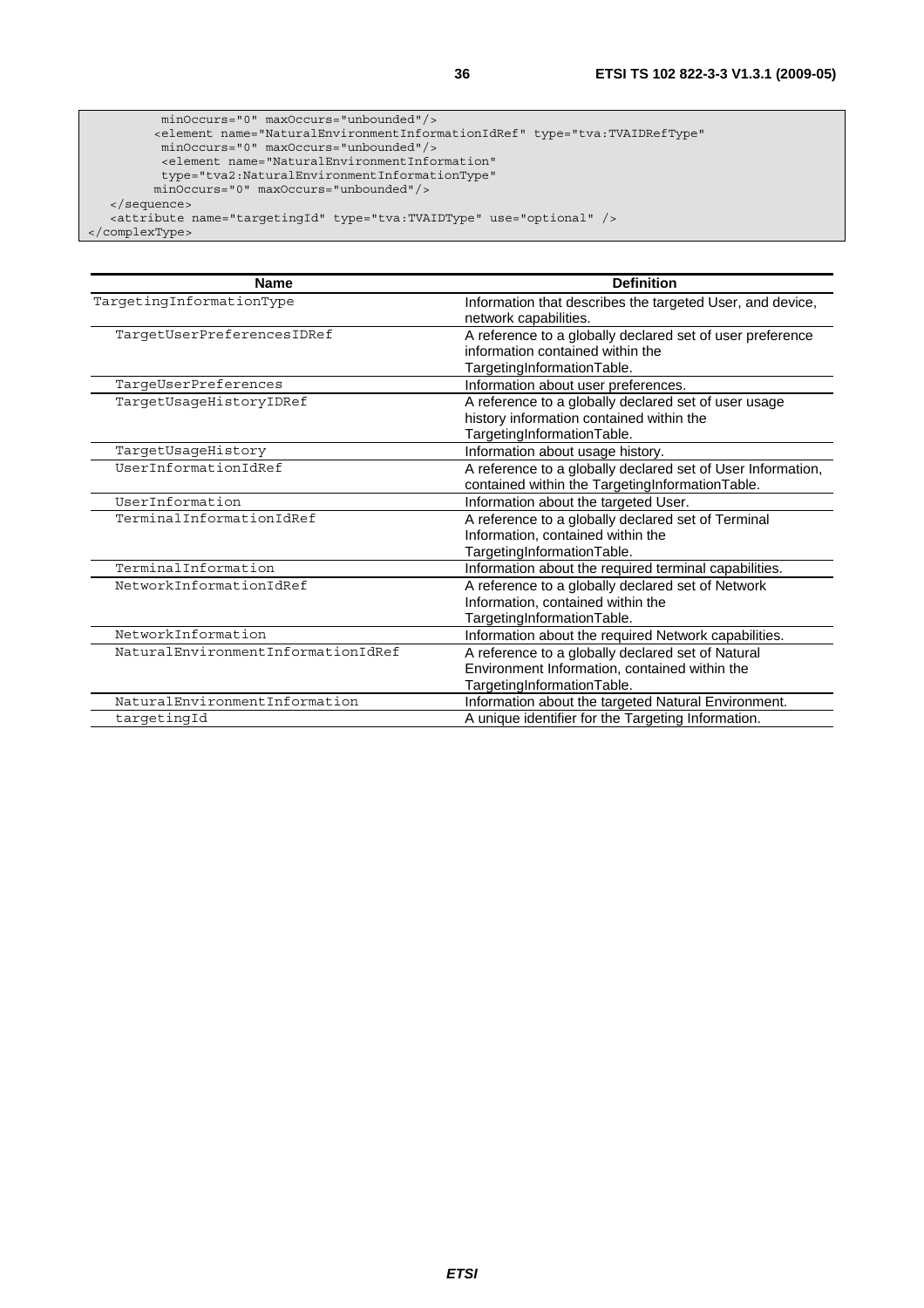#### 6.3 Coupon Description

A coupon description allows you to describe pricing and discount information for a content item.

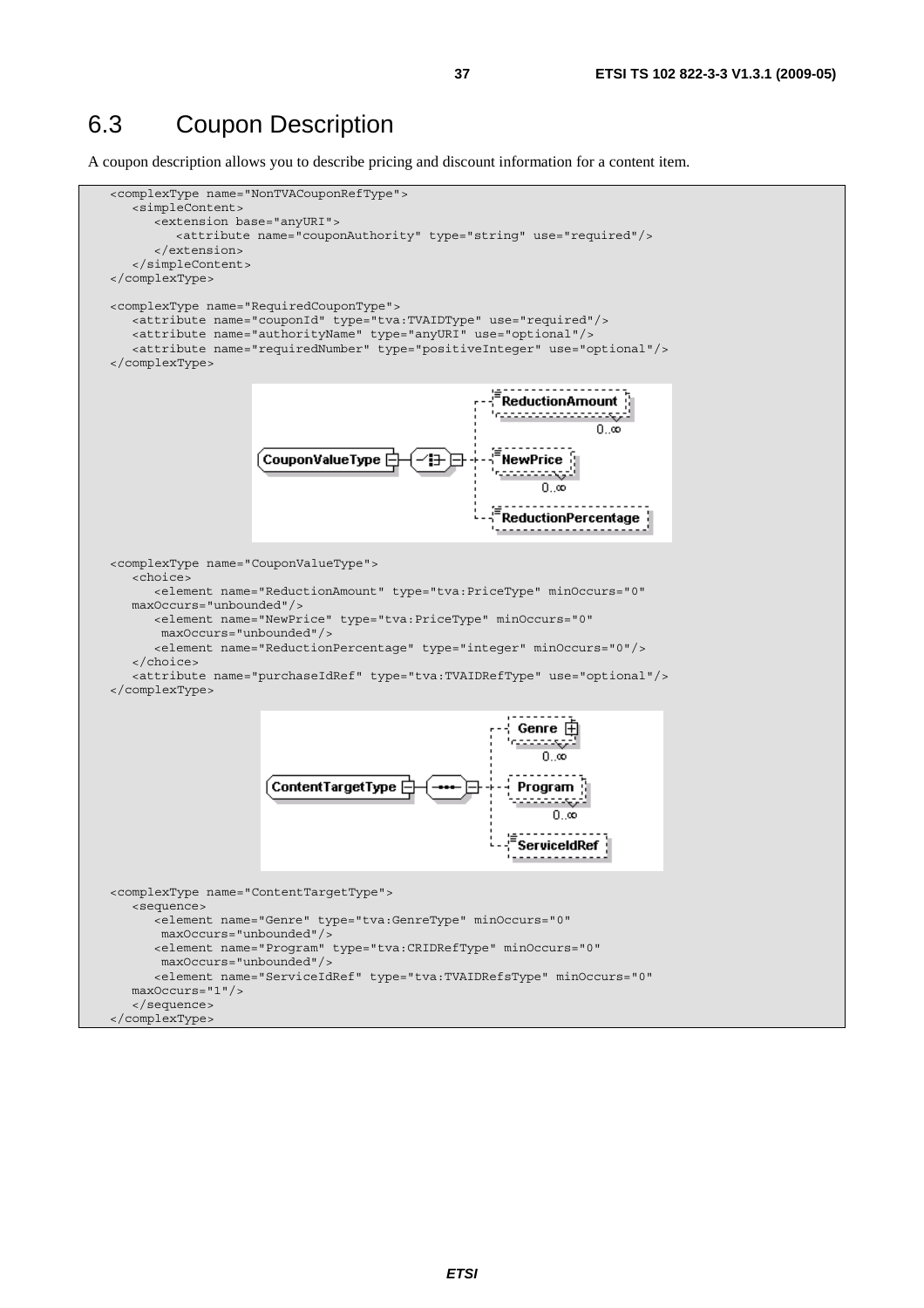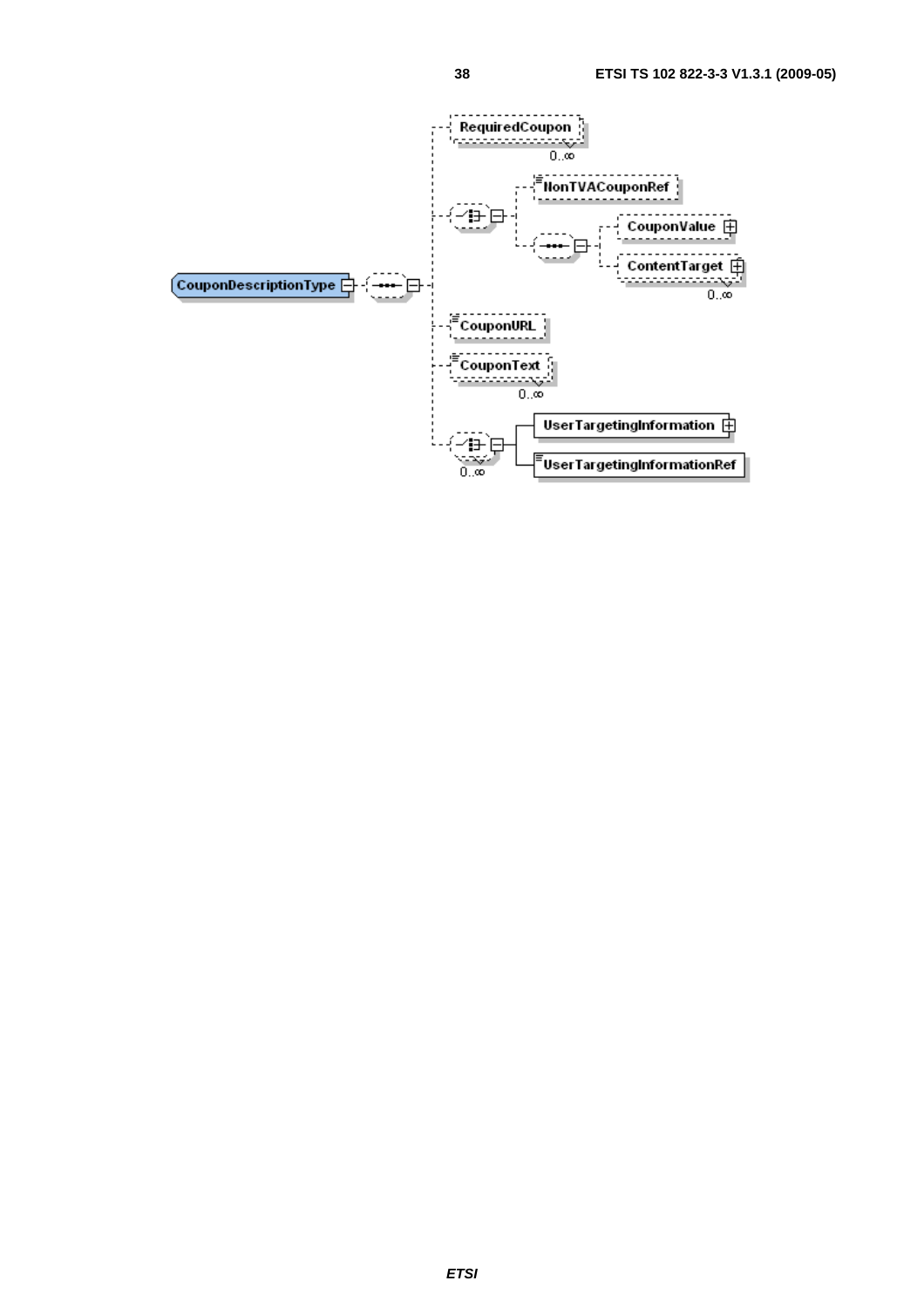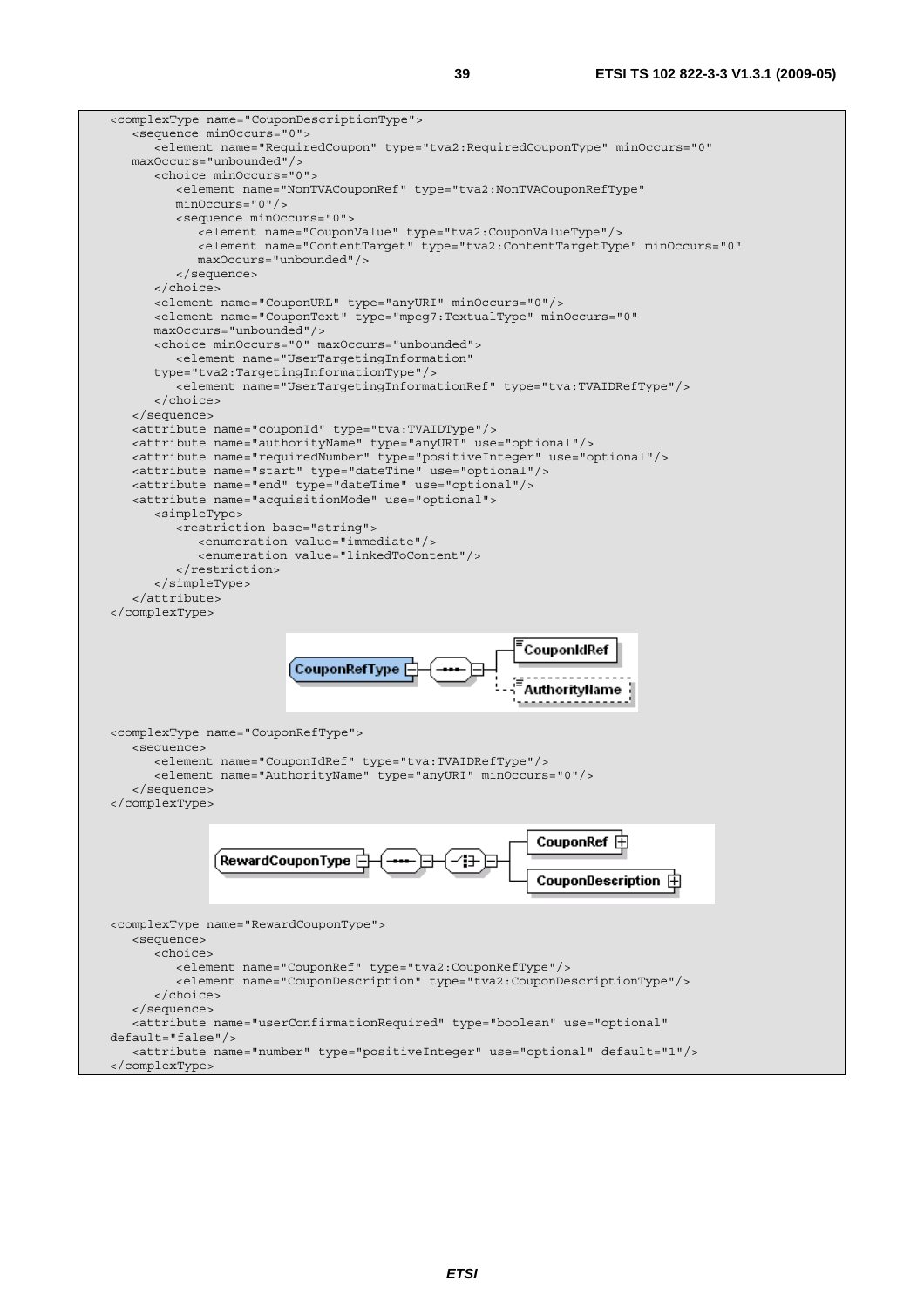| <b>Name</b>           | <b>Definition</b>                                                                                              |
|-----------------------|----------------------------------------------------------------------------------------------------------------|
| NonTVACouponRefType   | A complex type to indicate a reference to a coupon                                                             |
|                       | delivered by an authority for products or services                                                             |
|                       | outside the TVA context.                                                                                       |
| couponAuthority       | An attribute to indicate an authority for products or                                                          |
|                       | services outside the TVA context.                                                                              |
| RequiredCouponType    | A complex type to identify the coupon.                                                                         |
| couponId              | This mandatory attribute identifies the coupon within                                                          |
|                       | a specific authority and allows to refer to it from a                                                          |
|                       | "PurchaseItem" or from "RewardCoupon" in a                                                                     |
|                       | "Purchaseltem".                                                                                                |
| authorityName         | This optional attribute contains the identity of the                                                           |
|                       | authority responsible for this coupon.                                                                         |
|                       | The authority Name has to be a registered Internet                                                             |
|                       | domain name (similar to CRID Authority).                                                                       |
| requiredNumber        | This optional attribute indicates the number of                                                                |
|                       | copies of the required coupon the client has to                                                                |
|                       | acquire.                                                                                                       |
|                       | For example, this can be used to express that 2                                                                |
|                       | coupons A and 3 coupons B give the user a better                                                               |
| CouponValueType       | price for a specific content. The default value is "1".<br>A complex type to define the value of the coupon in |
|                       | terms of reduction amount, new content price or                                                                |
|                       | reduction percentage.                                                                                          |
| ReductionAmount       | This optional element is used to express the                                                                   |
|                       | reduction amount to be applied to the price available                                                          |
|                       | in the "Purchaseltem".                                                                                         |
| NewPrice              | This optional element is used to express the new                                                               |
|                       | price of the targeted content.                                                                                 |
| ReductionPercentage   | This optional element is used to express the                                                                   |
|                       | reduction percentage to be applied to the price                                                                |
|                       | available in the "Purchaseltem".                                                                               |
| purchaseIdRef         | When there are several "Purchaseltem" included in                                                              |
|                       | a basic description, this optional attribute allows to                                                         |
|                       | refer to a specific one. If this attribute is not present,                                                     |
|                       | this coupon applies to the "main" "Purchaseltem" of                                                            |
|                       | the "PurchaseList".                                                                                            |
| ContentTargetType     | A complex type to indicate the contents for which                                                              |
|                       | the coupon can be used.                                                                                        |
| Genre                 | This optional element is used to specify the genre of                                                          |
|                       | the contents to which this coupon applies.<br>This optional element is used to specify a program               |
| Program               |                                                                                                                |
| ServiceIdRef          | to which this coupon applies.<br>This optional element is used to specify specific                             |
|                       | channel(s) to be discounted.                                                                                   |
| CouponDescriptionType | This element contains the coupon description.                                                                  |
| RequiredCoupon        | This optional element signals a coupon that must be                                                            |
|                       | held before this offer is valid. In the case where                                                             |
|                       | there are multiple instances of RequiredCoupon                                                                 |
|                       | then all must be held before the offer is valid. If this                                                       |
|                       | element is present, there are at least two                                                                     |
|                       | "RequiredCoupons".                                                                                             |
| NonTVACouponRef       | This optional element contains a reference to a                                                                |
|                       | coupon delivered by an authority for products or                                                               |
|                       | services outside the TVA context.                                                                              |
| CouponValue           | This mandatory element is used to express the                                                                  |
|                       | value of the coupon in terms of reduction amount,                                                              |
|                       | new content price or reduction percentage.                                                                     |
| ContentTarget         | This optional element is used to identify the contents                                                         |
|                       | for which the coupon can be used.                                                                              |
| CouponURL             | This optional element contains a server address.                                                               |
|                       | It can be used by the client to inquire about acquired                                                         |
|                       | coupons.                                                                                                       |
|                       | It can also be used to synchronize the coupon                                                                  |
|                       | situation of the STB by implementation specific                                                                |
|                       | protocols.                                                                                                     |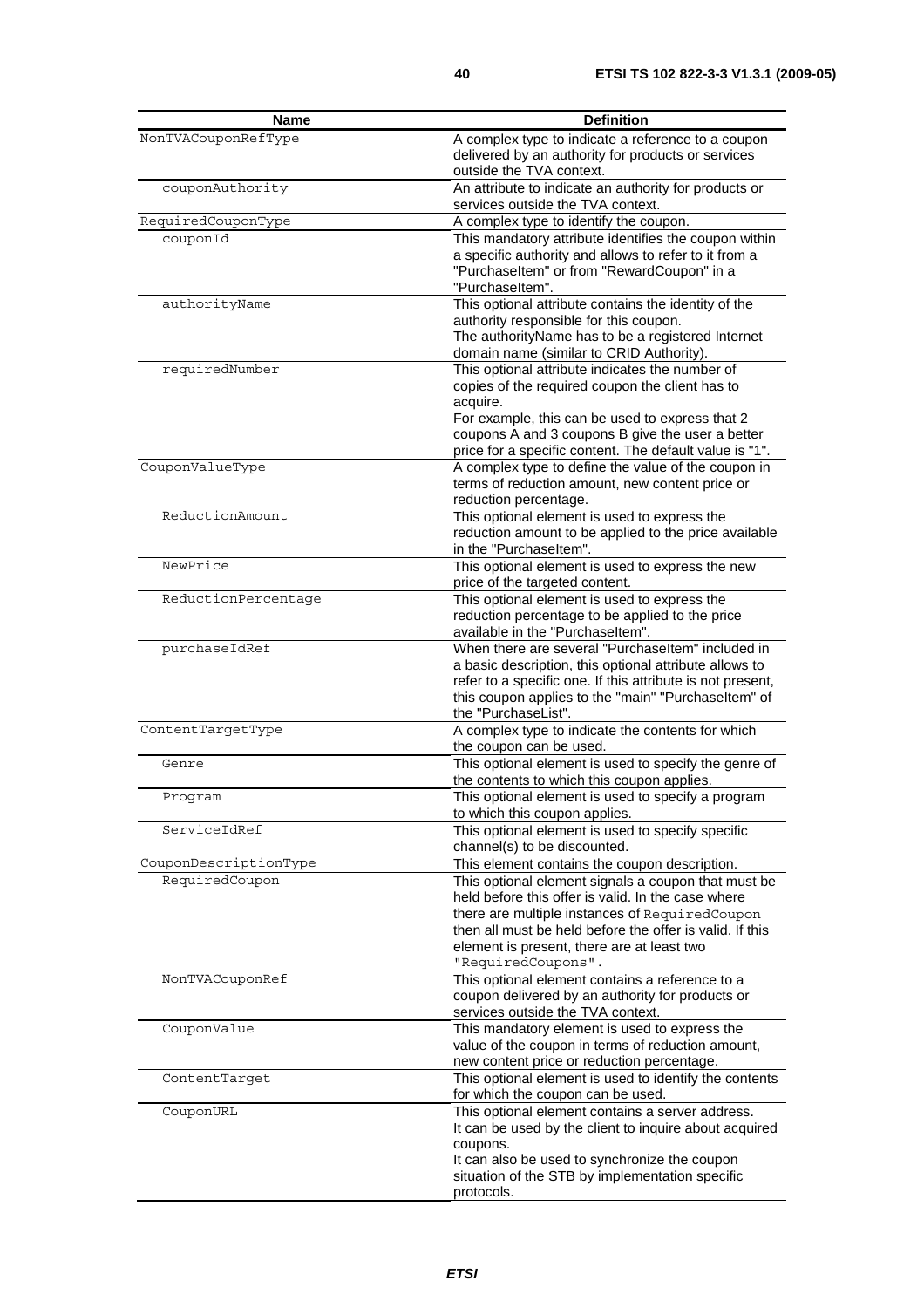| <b>Name</b>                 | <b>Definition</b>                                                                                              |
|-----------------------------|----------------------------------------------------------------------------------------------------------------|
| CouponText                  | This optional element allows to provide a description                                                          |
|                             | of the coupon to be displayed to the user.                                                                     |
| UserTargetingInformation    | This optional element allows to specify a type of                                                              |
|                             | user and/or device for which this coupon is valid.                                                             |
| UserTargetingInformationRef | A reference to a globally declared set of Targeting                                                            |
|                             | Information, contained within the                                                                              |
|                             | TargetingInformationTable.                                                                                     |
| couponId                    | This mandatory attribute identifies the coupon within<br>a specific authority and allows to refer to it from a |
|                             | "PurchaseItem" or from "RewardCoupon" in a                                                                     |
|                             | "Purchaseltem".                                                                                                |
| authorityName               | This optional attribute contains the identity of the                                                           |
|                             | authority responsible for this coupon.                                                                         |
|                             | The authorityName has to be a registered Internet                                                              |
|                             | domain name (similar to CRID Authority).                                                                       |
| requiredNumber              | This optional attribute indicates the number of                                                                |
|                             | copies of this coupon the client has to acquire to be                                                          |
|                             | able to use it. For example, each movie purchase                                                               |
|                             | gives a coupon A and three such coupons A give                                                                 |
|                             | the right to get a fourth movie at a discounted price.                                                         |
| start                       | The default value is "1".                                                                                      |
|                             | This optional attribute indicates the start date and<br>time of the coupon validity period. The default value  |
|                             | means "validity period has already started".                                                                   |
| end                         | This optional attribute indicates the end date and                                                             |
|                             | time of the coupon validity period. The default value                                                          |
|                             | means "validity is permanent".                                                                                 |
| acquisitionMode             | This optional attribute states that this coupon is                                                             |
|                             | acquired at the reception of its description (value =                                                          |
|                             | "immediate") or acquired with the                                                                              |
|                             | purchase/acquisition/viewing of some content (value                                                            |
|                             | = "linkedToContent"). The default value is                                                                     |
|                             | "linkedToContent".                                                                                             |
| CouponRefType               | A complex type that defines a reference to a<br>coupon.                                                        |
| CouponIdRef                 | A reference to a globally declared coupon,                                                                     |
|                             | contained within the CouponTable.                                                                              |
| AuthorityName               | This optional element contains the identity of the                                                             |
|                             | authority responsible for this coupon.                                                                         |
| RewardCouponType            | A complex type that defines the coupon to be                                                                   |
|                             | delivered as a reward on this content acquisition.                                                             |
| CouponRef                   | This optional element identifies a reward coupon.                                                              |
| CouponDescription           | This optional element contains the description of the                                                          |
|                             | reward coupon.                                                                                                 |
| userConfirmationRequired    | This optional attribute indicates that the PDR has to                                                          |
|                             | request the user confirmation to get the coupon. If                                                            |
|                             | the user does not accept the coupon, it will not be                                                            |
|                             | kept by the STB. Default value is "false".                                                                     |
| number                      | This optional attribute indicates the number of                                                                |
|                             | reward coupons. Default value is "1".                                                                          |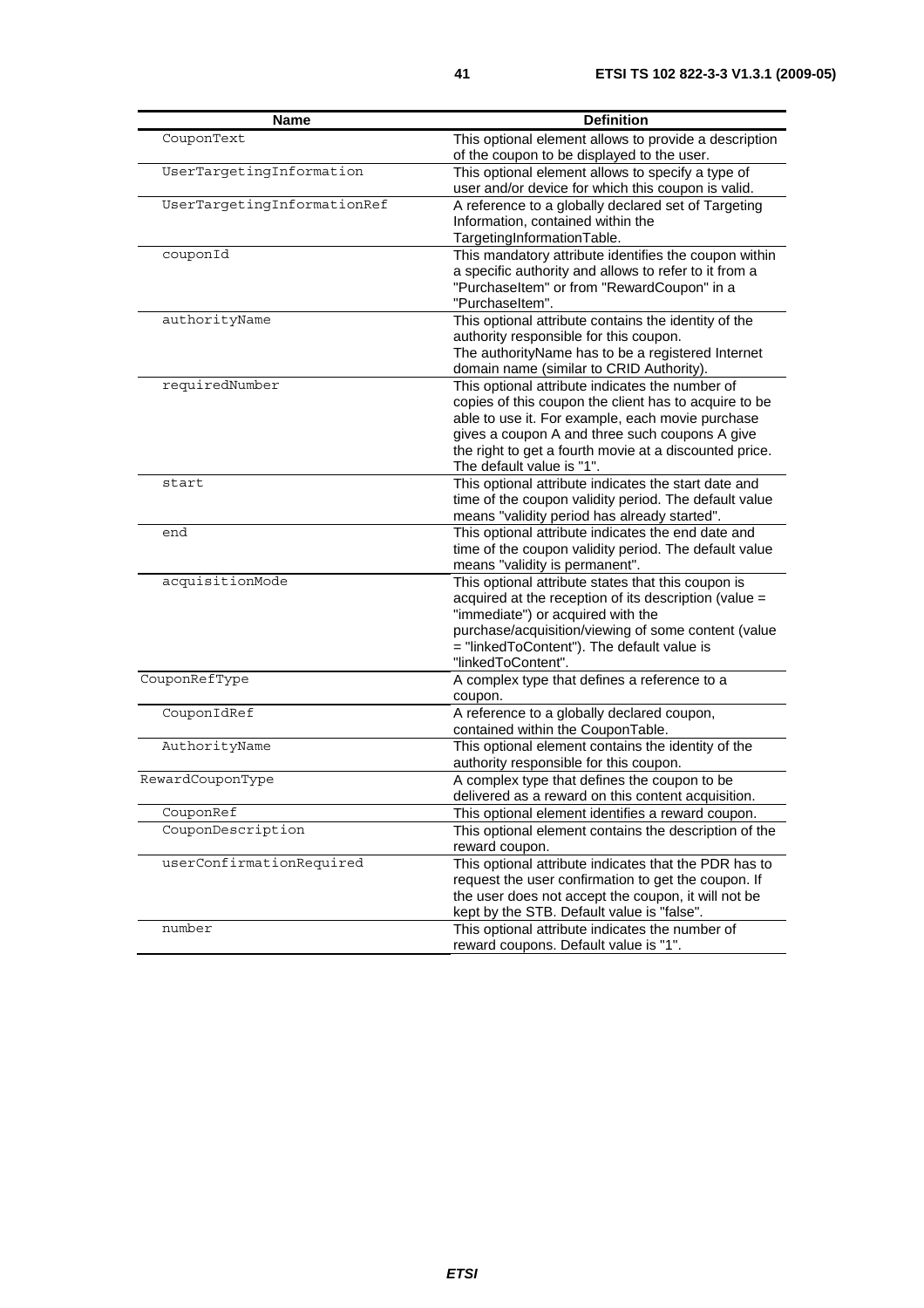## 6.4 Extended Purchase Item Description

The following allows instantiation of rights information and coupon information with a purchase item.

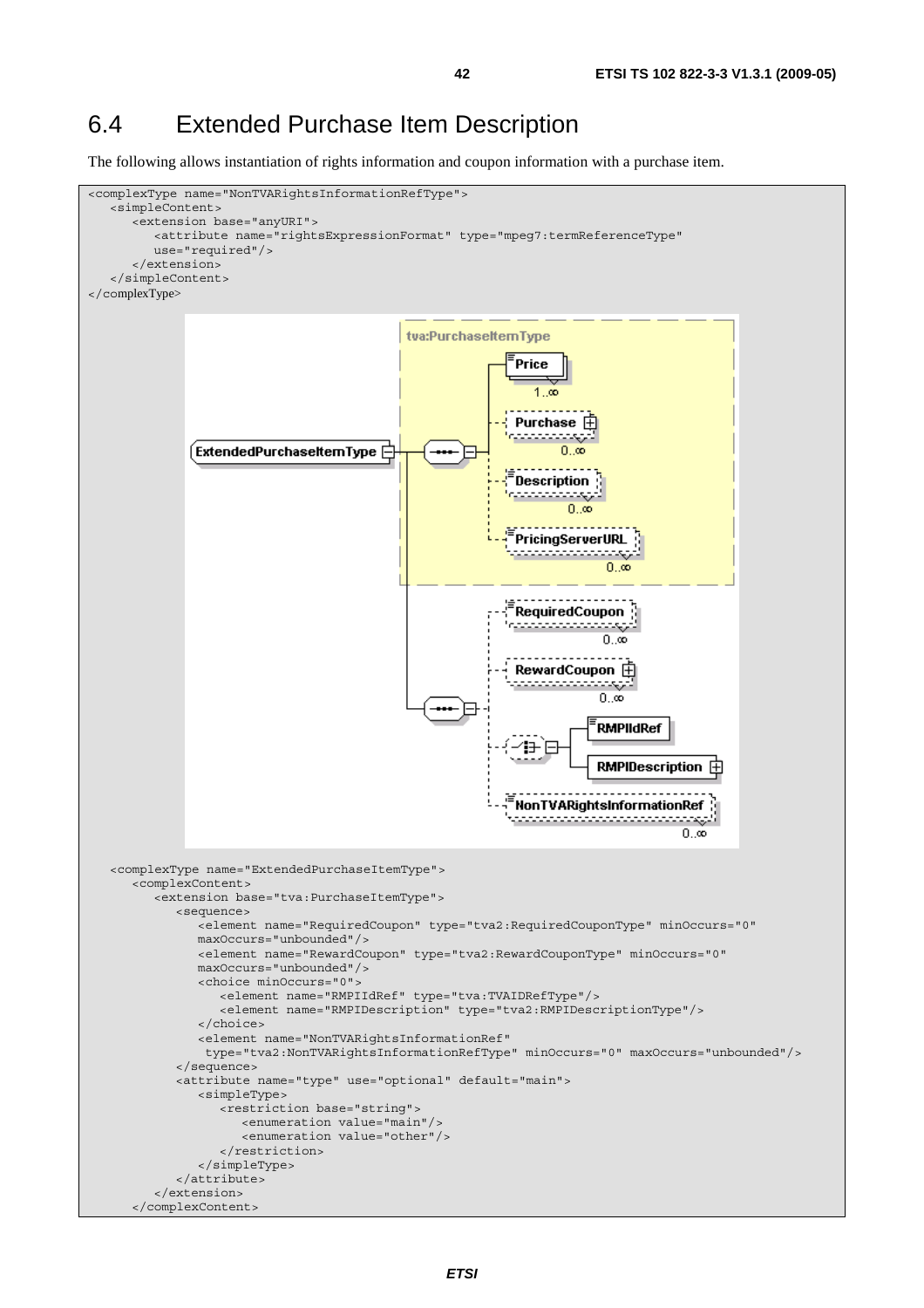</complexType>

| <b>Name</b>                    | <b>Definition</b>                                                                                                                                                                                                                                                          |
|--------------------------------|----------------------------------------------------------------------------------------------------------------------------------------------------------------------------------------------------------------------------------------------------------------------------|
| NonTVARightsInformationRefType | A complex type that is used to point to an external resource<br>containing rights information expressed in a<br>non-TVA-compliant format.                                                                                                                                  |
| rightsExpressionFormat         | This attribute is used to indicate the format of the rights<br>information.                                                                                                                                                                                                |
| ExtendedPurchaseItemType       | A complex type that defines the description of the<br>"purchaseltem" extended with rights and coupon<br>information.                                                                                                                                                       |
| RequiredCoupon                 | This element identifies one of the coupons if several, which<br>is necessary to acquire the content at the conditions of this<br>purchaseltem.                                                                                                                             |
| RewardCoupon                   | This element contains the description of a coupon to be<br>delivered as a reward on this content acquisition.                                                                                                                                                              |
| RMPIIdRef                      | This element is used to refer to an instance of<br>RMPIDescription in the RMPITable.                                                                                                                                                                                       |
| RMPIDescription                | This element is used for direct incorporation of<br>TVA-compliant RMPI information.                                                                                                                                                                                        |
| NonTVARightsInformationRef     | This element is used to point to an external resource<br>containing rights information expressed in a<br>non-TVA-compliant format.                                                                                                                                         |
| type                           | This optional attribute identifies the type of "purchaseltem",<br>the value "main" is for the official or public price. The other<br>value is "other". Only one "purchaseltem" in a purchaseList<br>can have a type with the value "main". The default value is<br>"main". |

# 7 Extensions to Programme Description Datatypes

# 7.1 Extended Basic Content Description Datatype

In the present document, the Phase 1 BasicContentDescriptionType has been extended to enable the description of new content types, content packages, content targeting and the association of printable material with content.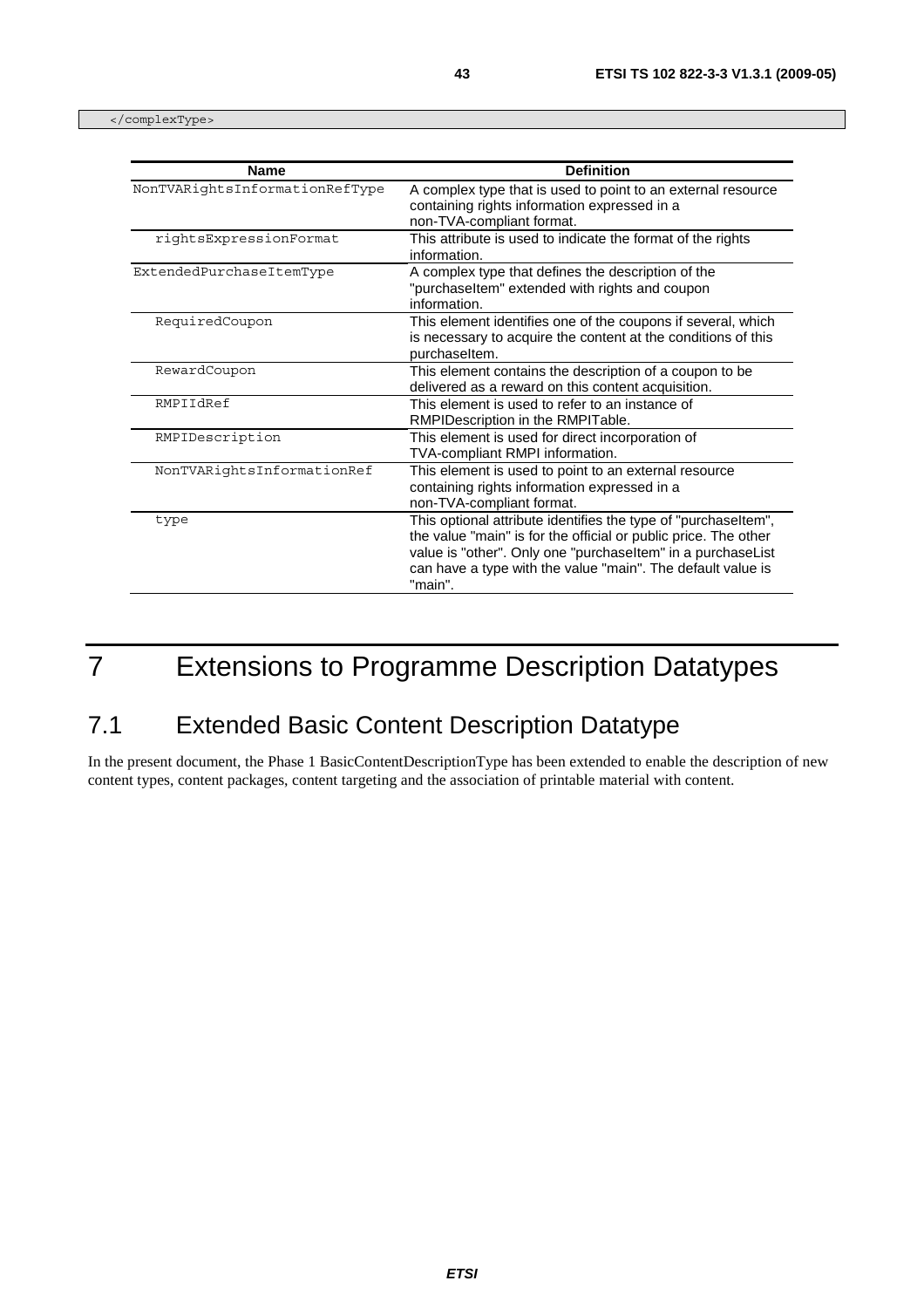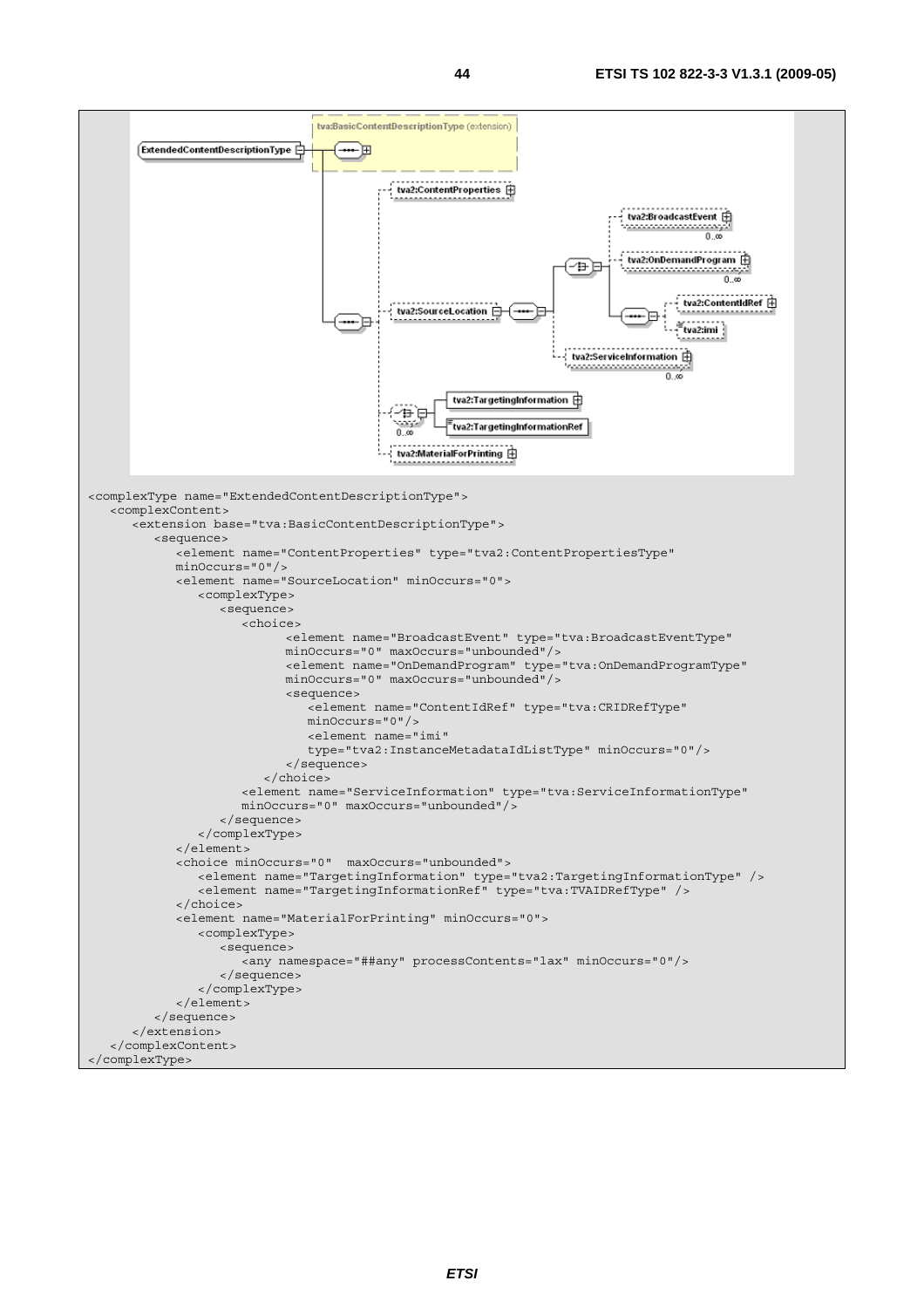| <b>Name</b>                    | <b>Definition</b>                                        |
|--------------------------------|----------------------------------------------------------|
| ExtendedContentDescriptionType | A complex type that extends                              |
|                                | BasicContentDescriptionType to support non AV            |
|                                | content types (e.g. still image, game, application).     |
| ContentProperties              | Information describing the type of content, its physical |
|                                | properties, and intended use.                            |
| TargetingInformation           | Information about the target user group and required     |
|                                | usage environment for the content.                       |
| TargetingInformationRef        | A reference to a globally declared set of targeting      |
|                                | information, contained within the                        |
|                                | TargetingInformationTable.                               |
| MaterialForPrinting            | Indicates whether content is used as material for        |
|                                | printing. Material can be main-picture, template,        |
|                                | clip-art, text, etc.                                     |
| ##any                          | Descriptive information for each material type that is   |
|                                | imported from other namespace standardized by other      |
|                                | national body.                                           |

NOTE: It is recommended to instantiate ExtendedContentDescription with all the conditions necessary to activate or consume the package, so that the user or client system does not have to download the package and to find out that it is not playable.

## 7.2 Extended Instance Description

The Phase 1 InstanceDescriptionType is here extended to enable the association of new content properties with individual content instances.



| Name                            | <b>Definition</b>                                                                                                                |
|---------------------------------|----------------------------------------------------------------------------------------------------------------------------------|
| ExtendedInstanceDescriptionType | A complex type that extends InstanceDescriptionType<br>to support non AV content types (e.g. still image,<br>game, application). |
| ContentProperties               | Information describing the type of content, its physical<br>properties, and intended use.                                        |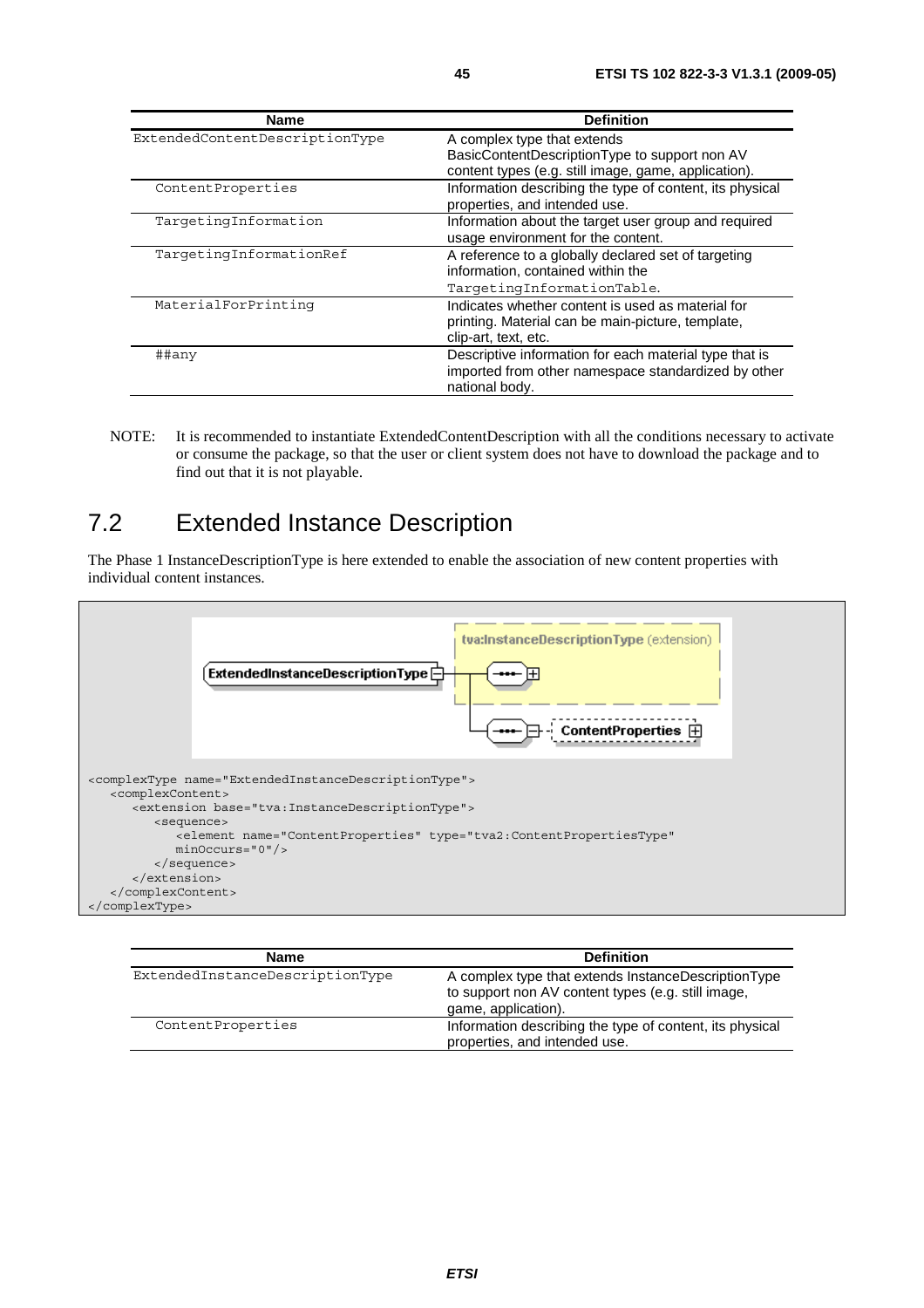## 7.3 Extended Segment Description

The ExtendedSegmentDescriptionType enables content providers and others to provide content consumers with coupons as a reward for consuming a content segment.



| <b>Name</b>                 | <b>Definition</b>                                                                                                                 |
|-----------------------------|-----------------------------------------------------------------------------------------------------------------------------------|
| ExtendedSeqmentDescriptionT | A complex type that extends the Phase 1                                                                                           |
| ype                         | BasicSegmentDescriptionType.                                                                                                      |
| RewardCoupon                | This element contains the description of the coupon to be<br>delivered as a reward for the acquisition of the current<br>segment. |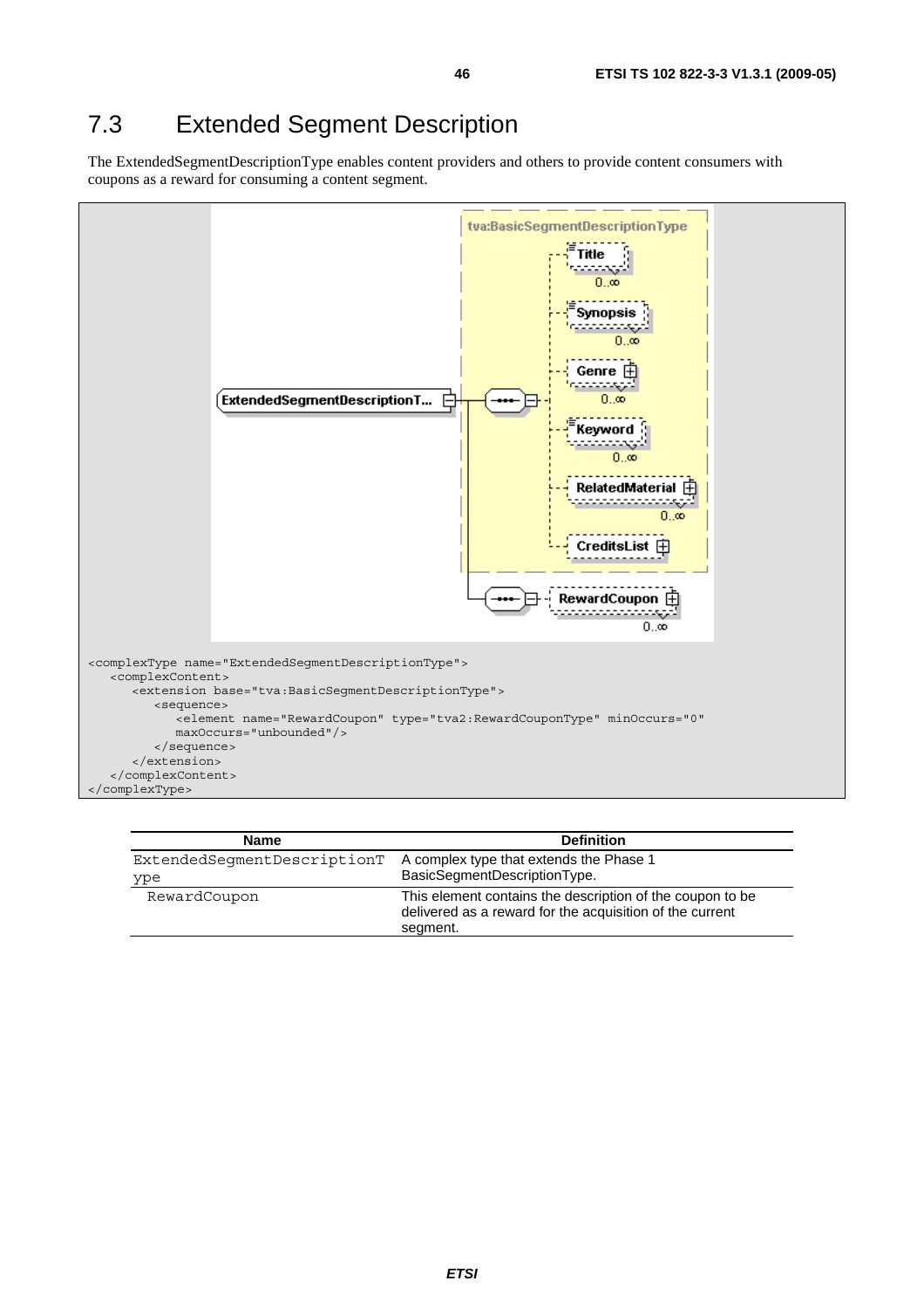## 8 Content Package Description

#### 8.1 Introduction

A package is defined as a collection of items, where an item is a consumable entity, and the terminal/user is able to select between the various items of a package, therefore personalizing the end experience.

An item is made up of one or more components, which again can be selected depending on such criteria as:

- the terminal capabilities;
- the user preferences;
- the user input.



**Figure 3: Content Package Data Model** 

#### 8.2 Declarations

The following defines the syntax and semantics for the declarations. Declarations are used to define items, descriptors, components, and anchors, which are elements of a package so that, within the same document, those elements can be referenced more than once by using ReferenceType to compose the package.

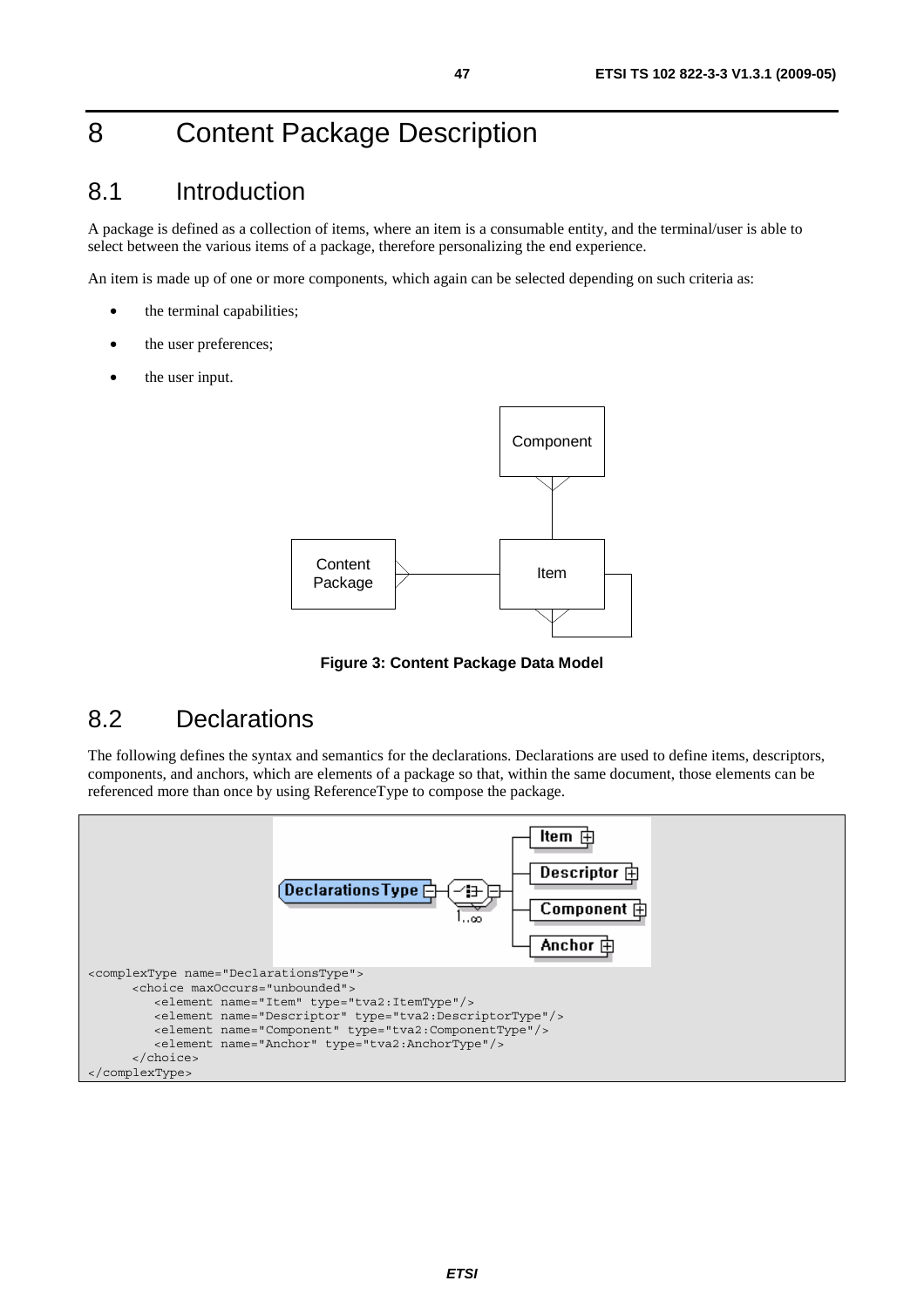| <b>Name</b>      | <b>Definition</b>                                                       |
|------------------|-------------------------------------------------------------------------|
| DeclarationsType | A complex type used to represent a Declarations element that is used    |
|                  | to define a set of Package elements (such as Item, Component,           |
|                  | Descriptor, and Anchor) - without instantiating them - for later use in |
|                  | a document by using ReferenceType.                                      |
| Item             | An element that represents an Item which is a grouping of possible      |
|                  | sub-Items and/or Components, bound to a set of relevant                 |
|                  | Descriptors containing descriptive information about the item.          |
| Descriptor       | A descriptive information that is used for package, item, component,    |
|                  | anchor, choice and selection.                                           |
| Component        | An element that consists of a Resource or a set of Anchors with a set   |
|                  | of relevant Descriptors containing descriptive information about the    |
|                  | component.                                                              |
| Anchor           | An element that binds Descriptors to a specific location or part of a   |
|                  | resource identified by the Resource element.                            |

# 8.3 Descriptor

The following defines the syntax and semantics for the descriptor. A descriptor is used to associate descriptive data with a parent element which can a package, an item, a component, an anchor, a choice or a selection.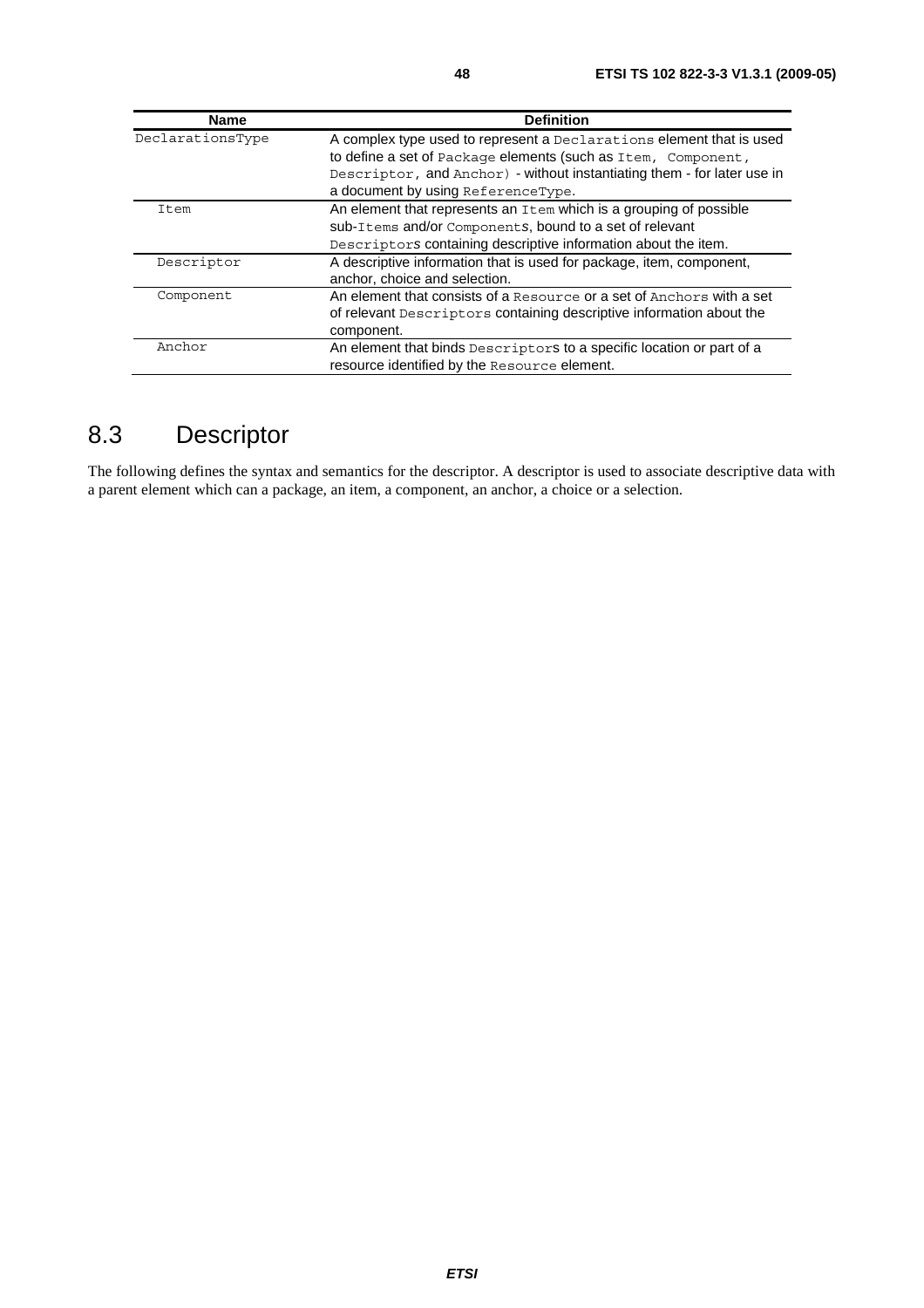

| <b>Name</b>           | <b>Definition</b>                                                                                                                                                                                                                                                                                                                                                                                                                                        |
|-----------------------|----------------------------------------------------------------------------------------------------------------------------------------------------------------------------------------------------------------------------------------------------------------------------------------------------------------------------------------------------------------------------------------------------------------------------------------------------------|
| ObjectDescriptionType | A complex type that defines descriptive information related to content.                                                                                                                                                                                                                                                                                                                                                                                  |
| Description           | Textual description for the content.                                                                                                                                                                                                                                                                                                                                                                                                                     |
| ContentDescription    | The description of the content.                                                                                                                                                                                                                                                                                                                                                                                                                          |
| ConditionType         | A complex type that defines a Condition which denotes the parent<br>element as being conditional on a set of predicate tests. Multiple<br>predicates within a Condition are combined as a conjunction (an AND<br>relationship). Any predicate can be negated within a Condition.<br>Multiple conditions associated with a given parent element are combined<br>as a disjunction (an OR relationship) when determining whether to<br>include the element. |
| require               | An attribute listing the set of predicates that must become true in order<br>for the Condition to be satisfied. Each predicate is identified by the<br>value of the select id attribute in a Selection element located<br>somewhere within an Item element that is an ancestor of the<br>Condition.                                                                                                                                                      |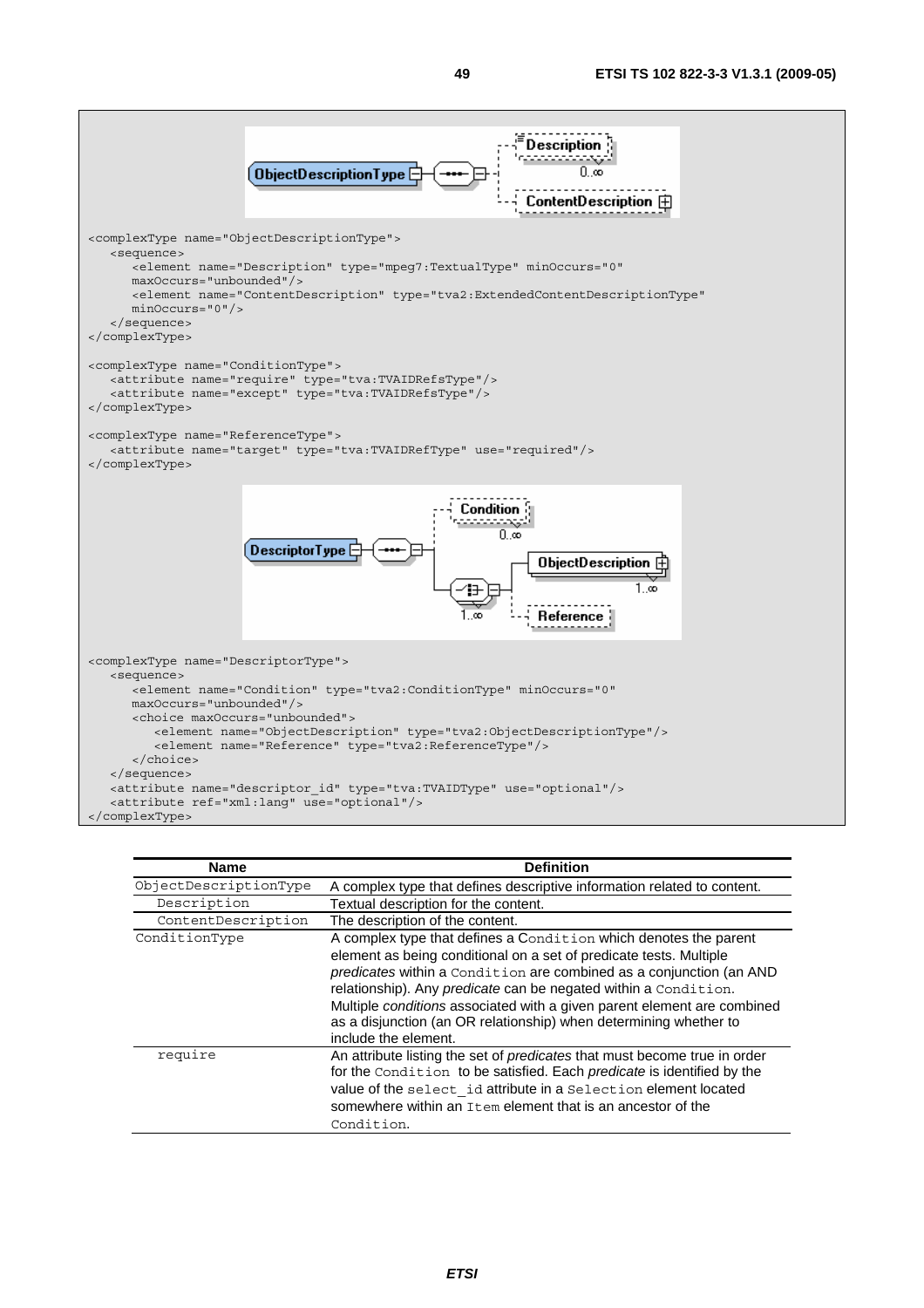| <b>Name</b>       | <b>Definition</b>                                                                                                                                                                                                                                                                                                                                                                                                                                                                                                                                                                                                                                                                                                                                                                                                                                                                             |
|-------------------|-----------------------------------------------------------------------------------------------------------------------------------------------------------------------------------------------------------------------------------------------------------------------------------------------------------------------------------------------------------------------------------------------------------------------------------------------------------------------------------------------------------------------------------------------------------------------------------------------------------------------------------------------------------------------------------------------------------------------------------------------------------------------------------------------------------------------------------------------------------------------------------------------|
| except            | An attribute listing the set of predicates that must become false in order<br>for the Condition to be satisfied. Each predicate is identified by the<br>value of the select id attribute in a Selection element located<br>somewhere within an Item element that is an ancestor of the<br>Condition.                                                                                                                                                                                                                                                                                                                                                                                                                                                                                                                                                                                          |
| ReferenceType     | A complex type that represents a reference to one of the following<br>package elements: Item, Component, Descriptor, or Anchor.<br>It has to represent a reference to another element located somewhere<br>within the same document (note that referencing any element belonging<br>to its own sibling elements or children of them is not allowed).<br>Semantically, a reference links the contents of the referenced element<br>(the element identified by the value of the Reference's target<br>attribute) to the existing contents of the referring element (the<br>Reference's parent element). In addition, the values of any attributes<br>not specified in the referring element are inherited from the referent<br>element.<br>The Reference allows a document author to maintain a single source<br>for an element that occurs in more than one place within the same<br>document. |
| target            | An ID identifying the referent element. For example, ID of Item,<br>Descriptor, Component, Or Anchor defined in Declarations can<br>be an ID for target to be referenced.                                                                                                                                                                                                                                                                                                                                                                                                                                                                                                                                                                                                                                                                                                                     |
| DescriptorType    | A complex type to define Descriptor that associates information with<br>its following parent element: Package, Item, Component,<br>Descriptor, Anchor, Choice, and Selection.                                                                                                                                                                                                                                                                                                                                                                                                                                                                                                                                                                                                                                                                                                                 |
| Condition         | A descriptor may be conditional via a set of Condition elements<br>(on predicates asserted by Selections defined in the Choices). A<br>Descriptor element cannot be conditional on any of its descendant<br>Selection elements.                                                                                                                                                                                                                                                                                                                                                                                                                                                                                                                                                                                                                                                               |
| ObjectDescription | descriptive information related to content.                                                                                                                                                                                                                                                                                                                                                                                                                                                                                                                                                                                                                                                                                                                                                                                                                                                   |
| Reference         | Indicates a reference to a Descriptor that is located somewhere within<br>the same document. See ReferenceType.                                                                                                                                                                                                                                                                                                                                                                                                                                                                                                                                                                                                                                                                                                                                                                               |
| descriptor id     | A unique ID value of a Descriptor that can be referenced in<br>Reference element.                                                                                                                                                                                                                                                                                                                                                                                                                                                                                                                                                                                                                                                                                                                                                                                                             |
| xml:lang          | Specifies the language of the description.                                                                                                                                                                                                                                                                                                                                                                                                                                                                                                                                                                                                                                                                                                                                                                                                                                                    |

#### 8.4 Item

An item represents a multimedia experience as an unit of consumption. For example, it may be a video/audio clip, for which there is a choice between different encoding formats. In addition, an item itself can contain further items which allow the further refinement of the multimedia experience. For example, in the case of an interactive sports application that enables the user to view a football match from different camera angles, there would be a top-level item that defines the interactive sports experience. This item could then contain a further item that allows the selection of the video encoding format based on receiver capabilities.

The primaryComponent attribute is only allowed to reference the component id of a Component that is (lexically speaking) a child element of the Item in question. This avoids problems to do with overriding another Item's primary Component when using the <Reference> mechanism.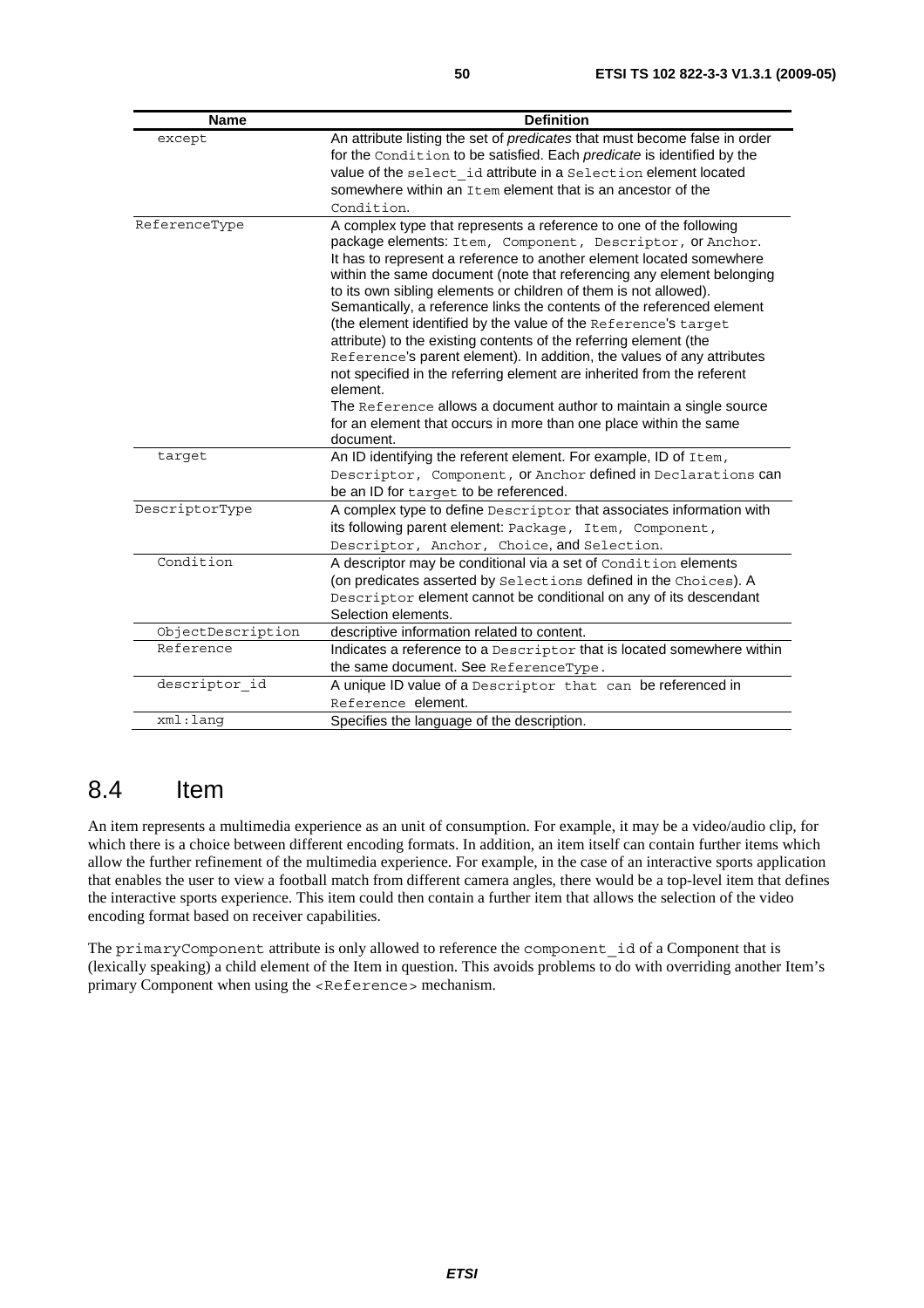The following defines the syntax and semantics for the item.

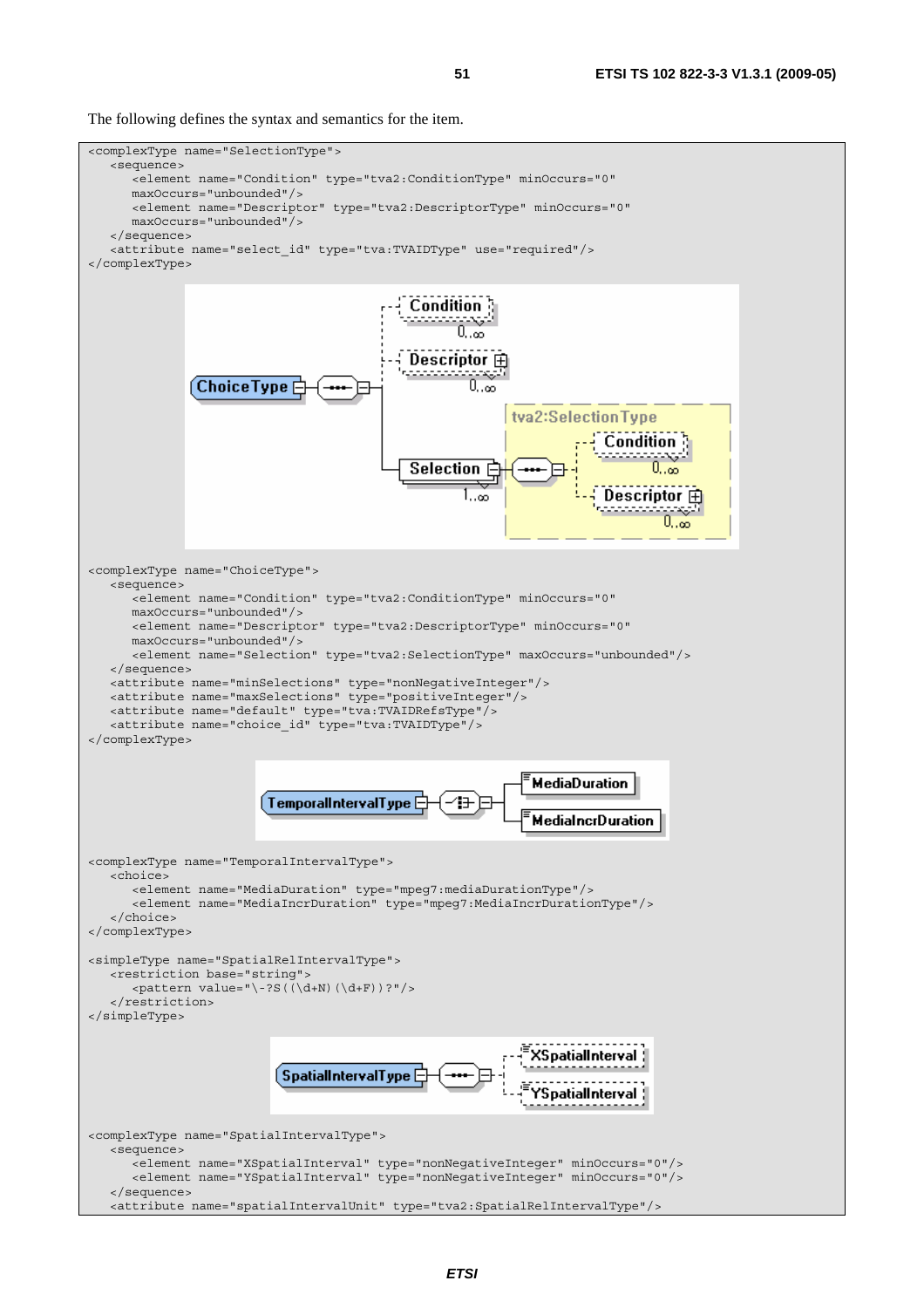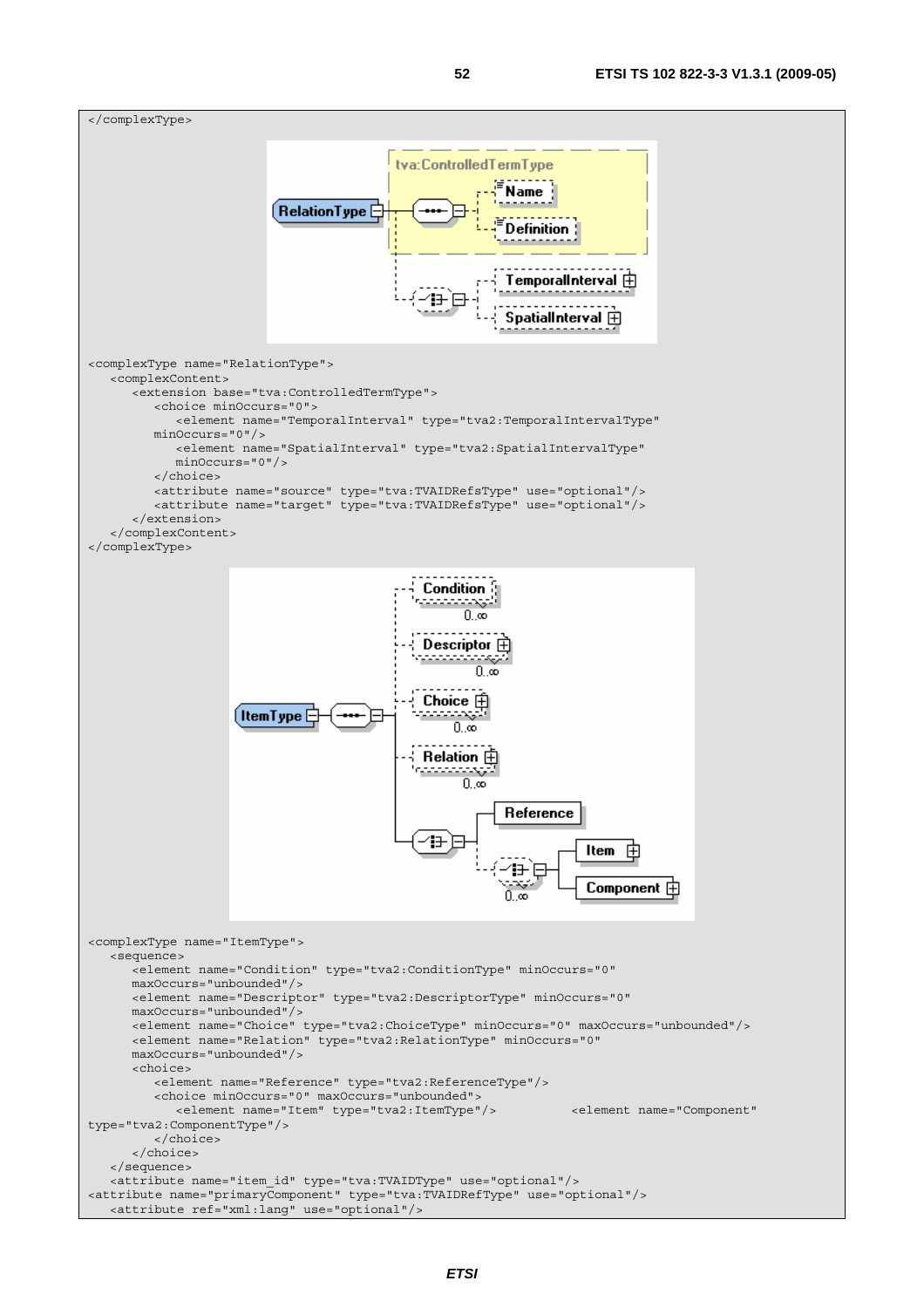</complexType>

| <b>Name</b>   | <b>Definition</b>                                                                                                                                                                                                                                                                                                                                                                                                                                                                                                                                                                                                                                                                                                                                                                                                                                                                                                                                                                                                       |
|---------------|-------------------------------------------------------------------------------------------------------------------------------------------------------------------------------------------------------------------------------------------------------------------------------------------------------------------------------------------------------------------------------------------------------------------------------------------------------------------------------------------------------------------------------------------------------------------------------------------------------------------------------------------------------------------------------------------------------------------------------------------------------------------------------------------------------------------------------------------------------------------------------------------------------------------------------------------------------------------------------------------------------------------------|
| SelectionType | A complex type that defines a Selection consisting of Condition<br>and/or descriptive information (Descriptor) required to make a<br>specific decision that will affect one or more Conditions somewhere<br>within an Item. If the Selection is chosen, its predicate becomes<br>true; if it is not chosen, its predicate becomes false; if it is left<br>unresolved, its predicate is undecided.<br>Note that Selections and entire Choices may be made conditional<br>(i.e. they may have one or more Condition child elements). This<br>makes it possible to implement complex decision trees in which certain<br>selections may make certain subsequent Choices or Selections<br>redundant. For example, a PackageTable document might contain a<br>Choice on whether to include a supplemental video clip, followed by a<br>Choice on the encoding preference of the video clip. If, during<br>configuration time, the video clip selection is rejected, then the encoding<br>preference Choice should be skipped. |
| Condition     | An element to represent a Condition. In this case, it denotes the<br>parent Selection element as being conditional on a set of predicate<br>tests. If the condition is satisfied, the Selection can be considered to<br>be chosen.                                                                                                                                                                                                                                                                                                                                                                                                                                                                                                                                                                                                                                                                                                                                                                                      |
| Descriptor    | A descriptive information about the selection, which can be used to<br>decide whether to choose the Selection.                                                                                                                                                                                                                                                                                                                                                                                                                                                                                                                                                                                                                                                                                                                                                                                                                                                                                                          |
| select id     | An ID value that identifies the predicate embodied by the Selection,<br>and can be referenced in one or more Conditions somewhere within<br>an Item and/or Component so that the Selection element allows<br>Condition elements to be associated with specific selections.                                                                                                                                                                                                                                                                                                                                                                                                                                                                                                                                                                                                                                                                                                                                              |
| ChoiceType    | A complex type that defines a Choice encapsulating a set of related<br>Selections that can affect the configuration of an Item. For<br>example, in case of a Choice for audio encoding format, one<br>Selection can be MP3 encoding format and the other Selection<br>can be WAV encoding format. The client system may select first<br>supportable selection and may not check the rest of selections listed in<br>the choice. It is recommended to list the selections in the order of<br>importance.                                                                                                                                                                                                                                                                                                                                                                                                                                                                                                                 |
| Condition     | It denotes the parent Choice element as being conditional on a set of<br>predicate tests. If the condition is satisfied, Selections under the<br>Choice can be considered to be chosen.                                                                                                                                                                                                                                                                                                                                                                                                                                                                                                                                                                                                                                                                                                                                                                                                                                 |
| Descriptor    | A descriptive information about the choice.                                                                                                                                                                                                                                                                                                                                                                                                                                                                                                                                                                                                                                                                                                                                                                                                                                                                                                                                                                             |
| Selection     | A specific decision about a particular choice such as MP3 or WAV<br>encoding format.                                                                                                                                                                                                                                                                                                                                                                                                                                                                                                                                                                                                                                                                                                                                                                                                                                                                                                                                    |
| minSelections | Minimum number of selections that must be made. If not present, there<br>is no minimum number.                                                                                                                                                                                                                                                                                                                                                                                                                                                                                                                                                                                                                                                                                                                                                                                                                                                                                                                          |
| maxSelections | Maximum number of selections that must be made. If not present, there<br>is no maximum number.                                                                                                                                                                                                                                                                                                                                                                                                                                                                                                                                                                                                                                                                                                                                                                                                                                                                                                                          |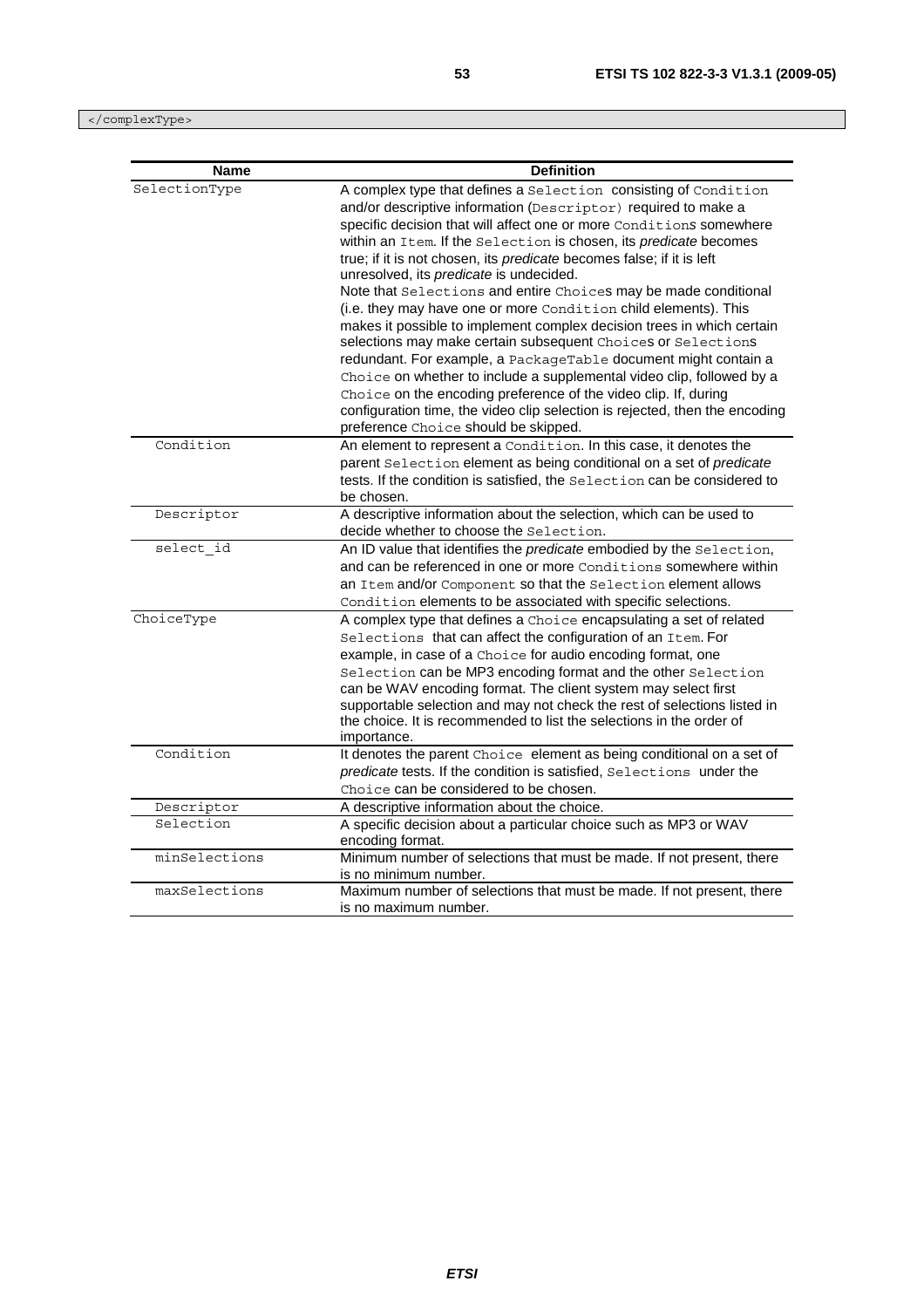| default<br>Denotes a list of ID values defined in select id of Selection within<br>the Choice to indicate the set of default selections for the Choice.<br>If the default attribute is specified, the number of individual values in<br>the default attribute may not be less than the value of the<br>minselections, no more than the value of the maxselections.<br>choice id<br>An attribute that uniquely identifies the choice.<br>TemporalIntervalType<br>A complex type that Indicates relative temporal distance between Items<br>and/or components.<br>MediaDuration<br>This element is used to signal a duration using a days, hours, minutes,<br>seconds and fractions of seconds.<br>See MPEG-7 MDS specification (ISO/IEC 15938-5 [16]).<br>MediaIncrDuration<br>This element is used to signal a duration using declared<br>mediaTimeUnits<br>See MPEG-7 MDS specification (ISO/IEC 15938-5 [16]).<br>SpatialRelIntervalType<br>A simple type used to indicate either one-hundreth part or<br>one-thousandth part. (e.g. $S1N1000F = 1/1000$ ).<br>SpatialIntervalType<br>A complex type that Indicates relative spatial distance between Items<br>and/or components. The spatial distance is relative distance based on<br>initial display size (e.g. in case of having screen size of 960x540 and<br>spatial distance of (500,10), the spatial distance would be specified as<br>$(500/960, 10/540)$ .)<br>The relative distance can be either one-hundredth part or<br>one-thousandth part.<br>XSpatialInterval<br>This element is used to signal a relative distance in x-axis (horizontal<br>axis) based on initial display size.<br>YSpatialInterval<br>This element is used to signal a relative distance in y-axis (vertical axis)<br>based on initial display size.<br>spatialIntervalUnit<br>This element is used to indicate if the spatial distance is one-hundredth<br>part or one-thousandth part.<br>RelationType<br>A complex type that defines spatial and temporal relation between<br>source and target. Source and target can be items or<br>components.<br>TemporalInterval<br>Indicates relative temporal distance from source to target.<br>Source/target can be items or components.<br>For example, in case of temporal relation between A and B, if B follows<br>A after 3 seconds, it can be described that source is A, target is B,<br>and relation is "follows" with temporal distance of 3 seconds<br>(Or source is B, target is A, and relation is "precedes" with temporal<br>distance of -3 seconds).<br>SpatialInterval<br>Indicates spatial distance from source to target. Source/target<br>can be items or components. The spatial distance is relative distance<br>based on initial display size.<br>For example. in case of having screen size of 960x540, if B is located in<br>northwest direction of A with spatial distance of (500,10), it can be<br>described that source is A, target is B, and spatial relation is "northwest"<br>with the spatial distance of (500/960, 10/540).<br>The relative distance can be either one-hundredth part or<br>one-thousandth part.<br>Specifies reference items or components to measure relative<br>source<br>temporal/spatial distance. Source can be multiple items or components<br>when multiple items or components have same reference position in<br>temporal or spatial domain.<br>For example, if A and B starts at the same time, it can be described that<br>sources are A and B and relation is "CoBegin". For example, an<br>"include" relation can have multiple sources and a single target to<br>indicate multiple objects that appear in a single target object.<br>Specifies target items or components to measure relative<br>target | Name | <b>Definition</b>                                                 |
|------------------------------------------------------------------------------------------------------------------------------------------------------------------------------------------------------------------------------------------------------------------------------------------------------------------------------------------------------------------------------------------------------------------------------------------------------------------------------------------------------------------------------------------------------------------------------------------------------------------------------------------------------------------------------------------------------------------------------------------------------------------------------------------------------------------------------------------------------------------------------------------------------------------------------------------------------------------------------------------------------------------------------------------------------------------------------------------------------------------------------------------------------------------------------------------------------------------------------------------------------------------------------------------------------------------------------------------------------------------------------------------------------------------------------------------------------------------------------------------------------------------------------------------------------------------------------------------------------------------------------------------------------------------------------------------------------------------------------------------------------------------------------------------------------------------------------------------------------------------------------------------------------------------------------------------------------------------------------------------------------------------------------------------------------------------------------------------------------------------------------------------------------------------------------------------------------------------------------------------------------------------------------------------------------------------------------------------------------------------------------------------------------------------------------------------------------------------------------------------------------------------------------------------------------------------------------------------------------------------------------------------------------------------------------------------------------------------------------------------------------------------------------------------------------------------------------------------------------------------------------------------------------------------------------------------------------------------------------------------------------------------------------------------------------------------------------------------------------------------------------------------------------------------------------------------------------------------------------------------------------------------------------------------------------------------------------------------------------------------------------------------------------------------------------------------------------------------------------------------------------------------------------------------------------------------------------------------------------------------------------------------------------------------------------------------------------------------------------------------------------------|------|-------------------------------------------------------------------|
|                                                                                                                                                                                                                                                                                                                                                                                                                                                                                                                                                                                                                                                                                                                                                                                                                                                                                                                                                                                                                                                                                                                                                                                                                                                                                                                                                                                                                                                                                                                                                                                                                                                                                                                                                                                                                                                                                                                                                                                                                                                                                                                                                                                                                                                                                                                                                                                                                                                                                                                                                                                                                                                                                                                                                                                                                                                                                                                                                                                                                                                                                                                                                                                                                                                                                                                                                                                                                                                                                                                                                                                                                                                                                                                                                            |      |                                                                   |
|                                                                                                                                                                                                                                                                                                                                                                                                                                                                                                                                                                                                                                                                                                                                                                                                                                                                                                                                                                                                                                                                                                                                                                                                                                                                                                                                                                                                                                                                                                                                                                                                                                                                                                                                                                                                                                                                                                                                                                                                                                                                                                                                                                                                                                                                                                                                                                                                                                                                                                                                                                                                                                                                                                                                                                                                                                                                                                                                                                                                                                                                                                                                                                                                                                                                                                                                                                                                                                                                                                                                                                                                                                                                                                                                                            |      |                                                                   |
|                                                                                                                                                                                                                                                                                                                                                                                                                                                                                                                                                                                                                                                                                                                                                                                                                                                                                                                                                                                                                                                                                                                                                                                                                                                                                                                                                                                                                                                                                                                                                                                                                                                                                                                                                                                                                                                                                                                                                                                                                                                                                                                                                                                                                                                                                                                                                                                                                                                                                                                                                                                                                                                                                                                                                                                                                                                                                                                                                                                                                                                                                                                                                                                                                                                                                                                                                                                                                                                                                                                                                                                                                                                                                                                                                            |      |                                                                   |
|                                                                                                                                                                                                                                                                                                                                                                                                                                                                                                                                                                                                                                                                                                                                                                                                                                                                                                                                                                                                                                                                                                                                                                                                                                                                                                                                                                                                                                                                                                                                                                                                                                                                                                                                                                                                                                                                                                                                                                                                                                                                                                                                                                                                                                                                                                                                                                                                                                                                                                                                                                                                                                                                                                                                                                                                                                                                                                                                                                                                                                                                                                                                                                                                                                                                                                                                                                                                                                                                                                                                                                                                                                                                                                                                                            |      |                                                                   |
|                                                                                                                                                                                                                                                                                                                                                                                                                                                                                                                                                                                                                                                                                                                                                                                                                                                                                                                                                                                                                                                                                                                                                                                                                                                                                                                                                                                                                                                                                                                                                                                                                                                                                                                                                                                                                                                                                                                                                                                                                                                                                                                                                                                                                                                                                                                                                                                                                                                                                                                                                                                                                                                                                                                                                                                                                                                                                                                                                                                                                                                                                                                                                                                                                                                                                                                                                                                                                                                                                                                                                                                                                                                                                                                                                            |      |                                                                   |
|                                                                                                                                                                                                                                                                                                                                                                                                                                                                                                                                                                                                                                                                                                                                                                                                                                                                                                                                                                                                                                                                                                                                                                                                                                                                                                                                                                                                                                                                                                                                                                                                                                                                                                                                                                                                                                                                                                                                                                                                                                                                                                                                                                                                                                                                                                                                                                                                                                                                                                                                                                                                                                                                                                                                                                                                                                                                                                                                                                                                                                                                                                                                                                                                                                                                                                                                                                                                                                                                                                                                                                                                                                                                                                                                                            |      |                                                                   |
|                                                                                                                                                                                                                                                                                                                                                                                                                                                                                                                                                                                                                                                                                                                                                                                                                                                                                                                                                                                                                                                                                                                                                                                                                                                                                                                                                                                                                                                                                                                                                                                                                                                                                                                                                                                                                                                                                                                                                                                                                                                                                                                                                                                                                                                                                                                                                                                                                                                                                                                                                                                                                                                                                                                                                                                                                                                                                                                                                                                                                                                                                                                                                                                                                                                                                                                                                                                                                                                                                                                                                                                                                                                                                                                                                            |      |                                                                   |
|                                                                                                                                                                                                                                                                                                                                                                                                                                                                                                                                                                                                                                                                                                                                                                                                                                                                                                                                                                                                                                                                                                                                                                                                                                                                                                                                                                                                                                                                                                                                                                                                                                                                                                                                                                                                                                                                                                                                                                                                                                                                                                                                                                                                                                                                                                                                                                                                                                                                                                                                                                                                                                                                                                                                                                                                                                                                                                                                                                                                                                                                                                                                                                                                                                                                                                                                                                                                                                                                                                                                                                                                                                                                                                                                                            |      |                                                                   |
|                                                                                                                                                                                                                                                                                                                                                                                                                                                                                                                                                                                                                                                                                                                                                                                                                                                                                                                                                                                                                                                                                                                                                                                                                                                                                                                                                                                                                                                                                                                                                                                                                                                                                                                                                                                                                                                                                                                                                                                                                                                                                                                                                                                                                                                                                                                                                                                                                                                                                                                                                                                                                                                                                                                                                                                                                                                                                                                                                                                                                                                                                                                                                                                                                                                                                                                                                                                                                                                                                                                                                                                                                                                                                                                                                            |      |                                                                   |
|                                                                                                                                                                                                                                                                                                                                                                                                                                                                                                                                                                                                                                                                                                                                                                                                                                                                                                                                                                                                                                                                                                                                                                                                                                                                                                                                                                                                                                                                                                                                                                                                                                                                                                                                                                                                                                                                                                                                                                                                                                                                                                                                                                                                                                                                                                                                                                                                                                                                                                                                                                                                                                                                                                                                                                                                                                                                                                                                                                                                                                                                                                                                                                                                                                                                                                                                                                                                                                                                                                                                                                                                                                                                                                                                                            |      |                                                                   |
|                                                                                                                                                                                                                                                                                                                                                                                                                                                                                                                                                                                                                                                                                                                                                                                                                                                                                                                                                                                                                                                                                                                                                                                                                                                                                                                                                                                                                                                                                                                                                                                                                                                                                                                                                                                                                                                                                                                                                                                                                                                                                                                                                                                                                                                                                                                                                                                                                                                                                                                                                                                                                                                                                                                                                                                                                                                                                                                                                                                                                                                                                                                                                                                                                                                                                                                                                                                                                                                                                                                                                                                                                                                                                                                                                            |      |                                                                   |
|                                                                                                                                                                                                                                                                                                                                                                                                                                                                                                                                                                                                                                                                                                                                                                                                                                                                                                                                                                                                                                                                                                                                                                                                                                                                                                                                                                                                                                                                                                                                                                                                                                                                                                                                                                                                                                                                                                                                                                                                                                                                                                                                                                                                                                                                                                                                                                                                                                                                                                                                                                                                                                                                                                                                                                                                                                                                                                                                                                                                                                                                                                                                                                                                                                                                                                                                                                                                                                                                                                                                                                                                                                                                                                                                                            |      |                                                                   |
|                                                                                                                                                                                                                                                                                                                                                                                                                                                                                                                                                                                                                                                                                                                                                                                                                                                                                                                                                                                                                                                                                                                                                                                                                                                                                                                                                                                                                                                                                                                                                                                                                                                                                                                                                                                                                                                                                                                                                                                                                                                                                                                                                                                                                                                                                                                                                                                                                                                                                                                                                                                                                                                                                                                                                                                                                                                                                                                                                                                                                                                                                                                                                                                                                                                                                                                                                                                                                                                                                                                                                                                                                                                                                                                                                            |      |                                                                   |
|                                                                                                                                                                                                                                                                                                                                                                                                                                                                                                                                                                                                                                                                                                                                                                                                                                                                                                                                                                                                                                                                                                                                                                                                                                                                                                                                                                                                                                                                                                                                                                                                                                                                                                                                                                                                                                                                                                                                                                                                                                                                                                                                                                                                                                                                                                                                                                                                                                                                                                                                                                                                                                                                                                                                                                                                                                                                                                                                                                                                                                                                                                                                                                                                                                                                                                                                                                                                                                                                                                                                                                                                                                                                                                                                                            |      |                                                                   |
|                                                                                                                                                                                                                                                                                                                                                                                                                                                                                                                                                                                                                                                                                                                                                                                                                                                                                                                                                                                                                                                                                                                                                                                                                                                                                                                                                                                                                                                                                                                                                                                                                                                                                                                                                                                                                                                                                                                                                                                                                                                                                                                                                                                                                                                                                                                                                                                                                                                                                                                                                                                                                                                                                                                                                                                                                                                                                                                                                                                                                                                                                                                                                                                                                                                                                                                                                                                                                                                                                                                                                                                                                                                                                                                                                            |      |                                                                   |
|                                                                                                                                                                                                                                                                                                                                                                                                                                                                                                                                                                                                                                                                                                                                                                                                                                                                                                                                                                                                                                                                                                                                                                                                                                                                                                                                                                                                                                                                                                                                                                                                                                                                                                                                                                                                                                                                                                                                                                                                                                                                                                                                                                                                                                                                                                                                                                                                                                                                                                                                                                                                                                                                                                                                                                                                                                                                                                                                                                                                                                                                                                                                                                                                                                                                                                                                                                                                                                                                                                                                                                                                                                                                                                                                                            |      |                                                                   |
|                                                                                                                                                                                                                                                                                                                                                                                                                                                                                                                                                                                                                                                                                                                                                                                                                                                                                                                                                                                                                                                                                                                                                                                                                                                                                                                                                                                                                                                                                                                                                                                                                                                                                                                                                                                                                                                                                                                                                                                                                                                                                                                                                                                                                                                                                                                                                                                                                                                                                                                                                                                                                                                                                                                                                                                                                                                                                                                                                                                                                                                                                                                                                                                                                                                                                                                                                                                                                                                                                                                                                                                                                                                                                                                                                            |      |                                                                   |
|                                                                                                                                                                                                                                                                                                                                                                                                                                                                                                                                                                                                                                                                                                                                                                                                                                                                                                                                                                                                                                                                                                                                                                                                                                                                                                                                                                                                                                                                                                                                                                                                                                                                                                                                                                                                                                                                                                                                                                                                                                                                                                                                                                                                                                                                                                                                                                                                                                                                                                                                                                                                                                                                                                                                                                                                                                                                                                                                                                                                                                                                                                                                                                                                                                                                                                                                                                                                                                                                                                                                                                                                                                                                                                                                                            |      |                                                                   |
|                                                                                                                                                                                                                                                                                                                                                                                                                                                                                                                                                                                                                                                                                                                                                                                                                                                                                                                                                                                                                                                                                                                                                                                                                                                                                                                                                                                                                                                                                                                                                                                                                                                                                                                                                                                                                                                                                                                                                                                                                                                                                                                                                                                                                                                                                                                                                                                                                                                                                                                                                                                                                                                                                                                                                                                                                                                                                                                                                                                                                                                                                                                                                                                                                                                                                                                                                                                                                                                                                                                                                                                                                                                                                                                                                            |      |                                                                   |
|                                                                                                                                                                                                                                                                                                                                                                                                                                                                                                                                                                                                                                                                                                                                                                                                                                                                                                                                                                                                                                                                                                                                                                                                                                                                                                                                                                                                                                                                                                                                                                                                                                                                                                                                                                                                                                                                                                                                                                                                                                                                                                                                                                                                                                                                                                                                                                                                                                                                                                                                                                                                                                                                                                                                                                                                                                                                                                                                                                                                                                                                                                                                                                                                                                                                                                                                                                                                                                                                                                                                                                                                                                                                                                                                                            |      |                                                                   |
|                                                                                                                                                                                                                                                                                                                                                                                                                                                                                                                                                                                                                                                                                                                                                                                                                                                                                                                                                                                                                                                                                                                                                                                                                                                                                                                                                                                                                                                                                                                                                                                                                                                                                                                                                                                                                                                                                                                                                                                                                                                                                                                                                                                                                                                                                                                                                                                                                                                                                                                                                                                                                                                                                                                                                                                                                                                                                                                                                                                                                                                                                                                                                                                                                                                                                                                                                                                                                                                                                                                                                                                                                                                                                                                                                            |      |                                                                   |
|                                                                                                                                                                                                                                                                                                                                                                                                                                                                                                                                                                                                                                                                                                                                                                                                                                                                                                                                                                                                                                                                                                                                                                                                                                                                                                                                                                                                                                                                                                                                                                                                                                                                                                                                                                                                                                                                                                                                                                                                                                                                                                                                                                                                                                                                                                                                                                                                                                                                                                                                                                                                                                                                                                                                                                                                                                                                                                                                                                                                                                                                                                                                                                                                                                                                                                                                                                                                                                                                                                                                                                                                                                                                                                                                                            |      |                                                                   |
|                                                                                                                                                                                                                                                                                                                                                                                                                                                                                                                                                                                                                                                                                                                                                                                                                                                                                                                                                                                                                                                                                                                                                                                                                                                                                                                                                                                                                                                                                                                                                                                                                                                                                                                                                                                                                                                                                                                                                                                                                                                                                                                                                                                                                                                                                                                                                                                                                                                                                                                                                                                                                                                                                                                                                                                                                                                                                                                                                                                                                                                                                                                                                                                                                                                                                                                                                                                                                                                                                                                                                                                                                                                                                                                                                            |      |                                                                   |
|                                                                                                                                                                                                                                                                                                                                                                                                                                                                                                                                                                                                                                                                                                                                                                                                                                                                                                                                                                                                                                                                                                                                                                                                                                                                                                                                                                                                                                                                                                                                                                                                                                                                                                                                                                                                                                                                                                                                                                                                                                                                                                                                                                                                                                                                                                                                                                                                                                                                                                                                                                                                                                                                                                                                                                                                                                                                                                                                                                                                                                                                                                                                                                                                                                                                                                                                                                                                                                                                                                                                                                                                                                                                                                                                                            |      |                                                                   |
|                                                                                                                                                                                                                                                                                                                                                                                                                                                                                                                                                                                                                                                                                                                                                                                                                                                                                                                                                                                                                                                                                                                                                                                                                                                                                                                                                                                                                                                                                                                                                                                                                                                                                                                                                                                                                                                                                                                                                                                                                                                                                                                                                                                                                                                                                                                                                                                                                                                                                                                                                                                                                                                                                                                                                                                                                                                                                                                                                                                                                                                                                                                                                                                                                                                                                                                                                                                                                                                                                                                                                                                                                                                                                                                                                            |      |                                                                   |
|                                                                                                                                                                                                                                                                                                                                                                                                                                                                                                                                                                                                                                                                                                                                                                                                                                                                                                                                                                                                                                                                                                                                                                                                                                                                                                                                                                                                                                                                                                                                                                                                                                                                                                                                                                                                                                                                                                                                                                                                                                                                                                                                                                                                                                                                                                                                                                                                                                                                                                                                                                                                                                                                                                                                                                                                                                                                                                                                                                                                                                                                                                                                                                                                                                                                                                                                                                                                                                                                                                                                                                                                                                                                                                                                                            |      |                                                                   |
|                                                                                                                                                                                                                                                                                                                                                                                                                                                                                                                                                                                                                                                                                                                                                                                                                                                                                                                                                                                                                                                                                                                                                                                                                                                                                                                                                                                                                                                                                                                                                                                                                                                                                                                                                                                                                                                                                                                                                                                                                                                                                                                                                                                                                                                                                                                                                                                                                                                                                                                                                                                                                                                                                                                                                                                                                                                                                                                                                                                                                                                                                                                                                                                                                                                                                                                                                                                                                                                                                                                                                                                                                                                                                                                                                            |      |                                                                   |
|                                                                                                                                                                                                                                                                                                                                                                                                                                                                                                                                                                                                                                                                                                                                                                                                                                                                                                                                                                                                                                                                                                                                                                                                                                                                                                                                                                                                                                                                                                                                                                                                                                                                                                                                                                                                                                                                                                                                                                                                                                                                                                                                                                                                                                                                                                                                                                                                                                                                                                                                                                                                                                                                                                                                                                                                                                                                                                                                                                                                                                                                                                                                                                                                                                                                                                                                                                                                                                                                                                                                                                                                                                                                                                                                                            |      |                                                                   |
|                                                                                                                                                                                                                                                                                                                                                                                                                                                                                                                                                                                                                                                                                                                                                                                                                                                                                                                                                                                                                                                                                                                                                                                                                                                                                                                                                                                                                                                                                                                                                                                                                                                                                                                                                                                                                                                                                                                                                                                                                                                                                                                                                                                                                                                                                                                                                                                                                                                                                                                                                                                                                                                                                                                                                                                                                                                                                                                                                                                                                                                                                                                                                                                                                                                                                                                                                                                                                                                                                                                                                                                                                                                                                                                                                            |      |                                                                   |
|                                                                                                                                                                                                                                                                                                                                                                                                                                                                                                                                                                                                                                                                                                                                                                                                                                                                                                                                                                                                                                                                                                                                                                                                                                                                                                                                                                                                                                                                                                                                                                                                                                                                                                                                                                                                                                                                                                                                                                                                                                                                                                                                                                                                                                                                                                                                                                                                                                                                                                                                                                                                                                                                                                                                                                                                                                                                                                                                                                                                                                                                                                                                                                                                                                                                                                                                                                                                                                                                                                                                                                                                                                                                                                                                                            |      |                                                                   |
|                                                                                                                                                                                                                                                                                                                                                                                                                                                                                                                                                                                                                                                                                                                                                                                                                                                                                                                                                                                                                                                                                                                                                                                                                                                                                                                                                                                                                                                                                                                                                                                                                                                                                                                                                                                                                                                                                                                                                                                                                                                                                                                                                                                                                                                                                                                                                                                                                                                                                                                                                                                                                                                                                                                                                                                                                                                                                                                                                                                                                                                                                                                                                                                                                                                                                                                                                                                                                                                                                                                                                                                                                                                                                                                                                            |      |                                                                   |
|                                                                                                                                                                                                                                                                                                                                                                                                                                                                                                                                                                                                                                                                                                                                                                                                                                                                                                                                                                                                                                                                                                                                                                                                                                                                                                                                                                                                                                                                                                                                                                                                                                                                                                                                                                                                                                                                                                                                                                                                                                                                                                                                                                                                                                                                                                                                                                                                                                                                                                                                                                                                                                                                                                                                                                                                                                                                                                                                                                                                                                                                                                                                                                                                                                                                                                                                                                                                                                                                                                                                                                                                                                                                                                                                                            |      |                                                                   |
|                                                                                                                                                                                                                                                                                                                                                                                                                                                                                                                                                                                                                                                                                                                                                                                                                                                                                                                                                                                                                                                                                                                                                                                                                                                                                                                                                                                                                                                                                                                                                                                                                                                                                                                                                                                                                                                                                                                                                                                                                                                                                                                                                                                                                                                                                                                                                                                                                                                                                                                                                                                                                                                                                                                                                                                                                                                                                                                                                                                                                                                                                                                                                                                                                                                                                                                                                                                                                                                                                                                                                                                                                                                                                                                                                            |      |                                                                   |
|                                                                                                                                                                                                                                                                                                                                                                                                                                                                                                                                                                                                                                                                                                                                                                                                                                                                                                                                                                                                                                                                                                                                                                                                                                                                                                                                                                                                                                                                                                                                                                                                                                                                                                                                                                                                                                                                                                                                                                                                                                                                                                                                                                                                                                                                                                                                                                                                                                                                                                                                                                                                                                                                                                                                                                                                                                                                                                                                                                                                                                                                                                                                                                                                                                                                                                                                                                                                                                                                                                                                                                                                                                                                                                                                                            |      |                                                                   |
|                                                                                                                                                                                                                                                                                                                                                                                                                                                                                                                                                                                                                                                                                                                                                                                                                                                                                                                                                                                                                                                                                                                                                                                                                                                                                                                                                                                                                                                                                                                                                                                                                                                                                                                                                                                                                                                                                                                                                                                                                                                                                                                                                                                                                                                                                                                                                                                                                                                                                                                                                                                                                                                                                                                                                                                                                                                                                                                                                                                                                                                                                                                                                                                                                                                                                                                                                                                                                                                                                                                                                                                                                                                                                                                                                            |      |                                                                   |
|                                                                                                                                                                                                                                                                                                                                                                                                                                                                                                                                                                                                                                                                                                                                                                                                                                                                                                                                                                                                                                                                                                                                                                                                                                                                                                                                                                                                                                                                                                                                                                                                                                                                                                                                                                                                                                                                                                                                                                                                                                                                                                                                                                                                                                                                                                                                                                                                                                                                                                                                                                                                                                                                                                                                                                                                                                                                                                                                                                                                                                                                                                                                                                                                                                                                                                                                                                                                                                                                                                                                                                                                                                                                                                                                                            |      |                                                                   |
|                                                                                                                                                                                                                                                                                                                                                                                                                                                                                                                                                                                                                                                                                                                                                                                                                                                                                                                                                                                                                                                                                                                                                                                                                                                                                                                                                                                                                                                                                                                                                                                                                                                                                                                                                                                                                                                                                                                                                                                                                                                                                                                                                                                                                                                                                                                                                                                                                                                                                                                                                                                                                                                                                                                                                                                                                                                                                                                                                                                                                                                                                                                                                                                                                                                                                                                                                                                                                                                                                                                                                                                                                                                                                                                                                            |      |                                                                   |
|                                                                                                                                                                                                                                                                                                                                                                                                                                                                                                                                                                                                                                                                                                                                                                                                                                                                                                                                                                                                                                                                                                                                                                                                                                                                                                                                                                                                                                                                                                                                                                                                                                                                                                                                                                                                                                                                                                                                                                                                                                                                                                                                                                                                                                                                                                                                                                                                                                                                                                                                                                                                                                                                                                                                                                                                                                                                                                                                                                                                                                                                                                                                                                                                                                                                                                                                                                                                                                                                                                                                                                                                                                                                                                                                                            |      |                                                                   |
|                                                                                                                                                                                                                                                                                                                                                                                                                                                                                                                                                                                                                                                                                                                                                                                                                                                                                                                                                                                                                                                                                                                                                                                                                                                                                                                                                                                                                                                                                                                                                                                                                                                                                                                                                                                                                                                                                                                                                                                                                                                                                                                                                                                                                                                                                                                                                                                                                                                                                                                                                                                                                                                                                                                                                                                                                                                                                                                                                                                                                                                                                                                                                                                                                                                                                                                                                                                                                                                                                                                                                                                                                                                                                                                                                            |      |                                                                   |
|                                                                                                                                                                                                                                                                                                                                                                                                                                                                                                                                                                                                                                                                                                                                                                                                                                                                                                                                                                                                                                                                                                                                                                                                                                                                                                                                                                                                                                                                                                                                                                                                                                                                                                                                                                                                                                                                                                                                                                                                                                                                                                                                                                                                                                                                                                                                                                                                                                                                                                                                                                                                                                                                                                                                                                                                                                                                                                                                                                                                                                                                                                                                                                                                                                                                                                                                                                                                                                                                                                                                                                                                                                                                                                                                                            |      |                                                                   |
|                                                                                                                                                                                                                                                                                                                                                                                                                                                                                                                                                                                                                                                                                                                                                                                                                                                                                                                                                                                                                                                                                                                                                                                                                                                                                                                                                                                                                                                                                                                                                                                                                                                                                                                                                                                                                                                                                                                                                                                                                                                                                                                                                                                                                                                                                                                                                                                                                                                                                                                                                                                                                                                                                                                                                                                                                                                                                                                                                                                                                                                                                                                                                                                                                                                                                                                                                                                                                                                                                                                                                                                                                                                                                                                                                            |      |                                                                   |
|                                                                                                                                                                                                                                                                                                                                                                                                                                                                                                                                                                                                                                                                                                                                                                                                                                                                                                                                                                                                                                                                                                                                                                                                                                                                                                                                                                                                                                                                                                                                                                                                                                                                                                                                                                                                                                                                                                                                                                                                                                                                                                                                                                                                                                                                                                                                                                                                                                                                                                                                                                                                                                                                                                                                                                                                                                                                                                                                                                                                                                                                                                                                                                                                                                                                                                                                                                                                                                                                                                                                                                                                                                                                                                                                                            |      |                                                                   |
|                                                                                                                                                                                                                                                                                                                                                                                                                                                                                                                                                                                                                                                                                                                                                                                                                                                                                                                                                                                                                                                                                                                                                                                                                                                                                                                                                                                                                                                                                                                                                                                                                                                                                                                                                                                                                                                                                                                                                                                                                                                                                                                                                                                                                                                                                                                                                                                                                                                                                                                                                                                                                                                                                                                                                                                                                                                                                                                                                                                                                                                                                                                                                                                                                                                                                                                                                                                                                                                                                                                                                                                                                                                                                                                                                            |      |                                                                   |
|                                                                                                                                                                                                                                                                                                                                                                                                                                                                                                                                                                                                                                                                                                                                                                                                                                                                                                                                                                                                                                                                                                                                                                                                                                                                                                                                                                                                                                                                                                                                                                                                                                                                                                                                                                                                                                                                                                                                                                                                                                                                                                                                                                                                                                                                                                                                                                                                                                                                                                                                                                                                                                                                                                                                                                                                                                                                                                                                                                                                                                                                                                                                                                                                                                                                                                                                                                                                                                                                                                                                                                                                                                                                                                                                                            |      |                                                                   |
|                                                                                                                                                                                                                                                                                                                                                                                                                                                                                                                                                                                                                                                                                                                                                                                                                                                                                                                                                                                                                                                                                                                                                                                                                                                                                                                                                                                                                                                                                                                                                                                                                                                                                                                                                                                                                                                                                                                                                                                                                                                                                                                                                                                                                                                                                                                                                                                                                                                                                                                                                                                                                                                                                                                                                                                                                                                                                                                                                                                                                                                                                                                                                                                                                                                                                                                                                                                                                                                                                                                                                                                                                                                                                                                                                            |      |                                                                   |
|                                                                                                                                                                                                                                                                                                                                                                                                                                                                                                                                                                                                                                                                                                                                                                                                                                                                                                                                                                                                                                                                                                                                                                                                                                                                                                                                                                                                                                                                                                                                                                                                                                                                                                                                                                                                                                                                                                                                                                                                                                                                                                                                                                                                                                                                                                                                                                                                                                                                                                                                                                                                                                                                                                                                                                                                                                                                                                                                                                                                                                                                                                                                                                                                                                                                                                                                                                                                                                                                                                                                                                                                                                                                                                                                                            |      |                                                                   |
|                                                                                                                                                                                                                                                                                                                                                                                                                                                                                                                                                                                                                                                                                                                                                                                                                                                                                                                                                                                                                                                                                                                                                                                                                                                                                                                                                                                                                                                                                                                                                                                                                                                                                                                                                                                                                                                                                                                                                                                                                                                                                                                                                                                                                                                                                                                                                                                                                                                                                                                                                                                                                                                                                                                                                                                                                                                                                                                                                                                                                                                                                                                                                                                                                                                                                                                                                                                                                                                                                                                                                                                                                                                                                                                                                            |      |                                                                   |
|                                                                                                                                                                                                                                                                                                                                                                                                                                                                                                                                                                                                                                                                                                                                                                                                                                                                                                                                                                                                                                                                                                                                                                                                                                                                                                                                                                                                                                                                                                                                                                                                                                                                                                                                                                                                                                                                                                                                                                                                                                                                                                                                                                                                                                                                                                                                                                                                                                                                                                                                                                                                                                                                                                                                                                                                                                                                                                                                                                                                                                                                                                                                                                                                                                                                                                                                                                                                                                                                                                                                                                                                                                                                                                                                                            |      |                                                                   |
|                                                                                                                                                                                                                                                                                                                                                                                                                                                                                                                                                                                                                                                                                                                                                                                                                                                                                                                                                                                                                                                                                                                                                                                                                                                                                                                                                                                                                                                                                                                                                                                                                                                                                                                                                                                                                                                                                                                                                                                                                                                                                                                                                                                                                                                                                                                                                                                                                                                                                                                                                                                                                                                                                                                                                                                                                                                                                                                                                                                                                                                                                                                                                                                                                                                                                                                                                                                                                                                                                                                                                                                                                                                                                                                                                            |      |                                                                   |
|                                                                                                                                                                                                                                                                                                                                                                                                                                                                                                                                                                                                                                                                                                                                                                                                                                                                                                                                                                                                                                                                                                                                                                                                                                                                                                                                                                                                                                                                                                                                                                                                                                                                                                                                                                                                                                                                                                                                                                                                                                                                                                                                                                                                                                                                                                                                                                                                                                                                                                                                                                                                                                                                                                                                                                                                                                                                                                                                                                                                                                                                                                                                                                                                                                                                                                                                                                                                                                                                                                                                                                                                                                                                                                                                                            |      |                                                                   |
|                                                                                                                                                                                                                                                                                                                                                                                                                                                                                                                                                                                                                                                                                                                                                                                                                                                                                                                                                                                                                                                                                                                                                                                                                                                                                                                                                                                                                                                                                                                                                                                                                                                                                                                                                                                                                                                                                                                                                                                                                                                                                                                                                                                                                                                                                                                                                                                                                                                                                                                                                                                                                                                                                                                                                                                                                                                                                                                                                                                                                                                                                                                                                                                                                                                                                                                                                                                                                                                                                                                                                                                                                                                                                                                                                            |      |                                                                   |
|                                                                                                                                                                                                                                                                                                                                                                                                                                                                                                                                                                                                                                                                                                                                                                                                                                                                                                                                                                                                                                                                                                                                                                                                                                                                                                                                                                                                                                                                                                                                                                                                                                                                                                                                                                                                                                                                                                                                                                                                                                                                                                                                                                                                                                                                                                                                                                                                                                                                                                                                                                                                                                                                                                                                                                                                                                                                                                                                                                                                                                                                                                                                                                                                                                                                                                                                                                                                                                                                                                                                                                                                                                                                                                                                                            |      |                                                                   |
|                                                                                                                                                                                                                                                                                                                                                                                                                                                                                                                                                                                                                                                                                                                                                                                                                                                                                                                                                                                                                                                                                                                                                                                                                                                                                                                                                                                                                                                                                                                                                                                                                                                                                                                                                                                                                                                                                                                                                                                                                                                                                                                                                                                                                                                                                                                                                                                                                                                                                                                                                                                                                                                                                                                                                                                                                                                                                                                                                                                                                                                                                                                                                                                                                                                                                                                                                                                                                                                                                                                                                                                                                                                                                                                                                            |      |                                                                   |
|                                                                                                                                                                                                                                                                                                                                                                                                                                                                                                                                                                                                                                                                                                                                                                                                                                                                                                                                                                                                                                                                                                                                                                                                                                                                                                                                                                                                                                                                                                                                                                                                                                                                                                                                                                                                                                                                                                                                                                                                                                                                                                                                                                                                                                                                                                                                                                                                                                                                                                                                                                                                                                                                                                                                                                                                                                                                                                                                                                                                                                                                                                                                                                                                                                                                                                                                                                                                                                                                                                                                                                                                                                                                                                                                                            |      | temporal/spatial distance from the reference items or components. |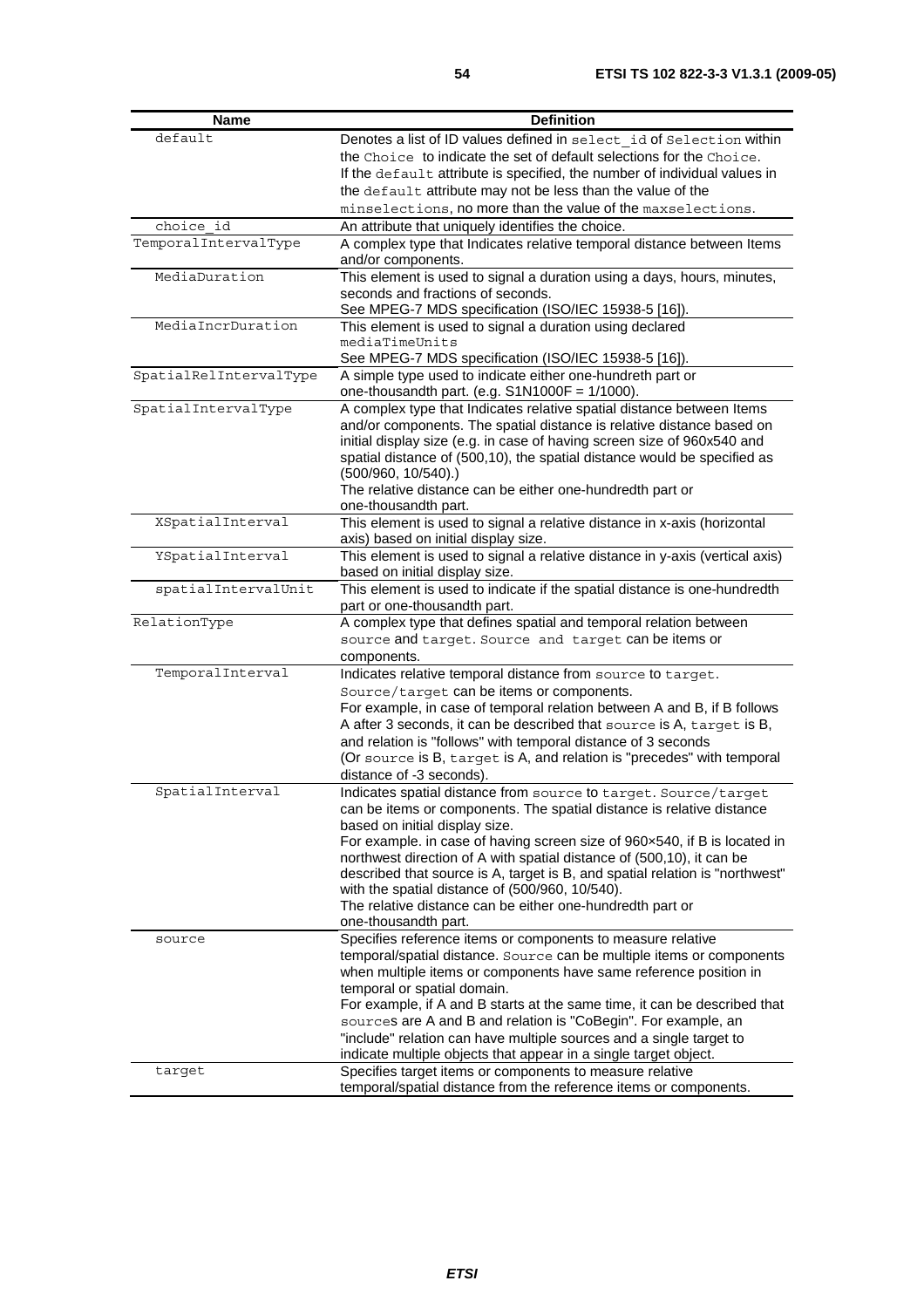| <b>Name</b>      | <b>Definition</b>                                                         |
|------------------|---------------------------------------------------------------------------|
| ItemType         | A complex type that defines an Item that is a grouping of possible        |
|                  | sub-Items and/or Components, bound to relevant Descriptors. In            |
|                  | addition, an Item may contain Conditions, Choices, and                    |
|                  | Relations.                                                                |
|                  | An item that contains no sub-Items can be considered an entity -- a       |
|                  | logically indivisible work. An Item that does contain sub-Items can be    |
|                  | considered as compilation -- a work composed of potentially               |
|                  | independent sub-parts.                                                    |
|                  | Relations indicate relation between Items/components.                     |
| Condition        | A set of <i>predicate</i> tests for choosing the item.                    |
|                  | An Item may be conditional via a set of Condition elements (on            |
|                  | predicates asserted by Selections defined in the Choices).                |
|                  | An Item element cannot be conditional on any of its descendant            |
|                  | Selection elements.                                                       |
| Descriptor       | A descriptive information about the item.                                 |
| Choice           | A set of related selections that can affect the configuration of an item. |
| Relation         | Indicates relative spatial/temporal relation between items and            |
|                  | components.                                                               |
| Reference        | Indicates a reference to an Item that is located somewhere within the     |
|                  | same document. See ReferenceType.                                         |
| Item             | An Item is a grouping of possible sub-Items and/or Components,            |
|                  | bound to a set of relevant Descriptors containing descriptive             |
|                  | information about item. In addition, an Item may contain Choices,         |
|                  | Conditions, and Relations.                                                |
| Component        | A Component element contains a Resource or a set of Anchors with          |
|                  | a set of relevant Descriptors containing descriptive information          |
|                  | about the component.                                                      |
| item id          | A unique ID value of an Item that can be referenced in                    |
|                  | Reference element.                                                        |
| primaryComponent | An attribute to specify which is the primary or "main" Component of the   |
|                  | item                                                                      |
| xml:lanq         | Specifies the language of the description.                                |

NOTE: The system may process the Choice/Selection mechanism in the order of listing. Therefore, it is recommended to list the Choice/Selections which may affect overall consumption of the package at the top level of description. If the Choice/Selection only affects certain set of items, it is recommended to list the proper Choice/Selection at the appropriate item level.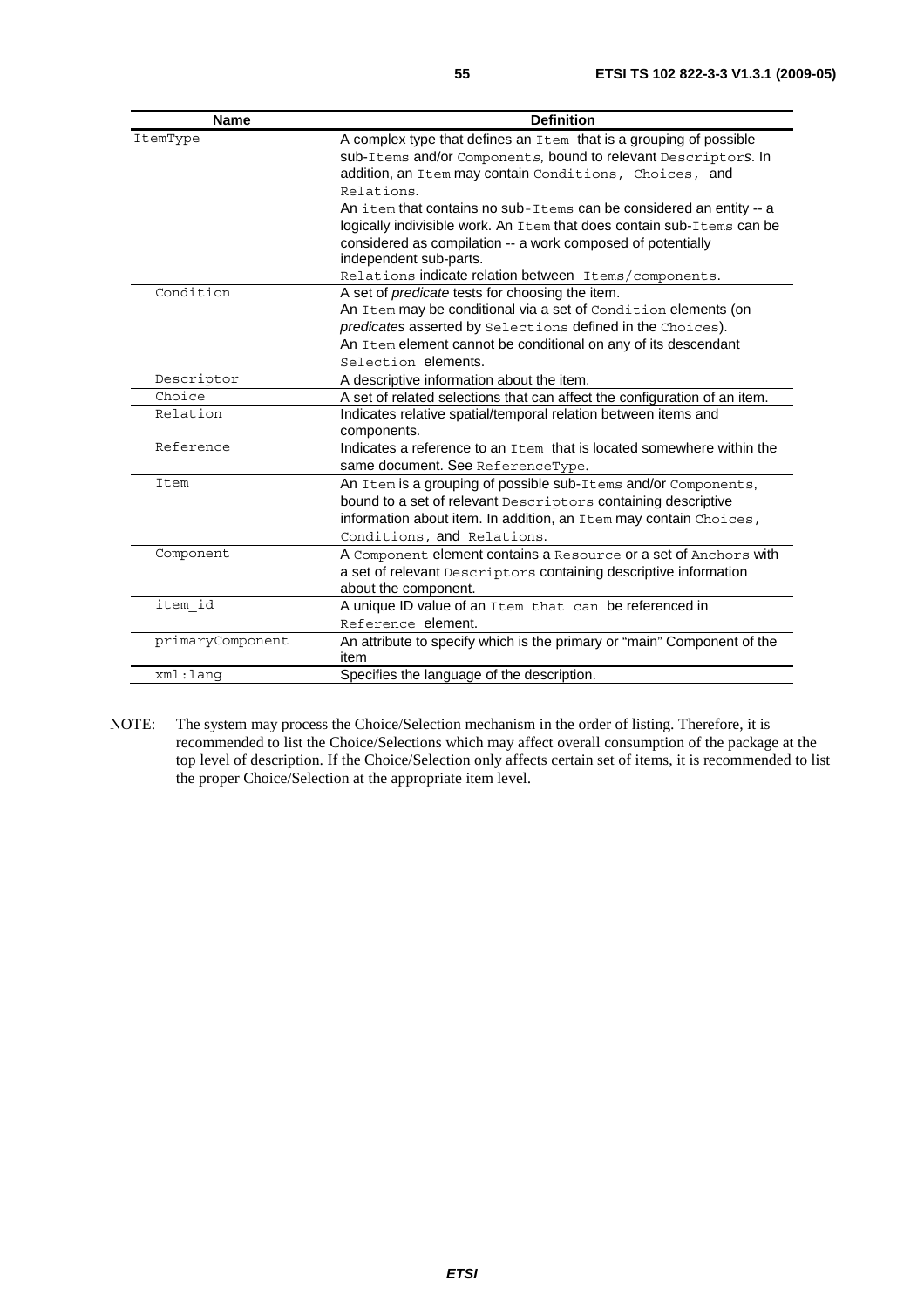## 8.5 Component

Figure 4 shows an example of the temporal relations between items and components. With the relation description defined in RelationType, the relative temporal relation between items and/or components in a package can be described.





The following defines the syntax and semantics for the component which is a single acquirable entity which is a resource. It could, for example, be a MPEG 2 video/audio file, or it could be an audio stream. One or more "components" form an "item".

*ETSI*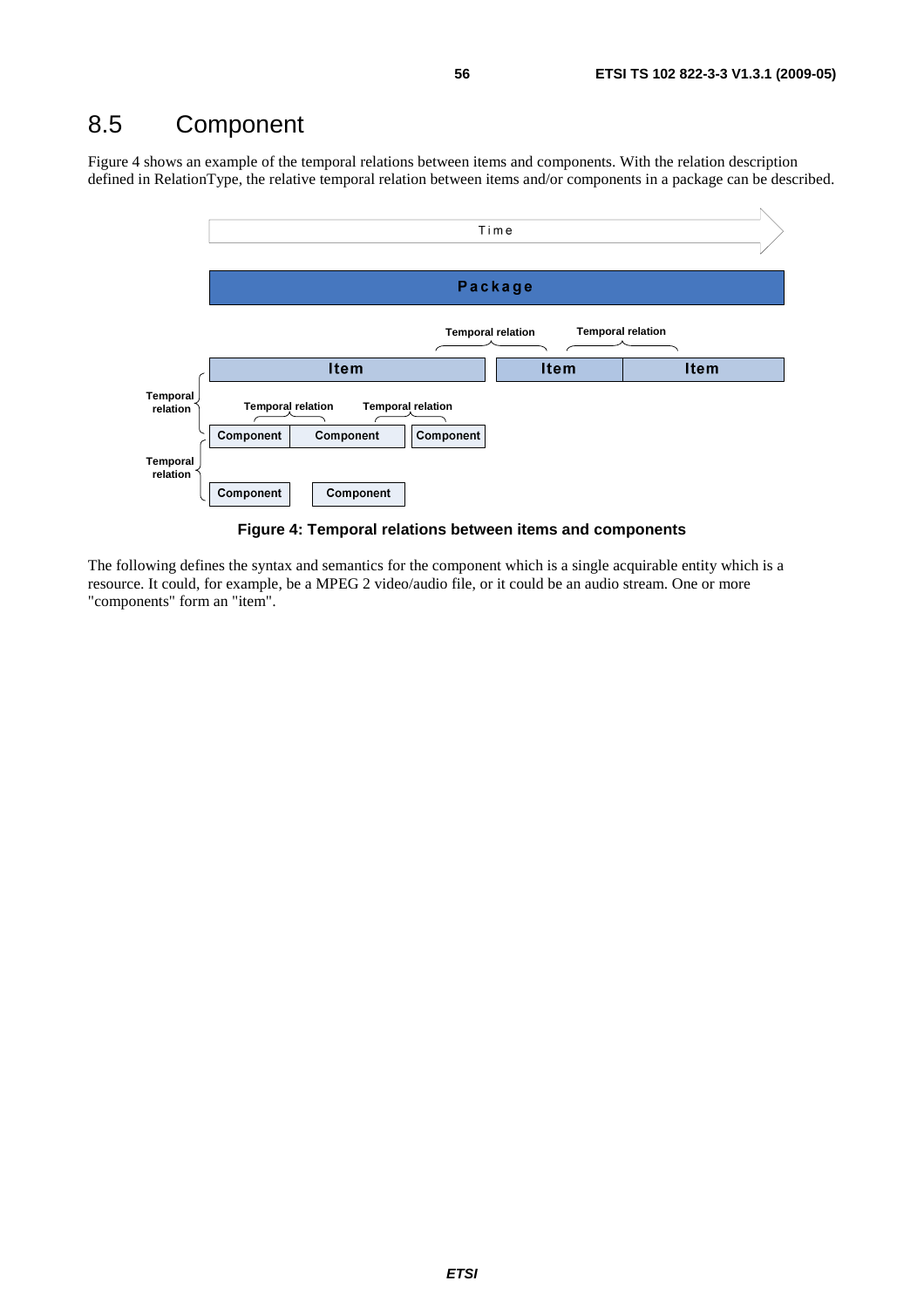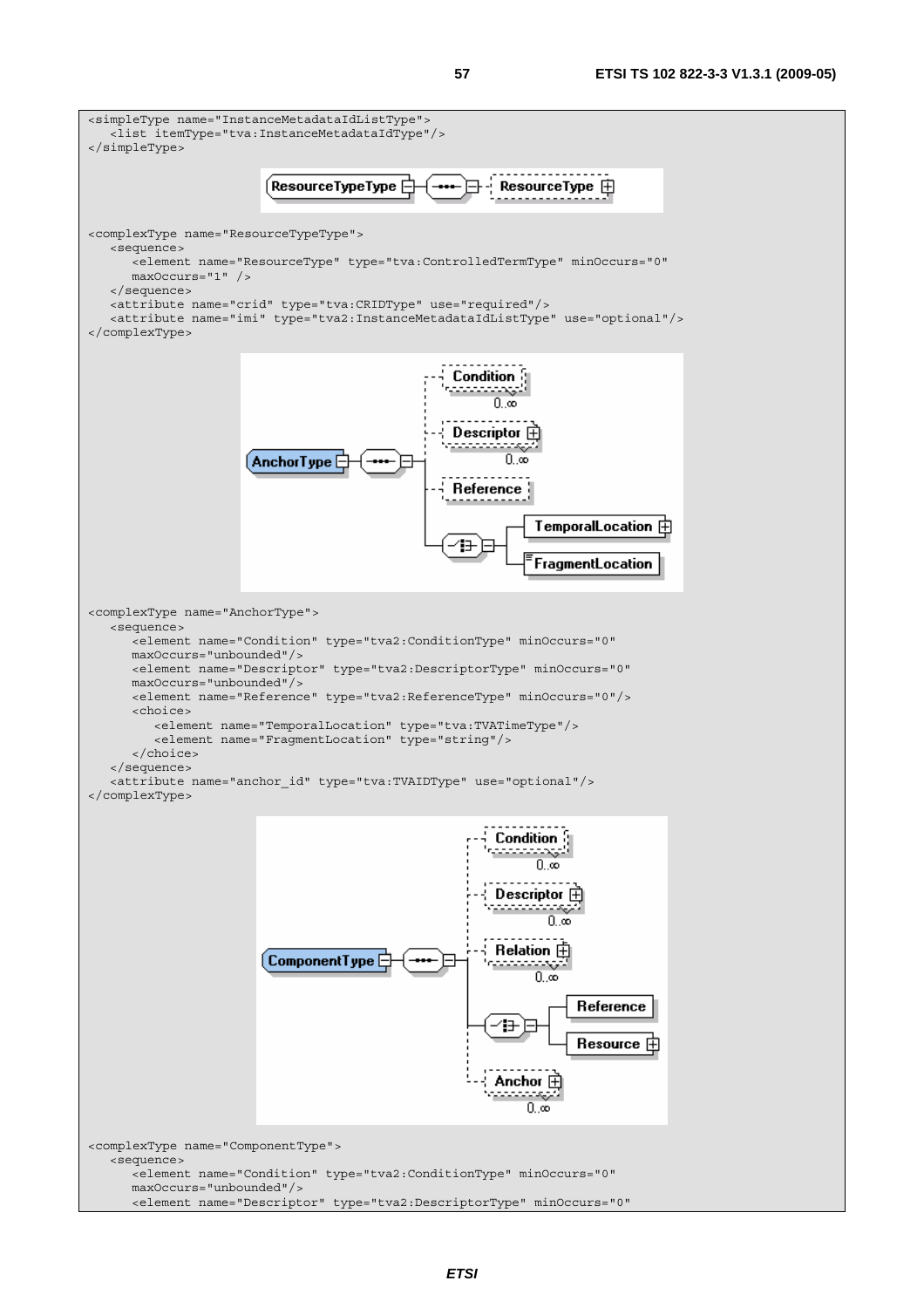```
 maxOccurs="unbounded"/> 
      <element name="Relation" type="tva2:RelationType" minOccurs="0" 
      maxOccurs="unbounded"/> 
      <choice> 
 <element name="Reference" type="tva2:ReferenceType"/> 
 <element name="Resource" type="tva2:ResourceTypeType"/> 
      </choice> 
      <element name="Anchor" type="tva2:AnchorType" minOccurs="0" maxOccurs="unbounded"/> 
   </sequence> 
 <attribute name="component_id" type="tva:TVAIDType" use="optional"/> 
 <attribute ref="xml:lang" use="optional"/> 
</complexType>
```

| <b>Name</b>                | <b>Definition</b>                                                                                                                                                                                                                      |
|----------------------------|----------------------------------------------------------------------------------------------------------------------------------------------------------------------------------------------------------------------------------------|
| InstanceMetadataIdListType | A simple type used to specify the list of instance metadata<br>identifier(IMI)s.                                                                                                                                                       |
| ResourceTypeType           | A complex type to indicate individually identifiable asset, a                                                                                                                                                                          |
|                            | resource, such as a video or audio clip, an image, or a textual                                                                                                                                                                        |
|                            | asset which can be a component.                                                                                                                                                                                                        |
|                            | A Resource is identified by CRID value + 0 or more IMI(s).                                                                                                                                                                             |
| ResourceType               | Indicates the type of the resource (e.g. "video/mpeg").                                                                                                                                                                                |
| crid                       | The CRID value that identifies the Resource.                                                                                                                                                                                           |
| imi                        | An optional list of instance metadata identifier(IMI)s. Each of<br>them shall identify particular location of the content related to a<br>CRID.                                                                                        |
|                            | IMI with CRID enables identification of different bit-represented<br>instances (resulting from different encoding type, format, etc) of<br>the component for targeting.<br>Multiple IMIs are used to list the instances which have bit |
|                            | identical representation and are located in different place.                                                                                                                                                                           |
| AnchorType                 | A complex type that defines an Anchor. An Anchor binds a set                                                                                                                                                                           |
|                            | of Descriptors to a specific location or range within the                                                                                                                                                                              |
|                            | resource identified by Resource element specified within the                                                                                                                                                                           |
|                            | parent Component element.                                                                                                                                                                                                              |
| Condition                  | A set of predicate tests for choosing the anchor which is a<br>fragment of resource. The satisfied condition indicates that the<br>anchor is selected to be consumed.                                                                  |
|                            | An anchor, which is a fragment of resource, may be conditional<br>via a set of Condition elements (on predicates asserted by<br>Selections defined in the Choices).                                                                    |
| Descriptor                 | A descriptive information about the anchor that can be                                                                                                                                                                                 |
|                            | referenced in Reference element.                                                                                                                                                                                                       |
| Reference                  | A reference to the Anchor that is located somewhere within the                                                                                                                                                                         |
|                            | same document. See the ReferenceType.                                                                                                                                                                                                  |
| TemporalLocation           | A element to be used to locate the part of interest within the                                                                                                                                                                         |
|                            | associated resource by using TVATimeType.                                                                                                                                                                                              |
| Fragmentlocation           | A string that, when appended to the value of the URI attribute of<br>the associated Resource element (specified within the parent<br>Component element), followed by a pound sign ("#"), locates                                       |
|                            | the part of interest within the associated resource.                                                                                                                                                                                   |
| anchor id                  | A unique ID value of an Anchor that can be referenced in<br>Reference element.                                                                                                                                                         |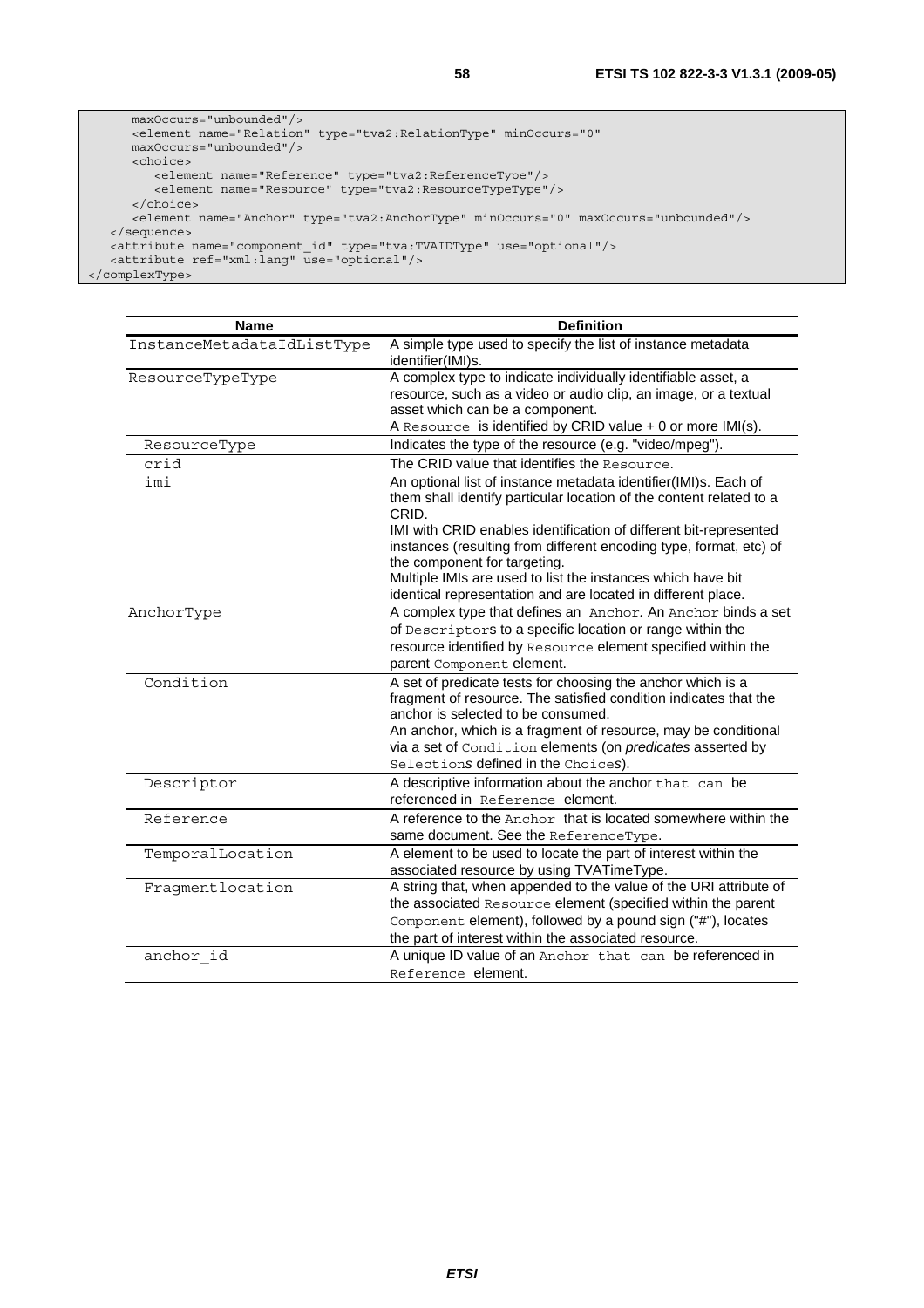| <b>Name</b>   | <b>Definition</b>                                                |
|---------------|------------------------------------------------------------------|
| ComponentType | A complex type that defines a Component consisting of a          |
|               | Resource, bound to a set of Descriptors. In addition, a          |
|               | Component may contain Conditions, Relations, and                 |
|               | Anchors.                                                         |
|               | Descriptors contain descriptive information about the            |
|               | Component, as a representation of a work.                        |
|               | A Component may be conditional via a set of Condition            |
|               | elements (on predicates asserted by Selections defined in        |
|               | the Choices).                                                    |
|               | Relations indicate relation between Items/Components.            |
|               | It should be noted that a component itself is not an Item;       |
|               | components are building blocks of Items. A component             |
|               | includes a resource (It shall not include more than one          |
|               | resource).                                                       |
| Condition     | A set of predicate tests for choosing the Component.             |
|               | A component may be conditional via a set of Condition            |
|               | elements (on <i>predicates</i> asserted by Selections defined in |
|               | the Choices).                                                    |
| Descriptor    | A descriptive information about the component.                   |
| Relation      | Indicates relative spatial/temporal relation between items and   |
|               | components.                                                      |
| Reference     | Indicates a reference to a component that is located somewhere   |
|               | within the same instance document. See the ReferenceType.        |
| Resource      | An individually identifiable asset that a component consists of. |
|               | See the ResourceType.                                            |
| Anchor        | Element that binds Descriptors to a specific location or range   |
|               | within the resource identified by the Resource element           |
|               | specified in the parent Component element.                       |
| component id  | A unique ID value of a Component that can be referenced          |
|               | in Reference element.                                            |
| $xml:$ lang   | Specifies the language of the description.                       |

The following shows an example instance of anchor. In this example, user can watch from the starting point of the first goal scene or second goal scene in World Cup video sequence by selecting either First\_Goal or Second\_Goal.

```
<?xml version="1.0" encoding="UTF-8"?> 
<TVAMain xmlns="urn:tva:metadata:2007" xmlns:tva2="urn:tva:metadata:extended:2007" 
xmlns:int="urn:tva:metadata:interstitial:2007" xmlns:mpeg21="urn:tva:mpeg21:2007" 
xmlns:mpeg7="urn:tva:mpeg7:2005" xmlns:rmpi="urn:tva:rmpi:2005" xmlns:tva="urn:tva:metadata:2007" 
xmlns:xsi="http://www.w3.org/2001/XMLSchema-instance" 
xsi:schemaLocation="urn:tva:metadata:extended:2007 tva2_metadata_3-3_v121.xsd" 
xsi:type="tva2:ExtendedTVAMainType"> 
    <tva2:PackageTable> 
       <tva2:Package crid="CRID://foo.com/Package/12-1-2005"> 
          <tva2:Item> 
             <tva2:Choice choice_id="Goal_Choice" minSelections="0" maxSelections="1"> 
                <tva2:Selection select_id="First_Goal"> 
                   <tva2:Descriptor> 
                      <tva2:ObjectDescription> 
                         <tva2:ContentDescription> 
                             <Title>First Goal in World Cup</Title> 
                          </tva2:ContentDescription> 
                       </tva2:ObjectDescription> 
                   </tva2:Descriptor> 
                </tva2:Selection> 
                <tva2:Selection select_id="Second_Goal"> 
                   <tva2:Descriptor> 
                      <tva2:ObjectDescription> 
                         <tva2:ContentDescription> 
                             <Title>Second Goal in World Cup</Title> 
                          </tva2:ContentDescription> 
                      </tva2:ObjectDescription> 
                   </tva2:Descriptor> 
                </tva2:Selection> 
             </tva2:Choice> 
             <tva2:Component> 
                <tva2:Resource crid="CRID://foo.com/WORLDCUP_Video"/> 
                <tva2:Anchor>
```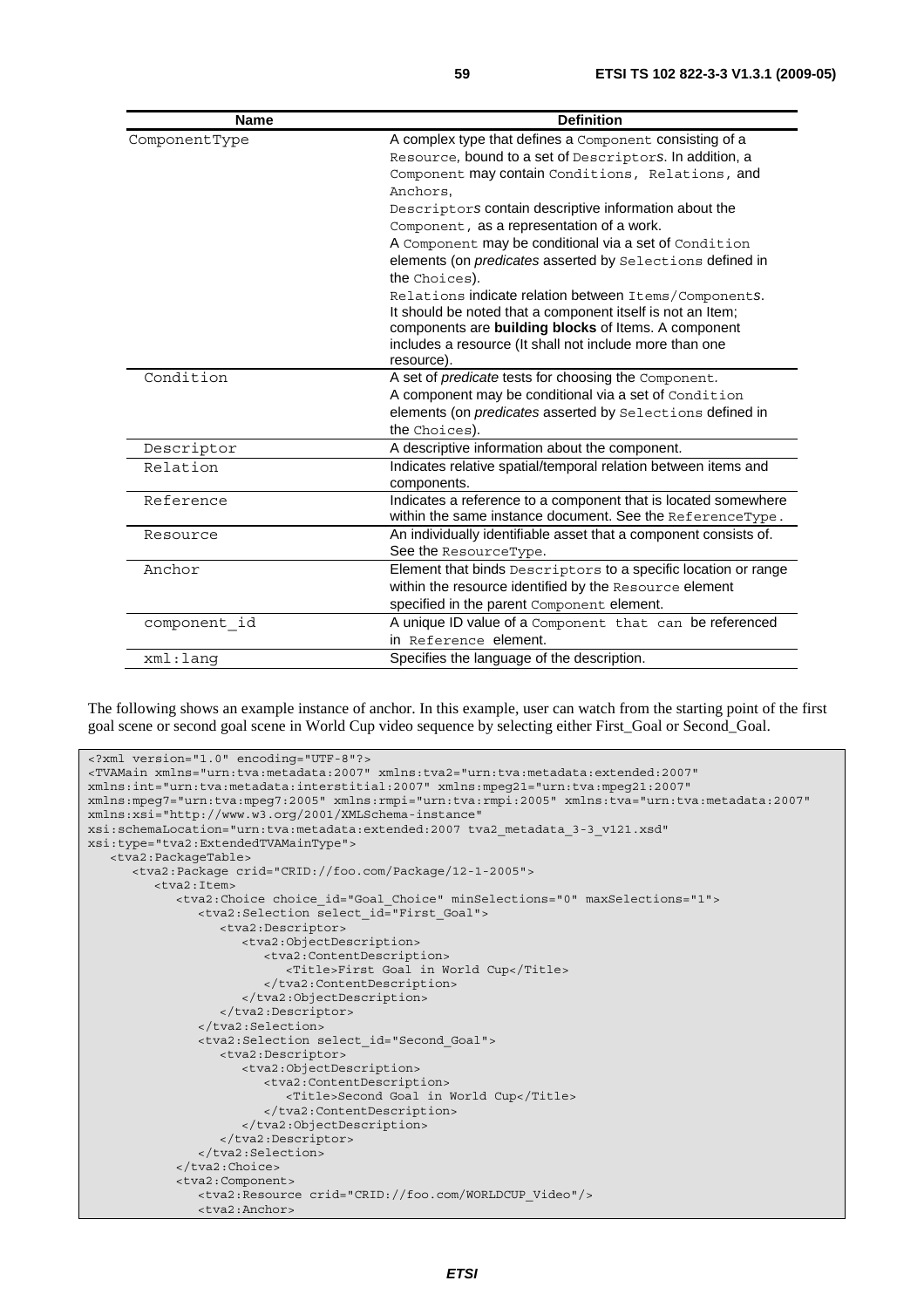```
 <tva2:Condition require="First_Goal"/> 
                  <tva2:TemporalLocation> 
                      <TimePoint>T00:15:01:235F1000</TimePoint> 
                  </tva2:TemporalLocation> 
               </tva2:Anchor> 
               <tva2:Anchor> 
                  <tva2:Condition require="Second_Goal"/> 
                  <tva2:TemporalLocation> 
                      <TimePoint>T00:37:01:172F1000</TimePoint> 
                  </tva2:TemporalLocation> 
               </tva2:Anchor> 
            </tva2:Component> 
        </tva2:Item>
     </tva2:Package> 
  </tva2:PackageTable> 
</TVAMain>
```
## 8.6 Package

A package is defined as a collection of content components that in some combination (either all or a subset) together provide a consumer experience and are intended to be used together. A package can be instantiated with or without main AV content depending on scenarios, in which main AV content and package can be tightly associated or can be loosely coupled enough to be handled (generation, delivery, consumption) independently.

When a package is instantiated with main AV content, the description of main AV content is provided by using ProgramInformationTable.

A package consists of a set of content items and components, and provides a decision tree, where the device and user can make choices depending upon usage environment and required user experience.

A package is a structure that allows items to be grouped. The Package element may contain an optional Declarations element, a grouping of Items, and a set of Descriptors that contains descriptive information about the package.

The following describes the structure of a package.

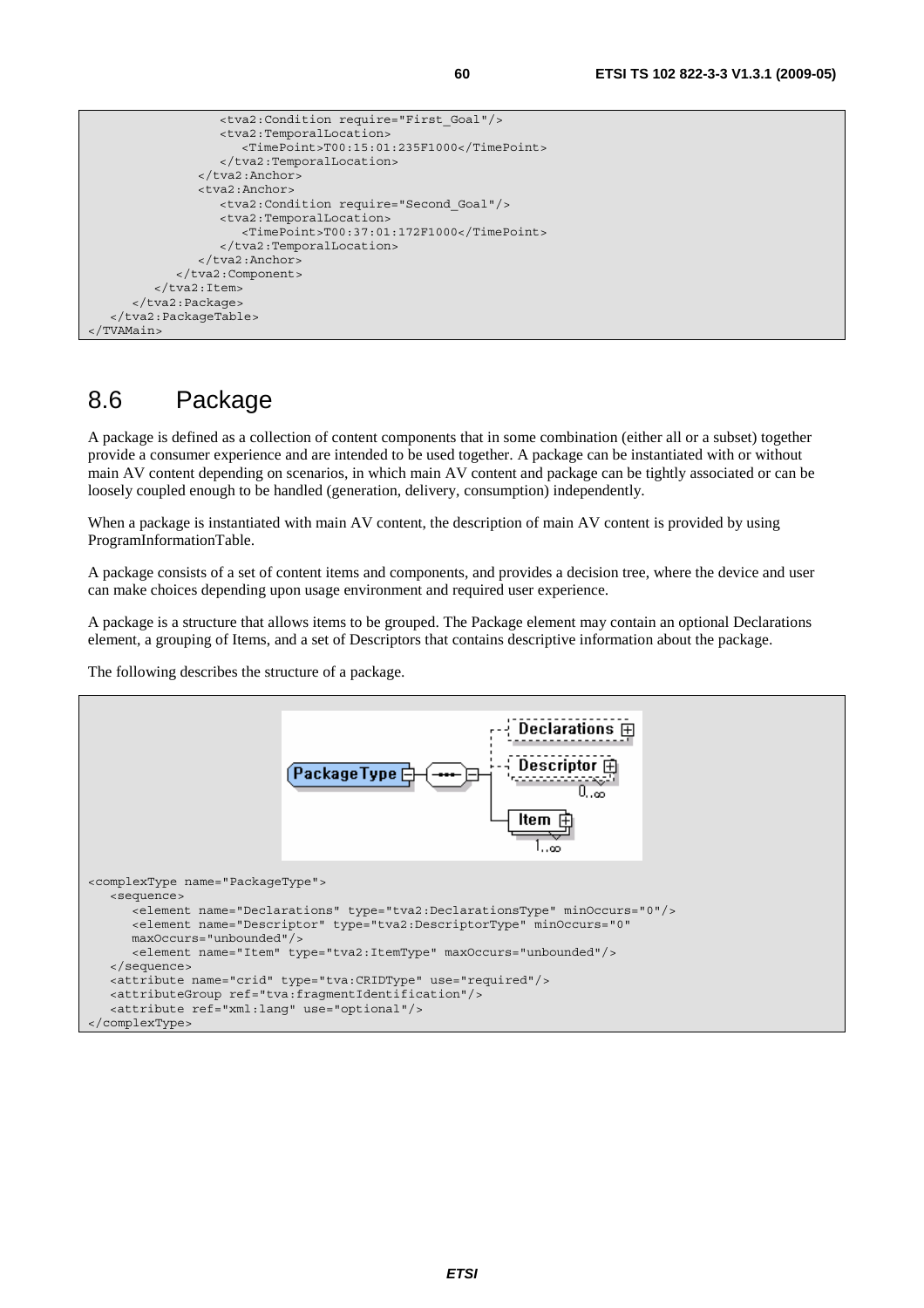| Name                   | <b>Definition</b>                                                                                                                                                                                                                                                                       |
|------------------------|-----------------------------------------------------------------------------------------------------------------------------------------------------------------------------------------------------------------------------------------------------------------------------------------|
| PackageType            | A complex type that specifies a package that is a group of items.                                                                                                                                                                                                                       |
| Declarations           | Declarations element is used to define a set of package elements in<br>a document without actually instantiating them. A declared element (i.e. a<br>child element of a Declarations element) is not considered to be<br>instantiated unless it is referenced (by a Reference element). |
| Descriptor             | A descriptive information about the package.                                                                                                                                                                                                                                            |
| Item                   | A grouping of possible sub-Items and/or Components.                                                                                                                                                                                                                                     |
| crid                   | The CRID for the package.                                                                                                                                                                                                                                                               |
| fraqmentIdentification | Used to identify the fragment of data to which this description belongs.                                                                                                                                                                                                                |
| xml:lang               | Specifies the language of the description.                                                                                                                                                                                                                                              |

## 9 Extended User Description Datatypes

The present clause defines consumer metadata extended to describe consumer and consumer's environments supporting targeting and compatibility with Phase 1 user description metadata.

NOTE: Clause 5.5 of TS 102 822-3-2 [4] provides more detailed information on *TV-Anytime* consumer metadata including User Preferences and Usage History.



| <b>Name</b>                 | <b>Definition</b>                                                                                           |
|-----------------------------|-------------------------------------------------------------------------------------------------------------|
| ExtendedUserDescriptionType | Defines extended consumer metadata.                                                                         |
| UserInformationTable        | Describes the consumer's information including<br>biographic information and the accessibility information. |
| UsaqeEnvironment            | Describes the environment of content consumption.                                                           |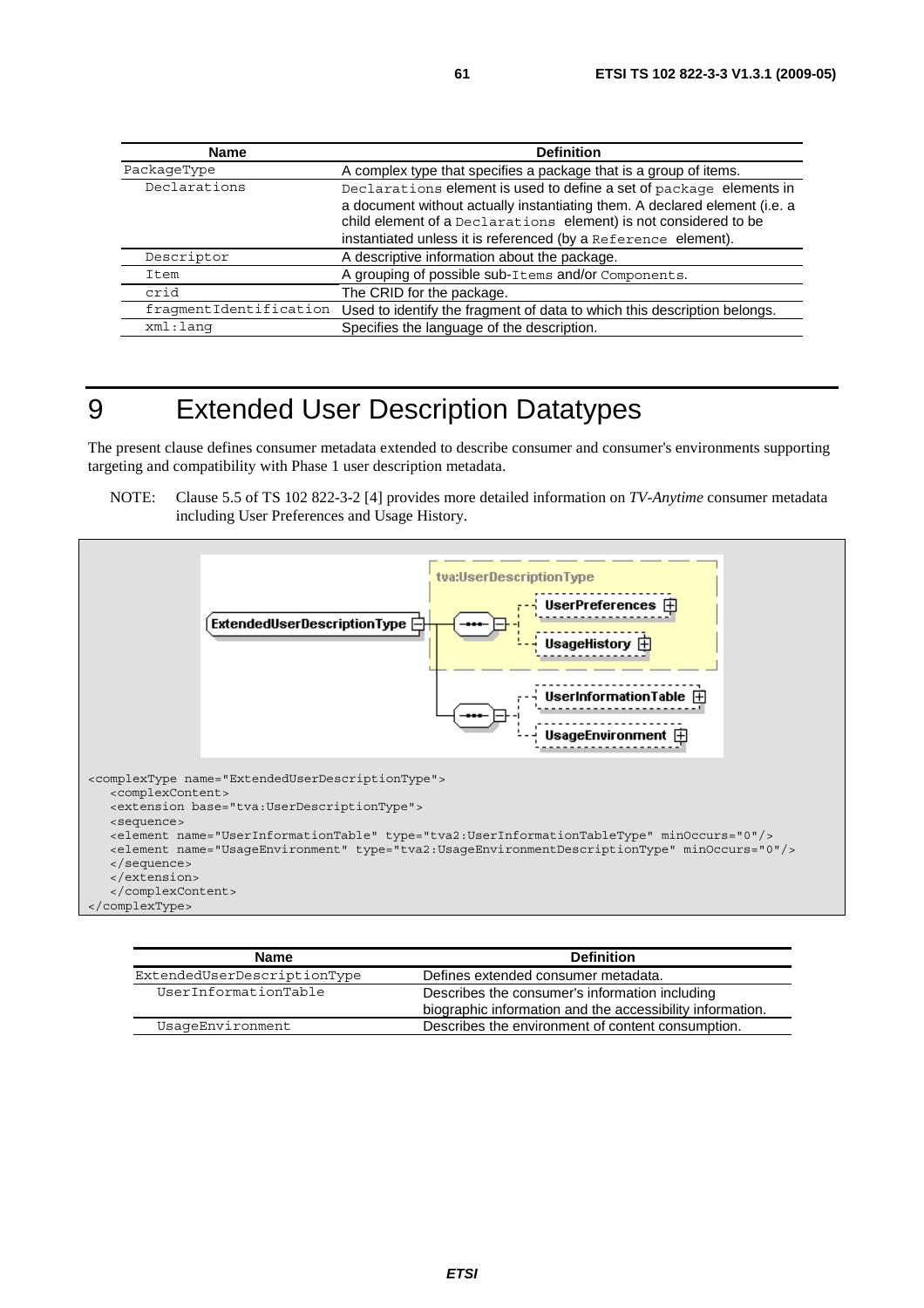## 10 Information Tables

## 10.1 Package Table

A package is defined as a collection of content components that in some combination (either all or a subset) together provide a consumer with an enriched experience. A package can be instantiated with or without main AV content depending on scenarios, in which main AV content and a package can be tightly associated or can be coupled loosely enough to be handled (generation, delivery, consumption) independently.

When a package is instantiated with main AV content, the description of main AV content is provided by using the ProgramInformationTable.

A package consists of a set of content items and components, and provides a decision tree, where the device and user can make choices depending upon usage environment and required user experience.



| <b>Name</b>      | <b>Definition</b>                                         |
|------------------|-----------------------------------------------------------|
| PackageTableType | A complex type that describes a table of package records. |
| Package          | A list of package records. A Package has PackageType.     |
| xml:lang         | Specifies the language of the description.                |
| copyrightNotice  | Specifies the copyright information for the PackageTable. |

## 10.2 Interstitial Campaign Table

The interstitial campaign table is used to hold information about campaigns for which interstitial content descriptions are provided.

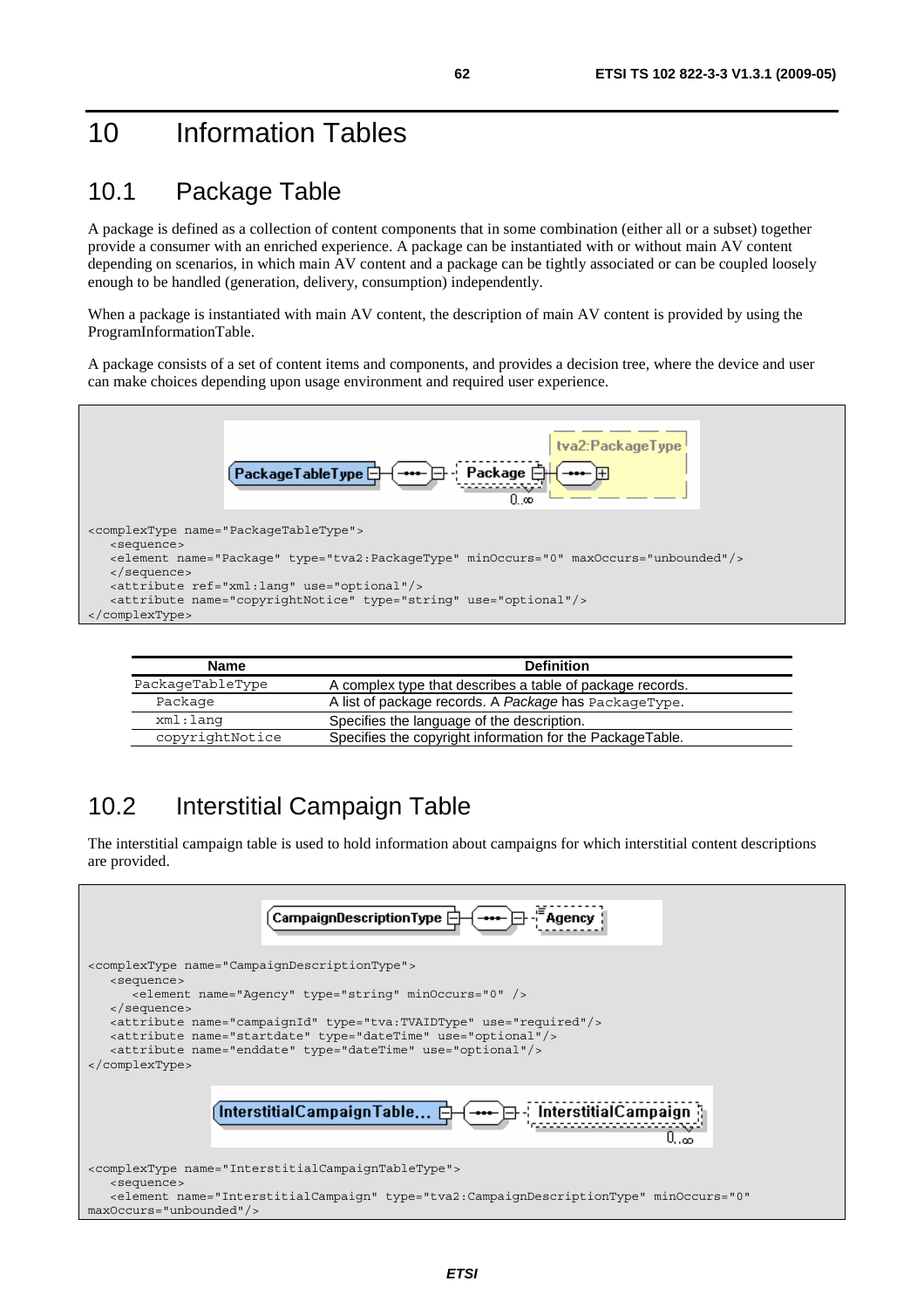</sequence> </complexType>

| <b>Name</b>                   | <b>Definition</b>                                                 |
|-------------------------------|-------------------------------------------------------------------|
| CampaignDescriptionType       | A complex type that describes an interstitial campaign.           |
| Agency                        | Free text to allow the identification of the Agency carrying the  |
|                               | campaign.                                                         |
| campaignId                    | A unique identifier for the Campaign. This field is referenced by |
|                               | the MemberOfCampaign element within the                           |
|                               | InterstitialContextAttributesType.                                |
| startdate                     | The inclusive date at which the campaign will start.              |
| enddate                       | The inclusive date at which the campaign will end.                |
| InterstitialCampaignTableType | A complex type that describes a table of InterstitialCampaign.    |
| InterstitialCampaign          | A list of InterstitialCampaign elements.                          |

#### 10.3 Rights Management and Protection Information (RMPI) Table

The present clause describes how to enable rights information compliant with tva\_rmpi.xsd [7] to be associated with content descriptions. The purpose is solely to provide a mechanism to inform end users of the rights associated with content - i.e. it is "attractor" information, and not intended to be the basis of any enforcement mechanism. A means is also provided to associate content descriptions with external rights documents expressed in non-*TV-Anytime* formats.

Where the same rights related information may be applicable to several content items, a table is provided to enable this information to be declared once and referenced from within content descriptions.

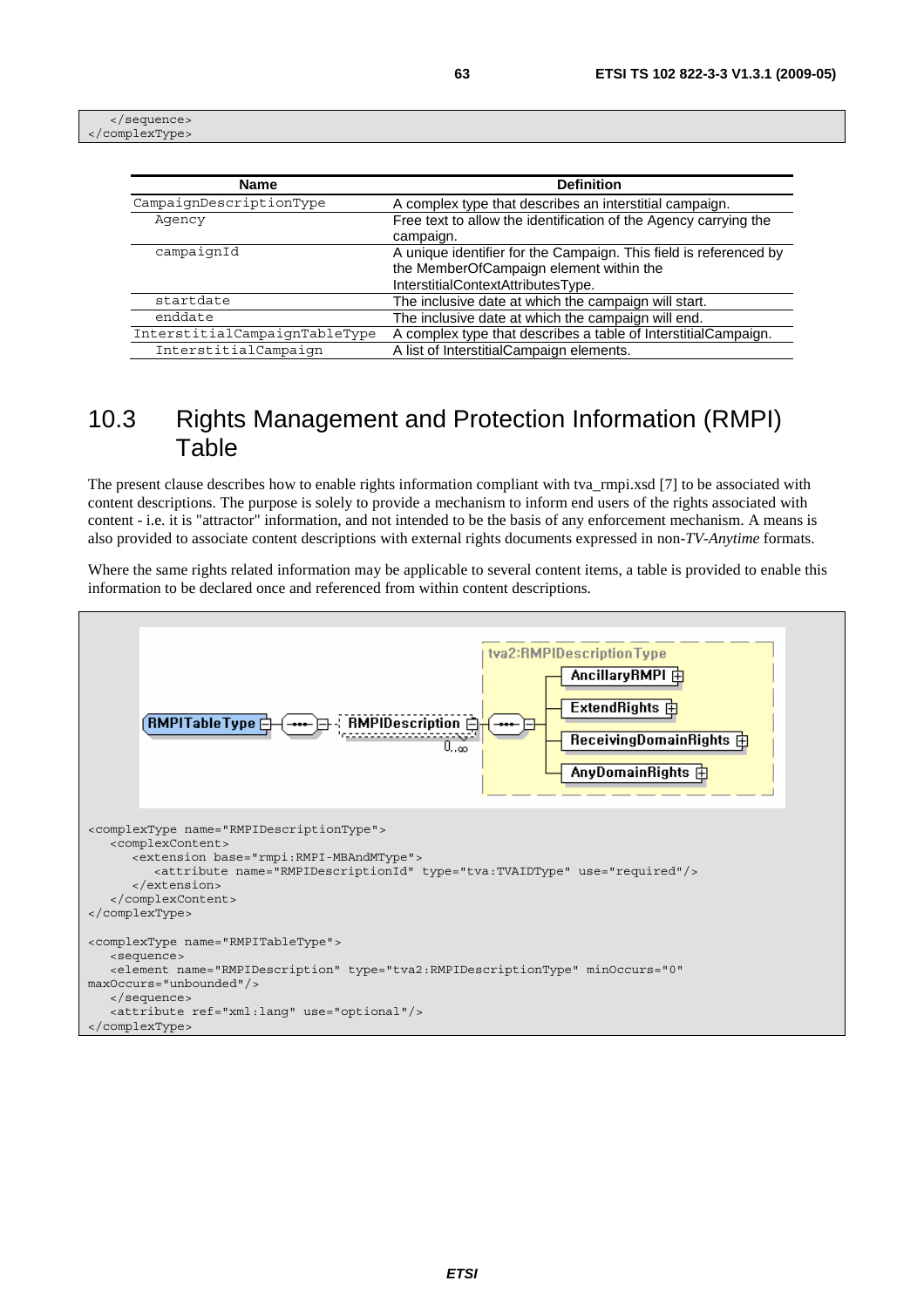| <b>Name</b>         | <b>Definition</b>                                                                                                                               |
|---------------------|-------------------------------------------------------------------------------------------------------------------------------------------------|
| RMPIDescriptionType | A complex type that specifies description to be used for direct<br>incorporation of TVA-compliant RMPI information in a content<br>description. |
| RMPIDescriptionId   | An id for RMPIDescription.                                                                                                                      |
| RMPITableType       | A complex type that describes a table of RMPI description records.                                                                              |
| RMPIDescription     | This element is used for direct incorporation of TVA-compliant RMPI<br>information in a content description.                                    |
| xml:lang            | Specifies the language of the description.                                                                                                      |

#### 10.4 Coupon Table

This table contains the coupon descriptions which are stand-alone, this means not included in the "PurchaseList" of a "BasicContentDescription".



| Name              | <b>Definition</b>                                                       |
|-------------------|-------------------------------------------------------------------------|
| CouponTableType   | A complex type that describes a table of coupon description<br>records. |
| CouponDescription | This element contains the coupon description.                           |
| xml:lanq          | Specifies the language of the description.                              |

## 10.5 Targeting Information Table

This table contains the targeting information.

```
<complexType name="TargetingInformationTableType"> 
   <sequence> 
       <element name="TargetingInformation" type="tva2:TargetingInformationType" 
      minOccurs="0" maxOccurs="unbounded"/> 
    </sequence> 
</complexType>
```

| <b>Name</b>                   | <b>Definition</b>                                                                         |
|-------------------------------|-------------------------------------------------------------------------------------------|
| TargetingInformationTableType | A complex type that serves as a container for globally<br>declared Targeting Information. |
| TargetingInformation          | An instantiation of a set of Targeting Information.                                       |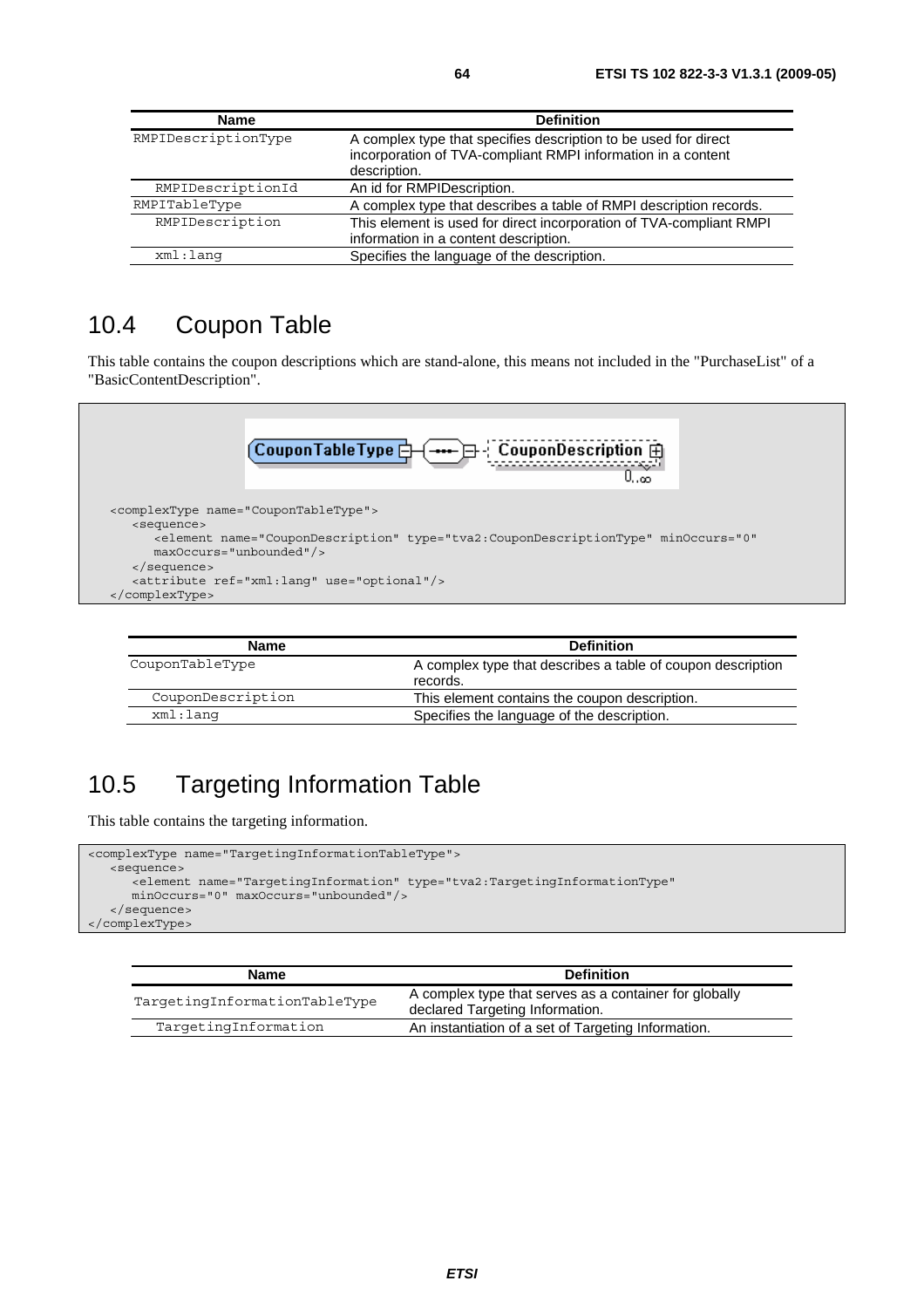# 11 Extended *TV-Anytime* Information Document

The following extends the TVAMain type developed in TS 102 822-3-1 [3] to enable the instantiation of the extended schema type.



| <b>Name</b>                | <b>Definition</b>                                     |
|----------------------------|-------------------------------------------------------|
| ExtendedTVAMainType        | Describes extended TVAMain.                           |
| PackageTable               | A table containing Package descriptions.              |
| InterstitialCampaignTable  | A table containing Interstitial campaign information. |
| RMPITable                  | A table containing globally declared RMPI             |
|                            | descriptions.                                         |
| CouponTable                | A table containing globally declared Coupon           |
|                            | description.                                          |
| TargetingInformationTable  | A table containing globally declared Targeting        |
|                            | Information.                                          |
| InterstitialTargetingTable | A table containing Interstitial replacement           |
|                            | information. A full description of the data type is   |
|                            | provided in TS 102 822-3-4 [5].                       |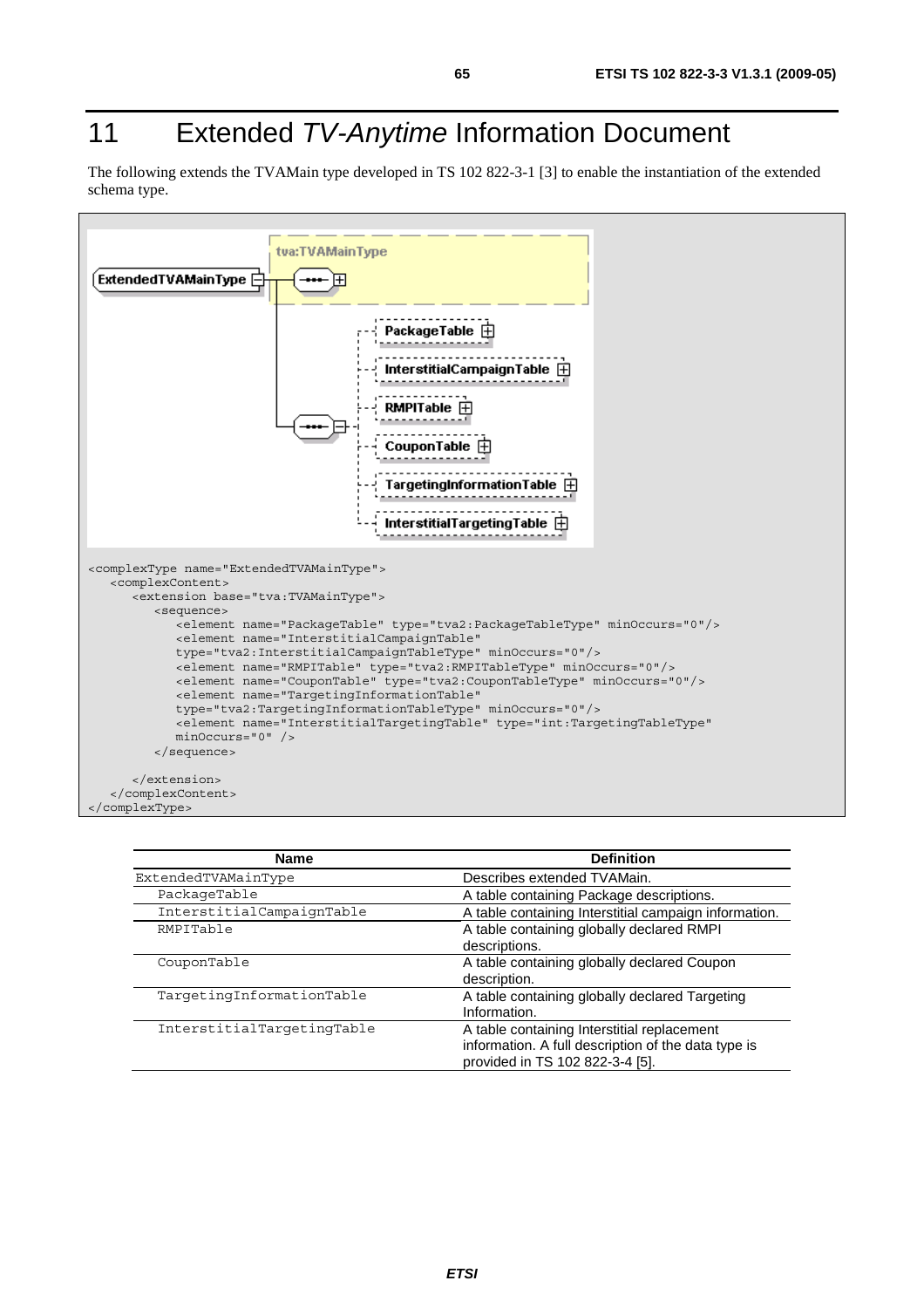## Annex A (normative): *TV-Anytime* Classification Schemes

## A.1 Introduction

The Classification Scheme DS is an MPEG-7 tool for the provision of controlled terminology for use in classification. It is defined in clause 7.3 of the ISO/IEC 15938-5 [16]. The MDS specification also shows how URNs can be used to uniquely identify CSs and terms within CSs, as well as the use of CS aliasing to provide a more concise, application-specific way of referring to classification terms.

An informative set of Classification Schemes has been developed by TVA to provide a universally applicable default set of classification terms. In addition to - or as a total or partial replacement for - these default CSs, implementers may create and make use of other CSs to meet specific regional or other special requirements (see clause B.3). These default CSs are presented as well-formed XML instance documents complying with the ClassificationScheme fragment defined in clause 4.3.1.13 of TS 102 822-3-2 [4]. These are not schema valid, which would require the incorporation of the fragment into an instance of ClassificationSchemeTable in the TVAMain document.

#### EXAMPLE 1:

```
<TVAMain xml:lang="en" xmlns="urn:tva:metadata:2005" xmlns:mpeg7="urn:tva:mpeg7:2005" 
xmlns:xsi="http://www.w3.org/2001/XMLSchema-instance" xsi:schemaLocation="urn:tva:metadata:2005 
tva metadata 3-1 v131.xsd">
     <ClassificationSchemeTable> 
         <ClassificationScheme uri="urn:tva:metadata:cs:ActionTypeCS:2004"> 
             <!-- ##################################################################### --> 
             <!-- ACTIONTYPE --> 
             <!-- Definition: Types of user action being 
             monitored to analyse viewing habits--> 
             <!-- ##################################################################### --> 
             <mpeg7:Term termID="1"> 
                  <mpeg7:Name xml:lang="en">Audio-Video</mpeg7:Name> 
                  <mpeg7:Definition xml:lang="en">Actions Related to Audio and 
                  Video</mpeg7:Definition> 
             </mpeg7:Term> 
             <!--etc.--> 
         </ClassificationScheme> 
     </ClassificationSchemeTable> 
</TVAMain>
```
The syntax for naming default TVA CSs is closely modelled on that used for MPEG-7 CSs and takes the form:

• "urn:tva:metadata:cs:*SchemeName*".

The first four structural components, which always take the form "urn:tva:metadata:cs", indicate that a CS is being named within the TVA metadata CS namespace. The terminating component, SchemeName, uniquely names the CS within the namespace, e.g. "urn:tva:metadata:cs:IntentionCS". In addition, the SchemaName may, if required, include one or more version qualifiers separated from the name by a colon, e.g. "urn:tva:metadata:cs:IntentionCS:2005".

However, it is recognized that alternative forms of a URI (e.g. a URL) are equally valid to uniquely identify classification schemes other than presented in the present document.

Examples of the use of the different forms of pointers to classification schemes and associated aliases are provided in clause 7.4.4.5.2 of the ISO/IEC 15938-5 [16]. It is to be noted that in the case of URNs, the separator to be used is the ":", while it is the "#" in the case of URLs.

EXAMPLE 2: If "S1" is the alias for "urn:tva:metadata:cs:IntentionCS:2004", then a termID will be accessed through ":S1:1.2.3.4" and the fully qualified term path is: "urn:tva:metadata:cs:IntentionCS:2004:1.2.3.4".

> If "S2" is the alias for ["http://arib.or.jp/](http://arib.or.jp/)tv-anytime/ContentCS.xml", then a termID will be accessed through ":S2:1.2.3.4" and the fully qualified term path is: ["http://arib.or.jp/](http://arib.or.jp/)tvanytime/ContentCS.xml#1.2.3.4".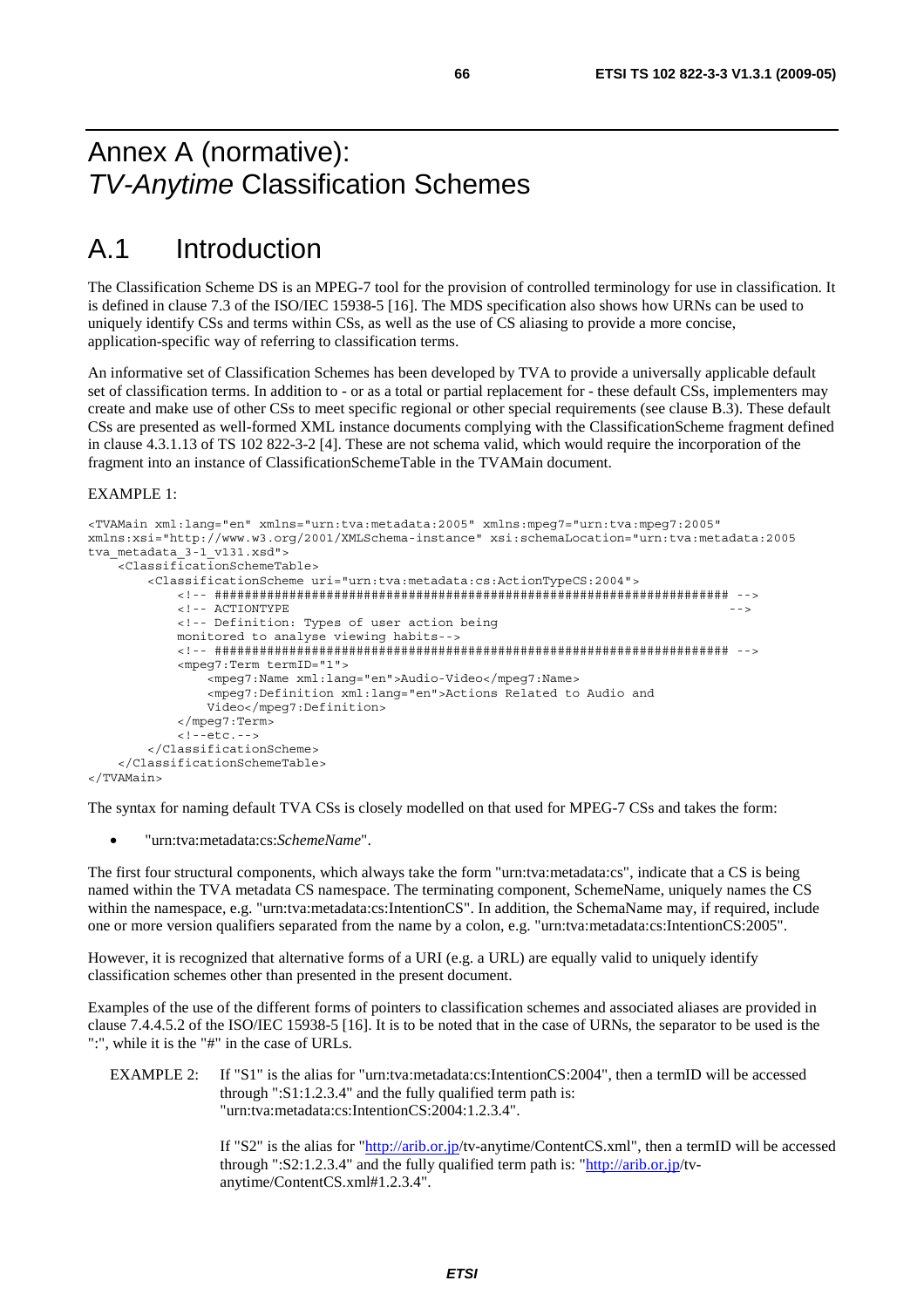If external Classification Schemes are used, it is an important implementation requirement to ensure that these resources are accessible by the metadata recipient. In the case of a URL, it must be ensured that the presence of the file is maintained at the declared location. In the case of a URN, the actual scheme location must be provided for interoperability purposes.

In complement to the Phase 1 Classification Schemes defined in TS 102 822-3-1 [3], an informative set of Phase 2 Classification Schemes has been developed by TVA to provide a universally applicable default set of classification terms.

# A.2 Game Perspectives CS

The GamePerspectivesCS defines a controlled set of terms for the classification of games content considered from the perspective of players.

```
<?xml version="1.0" encoding="UTF-8"?> 
<ClassificationScheme uri="urn:tva:metadata:extended:cs:GamePerspectivesCS:2005"> 
    <Term termId="1"> 
       <Name xml:lang="en">First-Person</Name> 
       <Definition xml:lang="en"> 
          Displayed from a 1st-person perspective or view; i.e. from the viewer's own eyes. 
       </Definition> 
    </Term> 
    <Term termId="2"> 
       <Name xml:lang="en">Third-Person</Name> 
       <Definition xml:lang="en"> 
          Displayed from a 3rd-person perspective or view; i.e. player is able to see him/herself. 
       </Definition> 
    </Term> 
    <Term termId="3"> 
       <Name xml:lang="en">Top-Down</Name> 
       <Definition xml:lang="en"> 
          Used to describe any game where the main setting of gameplay is represented by a "top-down" 
view of the playfield; used in describing both shooters and adventure games. 
       </Definition> 
    </Term> 
    <Term termId="4"> 
       <Name xml:lang="en">Isometric</Name> 
       <Definition xml:lang="en"> 
          Playfield is technically two-dimensional, but drawn in an isometric view so that the game 
looks three-dimensional. 
       </Definition> 
    </Term> 
    <Term termId="5"> 
       <Name xml:lang="en">Flat, Side-View</Name> 
       <Definition xml:lang="en"> 
          The flat, side-view is the traditional two-dimensional "side view" of the action. 
       </Definition> 
       <Term termId="5.1"> 
          <Name xml:lang="en">Side-scroller</Name> 
          <Definition xml:lang="en"> 
             Used to describe any game where the main setting of gameplay involves the player moving 
from one side of the playfield to the other horizontally for a length of time. 
          </Definition> 
       </Term> 
       <Term termId="5.2"> 
          <Name xml:lang="en">platform</Name> 
          <Definition xml:lang="en"> 
             Describes any action game where the playfield is set up as a series of floors, levels, 
or platforms for the player to navigate. 
          </Definition> 
       </Term> 
    </Term> 
    <Term termId="6"> 
       <Name xml:lang="en">Text-Based Game</Name> 
       <Definition xml:lang="en"> 
          Describes text-based games that do not use graphics at or very sparingly. 
       </Definition> 
    </Term> 
</ClassificationScheme>*
```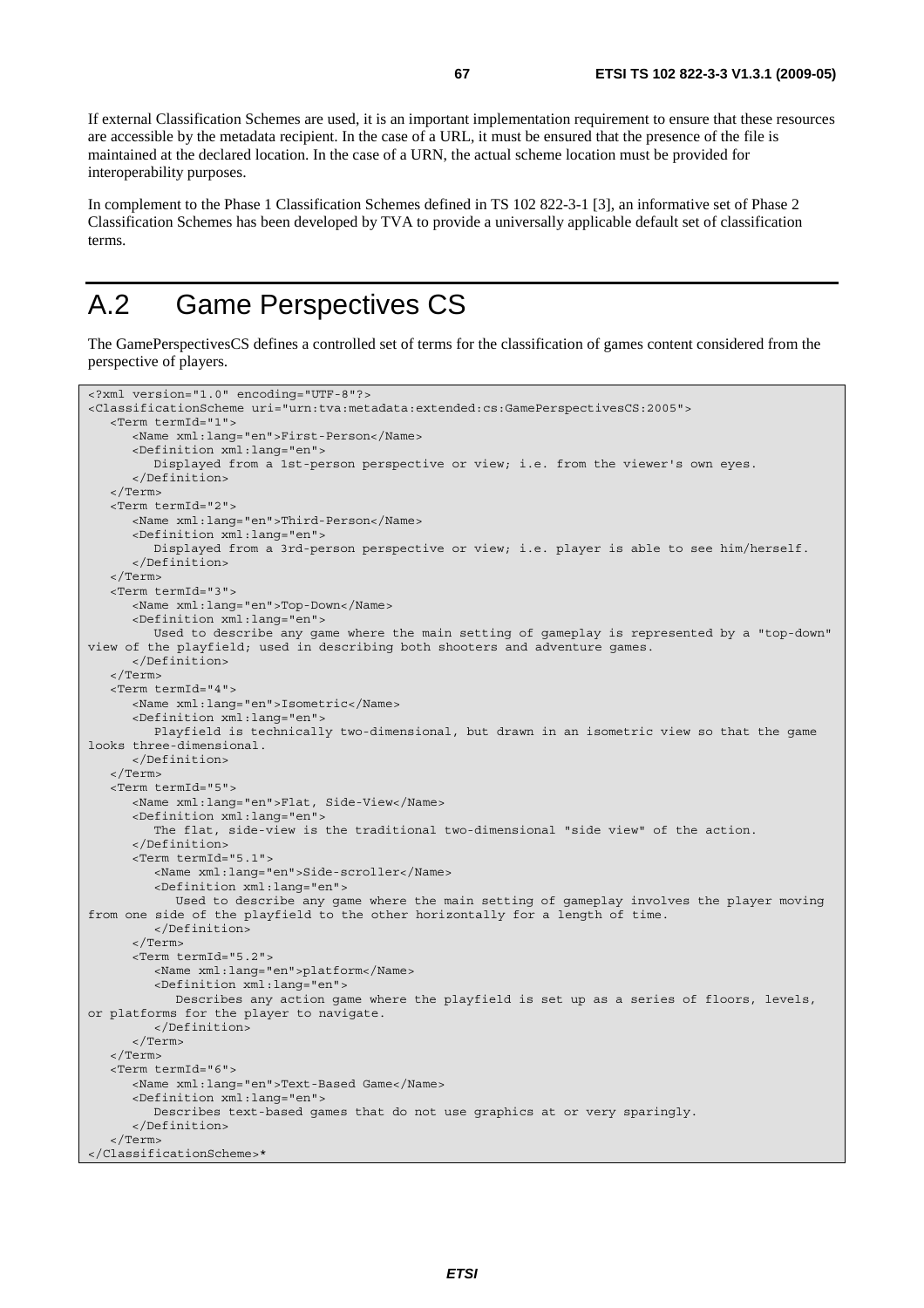## A.3 Intended Educational User CS

The IntendedEducationalUserCS defines a controlled set of terms for the classification of intended educational users of content.

```
<?xml version="1.0" encoding="UTF-8"?> 
<ClassificationScheme uri=" urn:tva:metadata:extended:cs:IntendedEducationalUserCS:2005"> 
    <Term termID="1"> 
       <Name xml:lang="en">Teachers</Name> 
    </Term> 
    <Term termID="2"> 
       <Name xml:lang="en">Managers</Name> 
    </Term> 
    <Term termID="3"> 
       <Name xml:lang="en">Special learners</Name> 
    </Term> 
    <Term termID="4"> 
      <Name xml:lang="en">General</Name> 
    </Term> 
    <Term termID="5"> 
      <Name xml:lang="en">Beginner</Name> 
    </Term> 
</ClassificationScheme>
```
## A.4 Educational Use CS

The EducationalUseCS defines a controlled set of terms for the classification of educational uses of content.

```
<?xml version="1.0" encoding="UTF-8"?> 
<ClassificationScheme uri=" urn:tva:metadata:extended:cs:EducationalUseCS:2005"> 
    <Term termID="1"> 
       <Name xml:lang="en">Exercise</Name> 
    </Term> 
    <Term termID="2"> 
       <Name xml:lang="en">Animation</Name> 
    </Term> 
    <Term termID="3"> 
       <Name xml:lang="en">Exam</Name> 
    </Term> 
    <Term termID="4"> 
       <Name xml:lang="en">Narrative text</Name> 
    </Term> 
    <Term termID="5"> 
       <Name xml:lang="en">Experiment</Name> 
    </Term> 
    <Term termID="6"> 
       <Name xml:lang="en">Exercise</Name> 
   \sim/Term\sim <Term termID="7"> 
      <Name xml:lang="en">Self-assessment</Name> 
    </Term> 
    <Term termID="8"> 
       <Name xml:lang="en">Lecture</Name> 
    </Term> 
</ClassificationScheme>
```
## A.5 Family Member CS

The FamilyMemberCS defines a controlled set of terms for the classification of family members in the household of the content user.

```
<?xml version="1.0" encoding="UTF-8"?> 
<ClassificationScheme uri="urn:tva:metadata:extended:cs:FamilyMemberCS:2005"> 
    <Term termID="1"> 
       <Name xml:lang="en">Mother</Name> 
       <Term termID="1.1">
```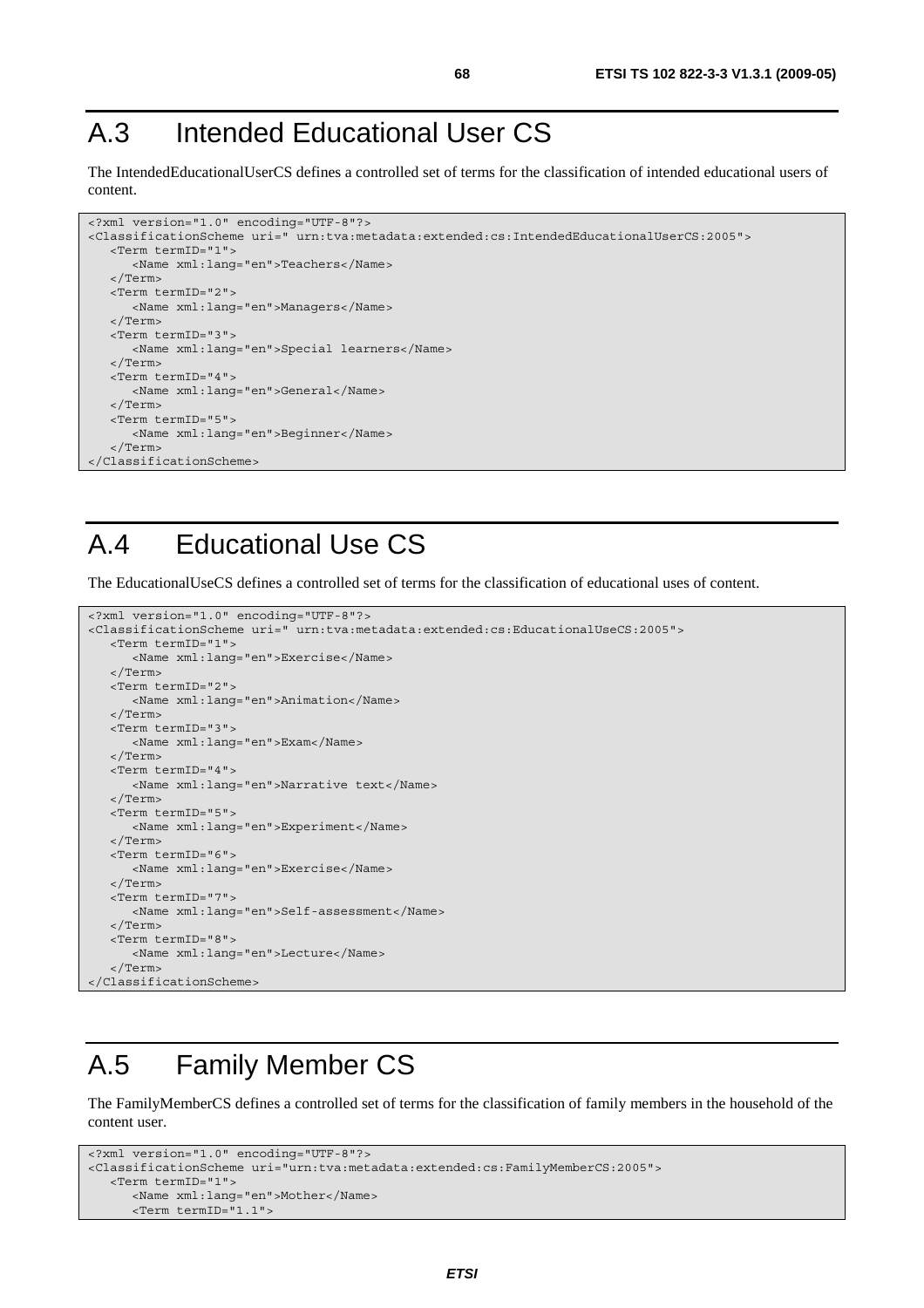```
 <Name xml:lang="en">Step-mother</Name> 
    </Term> 
    <Term termID="1.2"> 
       <Name xml:lang="en">Mother-in-law</Name> 
    </Term> 
 </Term> 
 <Term termID="2"> 
    <Name xml:lang="en">Father</Name> 
    <Term termID="2.1"> 
       <Name xml:lang="en">Step-father</Name> 
    </Term> 
    <Term termID="2.2"> 
       <Name xml:lang="en">Father-in-law</Name> 
    </Term> 
 </Term> 
 <Term termID="3"> 
    <Name xml:lang="en">Grandmother</Name> 
 </Term> 
 <Term termID="4"> 
   <Name xml:lang="en">Grandfather</Name> 
 </Term> 
 <Term termID="5"> 
    <Name xml:lang="en">Great-grandmother</Name> 
 </Term> 
 <Term termID="6"> 
    <Name xml:lang="en">Great-grandfather</Name> 
 </Term> 
 <Term termID="7"> 
    <Name xml:lang="en">Great-great-grandmother</Name> 
 </Term> 
 <Term termID="8"> 
   <Name xml:lang="en">Great-great-grandfather</Name> 
 </Term> 
 <Term termID="9"> 
    <Name xml:lang="en">Sibling</Name> 
    <Term termID="9.1"> 
       <Name xml:lang="en">Brother</Name> 
       <Term termID="9.1.1"> 
          <Name xml:lang="en">Half-brother</Name> 
          <Term termID="9.1.1.1"> 
              <Name xml:lang="en">Younger half-brother</Name> 
           </Term> 
          <Term termID="9.1.1.2"> 
              <Name xml:lang="en">Elder half-brother</Name> 
          </Term> 
       </Term> 
       <Term termID="9.1.2"> 
          <Name xml:lang="en">Step-brother</Name> 
          <Term termID="9.1.2.1"> 
              <Name xml:lang="en">Younger step-brother</Name> 
           </Term> 
          <Term termID="9.1.2.2"> 
             <Name xml:lang="en">Elder step-brother</Name> 
         \frac{1}{2}/Terms
       </Term> 
       <Term termID="9.1.3"> 
          <Name xml:lang="en">Brother-in-law</Name> 
           <Term termID="9.1.2.1"> 
              <Name xml:lang="en">Younger brother-in-law</Name> 
           </Term> 
          <Term termID="9.1.2.2"> 
             <Name xml:lang="en">Elder brother-in-law</Name> 
          </Term> 
       </Term> 
       <Term termID="9.1.4"> 
          <Name xml:lang="en">Twin brother</Name> 
       </Term> 
    </Term> 
    <Term termID="9.2"> 
       <Name xml:lang="en">Sister</Name> 
       <Term termID="9.2.1"> 
           <Name xml:lang="en">Half-sister</Name> 
           <Term termID="9.2.1.1"> 
             <Name xml:lang="en">Younger half-sister</Name> 
          </Term> 
          <Term termID="9.2.1.2"> 
              <Name xml:lang="en">Elder half-sister</Name> 
          </Term>
```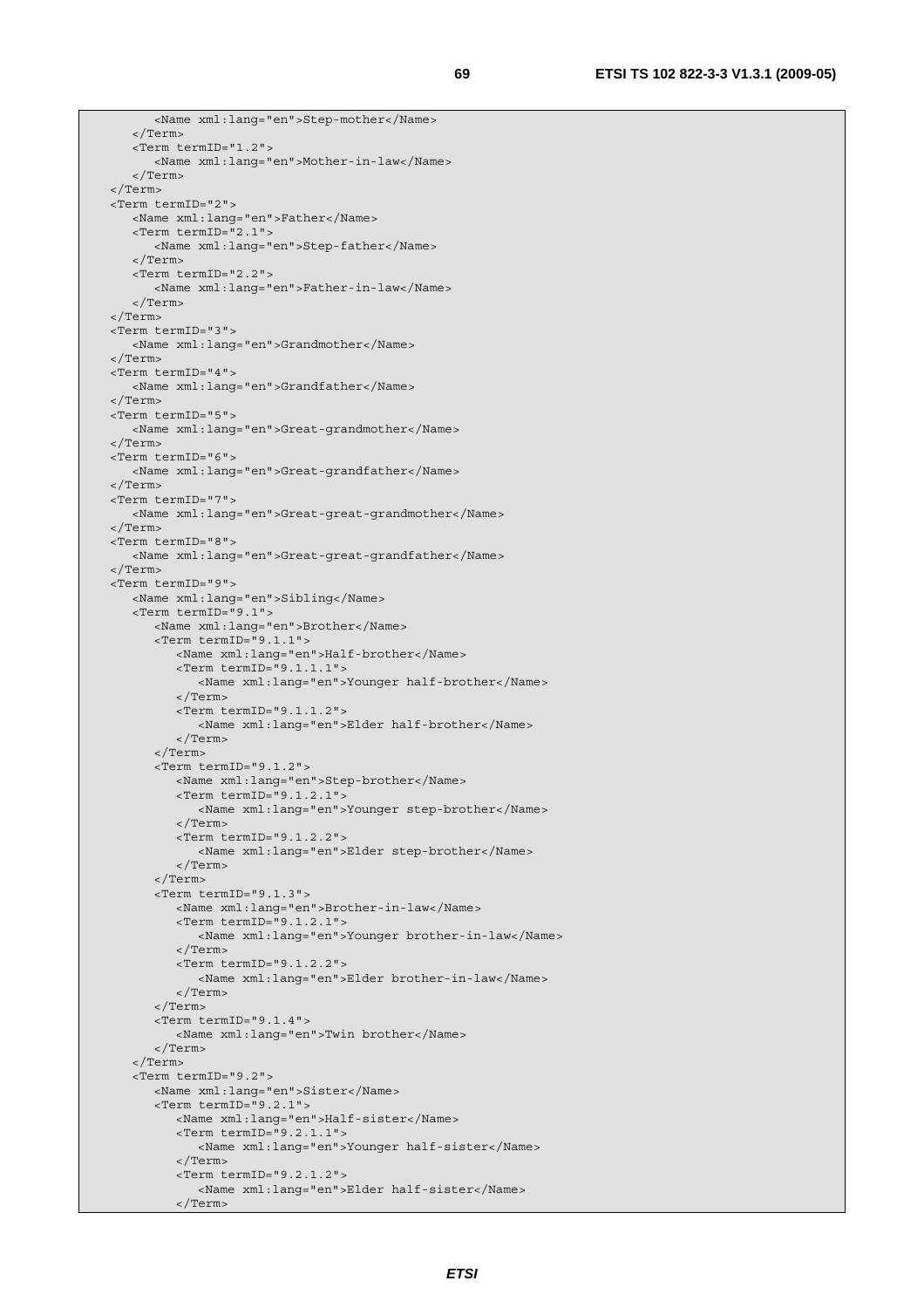</Term> <Term termID="9.2.2"> <Name xml:lang="en">Step-sister</Name> <Term termID="9.2.2.1"> <Name xml:lang="en">Younger step-sister</Name> </Term> <Term termID="9.2.2.2"> <Name xml:lang="en">Elder step-sister</Name> </Term> </Term> <Term termID="9.2.3"> <Name xml:lang="en">Sister-in-law</Name> <Term termID="9.2.2.1"> <Name xml:lang="en">Younger sister-in-law</Name> </Term> <Term termID="9.2.2.2"> <Name xml:lang="en">Elder sister-in-law</Name> </Term> </Term> <Term termID="9.2.4"> <Name xml:lang="en">Twin sister</Name> </Term> </Term> </Term> <Term termID="10"> <Name xml:lang="en">Twin</Name> </Term> <Term termID="11"> <Name xml:lang="en">Cousin</Name> <Term termID="11.1"> <Name xml:lang="en">First cousin</Name> <Term termID="11.1.1"> <Name xml:lang="en">First cousin once removed</Name> </Term> <Term termID="11.1.2"> <Name xml:lang="en">First cousin twice removed</Name> </Term> <Term termID="11.1.3"> <Name xml:lang="en">First cousin three times removed</Name> </Term> </Term> <Term termID="11.2"> <Name xml:lang="en">Second cousin</Name> <Term termID="11.2.1"> <Name xml:lang="en">Second cousin once removed</Name> </Term> <Term termID="11.2.2"> <Name xml:lang="en">Second cousin twice removed</Name> </Term> <Term termID="11.2.3"> <Name xml:lang="en">Second cousin three times removed</Name> </Term> </Term>  $ZTarm from TD-111.3"$  <Name xml:lang="en">Third cousin</Name> <Term termID="11.3.1"> <Name xml:lang="en">Third cousin once removed</Name> </Term> <Term termID="11.3.2"> <Name xml:lang="en">Third cousin twice removed</Name> </Term> <Term termID="11.3.3"> <Name xml:lang="en">Third cousin three times removed</Name> </Term> </Term> </Term> <Term termID="12"> <Name xml:lang="en">Wife</Name> <Term termID="12.1"> <Name xml:lang="en">First wife</Name> </Term> <Term termID="12.2"> <Name xml:lang="en">Second wife</Name> </Term> <Term termID="12.3"> <Name xml:lang="en">Third wife</Name> </Term> </Term>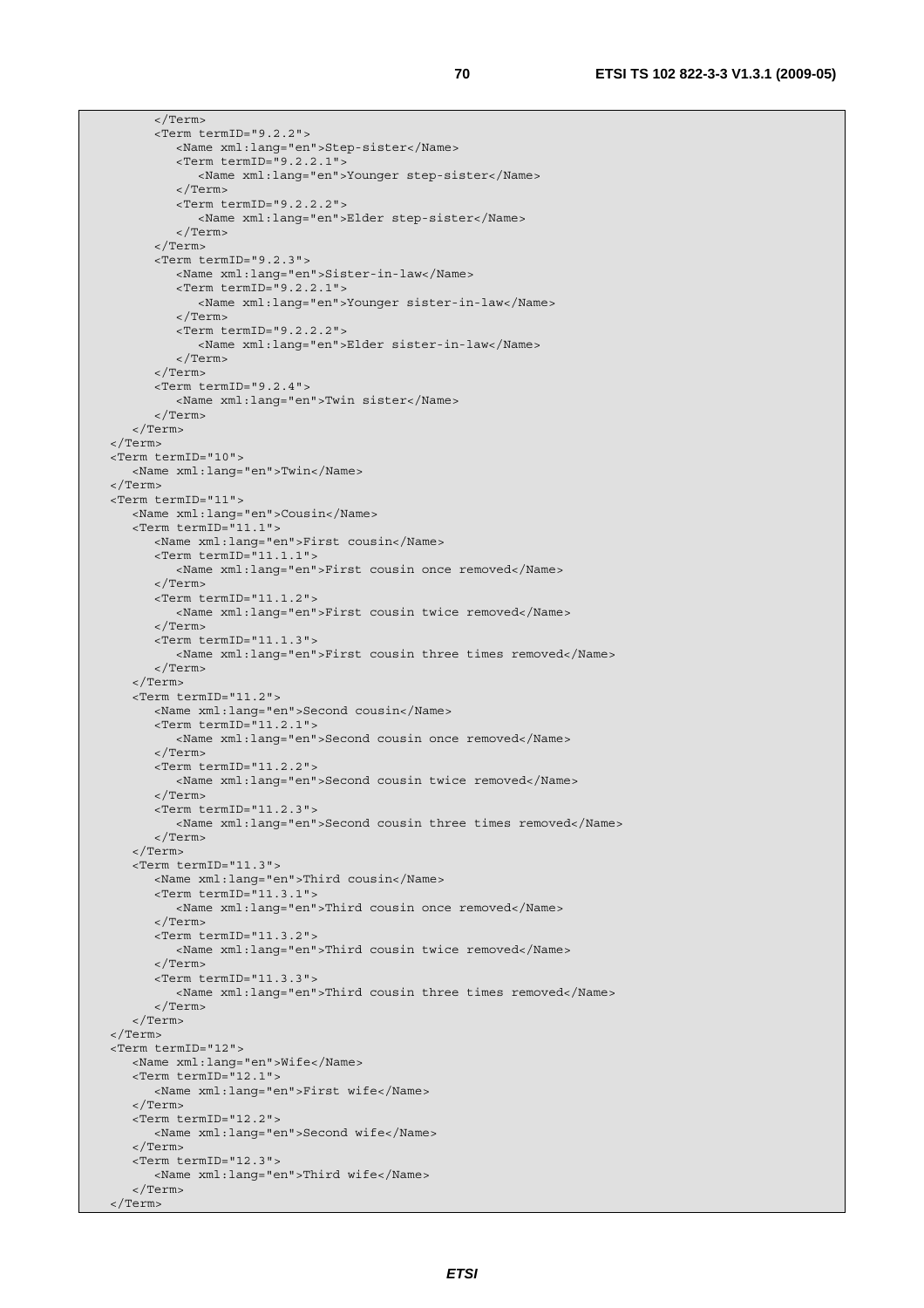<Term termID="13"> <Name xml:lang="en">Husband</Name> <Term termID="13.1"> <Name xml:lang="en">First husband</Name> </Term> <Term termID="13.2"> <Name xml:lang="en">Second husband</Name> </Term> <Term termID="13.3"> <Name xml:lang="en">Third husband</Name> </Term> </Term> <Term termID="14"> <Name xml:lang="en">Spouse</Name> </Term> <Term termID="15"> <Name xml:lang="en">Ex-wife</Name> </Term> <Term termID="16"> <Name xml:lang="en">Ex-husband</Name> </Term> <Term termID="17"> <Name xml:lang="en">Uncle</Name> </Term> <Term termID="18"> <Name xml:lang="en">Aunt</Name> </Term> <Term termID="19"> <Name xml:lang="en">Great uncle</Name> </Term> <Term termID="20"> <Name xml:lang="en">Great aunt</Name> </Term> <Term termID="21"> <Name xml:lang="en">Great great uncle</Name> </Term> <Term termID="22"> <Name xml:lang="en">Great great aunt</Name> </Term> <Term termID="23"> <Name xml:lang="en">Daughter</Name> <Term termID="23.1"> <Name xml:lang="en">Step daughter</Name> </Term> <Term termID="23.2"> <Name xml:lang="en">Daughter-in-law</Name> </Term> <Term termID="23.3"> <Name xml:lang="en">God-daughter</Name> </Term> </Term> <Term termID="24"> <Name xml:lang="en">Son</Name> <Term termID="24.1"> <Name xml:lang="en">Step son</Name> </Term> <Term termID="24.2"> <Name xml:lang="en">Son-in-law</Name> </Term> <Term termID="24.3"> <Name xml:lang="en">God son</Name> </Term> </Term> <Term termID="25"> <Name xml:lang="en">Grand-daughter</Name> <Term termID="25.1"> <Name xml:lang="en">Step grand-daughter</Name> </Term> </Term> <Term termID="26"> <Name xml:lang="en">Grandson</Name> <Term termID="26.1"> <Name xml:lang="en">Step grandson</Name> </Term> </Term> <Term termID="27"> <Name xml:lang="en">Great grand-daughter</Name> </Term>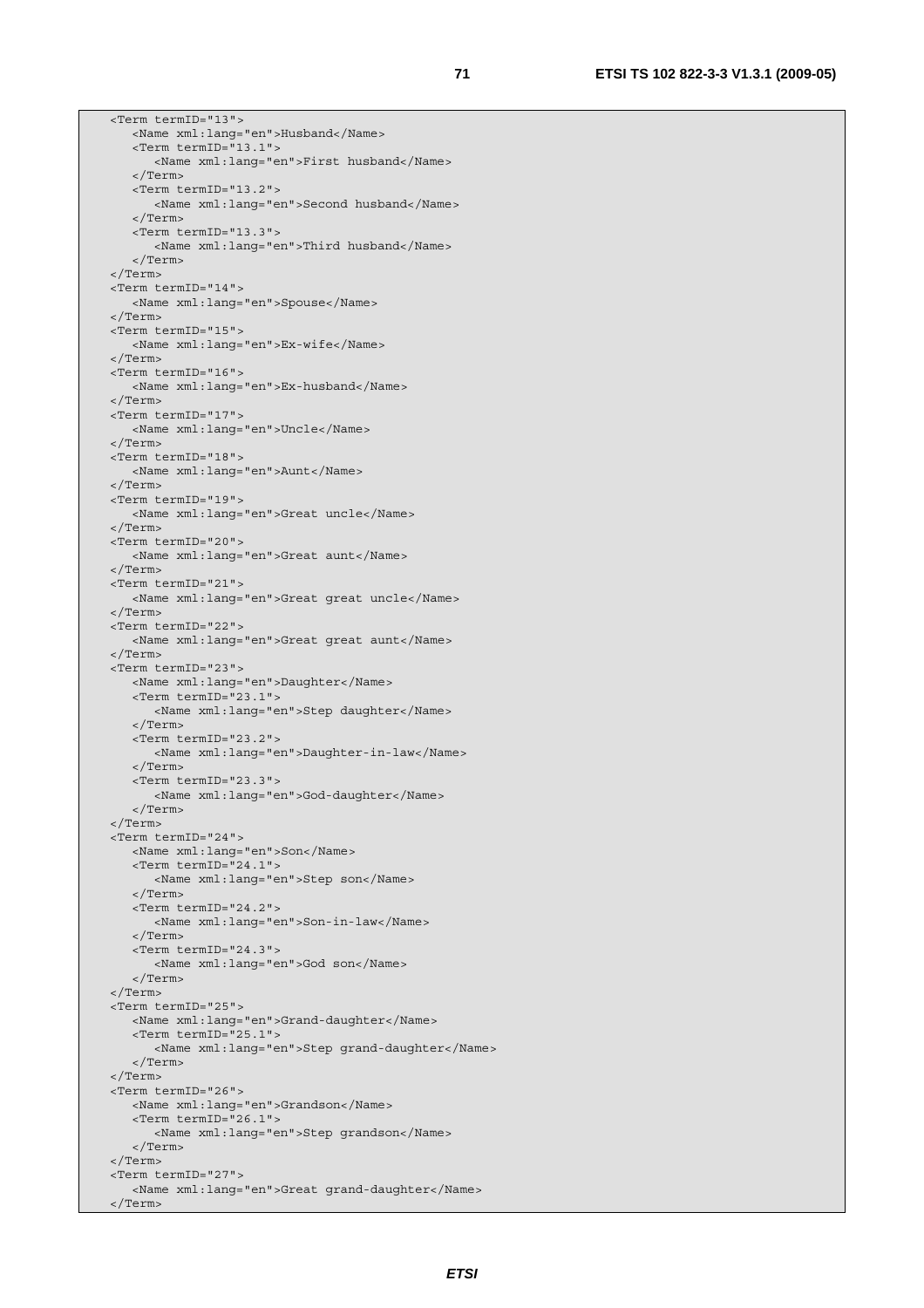```
 <Term termID="28"> 
       <Name xml:lang="en">Great grandson</Name> 
   </Term> 
   <Term termID="29"> 
      <Name xml:lang="en">Great great grand-daughter</Name> 
   </Term> 
   <Term termID="30"> 
      <Name xml:lang="en">Great great grandson</Name> 
   </Term> 
   <Term termID="31"> 
      <Name xml:lang="en">Nephew</Name> 
   </Term> 
   <Term termID="32"> 
      <Name xml:lang="en">Niece</Name> 
   </Term> 
</ClassificationScheme>
```
# A.6 Accessibility CS

The AccessibilityCS defines a controlled set of terms for the classification of the accessibility characteristics of a content user.

```
<?xml version="1.0" encoding="UTF-8"?> 
<ClassificationScheme uri="urn:tva:metadata:extended:cs:AccessibilityCS:2005"> 
    <Term termID="AbleToUseRemote"> 
       <Name xml:lang="en">Able to use remote</Name> 
    </Term> 
    <Term termID="UnableToUseRemote"> 
       <Name xml:lang="en">Unable to use remote control</Name> 
    </Term> 
    <Term termID="AbleToUseKeyboard"> 
      <Name xml:lang="en">Able to use keyboard</Name> 
    </Term> 
    <Term termID="UnableToUseKeyboard"> 
       <Name xml:lang="en">Unable to use keyboard</Name> 
    </Term> 
    <Term termID="AbleToUsePointingDevice"> 
      <Name xml:lang="en">Able to use pointing device</Name> 
    </Term> 
    <Term termID="UnableToUsePointingDevice"> 
      <Name xml:lang="en">Unable to use pointing device</Name> 
    </Term> 
    <Term termID="VoiceOnly"> 
      <Name xml:lang="en">Voice interaction only</Name> 
    </Term> 
</ClassificationScheme>
```
## A.7 CPU Type CS

The CPUTypeCS defines a controlled set of terms for the classification of CPUs of user equipment.

```
<?xml version="1.0" encoding="UTF-8"?> 
<ClassificationScheme uri="urn:tva:metadata:extended:cs:CPUTypeCS:2005"> 
    <Term termID="1"> 
       <Name xml:lang="en">CPU for PC</Name> 
       <Term termID="1.1"> 
          <Name xml:lang="en">Intel</Name> 
          <Term termID="1.1.1"> 
             <Name xml:lang="en">4004</Name> 
          </Term> 
          <Term termID="1.1.2"> 
             <Name xml:lang="en">8008</Name> 
          </Term> 
          <Term termID="1.1.3"> 
             <Name xml:lang="en">8080</Name> 
          </Term> 
          <Term termID="1.1.4"> 
             <Name xml:lang="en">8086</Name>
```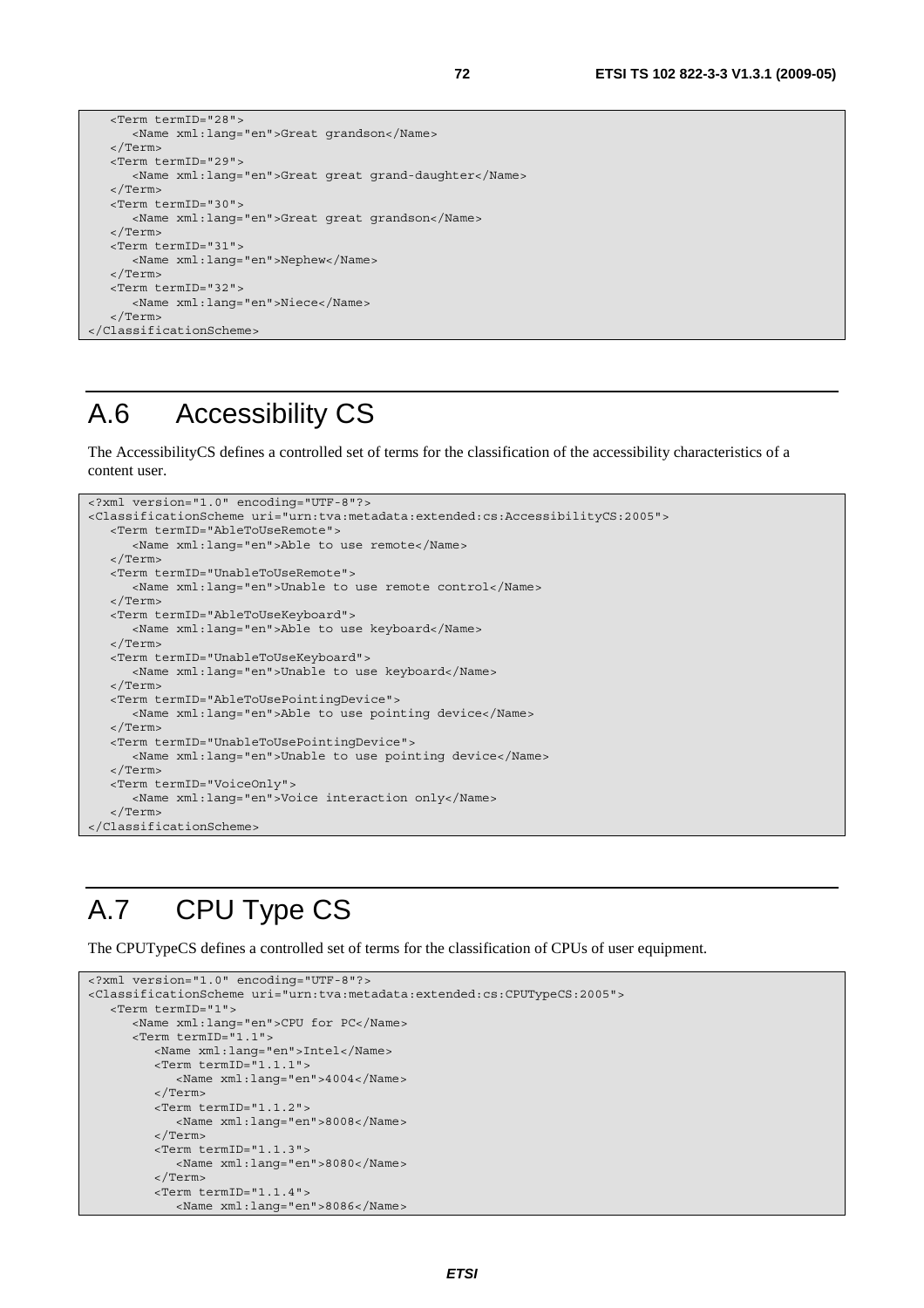</Term> <Term termID="1.1.5"> <Name xml:lang="en">8088</Name> </Term> <Term termID="1.1.6"> <Name xml:lang="en">(80)286</Name> </Term> <Term termID="1.1.7"> <Name xml:lang="en">(80)386</Name> </Term> <Term termID="1.1.8"> <Name xml:lang="en">(80)486</Name> </Term> <Term termID="1.1.9"> <Name xml:lang="en">Pentium</Name> </Term> <Term termID="1.1.10"> <Name xml:lang="en">Pentium Pro</Name> </Term> <Term termID="1.1.11"> <Name xml:lang="en">Pentium MMX</Name> </Term> <Term termID="1.1.12"> <Name xml:lang="en">Pentium II</Name> </Term> <Term termID="1.1.13"> <Name xml:lang="en">Celeron</Name> <Term termID="1.1.13.1"> <Name xml:lang="en">Celeron Northwood</Name> </Term> <Term termID="1.1.13.2"> <Name xml:lang="en">CeleronD Prescott</Name> </Term> </Term> <Term termID="1.1.14"> <Name xml:lang="en">Xeon</Name> </Term> <Term termID="1.1.15"> <Name xml:lang="en">Itanium</Name> </Term> <Term termID="1.1.16"> <Name xml:lang="en">Pentium IV</Name> <Term termID="1.1.16.1"> <Name xml:lang="en">Pentium IV Northwood</Name> </Term> <Term termID="1.1.16.2"> <Name xml:lang="en">Pentium IV Willamette</Name> </Term> <Term termID="1.1.16.2"> <Name xml:lang="en">Pentium IV Prescott</Name> </Term> </Term> <Term termID="1.1.17"> <Name xml:lang="en">McKinley</Name> </Term> <Term termID="1.1.18"> <Name xml:lang="en">Deerfield</Name> </Term> </Term> <Term termID="1.2"> <Name xml:lang="en">AMD</Name> <Term termID="1.2.1"> <Name xml:lang="en">K5</Name> </Term> <Term termID="1.2.2"> <Name xml:lang="en">K6</Name> </Term> <Term termID="1.2.3"> <Name xml:lang="en">K6-2</Name> </Term> <Term termID="1.2.4"> <Name xml:lang="en">K6-3</Name> </Term>  $\times$ Term termID="1.2.5"> <Name xml:lang="en">Duron</Name> </Term> <Term termID="1.2.6"> <Name xml:lang="en">Sempron</Name>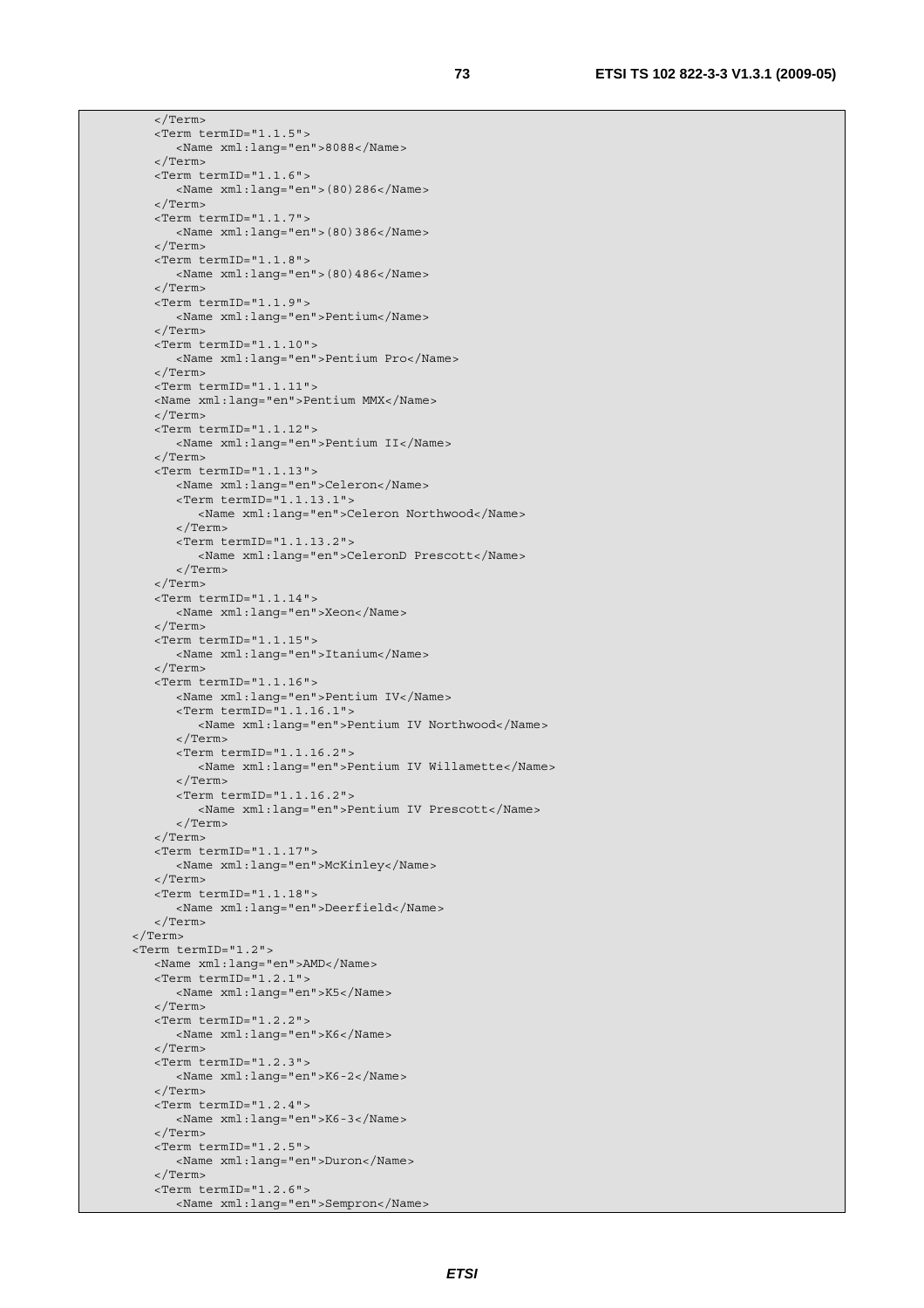```
 <Term termID="1.2.6.1"> 
              <Name xml:lang="en">Sempron ThoroughbredB</Name> 
          </Term> 
          <Term termID="1.2.6.2"> 
              <Name xml:lang="en">Sempron Paris</Name> 
          </Term> 
          <Term termID="1.2.6.3"> 
              <Name xml:lang="en">Sempron Palermo</Name> 
          </Term> 
       </Term> 
       <Term termID="1.2.7"> 
          <Name xml:lang="en">Athlon Professional Ultra</Name> 
          <Term termID="1.2.7.1"> 
              <Name xml:lang="en">Athlon 64</Name> 
              <Term termID="1.2.7.1.1"> 
                 <Name xml:lang="en">Athlon 64 NewCastle</Name> 
              </Term> 
              <Term termID="1.2.7.1.2"> 
                 <Name xml:lang="en">Athlon 64 Winchester</Name> 
              </Term> 
              <Term termID="1.2.7.1.3"> 
                 <Name xml:lang="en">Athlon 64 Claw-Hammer</Name> 
              </Term> 
              <Term termID="1.2.7.1.4"> 
                 <Name xml:lang="en">Athlon 64 FX 55 Claw-Hammer</Name> 
              </Term> 
         \langleTerm\rangle <Term termID="1.2.7.2"> 
              <Name xml:lang="en">AthlonXP</Name> 
              <Term termID="1.2.7.2.1"> 
                 <Name xml:lang="en">AthlonXP Barton</Name> 
              </Term> 
              <Term termID="1.2.7.2.2"> 
                 <Name xml:lang="en">AthlonXP M Barton</Name> 
              </Term> 
          </Term> 
       </Term> 
       <Term termID="1.2.8"> 
          <Name xml:lang="en">Opteron Sledge-Hammer</Name> 
       </Term> 
       <Term termID="1.2.9"> 
          <Name xml:lang="en">K8 </Name> 
       </Term> 
    </Term> 
    <Term termID="1.3"> 
       <Name xml:lang="en">VIA</Name> 
       <Term termID="3.1"> 
          <Name xml:lang="en">VIA C3 Nehemiah</Name> 
       </Term> 
    </Term> 
 </Term> 
 <Term termID="2"> 
    <Name xml:lang="en">CPU for PDA</Name> 
    <Term termID="2.1"> 
       <Name xml:lang="en">Motorola</Name> 
       <Term termID="2.1.1"> 
          <Name xml:lang="en">Dragonball</Name> 
       </Term> 
    </Term> 
    <Term termID="2.2"> 
       <Name xml:lang="en">Hitachi</Name> 
       <Term termID="2.2.1"> 
          <Name xml:lang="en">SH</Name> 
       </Term> 
    </Term> 
    <Term termID="2.3"> 
       <Name xml:lang="en">NEC</Name> 
       <Term termID="2.3.1"> 
          <Name xml:lang="en">VR</Name> 
       </Term> 
    </Term> 
    <Term termID="2.4"> 
       <Name xml:lang="en">Intel</Name> 
       <Term termID="2.4.1"> 
          <Name xml:lang="en">StrongARM</Name> 
       </Term> 
    </Term> 
 </Term>
```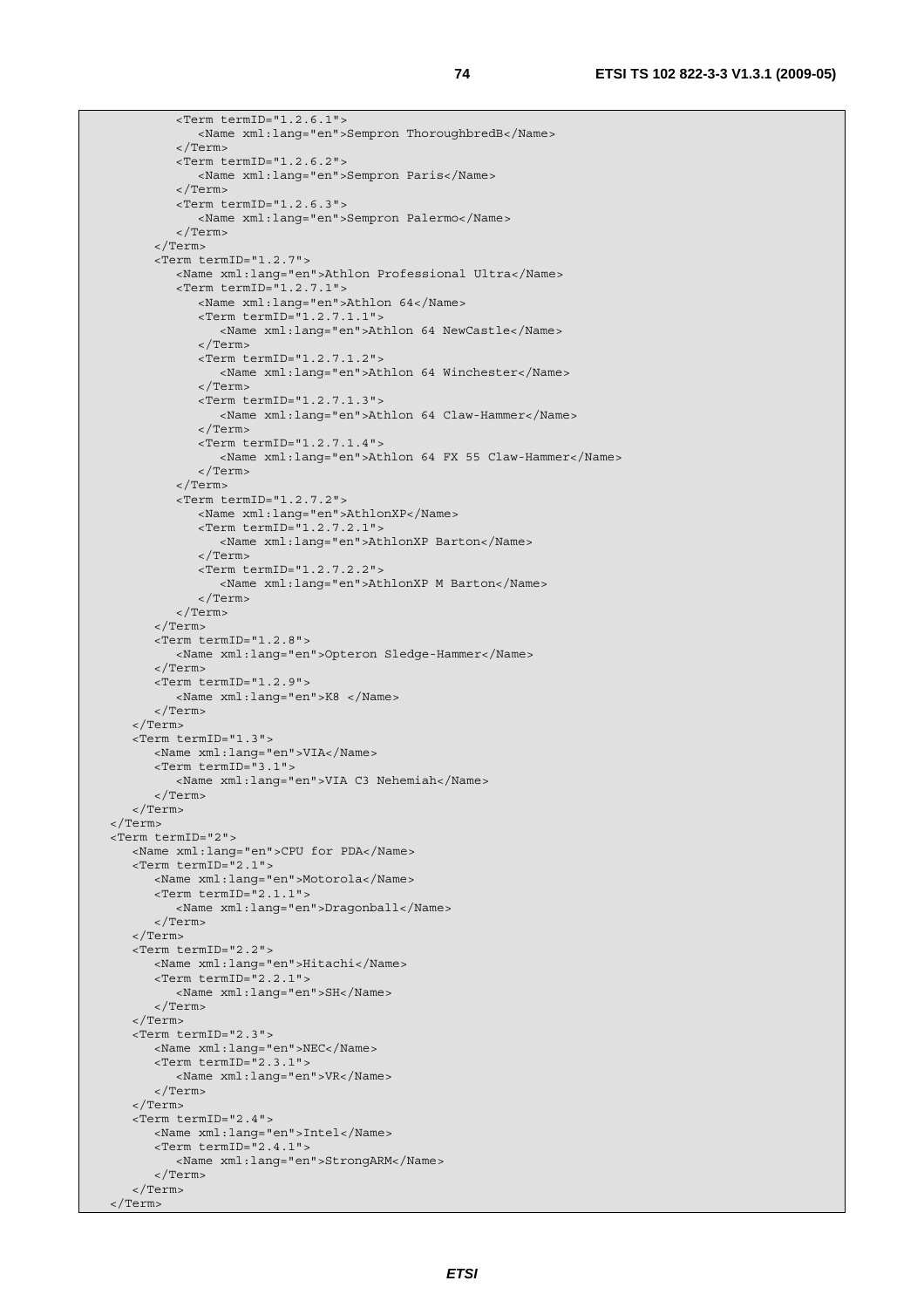```
 <Term termID="3"> 
       <Name xml:lang="en">CPU for Settop</Name> 
       <Term termID="3.1"> 
          <Name xml:lang="en">ATI</Name> 
          <Term termID="3.1.1"> 
             <Name xml:lang="en">XILLEON</Name> 
          </Term> 
       </Term> 
       <Term termID="3.2"> 
          <Name xml:lang="en">Zoran</Name> 
          <Term termID="3.2.1"> 
             <Name xml:lang="en">Elite(G9)</Name> 
          </Term> 
       </Term> 
       <Term termID="3.3"> 
          <Name xml:lang="en">Philips</Name> 
          <Term termID="3.3.1"> 
              <Name xml:lang="en">SA7219</Name> 
          </Term> 
          <Term termID="3.3.2"> 
             <Name xml:lang="en">SA7240</Name> 
          </Term> 
       </Term> 
    </Term> 
</ClassificationScheme>
```
### A.8 Operating System CS

The following classification scheme defines a controlled set of terms for the classification of operating systems of user equipment.

```
<?xml version="1.0" encoding="UTF-8"?> 
<ClassificationScheme uri="urn:tva:metadata:extended:cs:OperatingSystemCS:2007"> 
    <Term termID="1"> 
       <Name xml:lang="en">DOS</Name> 
    </Term> 
    <Term termID="2"> 
       <Name xml:lang="en">Windows</Name> 
       <Term termID="2.1"> 
          <Name xml:lang="en">Windows 3.X</Name> 
       </Term> 
       <Term termID="2.2"> 
          <Name xml:lang="en">Windows 95</Name> 
       </Term> 
       <Term termID="2.3"> 
          <Name xml:lang="en">Windows 98</Name> 
       </Term> 
       <Term termID="2.4"> 
          <Name xml:lang="en">Windows Me</Name> 
       </Term> 
       <Term termID="2.5"> 
          <Name xml:lang="en">Windows NT</Name> 
       </Term> 
       <Term termID="2.6"> 
          <Name xml:lang="en">Windows 2000</Name> 
       </Term> 
       <Term termID="2.7"> 
          <Name xml:lang="en">Windows 2003 Server</Name> 
       </Term> 
       <Term termID="2.8"> 
          <Name xml:lang="en">Windows XP</Name> 
       </Term> 
       <Term termID="2.9"> 
          <Name xml:lang="en">Windows VISTA</Name> 
       </Term> 
    </Term> 
    <Term termID="3"> 
       <Name xml:lang="en">Linux</Name> 
    </Term> 
    <Term termID="4"> 
       <Name xml:lang="en">Unix</Name> 
    </Term> 
    <Term termID="5">
```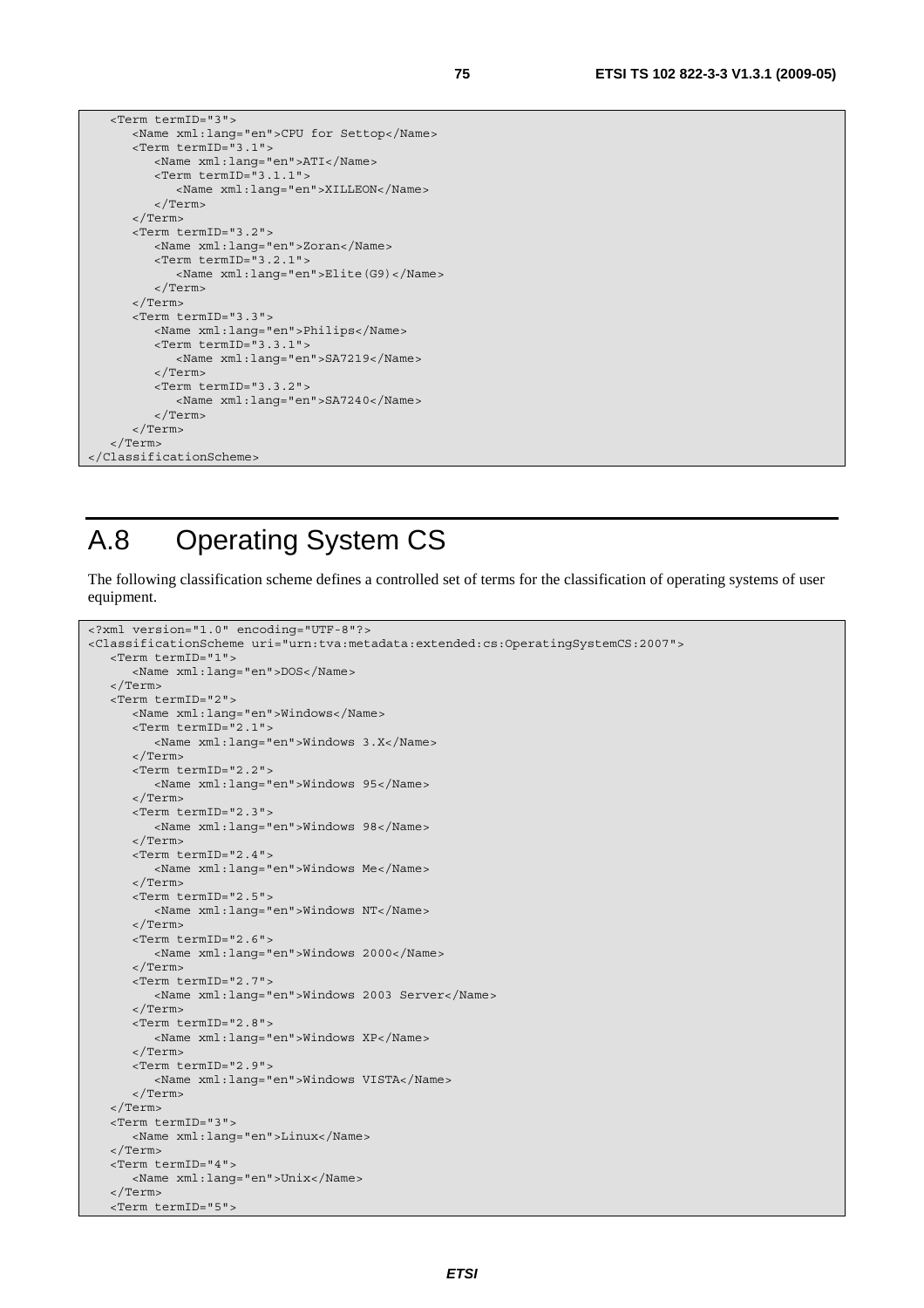<Name xml:lang="en">Solaris</Name> </Term> <Term termID="6"> <Name xml:lang="en">OS2</Name> </Term> <Term termID="7"> <Name xml:lang="en">Mac</Name> <Term termID="7.1"> <Name xml:lang="en">System 6</Name> </Term> <Term termID="7.2"> <Name xml:lang="en">System 7</Name> </Term> <Term termID="7.3"> <Name xml:lang="en">Mac OS 7.x</Name> </Term> <Term termID="7.4"> <Name xml:lang="en">Mac OS 8.x</Name> </Term> <Term termID="7.5"> <Name xml:lang="en">Mac OS 9.x</Name> </Term> <Term termID="7.6"> <Name xml:lang="en">Mac OS X</Name> </Term> <Term termID="7.7"> <Name xml:lang="en">Mac OS X Server</Name> </Term> </Term> <Term termID="8"> <Name xml:lang="en">Mobile</Name> <Term termID="8.1"> <Name xml:lang="en">Palm OS 1.x</Name> </Term> <Term termID="8.2"> <Name xml:lang="en">Palm OS 2.x</Name> </Term> <Term termID="8.3"> <Name xml:lang="en">Palm OS 3.x</Name> </Term> <Term termID="8.4"> <Name xml:lang="en">Palm OS 4.x</Name> </Term> <Term termID="8.5"> <Name xml:lang="en">Palm OS 5.x</Name> </Term> <Term termID="8.6"> <Name xml:lang="en">Windows CE 1.x</Name> </Term> <Term termID="8.7"> <Name xml:lang="en">Windows CE 2.x</Name> </Term> <Term termID="8.8"> <Name xml:lang="en">Pocket PC</Name> </Term> <Term termID="8.9"> <Name xml:lang="en">Pocket PC 2002</Name> </Term> <Term termID="8.10"> <Name xml:lang="en">Pocket PC 2003</Name> </Term> <Term termID="8.11"> <Name xml:lang="en">Celvic OS</Name> </Term> <Term termID="8.12"> <Name xml:lang="en">EPOC (Psion OS)</Name> </Term> <Term termID="8.13"> <Name xml:lang="en">Symbian</Name> </Term> <Term termID="8.14"> <Name xml:lang="en">Windows Mobile 2003 Phone Edition</Name> </Term> </Term> <Term termID="9"> <Name xml:lang="en">Embedded OS</Name> <Term termID="9.1"> <Name xml:lang="en">Windows CE</Name>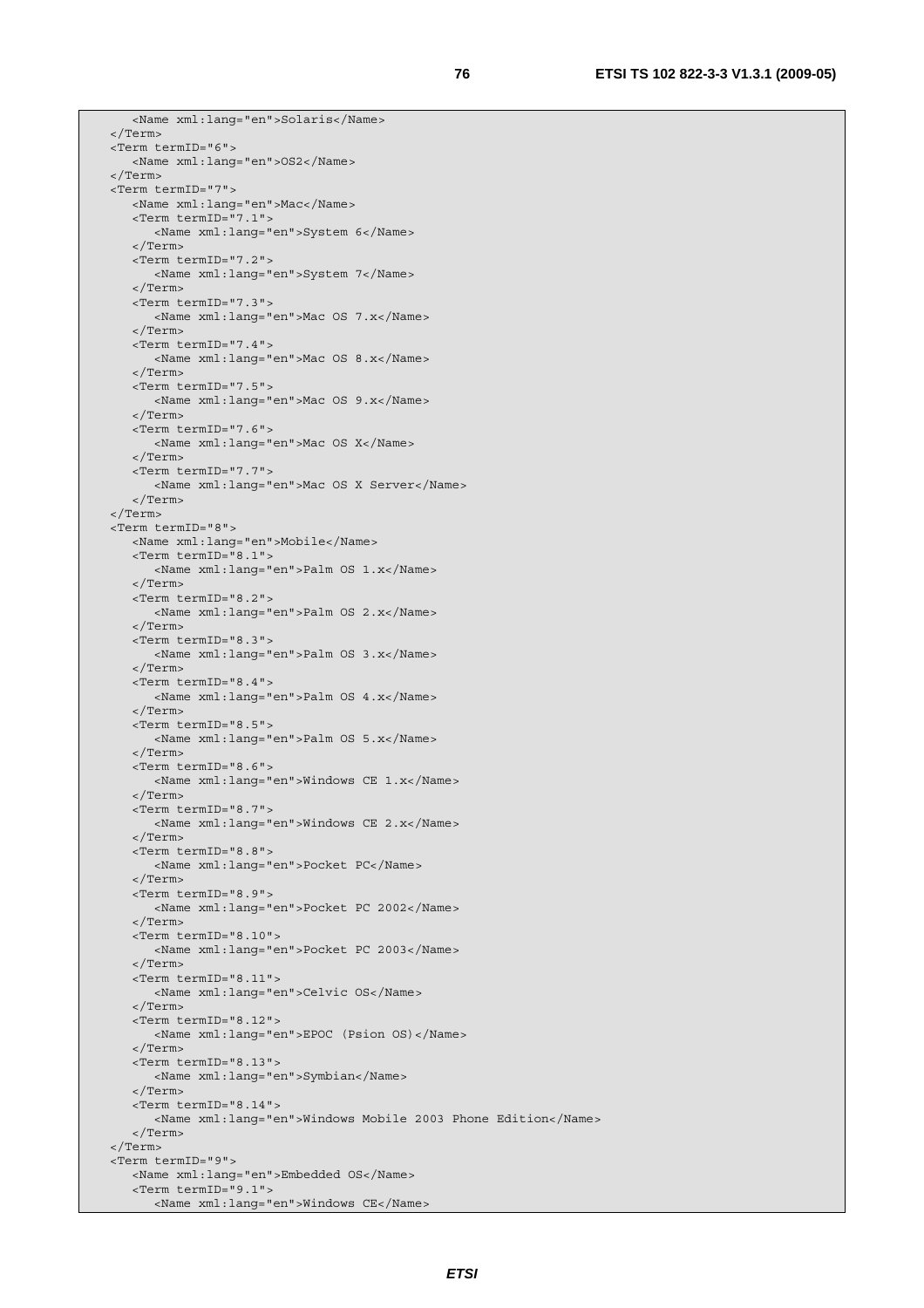```
 </Term> 
       <Term termID="9.2"> 
          <Name xml:lang="en">Embedded Linux </Name> 
       </Term> 
       <Term termID="9.3"> 
          <Name xml:lang="en">Embedded Java</Name> 
       </Term> 
    </Term> 
    <Term termID="10"> 
       <Name xml:lang="en">RTOS (Real Time OS)</Name> 
       <Term termID="10.1"> 
          <Name xml:lang="en">pSOS</Name> 
       </Term> 
       <Term termID="10.2"> 
          <Name xml:lang="en">OS-9</Name> 
       </Term> 
       <Term termID="10.3"> 
          <Name xml:lang="en">VxWorks</Name> 
       </Term> 
       <Term termID="10.4"> 
          <Name xml:lang="en">QNX</Name> 
       </Term> 
       <Term termID="10.5"> 
          <Name xml:lang="en">VRTX</Name> 
       </Term> 
       <Term termID="10.6"> 
          <Name xml:lang="en">Nucleus</Name> 
       </Term> 
       <Term termID="10.7"> 
          <Name xml:lang="en">Qplus</Name> 
       </Term> 
       <Term termID="10.8"> 
          <Name xml:lang="en">Lynx</Name> 
       </Term> 
       <Term termID="10.9"> 
          <Name xml:lang="en">RT-Linux</Name> 
       </Term> 
    </Term> 
</ClassificationScheme>
```
#### A.9 Virtual Machine CS

The VirtualMachineCS defines a controlled set of terms for the classification of virtual machine software on equipment available to content users.

```
<?xml version="1.0" encoding="UTF-8"?> 
<ClassificationScheme uri="urn:tva:metadata:extended:cs:VirtualMachineCS:2005"> 
   <Term termID="1"> 
       <Name xml:lang="en">Core War</Name> 
    </Term> 
    <Term termID="2"> 
       <Name xml:lang="en">Java VM</Name> 
       <Term termID="2.1"> 
          <Name xml:lang="en">Platform</Name> 
          <Term termID="2.1.1"> 
             <Name xml:lang="en">J2SE</Name> 
          </Term> 
          <Term termID="2.1.2"> 
             <Name xml:lang="en">J2EE</Name> 
          </Term> 
          <Term termID="2.1.3"> 
             <Name xml:lang="en">J2ME</Name> 
          </Term> 
       </Term> 
       <Term termID="2.2"> 
          <Name xml:lang="en">Speed</Name> 
          <Term termID="2.2.1"> 
             <Name xml:lang="en">Classic</Name> 
          </Term> 
          <Term termID="2.2.2"> 
             <Name xml:lang="en">Hotspot</Name> 
          </Term> 
       </Term>
```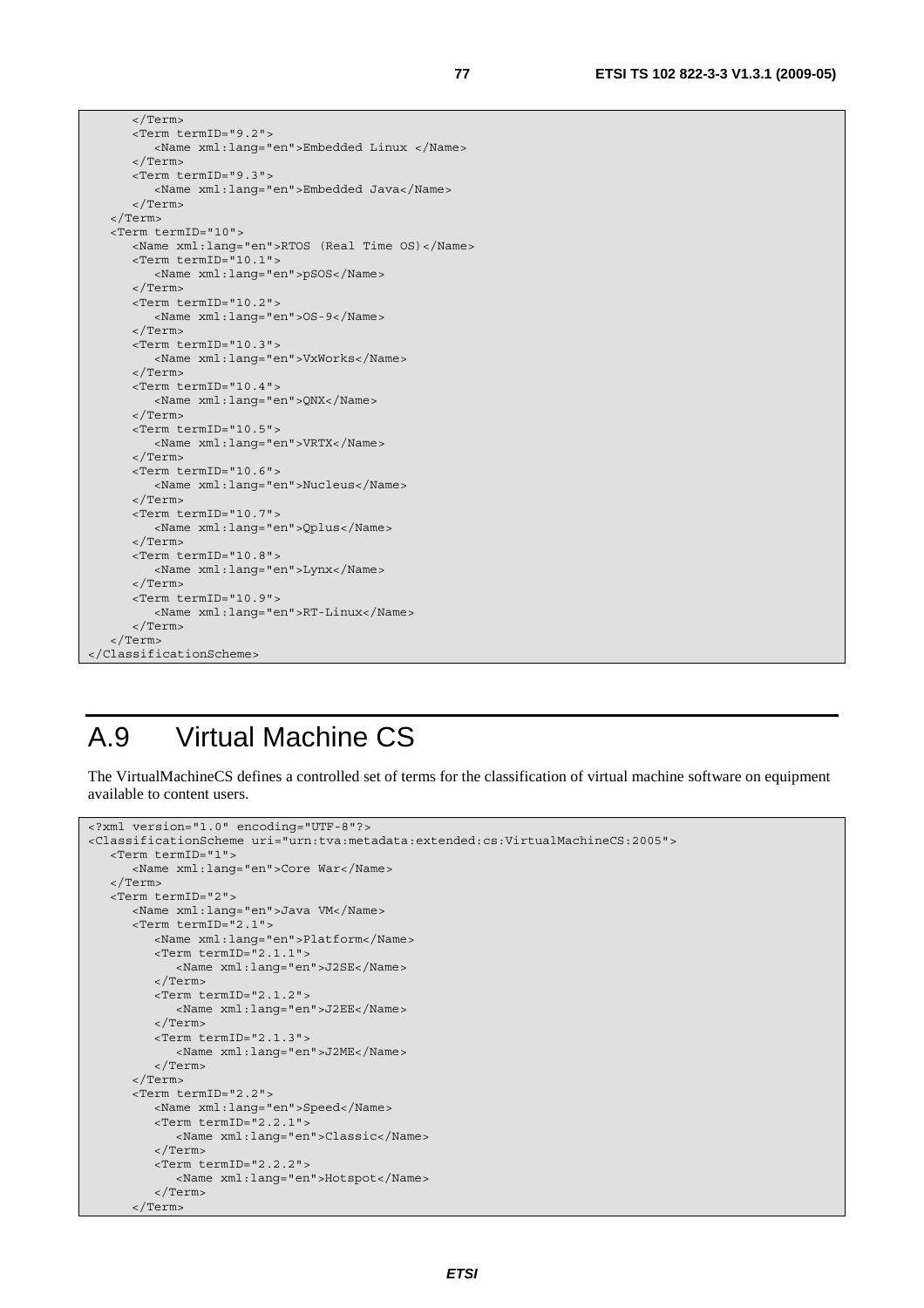```
 <Term termID="2.3"> 
          <Name xml:lang="en">For J2ME</Name> 
          <Term termID="2.3.1"> 
             <Name xml:lang="en">KVM(Kilobyte VM)</Name> 
          </Term> 
          <Term termID="2.3.2"> 
             <Name xml:lang="en">GVM(Game VM)</Name> 
          </Term> 
          <Term termID="2.3.3"> 
             <Name xml:lang="en">MAP(Mobile Application S/W plug-in)</Name> 
          </Term> 
          <Term termID="2.3.4"> 
             <Name xml:lang="en">BREW</Name> 
          </Term> 
          <Term termID="2.3.5"> 
             <Name xml:lang="en">Redbook compliant VM </Name> 
          </Term> 
       </Term> 
   </Term> 
   <Term termID="3"> 
       <Name xml:lang="en">OCODE</Name> 
   </Term> 
   <Term termID="4"> 
       <Name xml:lang="en">OS/2</Name> 
   </Term> 
   <Term termID="5"> 
      <Name xml:lang="en">POPLOG</Name> 
   </Term> 
   <Term termID="6"> 
      <Name xml:lang="en">Portable Scheme Interpreter</Name> 
   </Term> 
   <Term termID="7"> 
       <Name xml:lang="en">Portable Standard Lisp</Name> 
   </Term> 
   <Term termID="8"> 
      <Name xml:lang="en">Parallel Virtual Machine</Name> 
    </Term> 
   <Term termID="9"> 
       <Name xml:lang="en">Sequential Parlog Machine</Name> 
   </Term> 
   <Term termID="10"> 
      <Name xml:lang="en">SNOBOL Implementation Language</Name> 
   </Term> 
   <Term termID="11"> 
      <Name xml:lang="en">SODA</Name> 
    </Term> 
   <Term termID="12"> 
      <Name xml:lang="en">Smalltalk</Name> 
   </Term> 
</ClassificationScheme>
```
### A.10 Other System Software CS

The OtherSystemSoftwareCS defines a controlled set of terms for the classification of system software, other than middleware and virtual machine software, on equipment available to content users.

```
<?xml version="1.0" encoding="UTF-8"?> 
<ClassificationScheme uri="urn:tva:metadata:extended:cs:OtherSystemSoftwareCS:2005"> 
    <!-- ########################################################################--> 
    <!--OtherSystemSoftwareCS --> 
   <!--Definition: This is a set of terms used within Content Packaging to indicate --> 
   <!-- what kind of system software are needed in the Terminal written by HeeKyung Lee --> 
    <!-- ########################################################################--> 
    <Term termID="1"> 
       <Name xml:lang="en">Graphic library</Name> 
       <Term termID="1.1"> 
          <Name xml:lang="en">DirectX</Name> 
          <Term termID="1.1.1"> 
             <Name xml:lang="en">DirectX8.0</Name> 
          </Term> 
          <Term termID="1.1.2"> 
             <Name xml:lang="en">DirectX8.1</Name> 
          </Term>
```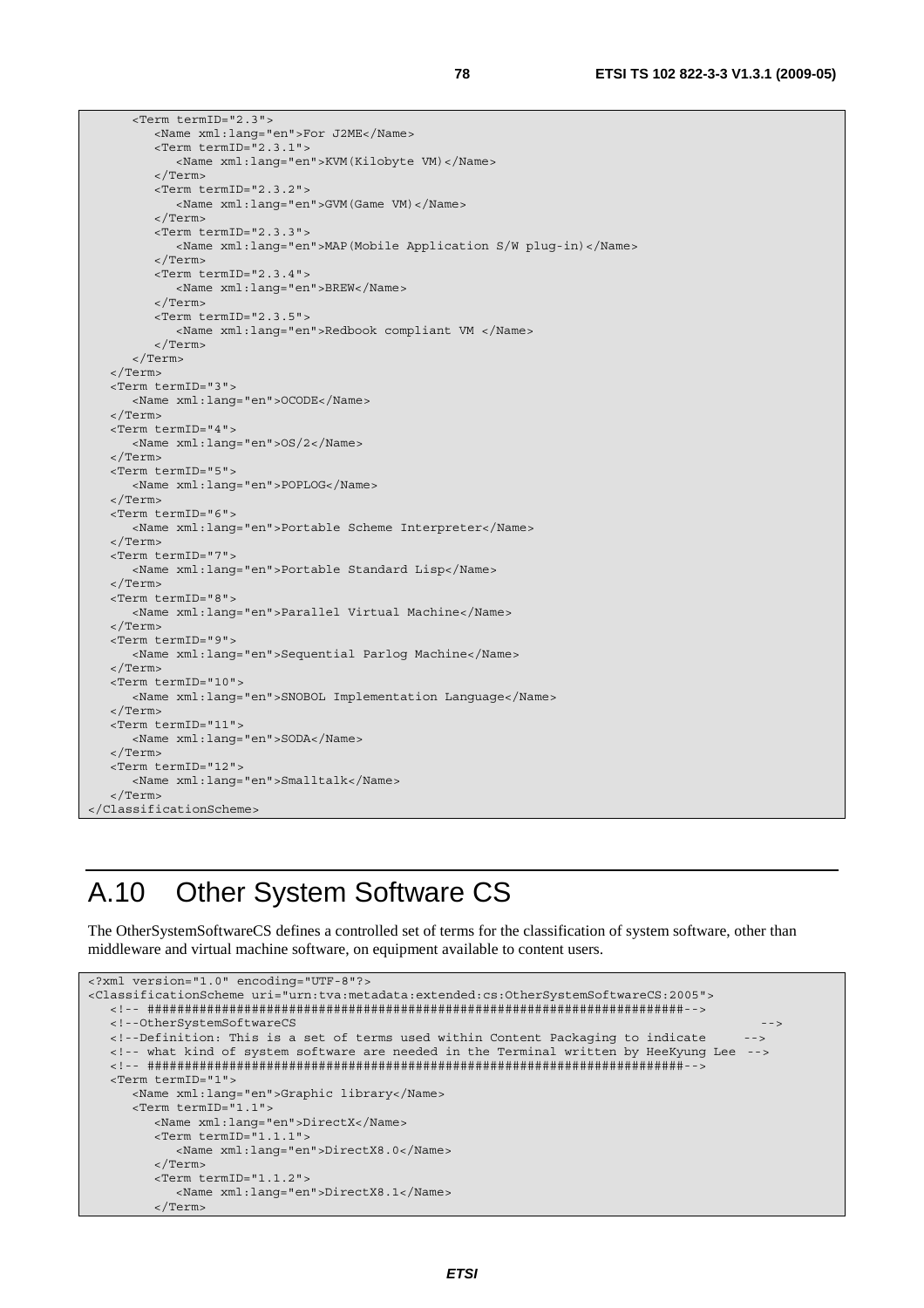```
 <Term termID="1.1.3"> 
          <Name xml:lang="en">DirectX9.0</Name> 
       </Term> 
    </Term> 
    <Term termID="1.2"> 
       <Name xml:lang="en">OpenGL</Name> 
    </Term> 
 </Term> 
 <Term termID="2"> 
   <Name xml:lang="en">Media</Name> 
    <Term termID="2.1"> 
       <Name xml:lang="en">mpeg-1 codec</Name> 
    </Term> 
    <Term termID="2.2"> 
       <Name xml:lang="en">mpeg-2 codec</Name> 
    </Term> 
    <Term termID="2.3"> 
       <Name xml:lang="en">real audio codec</Name> 
    </Term> 
    <Term termID="2.4"> 
       <Name xml:lang="en">quicktime format codec</Name> 
    </Term> 
    <Term termID="2.5"> 
       <Name xml:lang="en">windows media player</Name> 
    </Term> 
    <Term termID="2.6"> 
       <Name xml:lang="en">flash</Name> 
    </Term> 
 </Term> 
 <Term termID="3"> 
    <Name xml:lang="en">DB</Name> 
    <Term termID="3.1"> 
       <Name xml:lang="en">JDBC</Name> 
    </Term> 
    <Term termID="3.2"> 
       <Name xml:lang="en">Firebird/InterBase</Name> 
    </Term> 
    <Term termID="3.3"> 
       <Name xml:lang="en">Microsoft SQL Server</Name> 
    </Term> 
    <Term termID="3.4"> 
       <Name xml:lang="en">MySQL</Name> 
    </Term> 
    <Term termID="3.5"> 
      <Name xml:lang="en">Oracle</Name> 
    </Term> 
    <Term termID="3.6"> 
       <Name xml:lang="en">Other network-based DBMS</Name> 
    </Term> 
    <Term termID="3.7"> 
       <Name xml:lang="en">PostgreSQL</Name> 
    </Term> 
 </Term> 
 <Term termID="4"> 
    <Name xml:lang="en">GUI Library</Name> 
   <Term termID="4.1"> 
       <Name xml:lang="en">Amulet</Name> 
    </Term> 
    <Term termID="4.2"> 
       <Name xml:lang="en">FLTK</Name> 
    </Term> 
    <Term termID="4.3"> 
       <Name xml:lang="en">GTK</Name> 
    </Term> 
    <Term termID="4.4"> 
       <Name xml:lang="en">MFC</Name> 
    </Term> 
    <Term termID="4.5"> 
       <Name xml:lang="en">Morphic</Name> 
    </Term> 
    <Term termID="4.6"> 
       <Name xml:lang="en">Motif</Name> 
    </Term> 
    <Term termID="4.7"> 
       <Name xml:lang="en">Python</Name> 
    </Term> 
    <Term termID="4.8"> 
       <Name xml:lang="en">Qt</Name>
```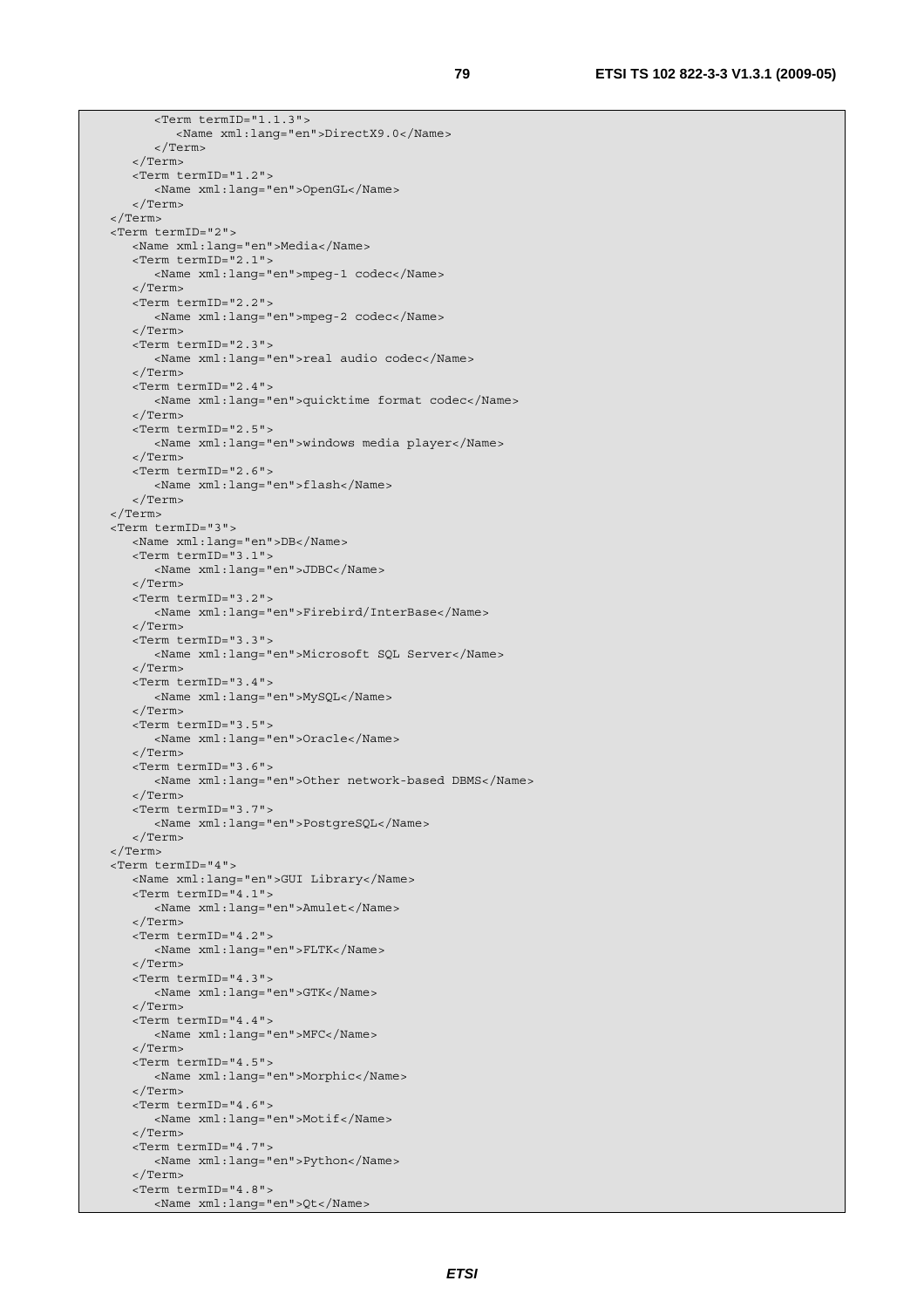```
 </Term> 
       <Term termID="4.9"> 
          <Name xml:lang="en">wxWindows </Name> 
       </Term> 
    </Term> 
    <Term termID="5"> 
       <Name xml:lang="en">Mobile</Name> 
       <Term termID="5.1"> 
          <Name xml:lang="en">ActiveSync</Name> 
       </Term> 
       <Term termID="5.2"> 
          <Name xml:lang="en">.Net Framework</Name> 
       </Term> 
       <Term termID="5.3"> 
          <Name xml:lang="en">DioPen V5.0</Name> 
       </Term> 
    </Term> 
</ClassificationScheme>
```
### A.11 Middleware CS

The following classification scheme defines a controlled set of terms for Middleware element of SystemInformationType.

```
<?xml version="1.0" encoding="UTF-8"?> 
<ClassificationScheme uri=" urn:tva:metadata:extended:cs:MiddlewareCS:2005"> 
   <Term termID="ACAP"> 
       <Name xml:lang="en">ACAP</Name> 
    </Term> 
    <Term termID="MHP"> 
       <Name xml:lang="en">MHP</Name> 
    </Term> 
    <Term termID="OCAP"> 
       <Name xml:lang="en">OCAP</Name> 
    </Term> 
    <Term termID="BML"> 
       <Name xml:lang="en">BML</Name> 
    </Term> 
    <Term termID="MHEG-5"> 
       <Name xml:lang="en">MHEG-5</Name> 
    </Term> 
    <Term termID="Open-TV"> 
       <Name xml:lang="en">Open-TV</Name> 
    </Term> 
    <Term termID="MediaHighway"> 
       <Name xml:lang="en">MediaHighway</Name> 
    </Term> 
</ClassificationScheme>
```
### A.12 Terminal Type CS

The following classification scheme defines a controlled set of terms for the classification of terminals available to content users.

```
<?xml version="1.0" encoding="UTF-8"?> 
<ClassificationScheme uri="urn:tva:metadata:extended:cs:TerminalTypeCS:2005" > 
   <Term termId="1"> 
      <Name xml:lang="en">PC</Name> 
    </Term> 
   <Term termId="2"> 
       <Name xml:lang="en">PDA</Name> 
    </Term> 
   <Term termId="3"> 
      <Name xml:lang="en">Set-Top Box</Name> 
    <Term termId="3.1"> 
          <Name xml:lang="en">PDR</Name> 
       </Term> 
    <Term termId="3.2">
```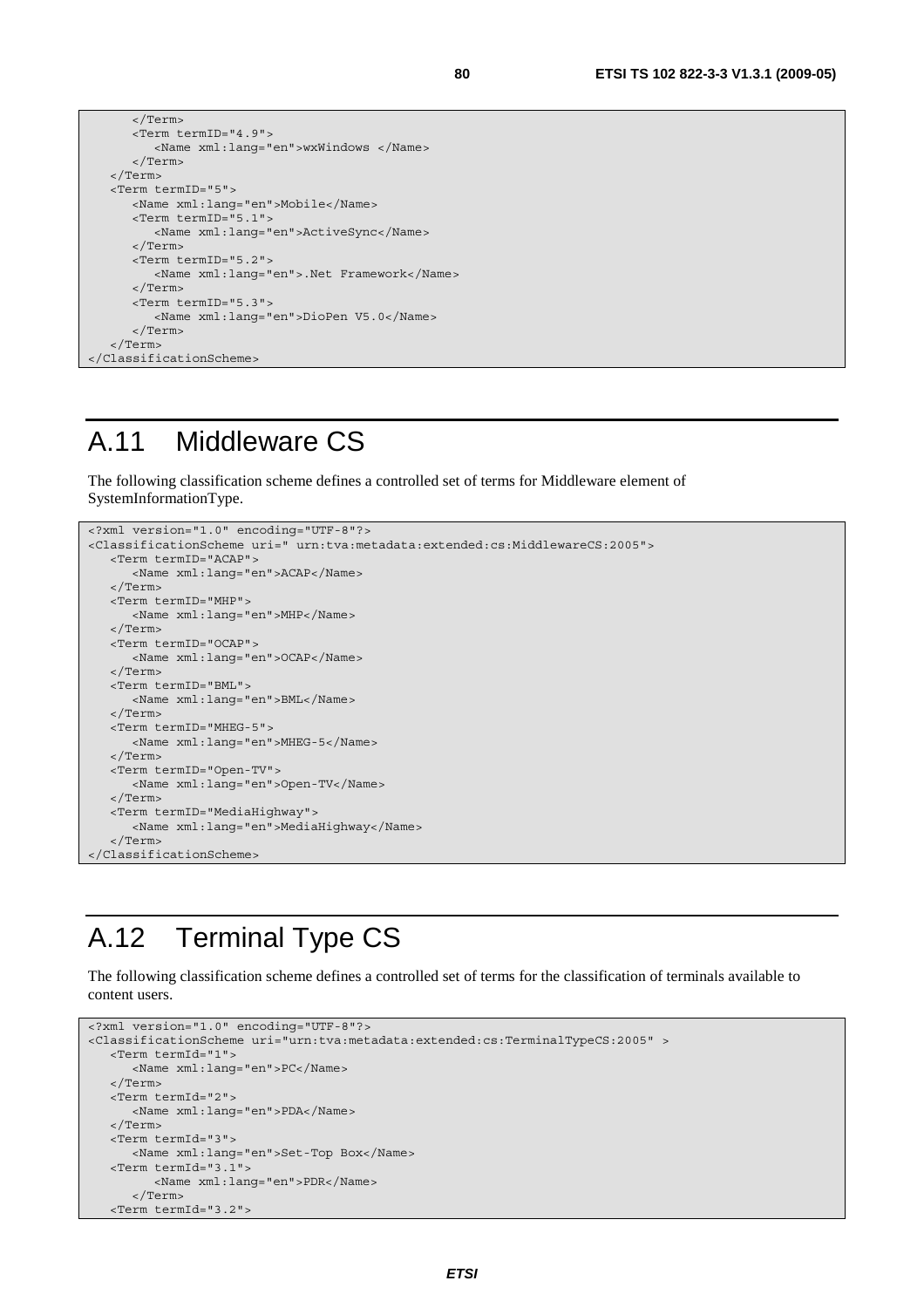<Name xml:lang="en">NDR</Name> </Term> <Term termId="3.3"> <Name xml:lang="en">Cable Set-Top Box</Name> </Term> <Term termId="3.4"> <Name xml:lang="en">Other Set-Top Box</Name> </Term> </Term> <Term termId="4"> <Name xml:lang="en">Printer</Name> </Term> <Term termId="5"> <Name xml:lang="en">Mobile Phone</Name> </Term> <Term termId="6"> <Name xml:lang="en">Digital Still Camera</Name> </Term> <Term termId="7"> <Name xml:lang="en">Digital Video Camera</Name> </Term> <Term termId="8"> <Name xml:lang="en">Audio Player</Name> </Term> <Term termId="9"> <Name xml:lang="en">Television</Name> </Term> <Term termId="10"> <Name xml:lang="en">Gateway</Name> </Term> <Term termId="11"> <Name xml:lang="en">Router</Name> </Term> <Term termId="12"> <Name xml:lang="en">Car Terminal</Name> <Term termId="12.1"> <Name xml:lang="en">Car Stereo</Name> </Term> <Term termId="12.2"> <Name xml:lang="en">Car Navigation</Name> </Term> <Term termId="12.3"> <Name xml:lang="en">Car AV</Name> </Term> </Term> <Term termId="13"> <Name xml:lang="en">Game Platform</Name> <Term termID="13.1"> <Name xml:lang="en">3DO</Name> </Term> <Term termID="13.2"> <Name xml:lang="en">Amiga</Name> </Term> <Term termID="13.3"> <Name xml:lang="en">Apple II</Name> </Term> <Term termID="13.4"> <Name xml:lang="en">Atari</Name> <Term termID="13.4.1"> <Name xml:lang="en">2600</Name> </Term> <Term termID="13.4.2"> <Name xml:lang="en">5200</Name> </Term> <Term termID="13.4.3"> <Name xml:lang="en">7800</Name> </Term> <Term termID="13.4.4"> <Name xml:lang="en">ST</Name> </Term> </Term> <Term termID="13.5"> <Name xml:lang="en">ColecoVision</Name> </Term> <Term termID="13.6"> <Name xml:lang="en">Commodore 64</Name> </Term> <Term termID="13.7">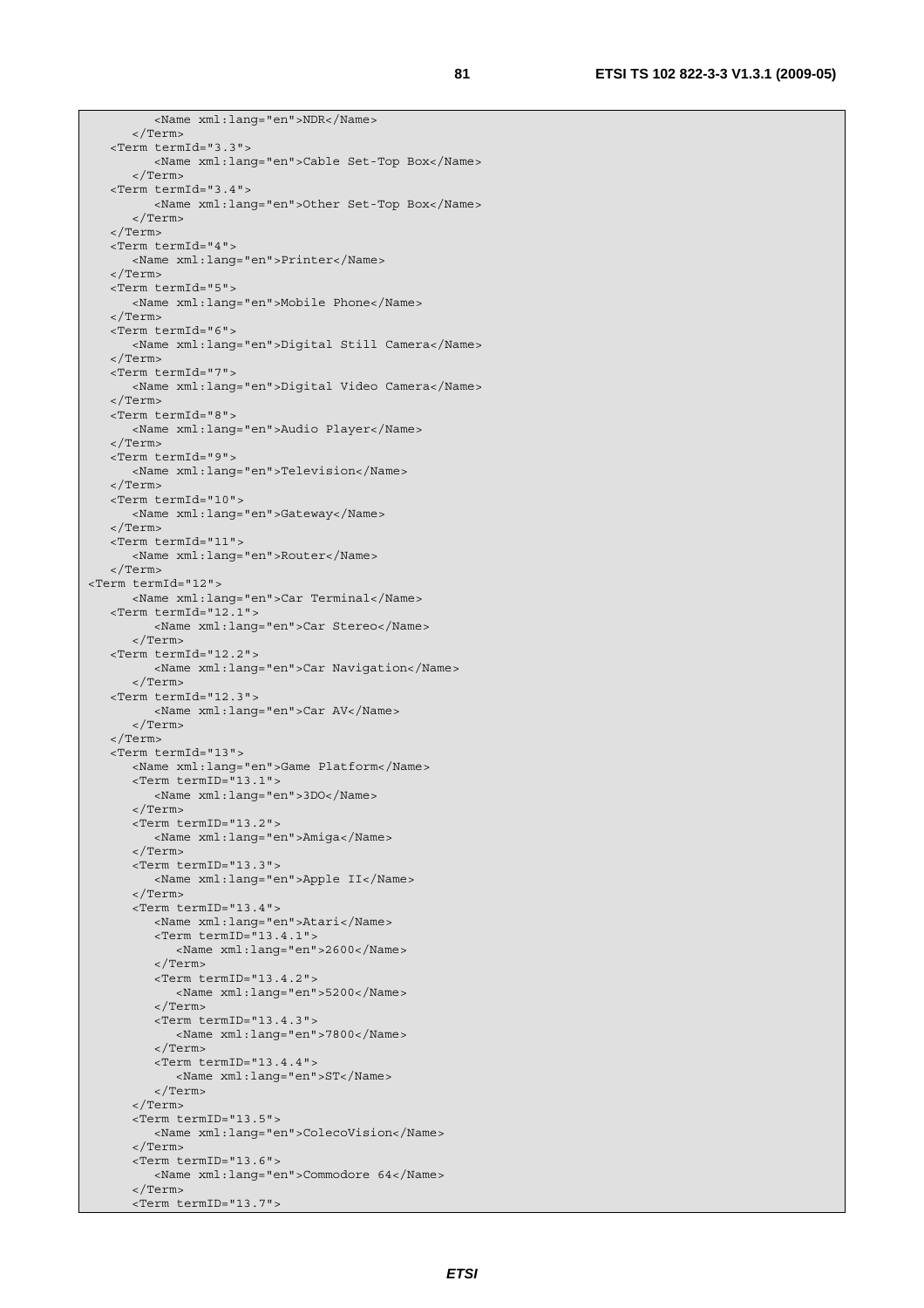```
 <Name xml:lang="en">Dreamcast</Name> 
 </Term> 
 <Term termID="13.8"> 
    <Name xml:lang="en">Game Boy</Name> 
    <Term termID="13.8.1"> 
       <Name xml:lang="en">Usual</Name> 
    </Term> 
    <Term termID="13.8.2"> 
       <Name xml:lang="en">Advance</Name> 
    </Term> 
    <Term termID="13.8.3"> 
       <Name xml:lang="en">Color</Name> 
    </Term> 
 </Term> 
 <Term termID="13.9"> 
    <Name xml:lang="en">Game Cube</Name> 
 </Term> 
 <Term termID="13.10"> 
    <Name xml:lang="en">Game Gear</Name> 
 </Term> 
 <Term termID="13.11"> 
   <Name xml:lang="en">Genesis</Name> 
 </Term> 
 <Term termID="13.12"> 
   <Name xml:lang="en">Intellivision</Name> 
 </Term> 
 <Term termID="13.13"> 
    <Name xml:lang="en">Jaguar</Name> 
 </Term> 
 <Term termID="13.14"> 
    <Name xml:lang="en">Lynx</Name> 
 </Term> 
 <Term termID="13.15"> 
    <Name xml:lang="en">NES</Name> 
 </Term> 
 <Term termID="13.16"> 
    <Name xml:lang="en">N-Gage</Name> 
 </Term> 
 <Term termID="13.17"> 
    <Name xml:lang="en">Nintendo</Name> 
    <Term termID="13.17.1"> 
       <Name xml:lang="en">64</Name> 
    </Term> 
    <Term termID="13.17.2"> 
      <Name xml:lang="en">DS</Name> 
    </Term> 
 </Term> 
 <Term termID="13.18"> 
    <Name xml:lang="en">PC Booter</Name> 
 </Term> 
 <Term termID="13.19"> 
    <Name xml:lang="en">PlayStation</Name> 
    <Term termID="13.19.1"> 
       <Name xml:lang="en">Usual</Name> 
    </Term> 
    <Term termID="13.19.2"> 
       <Name xml:lang="en">2</Name> 
    </Term> 
 </Term> 
 <Term termID="13.20"> 
    <Name xml:lang="en">PSP</Name> 
 </Term> 
 <Term termID="13.21"> 
    <Name xml:lang="en">Saturn</Name> 
 </Term> 
 <Term termID="13.22"> 
    <Name xml:lang="en">Sega</Name> 
    <Term termID="13.22.1"> 
       <Name xml:lang="en">32X</Name> 
    </Term> 
    <Term termID="13.22.2"> 
       <Name xml:lang="en">CD</Name> 
    </Term> 
    <Term termID="13.22.3"> 
       <Name xml:lang="en">Master System</Name> 
    </Term> 
 </Term> 
 <Term termID="13.23">
```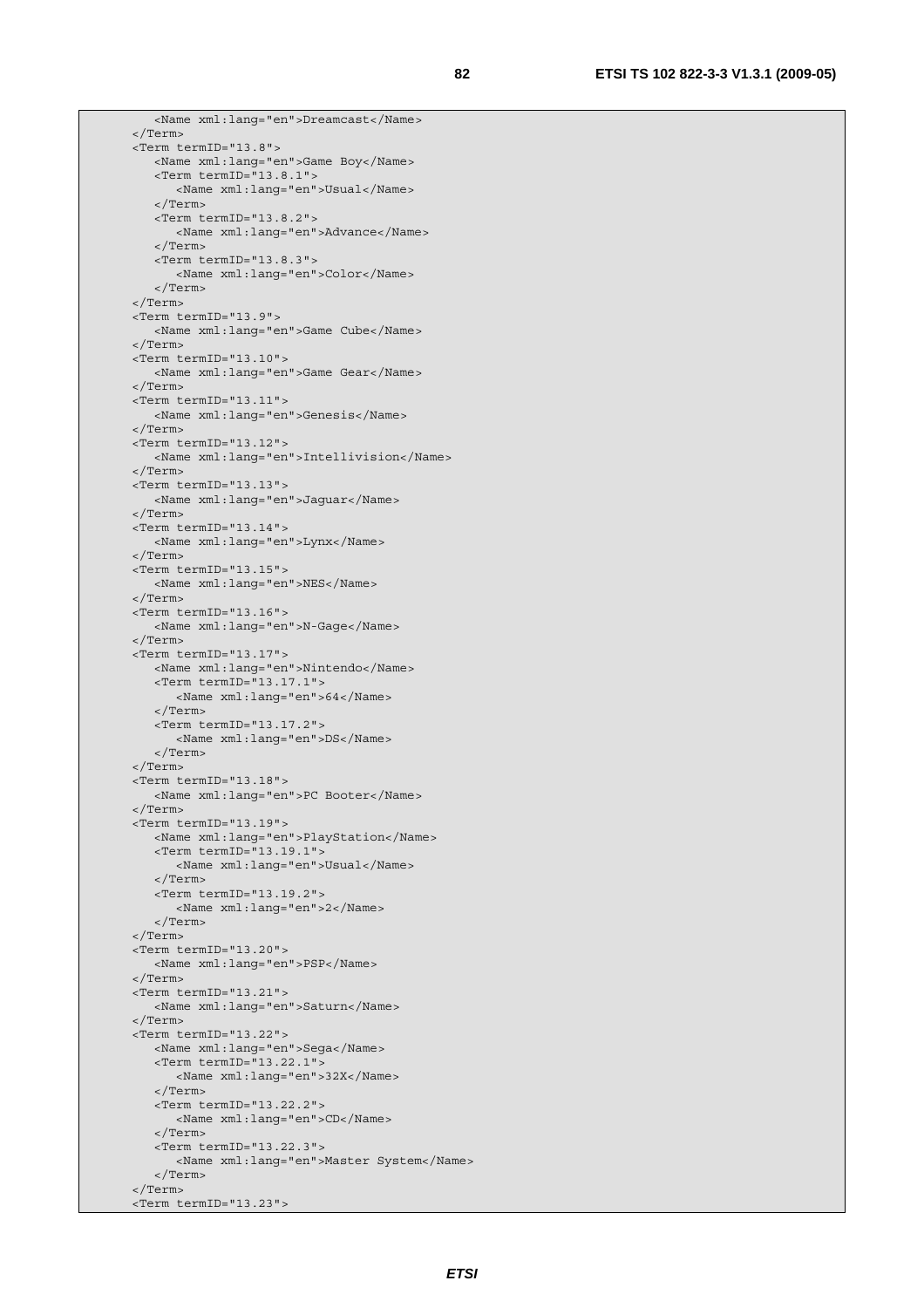<Name xml:lang="en">SNES</Name> </Term> <Term termID="13.24"> <Name xml:lang="en">TI-99/4A</Name> </Term> <Term termID="13.25"> <Name xml:lang="en">TurboGrafx</Name> <Term termID="13.25.1"> <Name xml:lang="en">16</Name> </Term> <Term termID="13.25.2"> <Name xml:lang="en">CD</Name> </Term> </Term> <Term termID="13.26"> <Name xml:lang="en">Vectrex</Name> </Term> <Term termID="13.27"> <Name xml:lang="en">VIC-20</Name> </Term> <Term termID="13.28"> <Name xml:lang="en">Virtual Boy</Name> </Term> <Term termID="13.29"> <Name xml:lang="en">V.Smile</Name> </Term> <Term termID="13.30"> <Name xml:lang="en">Xbox</Name> </Term> <Term termID="13.31"> <Name xml:lang="en">ZX Spectrum</Name> </Term> </Term> <Term termId="14"> <Name xml:lang="en">Home Server</Name> <Term termId="14.1"> <Name xml:lang="en">Media Server</Name> </Term> <Term termId="14.2"> <Name xml:lang="en">Refrigerator HS</Name> </Term> <Term termId="14.3"> <Name xml:lang="en">Game machine HS</Name> </Term> </Term> </ClassificationScheme>

#### A.13 Place Type CS

The following classification scheme defines controlled terms for "NameTerm" of "mpeg7:PlaceType" used in the "Location" of "NaturalEnvironmentInformationTableType".

```
<?xml version="1.0" encoding="UTF-8"?> 
<ClassificationScheme uri="urn:tva:metadata:extended:cs:PlaceTypeCS:2005"> 
    <Term termId="1"> 
       <Name xml:lang="en">My Home</Name> 
       <Definition xml:lang="en"> 
          A place where a person lives or a place to go back 
       </Definition> 
    </Term> 
    <Term termId="2"> 
       <Name xml:lang="en">Transportation Facilities</Name> 
       <Definition xml:lang="en"> 
          A place where people access transportation means 
       </Definition> 
       <Term termId="2.1"> 
          <Name xml:lang="en">Station</Name> 
       </Term> 
       <Term termId="2.2"> 
          <Name xml:lang="en">Stop</Name> 
       </Term> 
       <Term termId="2.3"> 
          <Name xml:lang="en">Airport</Name>
```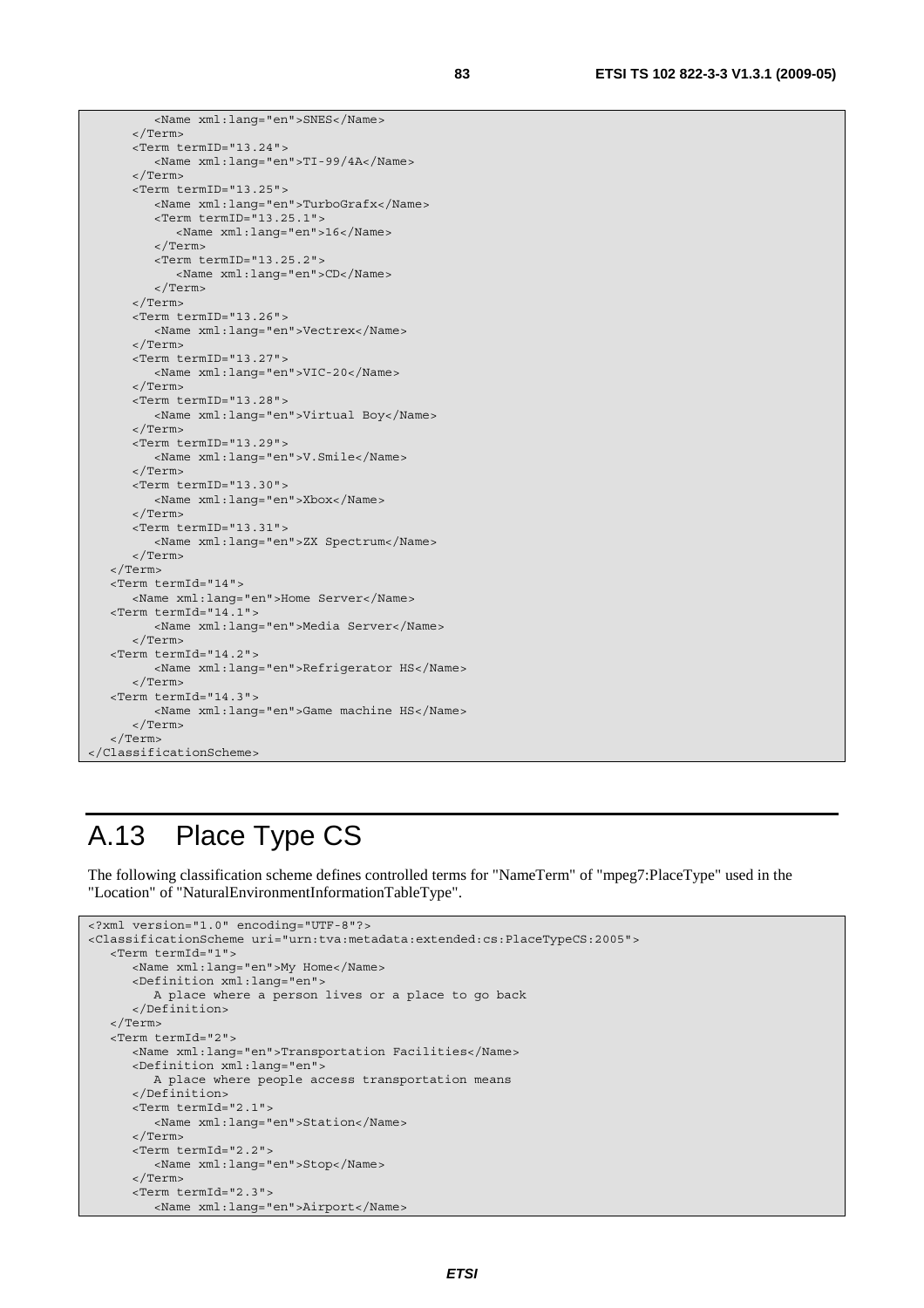</Term> <Term termId="2.4"> <Name xml:lang="en">Harbour</Name> </Term> </Term> <Term termId="3"> <Name xml:lang="en">Traffic Facilities</Name> <Definition xml:lang="en"> A place where people access by using traffic means </Definition> <Term termId="3.1"> <Name xml:lang="en">Entrance</Name> </Term> <Term termId="3.2"> <Name xml:lang="en">Parking</Name> </Term> <Term termId="3.3"> <Name xml:lang="en">Crossing</Name> </Term> <Term termId="3.4"> <Name xml:lang="en">Street</Name> </Term> <Term termId="3.5"> <Name xml:lang="en">Gas Station</Name> </Term> <Term termId="3.6"> <Name xml:lang="en">Highway</Name> </Term> <Term termId="3.7"> <Name xml:lang="en">Interchange</Name> </Term> <Term termId="3.8"> <Name xml:lang="en">Service Area</Name> </Term> </Term> <Term termId="4"> <Name xml:lang="en">Work Place</Name> <Definition xml:lang="en"> A place where people work </Definition> <Term termId="4.1"> <Name xml:lang="en">Office</Name> </Term> <Term termId="4.2"> <Name xml:lang="en">Factory</Name> </Term> <Term termId="4.3"> <Name xml:lang="en">Studio</Name> </Term> <Term termId="4.4"> <Name xml:lang="en">Outdoor</Name> </Term> </Term> <Term termId="5"> <Name xml:lang="en">School</Name> <Definition xml:lang="en"> A place where a person goes to study </Definition> <Term termId="5.1"> <Name xml:lang="en">University</Name> </Term> <Term termId="5.2"> <Name xml:lang="en">High School</Name> </Term> <Term termId="5.3"> <Name xml:lang="en">Kindergarten</Name> </Term> </Term> <Term termId="6"> <Name xml:lang="en">Hall</Name> <Definition xml:lang="en"> A place or building used for meeting, entertainment, exhibition, etc. </Definition> <Term termId="6.1"> <Name xml:lang="en">Museum</Name> </Term> <Term termId="6.2"> <Name xml:lang="en">Library</Name>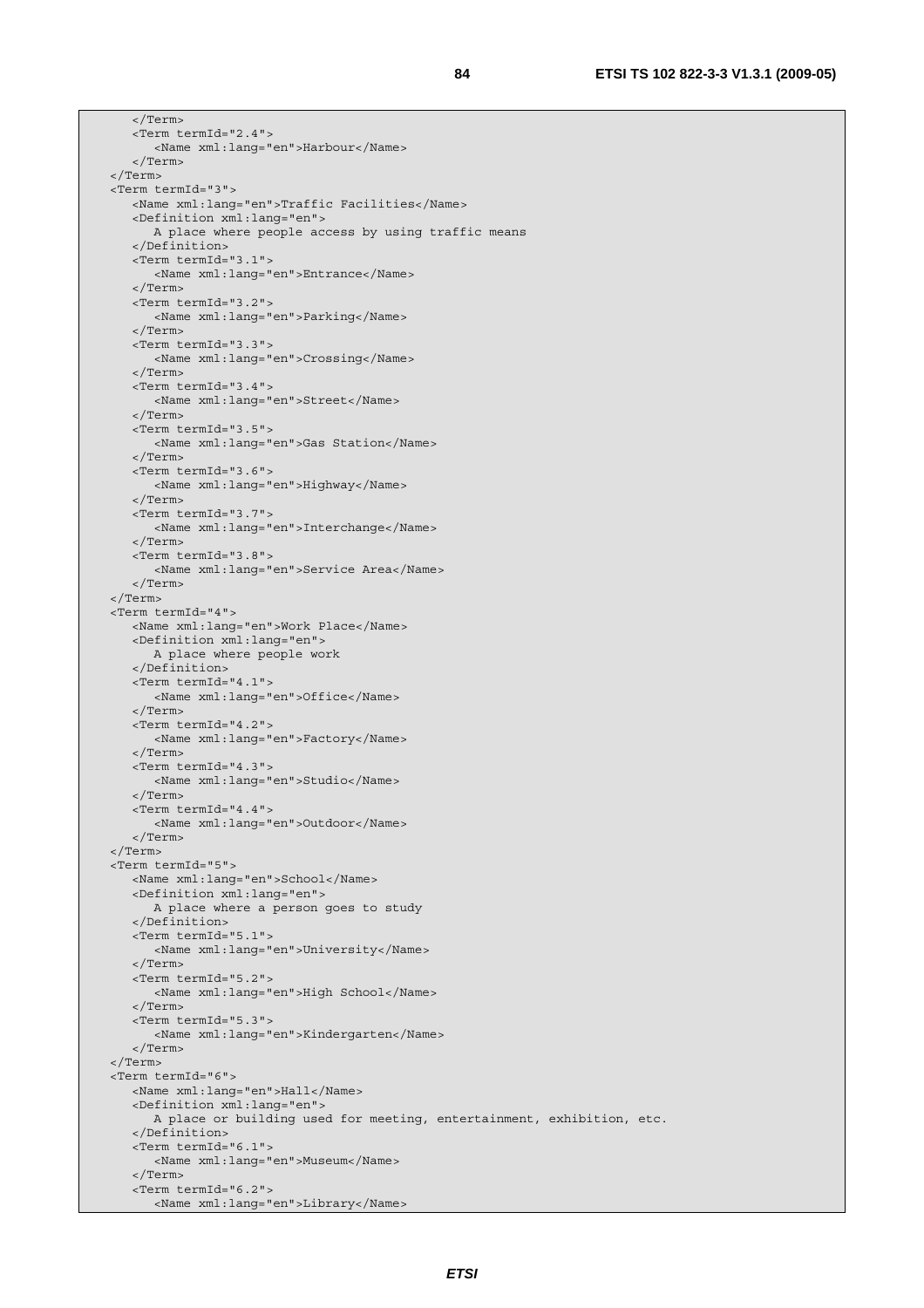</Term> <Term termId="6.3"> <Name xml:lang="en">Theatre</Name> </Term> </Term> <Term termId="7"> <Name xml:lang="en">Public Facilities</Name> <Definition xml:lang="en"> A place or building for public service </Definition> <Term termId="7.1"> <Name xml:lang="en">Bank</Name> </Term> <Term termId="7.2"> <Name xml:lang="en">Post Office</Name> </Term> <Term termId="7.3"> <Name xml:lang="en">Hospital</Name> </Term> <Term termId="7.4"> <Name xml:lang="en">Police</Name> </Term> <Term termId="7.5"> <Name xml:lang="en">Public Office</Name> </Term> <Term termId="7.6"> <Name xml:lang="en">Fire-Brigade Station</Name> </Term> </Term> <Term termId="8"> <Name xml:lang="en">Historic Site</Name> <Definition xml:lang="en"> A place or building of historic interest and value </Definition> <Term termId="8.1"> <Name xml:lang="en">Palace</Name> </Term> <Term termId="8.2"> <Name xml:lang="en">Castle</Name> </Term> <Term termId="8.3"> <Name xml:lang="en">Church</Name> </Term> <Term termId="8.4"> <Name xml:lang="en">Temple</Name> </Term> <Term termId="8.5"> <Name xml:lang="en">Shrine</Name> </Term> <Term termId="8.6"> <Name xml:lang="en">Graveyard</Name> </Term> </Term> <Term termId="9"> <Name xml:lang="en">Natural Outdoor Spot</Name> <Definition xml:lang="en"> A spot of natural or outdoor environment </Definition> <Term termId="9.1"> <Name xml:lang="en">Mountain</Name> </Term> <Term termId="9.2"> <Name xml:lang="en">Sea</Name> </Term> <Term termId="9.3"> <Name xml:lang="en">Lake</Name> </Term> <Term termId="9.4"> <Name xml:lang="en">Pond</Name> </Term> <Term termId="9.5"> <Name xml:lang="en">River</Name> </Term> <Term termId="9.6"> <Name xml:lang="en">Valley</Name> </Term> <Term termId="9.7"> <Name xml:lang="en">Field</Name>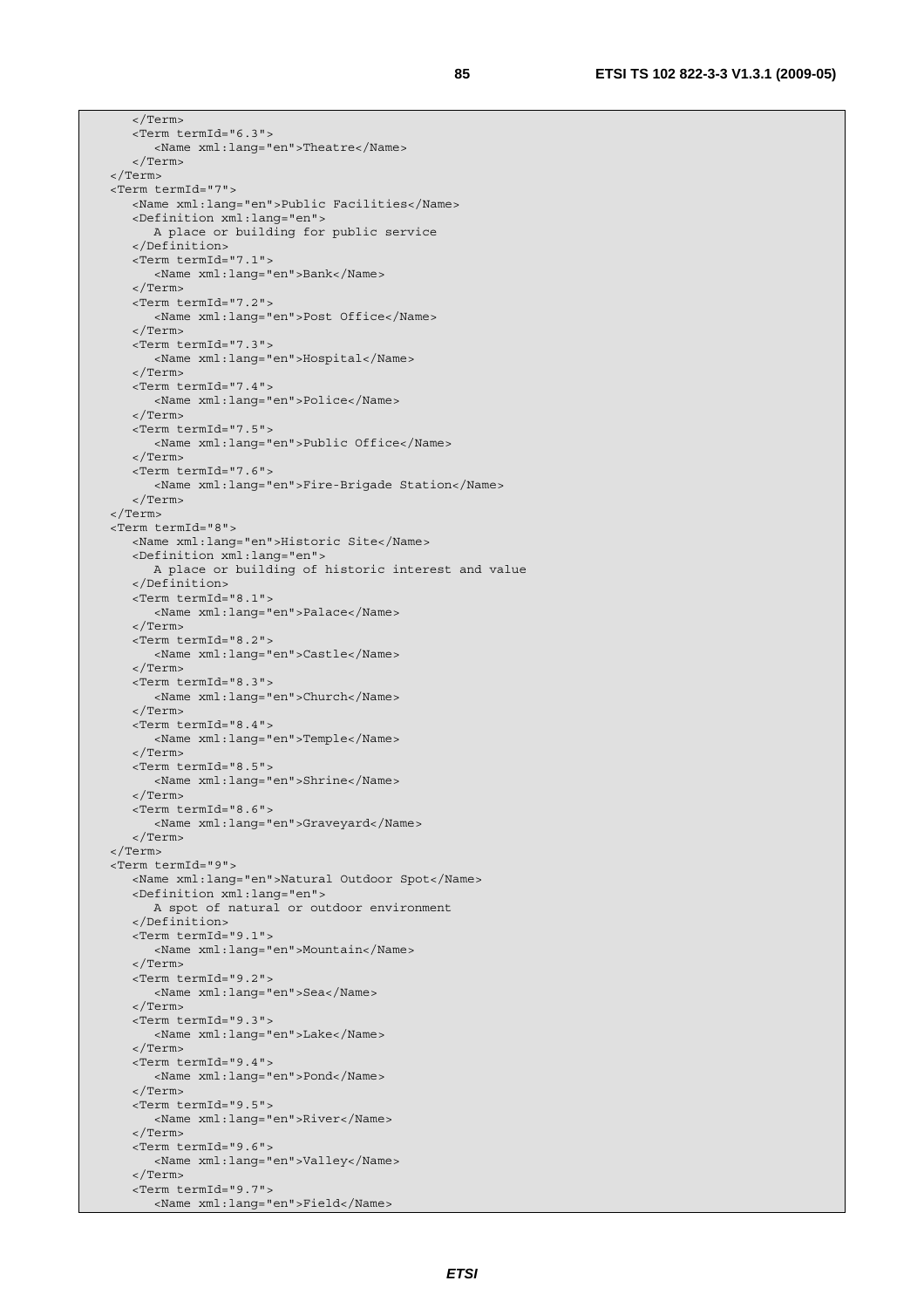</Term> <Term termId="9.8"> <Name xml:lang="en">Island</Name> </Term> <Term termId="9.9"> <Name xml:lang="en">Sky</Name> </Term> </Term> <Term termId="10"> <Name xml:lang="en">Hotel</Name> <Definition xml:lang="en"> A building or place where people stay, sleep or take a rest </Definition> </Term> <Term termId="11"> <Name xml:lang="en">Restaurant</Name> <Definition xml:lang="en"> A building or place where foods are served and people can eat </Definition> </Term> <Term termId="12"> <Name xml:lang="en">Shopping Spot</Name> <Definition xml:lang="en"> A building or place where people go shopping </Definition> <Term termId="12.1"> <Name xml:lang="en">Department Store</Name> </Term> <Term termId="12.2"> <Name xml:lang="en">Supermarket</Name> </Term> <Term termId="12.3"> <Name xml:lang="en">Shop</Name> </Term> </Term> <Term termId="13"> <Name xml:lang="en">Leisure Spot</Name> <Definition xml:lang="en"> A place where people enjoy leisure </Definition> <Term termId="13.1"> <Name xml:lang="en">Park</Name> </Term> <Term termId="13.2"> <Name xml:lang="en">Garden</Name> </Term> <Term termId="13.3"> <Name xml:lang="en">Amusement Park</Name> </Term> <Term termId="13.4"> <Name xml:lang="en">Resort</Name> </Term> <Term termId="13.5"> <Name xml:lang="en">Hot Spring</Name> </Term> </Term> <Term termId="14"> <Name xml:lang="en">Sports Spot</Name> <Definition xml:lang="en"> A place where people enjoy sports </Definition> <Term termId="14.1"> <Name xml:lang="en">Stadium</Name> </Term> <Term termId="14.2"> <Name xml:lang="en">Sports Gym</Name> </Term> <Term termId="14.3"> <Name xml:lang="en">Tennis Court</Name> </Term> <Term termId="14.4"> <Name xml:lang="en">Golf Course</Name> </Term> <Term termId="14.5"> <Name xml:lang="en">Swimming Pool</Name> </Term> <Term termId="14.6"> <Name xml:lang="en">Skiing Ground</Name>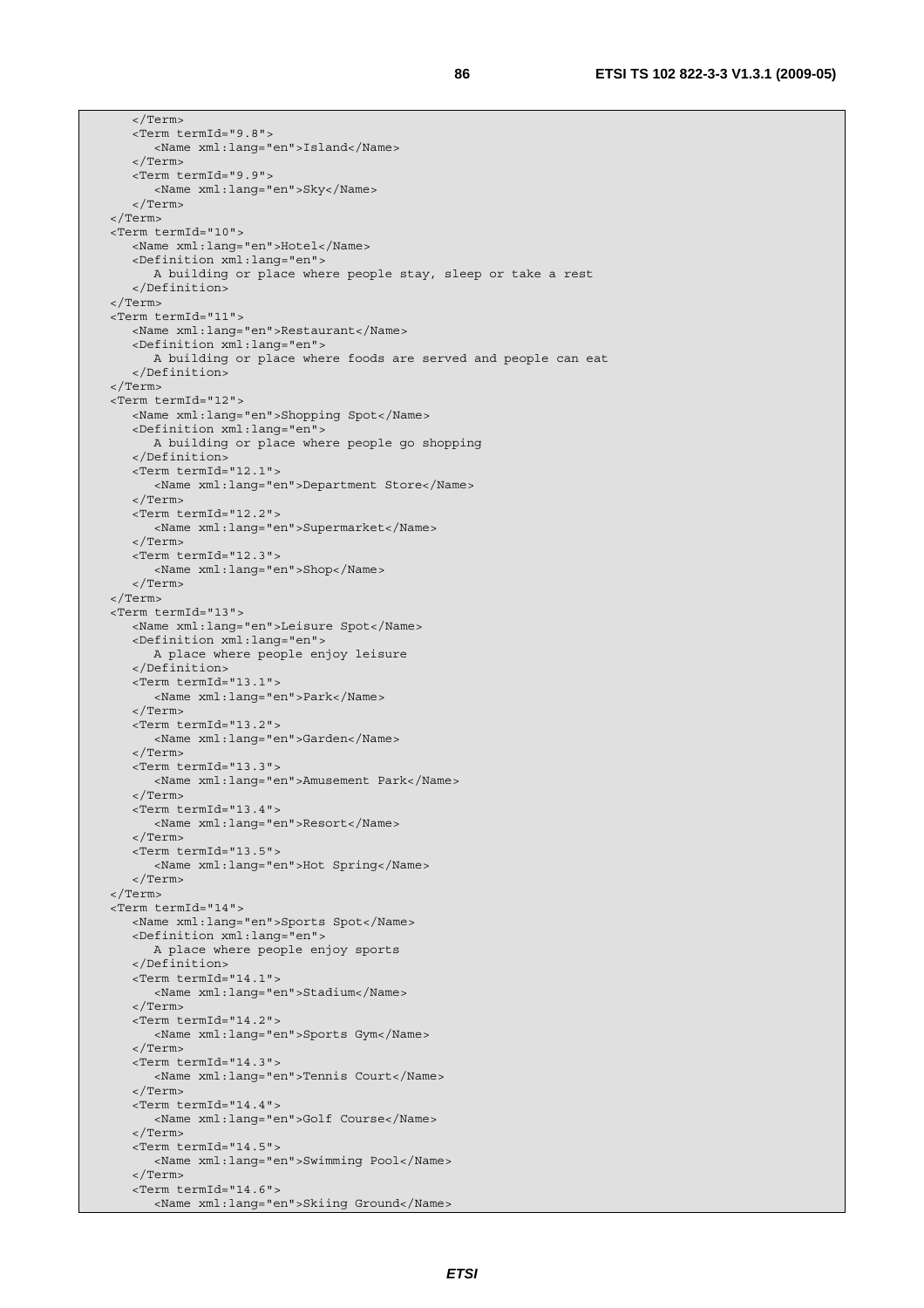| $\langle$ Term>                              |  |  |  |
|----------------------------------------------|--|--|--|
| <term termid="14.7"></term>                  |  |  |  |
| <name xml:lang="en">Skating Rink</name>      |  |  |  |
|                                              |  |  |  |
| $\langle$ Term>                              |  |  |  |
| <term termid="15"></term>                    |  |  |  |
| <name xml:lanq="en">Mobility</name>          |  |  |  |
| <definition xml:lang="en"></definition>      |  |  |  |
| The user is in move.                         |  |  |  |
|                                              |  |  |  |
| <term termid="15.1"></term>                  |  |  |  |
| <name xml:lang="en">In Transportation</name> |  |  |  |
| <term termid="15.1.1"></term>                |  |  |  |
| <name xml:lang="en">In Car</name>            |  |  |  |
| $\langle$ Term>                              |  |  |  |
| <term termid="15.1.2"></term>                |  |  |  |
| <name xml:lang="en">In Train</name>          |  |  |  |
| $\langle$ Term>                              |  |  |  |
| <term termid="15.1.3"></term>                |  |  |  |
| <name xml:lang="en">In Airplane</name>       |  |  |  |
| $\langle$ Term>                              |  |  |  |
| $\langle$ Term>                              |  |  |  |
| <term termid="15.2"></term>                  |  |  |  |
| <name xml:lang="en">On Foot</name>           |  |  |  |
| <term termid="15.2.1"></term>                |  |  |  |
| <name xml:lanq="en">Walkinq</name>           |  |  |  |
| $\langle$ Term>                              |  |  |  |
| $\epsilon$ Term termId="15.2.2">             |  |  |  |
| <name xml:lanq="en">Runninq</name>           |  |  |  |
|                                              |  |  |  |
|                                              |  |  |  |
|                                              |  |  |  |
|                                              |  |  |  |

#### A.14 Weather Type CS

The following classification scheme defines controlled terms for "Weather" of "NaturalEnvironmentInformationTableType".

```
<?xml version="1.0" encoding="UTF-8"?> 
<ClassificationScheme uri="urn:tva:metadata:extended:cs:WeatherTypeCS:2005"> 
    <Term termId="1"> 
       <Name xml:lang="en">Spring</Name> 
       <Definition xml:lang="en"> 
          The season between winter and summer in which leaves and flowers appear. 
       </Definition> 
    </Term> 
    <Term termId="2"> 
       <Name xml:lang="en">Summer</Name> 
       <Definition xml:lang="en"> 
          The season between spring and autumn when the sun is hot and there are many flower. 
       </Definition> 
    </Term> 
    <Term termId="3"> 
       <Name xml:lang="en">Autumn</Name> 
       <Definition xml:lang="en"> 
          The season between summer and winter when leaves turn gold and fruits become ripe. 
       </Definition> 
    </Term> 
    <Term termId="4"> 
       <Name xml:lang="en">Winter</Name> 
       <Definition xml:lang="en"> 
          The season between autumn and spring when it is cold and most trees have lost their leaves. 
       </Definition> 
    </Term> 
    <Term termId="5"> 
       <Name xml:lang="en">Sunny</Name> 
       <Definition xml:lang="en"> 
         Having bright sunlight. 
       </Definition> 
    </Term> 
    <Term termId="6"> 
       <Name xml:lang="en">Rainy</Name>
```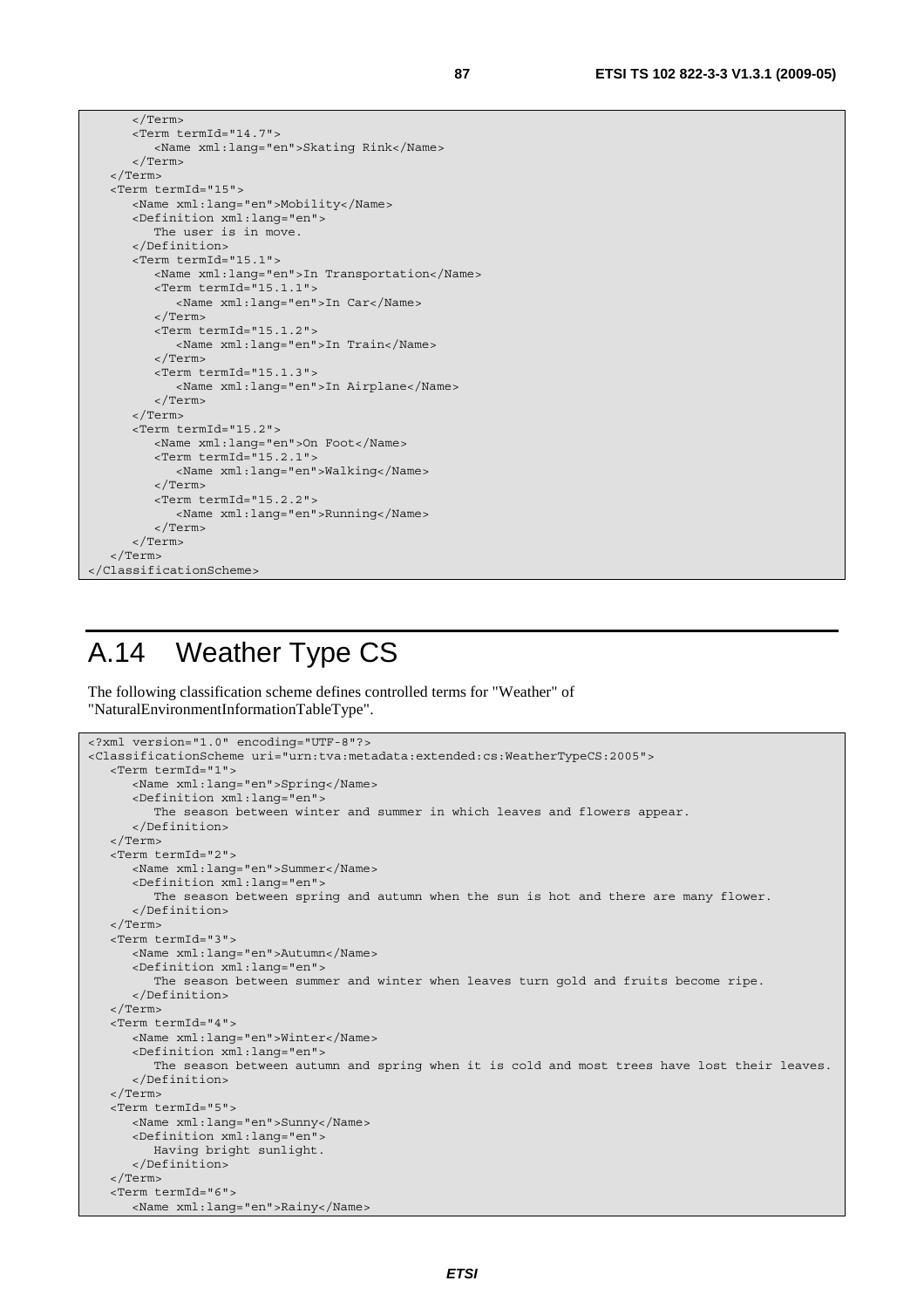<Definition xml:lang="en"> Having a lot of rain. </Definition> </Term> <Term termId="7"> <Name xml:lang="en">Cloudy</Name> <Definition xml:lang="en"> Full of clouds. </Definition> </Term> <Term termId="8"> <Name xml:lang="en">Snowy</Name> <Definition xml:lang="en"> Full of snow or snowing. </Definition> </Term> <Term termId="9"> <Name xml:lang="en">Windy</Name> <Definition xml:lang="en"> With a lot of wind. </Definition> </Term> <Term termId="10"> <Name xml:lang="en">Foggy</Name> <Definition xml:lang="en"> With a lot of fog. </Definition> </Term> <Term termId="11"> <Name xml:lang="en">Frosty</Name> <Definition xml:lang="en"> With a lot of frost. </Definition> </Term> <Term termId="12"> <Name xml:lang="en">Storm</Name> <Definition xml:lang="en"> A rough weather condition with wind, rain, and often lightning. </Definition> <Term termId="12.1"> <Name xml:lang="en">ThunderStorm</Name> </Term> <Term termId="12.2"> <Name xml:lang="en">RainStorm</Name> </Term> <Term termId="12.3"> <Name xml:lang="en">SnowStorm</Name> </Term> </Term> <Term termId="13"> <Name xml:lang="en">Extreme Weather</Name> <Term termId="13.1"> <Name xml:lang="en">Hurricane</Name>  $\frac{1}{2}$ /Terms <Term termId="13.2"> <Name xml:lang="en">Typhoon</Name> </Term> <Term termId="13.3"> <Name xml:lang="en">Tornado</Name> </Term> </Term> </ClassificationScheme>

### A.15 Temporal Relation CS

The following classification scheme defines controlled terms for temporal relations between items and/or components.

```
<?xml version="1.0" encoding="UTF-8"?> 
<ClassificationScheme uri="urn:tva:metadata:extended:cs:TemporalRelationCS:2005"> 
   <!-- ################################################################# --> 
  <!-- TEMPORAL RELATION -->
   <!-- Definition: This is a set of terms used within Content Packaging to --> 
<!-- indicate -->
```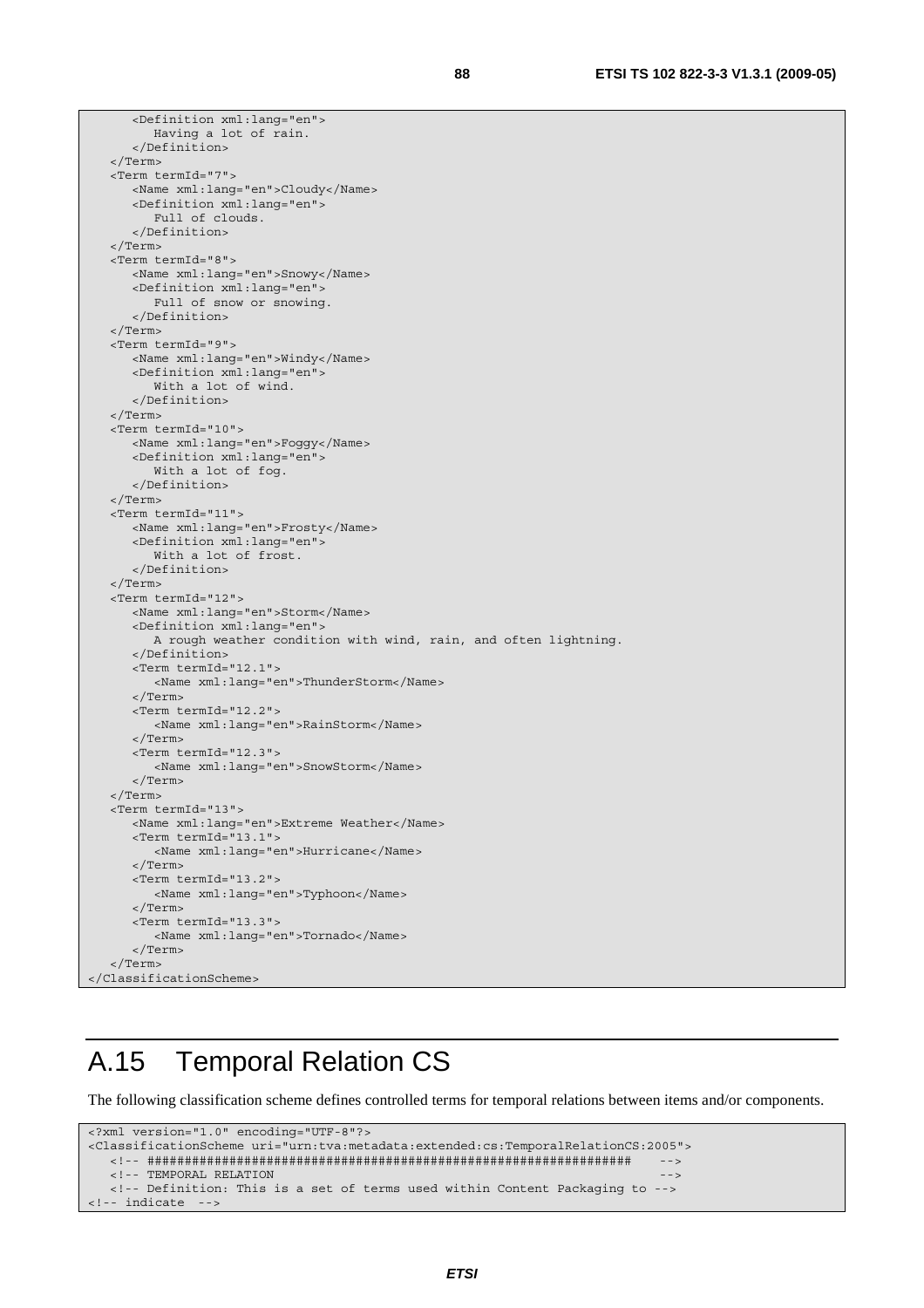<!-- what kinds of temporal relation components/items have with others --> <!-- It makes the receiving terminal know when the component and/or item --> <!-- has to be consumed <!-- ################################################################## --> <Term termID="precedes"> <Name xml:lang="en">precedes</Name> <Definition> B precedes C if and only if B ends before C starts.</Definition> </Term> <Term termID="follows"> <Name xml:lang="en">follows</Name> <Definition> Inverse relation of precedes </Definition> </Term> <Term termID="meets"> <Name xml:lang="en">meets</Name> <Definition>B meets C if and only if B ends at the same time as C starts.</Definition> </Term> <Term termID="metBy"> <Name xml:lang="en">metBy</Name> <Definition> Inverse relation of meets </Definition> </Term> <Term termID="overlaps"> <Name xml:lang="en">overlaps</Name> <Definition>B overlaps C if and only if B starts before C starts, B ends after C starts and B ends before C ends.</Definition> </Term> <Term termID="overlappedBy"> <Name xml:lang="en">overlappedBy</Name> <Definition> Inverse relation of overlaps </Definition> </Term> <Term termID="contains"> <Name xml:lang="en">contains</Name> <Definition> B contains C if and only if C starts after B starts and C ends at the same time as or before B ends, or C starts after or at the same time as B starts and C ends before B ends. </Definition> </Term> <Term termID="during"> <Name xml:lang="en">during</Name> <Definition> Inverse relation of contains </Definition> </Term> <Term termID="strictContains"> <Name xml:lang="en">strictContains</Name> <Definition>B strictContains C if and only if C starts after B starts and C ends before B ends.</Definition> </Term> <Term termID="strictDuring"> <Name xml:lang="en">strictDuring</Name> <Definition> Inverse relation of strictContains </Definition> </Term> <Term termID="starts"> <Name xml:lang="en">starts</Name> <Definition>B starts C if and only if B starts at the same time as C starts and B ends before C ends.</Definition>  $\sim$ /Term $\sim$  <Term termID="startedBy"> <Name xml:lang="en">startedBy</Name> <Definition> Inverse relation of starts </Definition> </Term> <Term termID="finishes"> <Name xml:lang="en">finishes</Name> <Definition>B finishes C if and only if B starts after C starts and B ends at the same time as C ends.</Definition> </Term> <Term termID="finishedBy"> <Name xml:lang="en">finishedBy</Name> <Definition> Inverse relation of finishes </Definition> </Term> <Term termID="coOccurs"> <Name xml:lang="en">coOccurs</Name> <Definition>B coOccurs if and only if B starts at the same time as C starts and B ends at the same time as C ends.</Definition> </Term> <Term termID="contiguous"> <Name xml:lang="en">contiguous</Name> <Definition>A1, A2, … An contiguous if and only if they are temporally disjoint and connected.</Definition> </Term> <Term termID="sequential">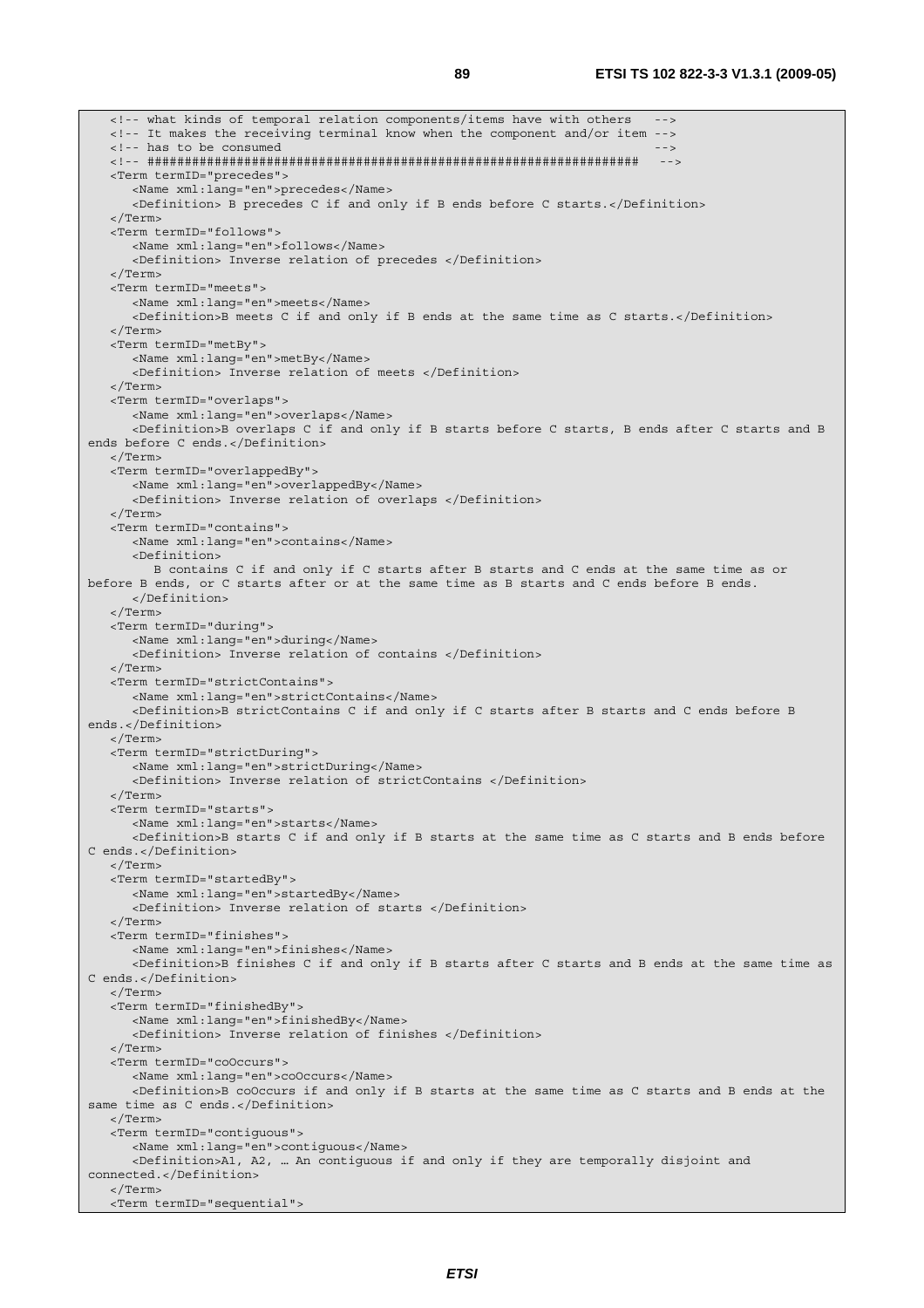| <name xml:lang="en">sequential</name>                                                                     |
|-----------------------------------------------------------------------------------------------------------|
| <definition>A1, A2,  An sequential if and only if they are temporally disjoint and not</definition>       |
| necessarily connected.                                                                                    |
| $\langle$ Term>                                                                                           |
| <term termid="coBegin"></term>                                                                            |
| <name xml:lang="en">coBegin</name>                                                                        |
| <definition>A1, A2,  An coBegin if and only if they start at the same time.</definition>                  |
| $\langle$ Term>                                                                                           |
| <term termid="coEnd"></term>                                                                              |
| <name xml:lang="en">coEnd</name>                                                                          |
| <definition>A1, A2,  An coEnd if and only if they end at the same time.</definition>                      |
| $\langle$ Term>                                                                                           |
| <term termid="parallel"></term>                                                                           |
| <name xml:lanq="en">parallel</name>                                                                       |
| <definition>A1, A2,  An parallel if and only if the intersection of A1, A2,  An has one non-</definition> |
| empty interior.                                                                                           |
| $\langle$ Term>                                                                                           |
| <term termid="overlapping"></term>                                                                        |
| <name xml:lang="en">overlapping</name>                                                                    |
| $<$ Definition $>$                                                                                        |
| A1, A2,  An overlapping if and only if the union of A1, A2,  An is connected and each Ai                  |
| intersects at least one other Aj with non-empty interior.                                                 |
|                                                                                                           |
| $\langle$ Term>                                                                                           |
|                                                                                                           |
|                                                                                                           |

### A.16 Spatial Relation CS

The following classification scheme defines controlled terms for spatial relations between items and/or components.

```
<?xml version="1.0" encoding="UTF-8"?> 
<ClassificationScheme uri="urn:tva:metadata:extended:cs:SpatialRelationCS:2005"> 
    <Term termID="south"> 
       <Name xml:lang="en">south</Name> 
       <Definition> 
          B south C if and only if, in the dimension x, B starts after or at the same time as C 
starts and B ends at the same time as or before C ends, or B starts at the same time as or before C 
starts and B ends after or at the same time as C ends; and, in the dimension y, B ends at the same 
time as or before C starts. 
      </Definition> 
    </Term> 
    <Term termID="north"> 
       <Name xml:lang="en">north</Name> 
       <Definition> Inverse relation of south </Definition> 
    </Term> 
    <Term termID="west"> 
       <Name xml:lang="en">west</Name> 
       <Definition> 
          B west C if and only if, in the dimension x, B ends at the same time as or before C starts; 
and, in the dimension y, B starts after or at the same time as C starts and B ends at the same time 
as or before C ends, or B starts at the same time as or before C starts and B ends after or at the 
same time as C ends. 
       </Definition> 
    </Term> 
    <Term termID="east"> 
       <Name xml:lang="en">east</Name> 
       <Definition> Inverse relation of west </Definition> 
    </Term> 
    <Term termID="northwest"> 
       <Name xml:lang="en">northwest</Name> 
       <Definition> 
          B northwest C if and only if, in the dimension x, B ends at the same time as or before C 
starts; and, in the dimension y, B starts after or at the same time as C ends. 
       </Definition> 
    </Term> 
    <Term termID="southeast"> 
       <Name xml:lang="en">southeast</Name> 
       <Definition> Inverse relation of northwest </Definition> 
    </Term> 
    <Term termID="southwest"> 
       <Name xml:lang="en">southwest</Name> 
       <Definition>
```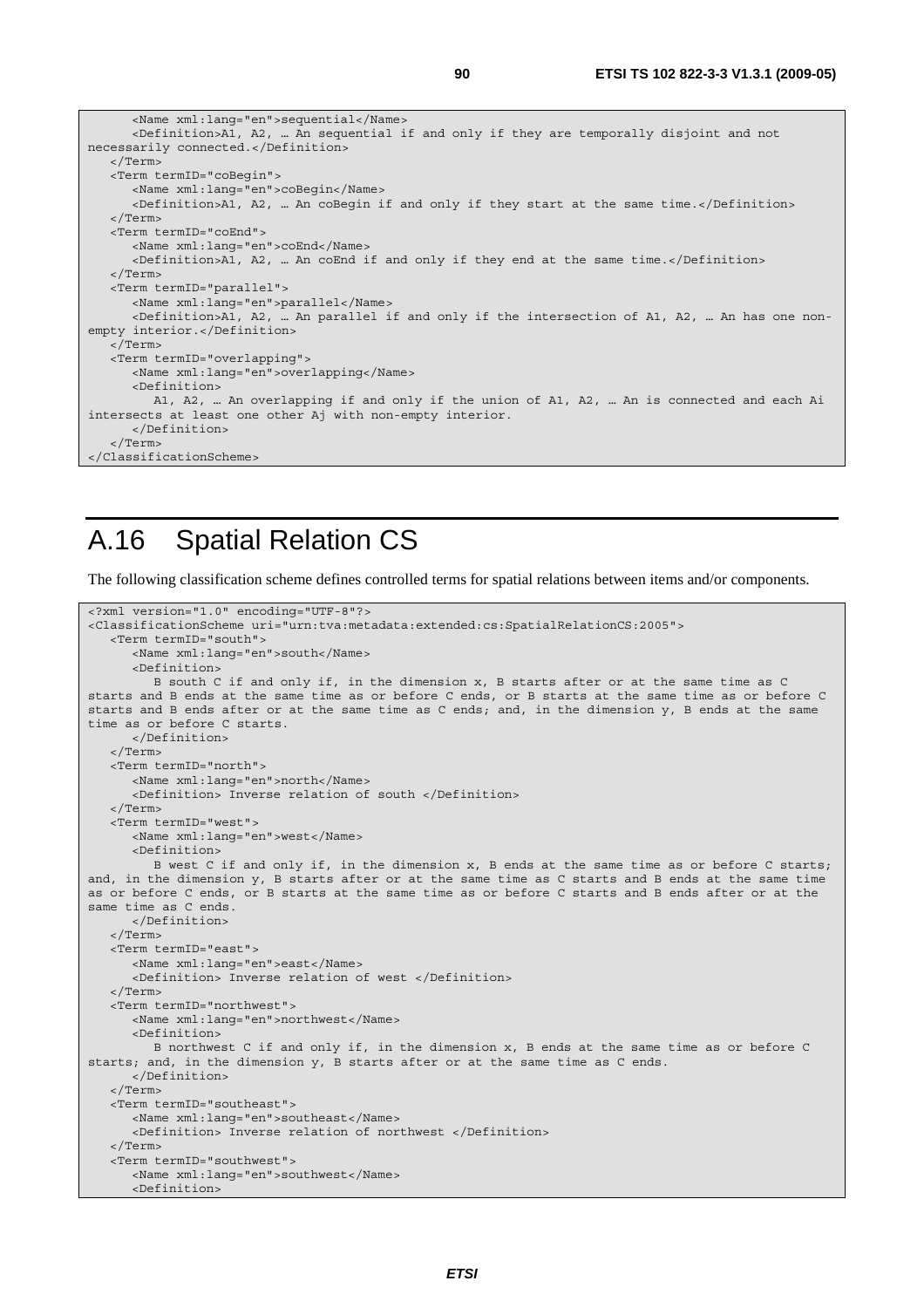B southwest C if and only if, in the dimension x, B ends at the same time as or before C starts; and, in the dimension y, B ends at the same time as or before C starts. </Definition> </Term> <Term termID="northeast"> <Name xml:lang="en">northeast</Name> <Definition> Inverse relation of southwest </Definition> </Term> <Term termID="left"> <Name xml:lang="en">left</Name> <Definition> B left C if and only if, in the dimension x, B ends at the same time as or before C starts. </Definition> </Term> <Term termID="right"> <Name xml:lang="en">right</Name> <Definition> Inverse relation of left </Definition> </Term> <Term termID="below"> <Name xml:lang="en">below</Name> <Definition> B below C if and only if, in the dimension y, B ends at the same time as or before C starts. </Definition> </Term> <Term termID="above"> <Name xml:lang="en">above</Name> <Definition> Inverse relation of below </Definition> </Term> <Term termID="over"> <Name xml:lang="en">over</Name> <Definition> B over C if and only if, in the dimension x, B starts at the same time as or before C starts and B ends after C starts, or B starts after C starts and B starts before C ends; and, in the dimension y, B starts at the same time as C ends. </Definition> </Term> <Term termID="under"> <Name xml:lang="en">under</Name> <Definition> Inverse relation of over </Definition> </Term> <Term termID="equals"> <Name xml:lang="en">equals</Name> <Definition>B equals C if and only if B is equal to C.</Definition> </Term> <Term termID="inside"> <Name xml:lang="en">inside</Name> <Definition>B1, B2, ..., Bn is inside C if and only if the union of B1, ..., Bn is a subset of C</Definition> </Term> <Term termID="contains"> <Name xml:lang="en">contains</Name> <Definition> Inverse relation of inside </Definition>  $\sim$ /Term $\sim$  <Term termID="covers"> <Name xml:lang="en">covers</Name> <Definition>B1, B2, ..., Bn covers argument C if and only if the union of B1, B2, ..., Bn contains C AND that union is not equal to C</Definition> </Term> <Term termID="coveredBy"> <Name xml:lang="en">coveredBy</Name> <Definition> Inverse relation of covers </Definition> </Term> <Term termID="overlaps"> <Name xml:lang="en">overlaps</Name> <Definition>B overlaps C if and only if B intersect C has non-empty interior</Definition> </Term> <Term termID="touches"> <Name xml:lang="en">touches</Name> <Definition>B1, B2, ..., Bn touches argument C if and only if B union C is connected</Definition> </Term> <Term termID="disjoint"> <Name xml:lang="en">disjoint"</Name> <Definition>B is disjoint with C if and only if the intersection of B and C is empty.</Definition> </Term> <Term termID="separated">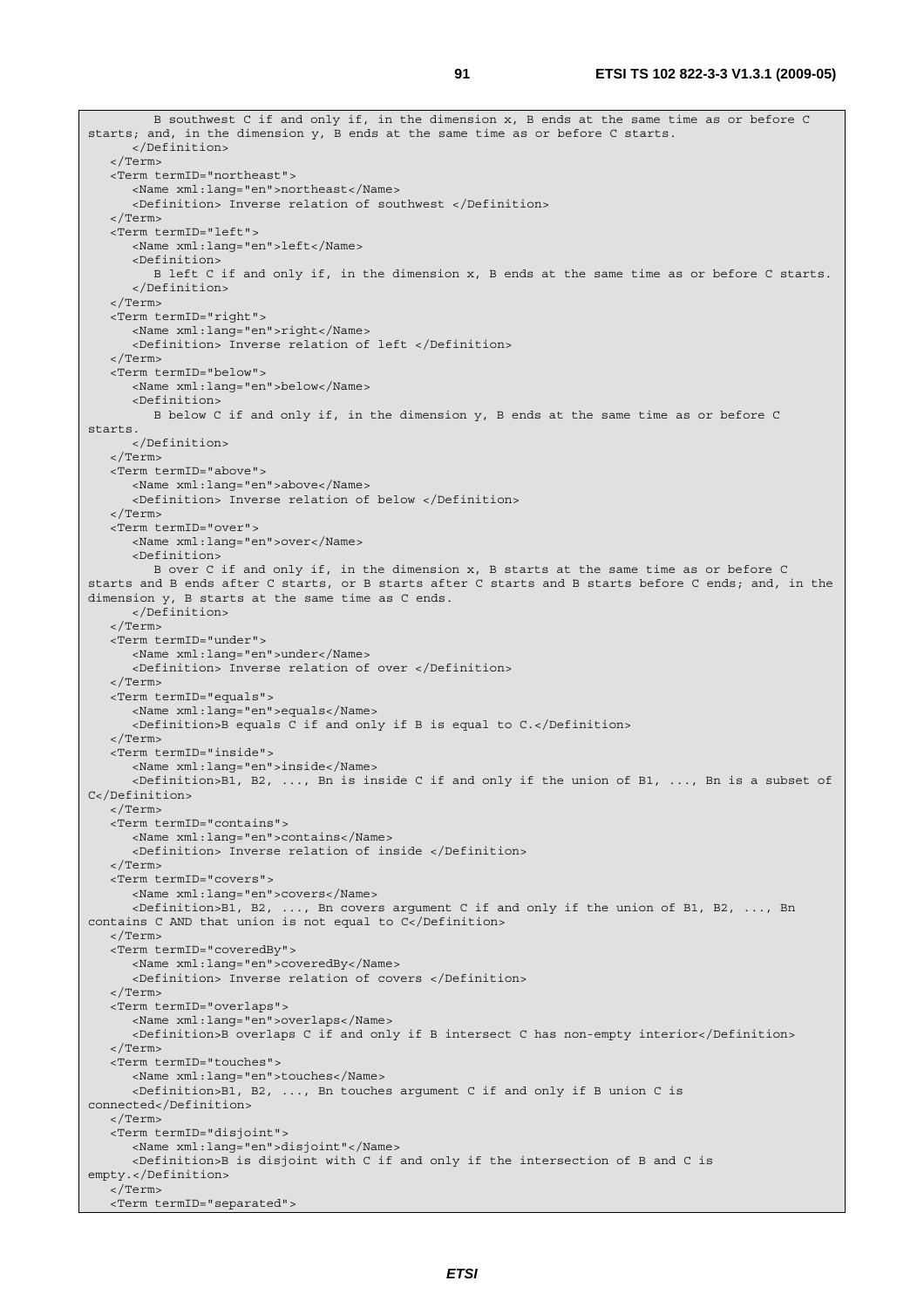```
 <Name xml:lang="en">separated</Name> 
       <Definition>E is separated from O if and only if the intersection of E and the closure of A is 
empty AND the intersection of the closure of 
         E with O is empty. 
       </Definition> 
    </Term> 
</ClassificationScheme>
```
#### A.17 Content Type CS

The following classification scheme defines controlled terms for content types.

```
<?xml version="1.0" encoding="UTF-8"?> 
<ClassificationScheme uri=" urn:tva:metadata:extended:cs:ContentTypeCS:2005"> 
   <!-- ##################################################################### --> 
   <!-- ContentTypeCS --> 
   <!-- Definition: This is a set of terms used to indicate what kinds of content are --> 
     <!-- used as main Program or used in Package. - <!-- Content can be classified by either the type of content or the subject of content --> 
   <!-- ##################################################################### --> 
   <Term termID="1"> 
      <Name xml:lang="en">Audio</Name> 
   </Term> 
   <Term termID="2"> 
      <Name xml:lang="en">Video</Name> 
   </Term> 
   <Term termID="3"> 
      <Name xml:lang="en">StillImage</Name> 
    </Term> 
   <Term termID="4"> 
      <Name xml:lang="en">Text</Name> 
   </Term> 
   <Term termID="5"> 
      <Name xml:lang="en">DataBroadcasting</Name> 
   </Term> 
   <Term termID="6"> 
      <Name xml:lang="en">Interstitial</Name> 
   </Term> 
   <Term termID="7"> 
      <Name xml:lang="en">Education</Name> 
   </Term> 
   <Term termID="8"> 
      <Name xml:lang="en">Application</Name> 
   </Term> 
   <Term termID="9"> 
      <Name xml:lang="en">Game</Name> 
   </Term> 
   <Term termID="10"> 
      <Name xml:lang="en">Package</Name> 
    </Term> 
</ClassificationScheme>
```
#### A.18 Checksum Algorithm CS

```
<?xml version="1.0" encoding="UTF-8"?> 
<ClassificationScheme uri="urn:tva:metadata:cs:ChecksumAlgorithmCS:2008"> 
    <!-- ##################################################################### --> 
    <!-- ChecksumAlgorithmCS --> 
    <!-- ##################################################################### --> 
   \langle! --
    <!-- Cyclic Redundancy Checksums --> 
    <Term termID="crc16"> 
       <Name xml:lang="en">CRC16 (ITU-T)</Name> 
       <Definition xml:lang="en">As specified by CCITT/ITU-T and used by X.25, V.41, Bluetooth, PPP, 
IrDA. 
Polynomial: x^16 + x^12 + x^5 + 1</Definition>
    </Term> 
    <Term termID="crc32"> 
       <Name xml:lang="en">CRC32 (MPEG-2)</Name>
```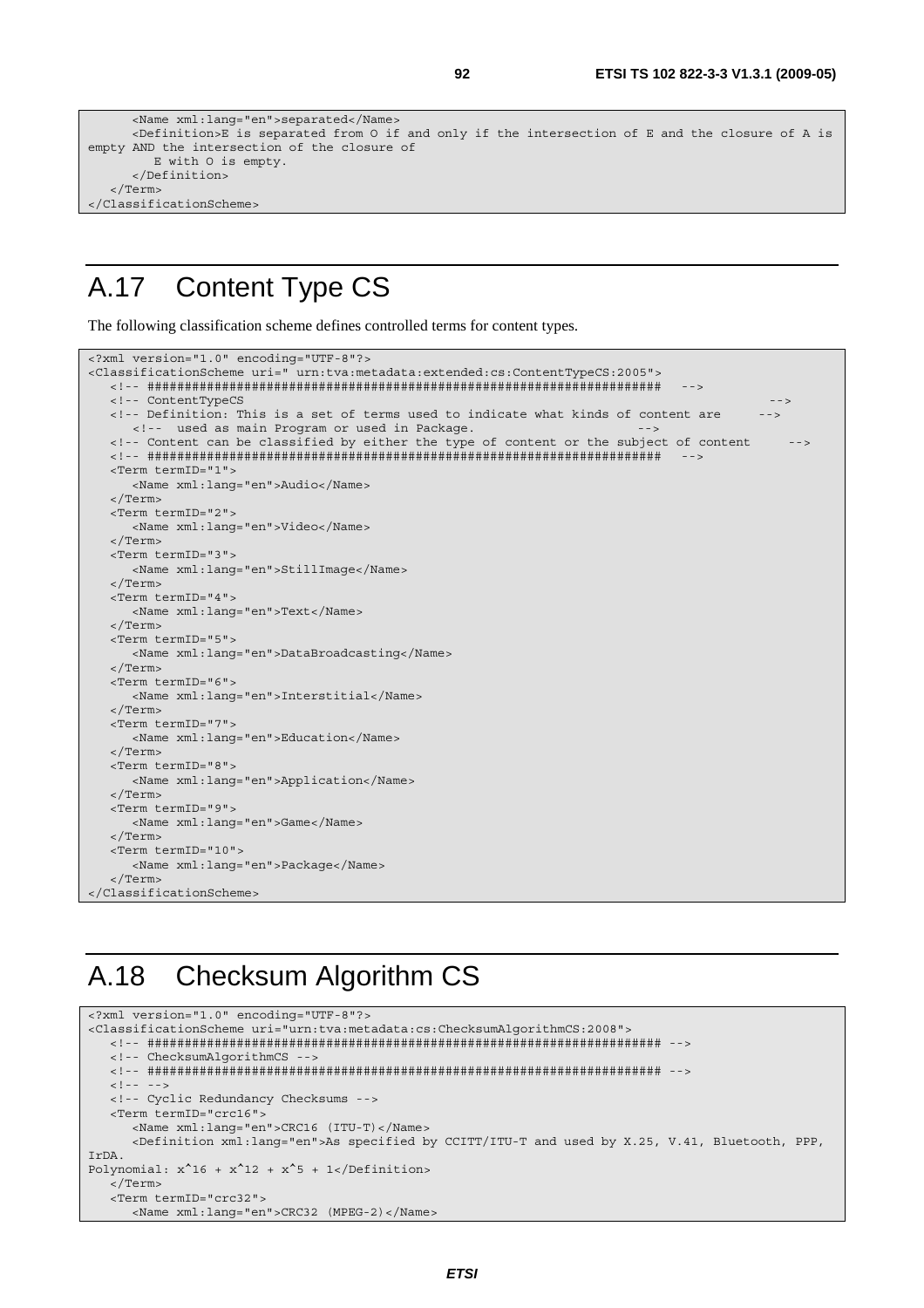```
 <Definition xml:lang="en">As specified in IEEE 802.3, ITU-T Recommendation V.42 and MPEG-2. 
Polynomial: x^332 + x^26 + x^23 + x^22 + x^16 + x^12 + x^11 + x^10 + x^8 + x^7 + x^6 + x^4 + x^2 + x+ 1</Definition> 
    </Term> 
    <Term termID="crc64"> 
      <Name xml:lang="en">CRC64 (ISO)</Name> 
       <Definition xml:lang="en">As specified in ISO 3309 for use by HDLC. 
Polynomial: x^64 + x^4 + x^3 + x + 1 </Term> 
    <Term termID="crc64-ecma"> 
      <Name xml:lang="en">CRC64 (ECMA)</Name> 
       <Definition xml:lang="en">As specified in ECMA-182. 
Polynomial: x^64 + x^62 + x^57 + x^55 + x^54 + x^53 + x^54 + x^47 + x^46 + x^45 + x^40 + x^39 + x^38+ x^37 + x^35 + x^33 + x^32 + x^31 + x^29 + x^27 + x^24 + x^23 + x^22 + x^21 + x^19 + x^17 + x^13 + 
x^12 + x^10 + x^9 + x^7 + x^4 + x + 1 </Definition>
   </Term> 
   <! -- -->
   <!-- Cryptographic hash functions --> 
    <Term termID="md5"> 
      <Name xml:lang="en">MD5</Name> 
       <Definition xml:lang="en">Message-Digest algorithm 5, a 128-bit hash designed at MIT by 
Professor Ronald Rivest.</Definition>
   </Term> 
    <Term termID="sha1"> 
       <Name xml:lang="en">SHA-1</Name> 
       <Definition xml:lang="en">160-bit Secure Hash Algorithm, developed by the United States 
National Security Agency and published by NIST.</Definition> 
   </Term> 
</ClassificationScheme>
```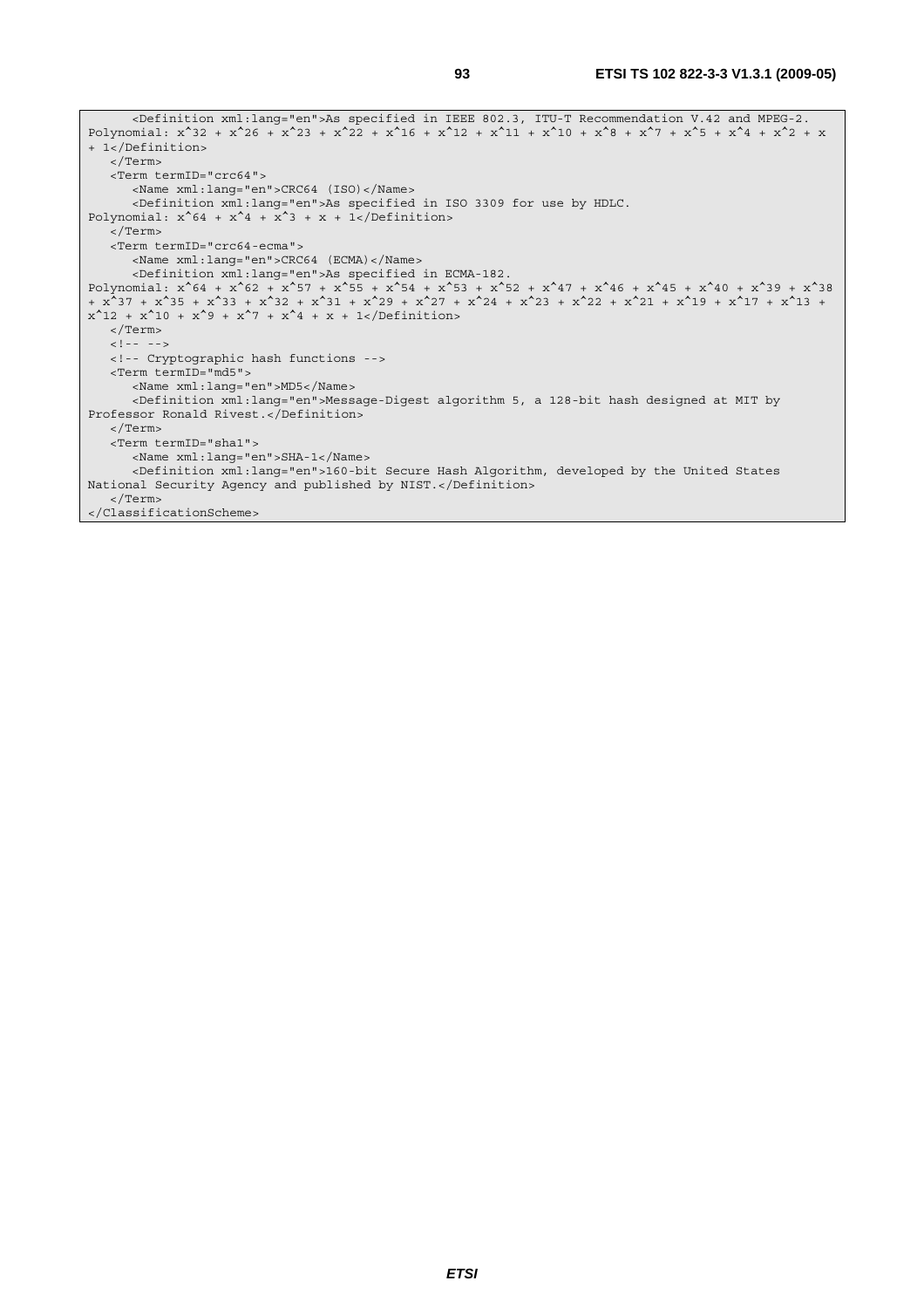#### Annex B (normative): *TV-Anytime* Extended Description Schemes and Classification Schemes

The *TV-Anytime* extended metadata schema listed in the present document has been aggregated into a series of xsd files, forming the reference documentation, contained in archive ts\_1028220303v010301p0.zip, which accompanies the present document.

- "tva\_mpeg21\_tva.xsd";
- "tva\_metadata\_3-3\_v131.xsd".

The following classification schemes are also attached as xml files in archive ts\_1028220303v010301p0.zip, which accompanies the present document:

- AccessibilityCS.
- ChecksumAlgorithmCS
- ContentTypeCS.
- CPUTypeCS.
- EducationalUseCS.
- FamilyMemberCS.
- GamePerspectiveCS.
- IntendedEducationalUserCS.
- MiddlewareServiceCS.
- OperatingSystemCS.
- OtherSystemSoftwareCS.
- PlaceTypeCS.
- SpatialRelationsCS.
- TemporalRelationCS.
- TerminalTypeCS.
- VirtualMachineCS.
- WeatherTypeCS.

The extended metadata schema imports other files that need to be present in order to be valid:

- "tva\_mpeg7.xsd" that is available in archive ts\_1028220301v010501p0.zip accompanying TS 102 822-3-1 [3];
- "tva\_metadata\_3-1\_v151.xsd" that is available in archive ts\_1028220301v010501p0.zip accompanying TS 102 822-3-1 [3];
- "tva\_interstitial\_3-4\_v131.xsd" that is available in archive ts\_1028220304v010301p0.zip accompanying TS 102 822-3-4 [5];
- xml.xsd that is available in archive ts\_1028220301v010501p0.zip accompanying TS 102 822-3-1 [3];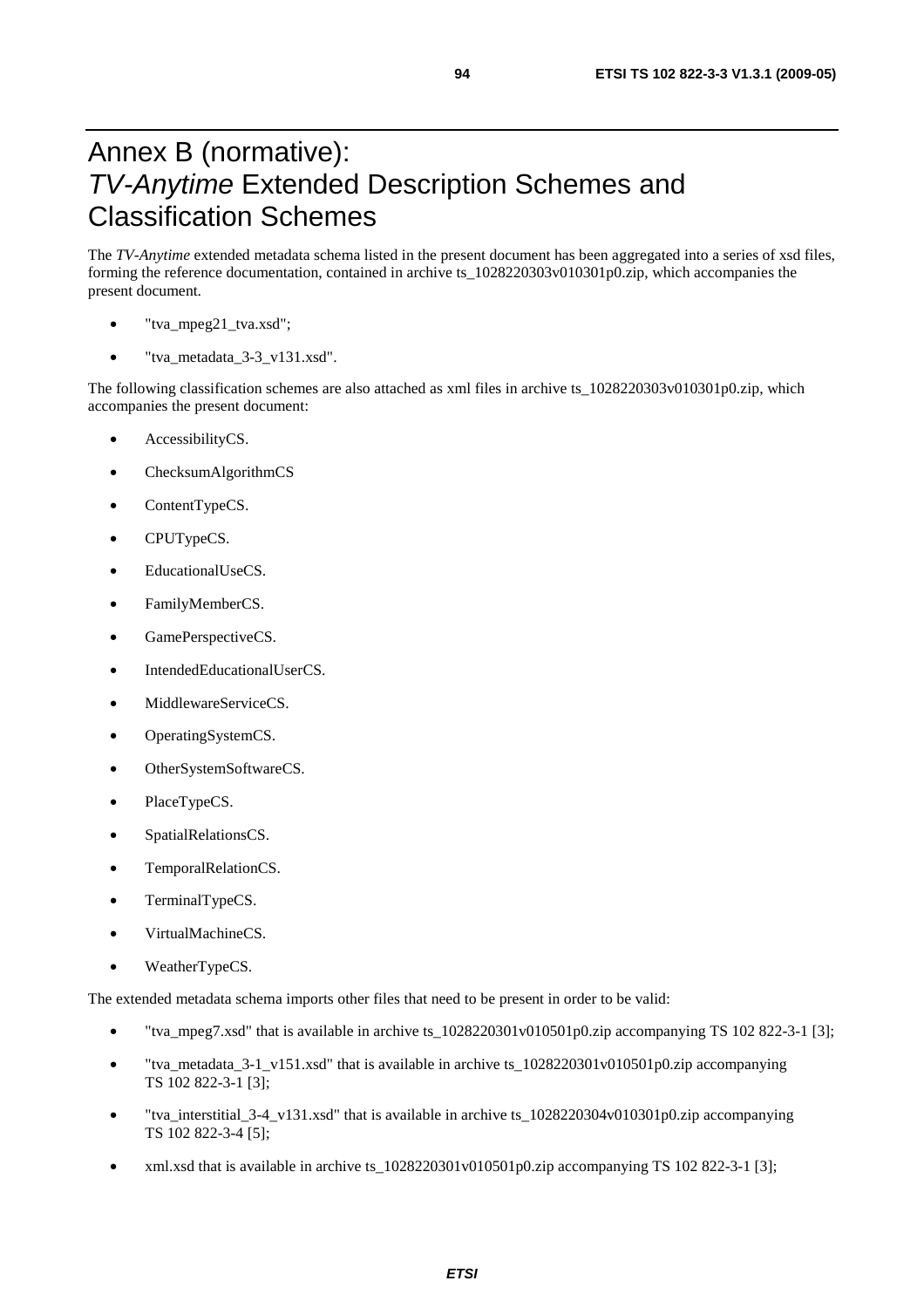• "tva\_rmpi\_5-1\_v141.xsd" that is available in archive ts\_1028220501v010301p0.zip can be extracted from TS 102 822-5-1 [7].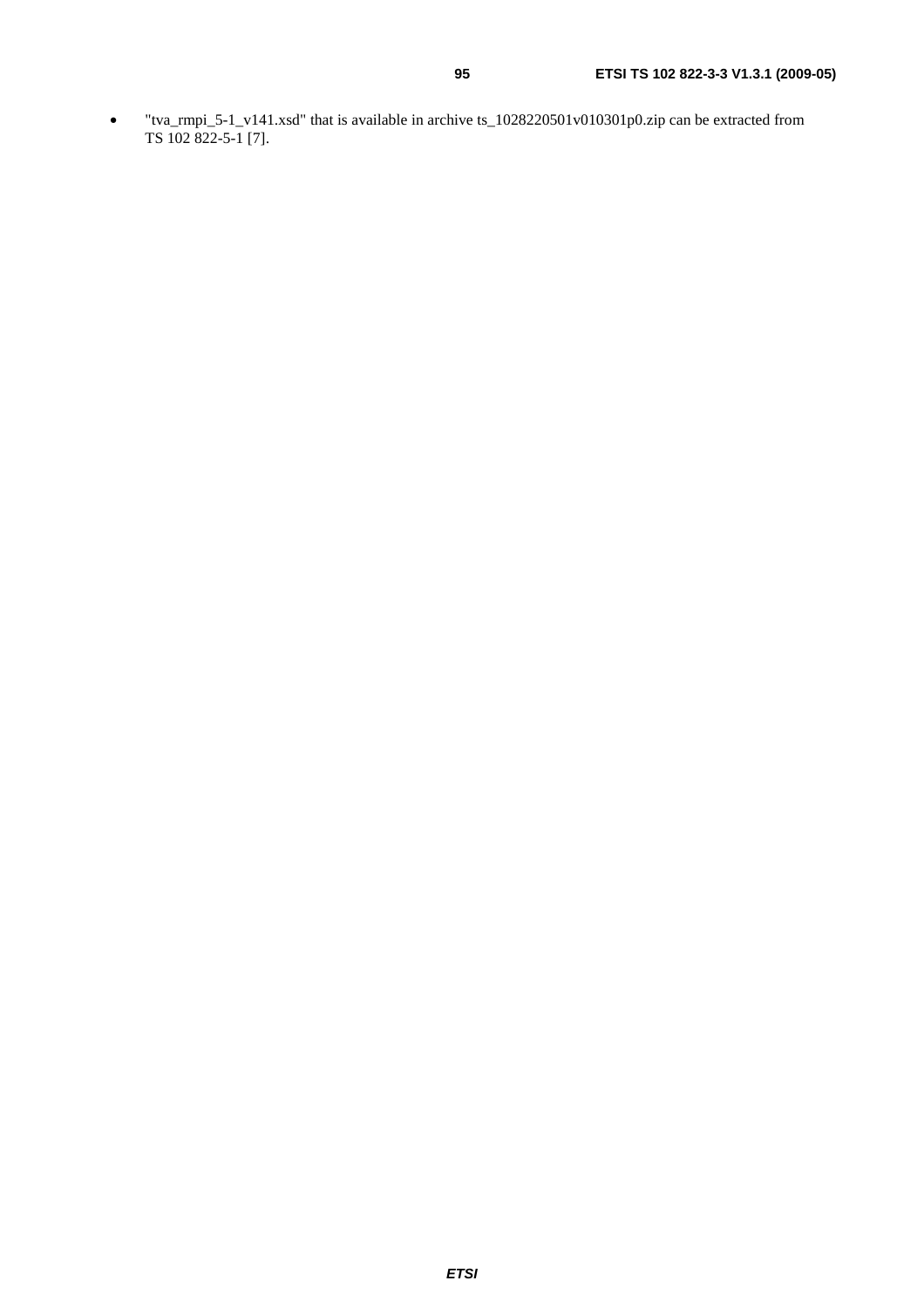# List of figures

96